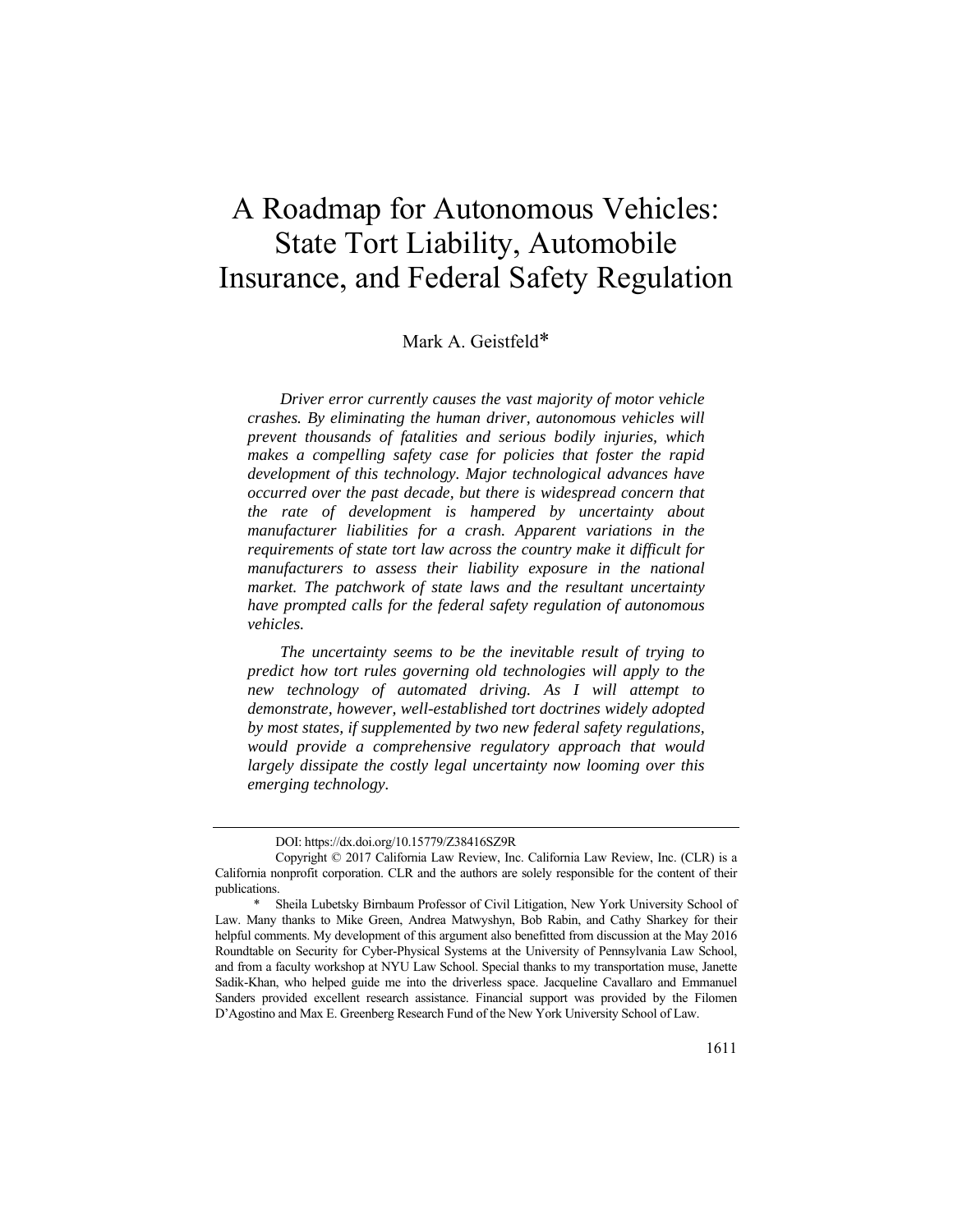*The technology itself largely solves the most vexing tort problems for reasons that prior analyses have missed. Autonomous vehicles will transform the individualized behavior of human drivers into a collective, systemized form of driving. In effect, a single driver—the operating system—will guide an entire fleet of these vehicles, determining how each vehicle executes the dynamic driving task. When the fully functioning operating system causes a crash, the vehicle was engaged in systemized driving that should be evaluated through performance data for the fleet, regardless of the particular circumstances of the crash. Aggregate driving data can resolve otherwise difficult tort questions.* 

*Most importantly, the manufacturer would necessarily satisfy its tort obligation regarding the reasonably safe programming or design of the operating system if the aggregate, premarket testing data sufficiently show that the fleet of fully functioning autonomous vehicles performs at least twice as safely as conventional vehicles. To avoid liability for the crash of such a vehicle, the manufacturer must also adequately warn consumers about this inherent risk. Once again, the risk involves systemized driving performance, and so aggregate driving data provide the appropriate measure. Based on these data, auto insurers can establish the risk-adjusted annual premium for insuring the vehicle. By disclosing such a premium to consumers, the manufacturer would satisfy its obligation to warn about the inherent risk of crash, eliminating this final source of manufacturer liability for crashes caused by a fully functioning autonomous vehicle.* 

*The collective learning of state tort law can then inform federal regulations governing the reasonable safety of automated driving technologies. The foregoing analysis is based on tort rules that have been widely adopted across the country. States that do not follow the majority approach might reach different conclusions. To ensure that manufacturers face uniform obligations across the national market, the National Highway Transit Safety Administration could adopt two federal regulations that clearly fit within its proposed regulatory approach. Each derives from the associated tort obligations concerning adequate premarket testing and disclosure of the inherent risk of crash, respectively. These regulations would largely retain the role of tort law, because regulatory compliance would also satisfy the associated tort obligations in most states, while impliedly preempting these claims in the remaining states. The regulations would promote the federal interest in uniformity in a manner that minimizes the displacement of state tort law, thereby optimally solving the federalism problem.*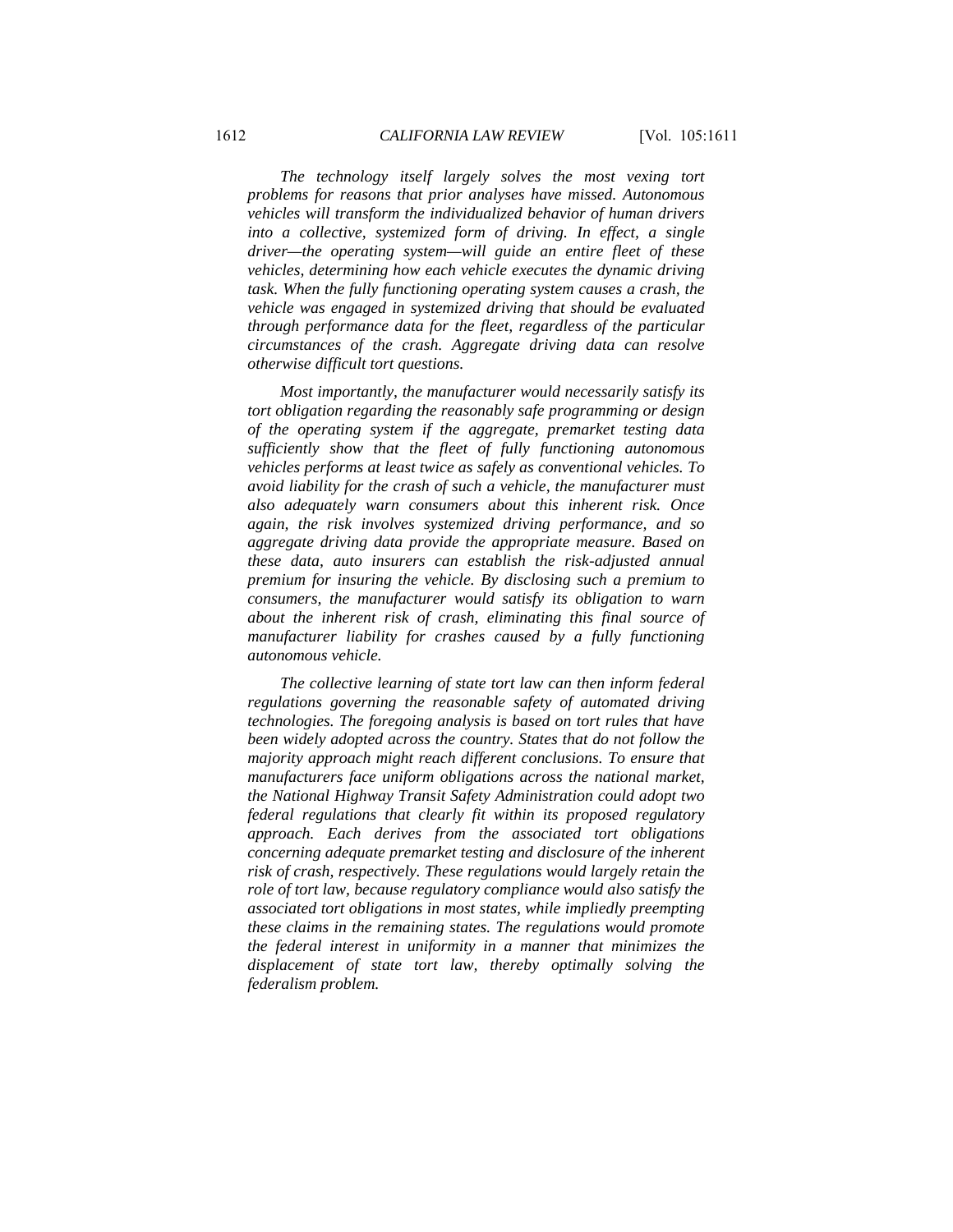*State tort law can then supplement the federal regulations in important instances, yielding a comprehensive regulatory approach. Within this legal framework, a regulatory-compliant autonomous vehicle would subject the manufacturer to tort liability only for crashes caused by malfunctioning physical hardware (strict products liability);* malfunctions of the operating system due to either *programming error (same) or third-party hacking (strict liability again, with an important caveat); the manufacturer's failure to adopt a reasonably safe design or to provide adequate warnings for ensuring safe deployment of the vehicle (an ordinary products liability claim); or the manufacturer's failure to treat consumers and bystanders equally when designing the vehicle and its operating system (an ordinary negligence claim). A manufacturer would also be subject to tort liability for not complying with the federal regulations (negligence per se). The potential liabilities would not be overly uncertain. Autonomous vehicles can be regulated in a manner that ensures reasonable safety without impeding the development of this life-saving technology.* 

|                                                                         | I. Manufacturer Responsibility for Automated Driving Technologies  1624 |  |
|-------------------------------------------------------------------------|-------------------------------------------------------------------------|--|
|                                                                         | A. Driver-Assistance Systems in Conventional Motor Vehicles 1624        |  |
| B.                                                                      | Automated Technologies That Eliminate the Human Driver  1629            |  |
| II. Manufacturer Liability for the Crash of an Autonomous Vehicle  1632 |                                                                         |  |
|                                                                         |                                                                         |  |
| B.                                                                      | Crashes Caused by a Fully Functioning Operating System 1635             |  |
|                                                                         | 1. Product Malfunctions and the Role of Product Warnings  1636          |  |
|                                                                         | 2. Defective Design and the Role of Premarket Testing 1641              |  |
|                                                                         |                                                                         |  |
| D.                                                                      | Satisfying Tort Obligations with Aggregate Performance                  |  |
|                                                                         |                                                                         |  |
|                                                                         |                                                                         |  |
|                                                                         | 2. Adequate Warnings About the Inherent Risk of Crash 1654              |  |
| III. Manufacturer Liability for the Crash of a Hacked Vehicle 1660      |                                                                         |  |
| A.                                                                      | The Crash of a Hacked Vehicle as a Product Malfunction  1663            |  |
| B.                                                                      | Potential Limitations of Liability to Negligence 1669                   |  |
|                                                                         | IV. Reducing Uncertainty by Coordinating State Tort Law with Federal    |  |
|                                                                         |                                                                         |  |
| А.                                                                      | Federal Regulations Requiring Premarket Testing and Post-               |  |
|                                                                         |                                                                         |  |
| B.                                                                      | Federal Regulations Requiring Product Warnings 1681                     |  |
|                                                                         |                                                                         |  |
|                                                                         | 1. Overlap of Federal Regulatory Law and State Tort Law 1684            |  |
|                                                                         | 2. Federal Regulatory Law and State Tort Law as                         |  |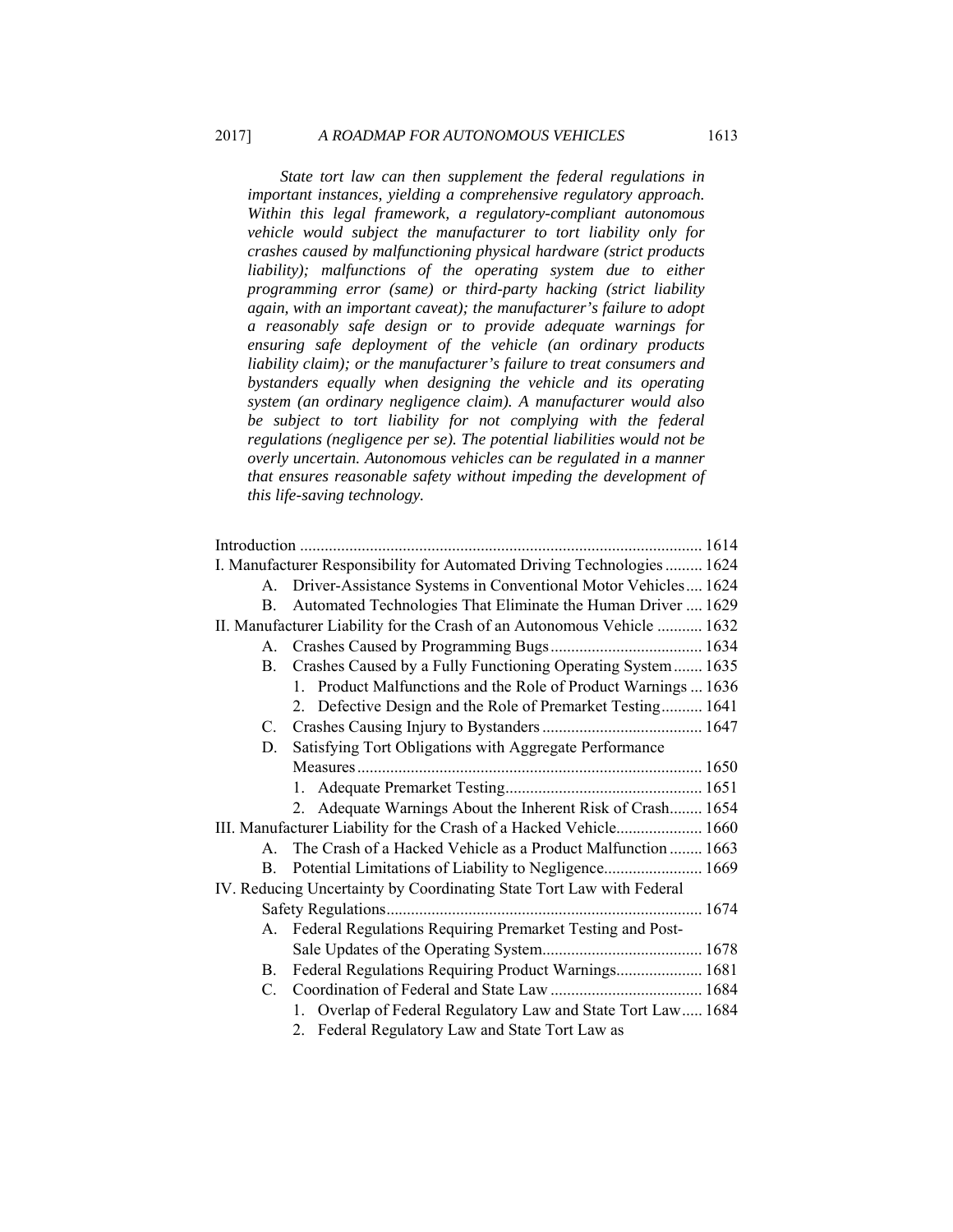1614 *CALIFORNIA LAW REVIEW* [Vol. 105:1611

#### **INTRODUCTION**

Autonomous vehicles will be a disruptive technology. In addition to liberating humans from the task of driving, the technology will cause a migration from private car ownership to commercial car-sharing services, alter the dynamics and underlying infrastructures of urban and suburban living, and—most importantly for present purposes—substantially reduce the carnage on our roadways.<sup>1</sup>

Motor vehicle crashes in 2013 killed 32,719 people domestically while injuring another 2.3 million. These crashes caused an estimated annual economic cost of \$242 billion (or \$784 for every person in the U.S.) in addition to \$594 billion of noneconomic costs involving the decreased quality or loss of life.<sup>2</sup> The number of fatalities rose sharply to an estimated 40,200 in 2016, an increase that experts attribute in part to distracted driving.<sup>3</sup> In a detailed study of individual cases, the National Highway Traffic Safety Administration (NHTSA) found that "94 percent of crashes can be tied to a human choice or error."<sup>4</sup>

 <sup>1.</sup> For discussion of important social impacts likely to be caused by autonomous vehicles, see EXEC. OFFICE OF THE PRESIDENT: PRESIDENT'S COUNCIL OF ADVISORS ON SCI. & TECH., REPORT TO THE PRESIDENT: TECHNOLOGY AND THE FUTURE OF CITIES (2016), https://www.whitehouse.gov/sites/whitehouse.gov/files/images/Blog/PCAST Cities Report \_ FINAL.pdf [https://perma.cc/2ZSA-AWYH]; DANIEL J. FAGNANT & KARA M. KOCKELMAN, ENO CTR. FOR TRANSP., PREPARING A NATION FOR AUTONOMOUS VEHICLES: OPPORTUNITIES, BARRIERS AND POLICY RECOMMENDATIONS 3–10 (2013), https://www.enotrans.org/etl-material/preparing-anation-for-autonomous-vehicles-opportunities-barriers-and-policy-recommendations [https://perma.cc/F4AY-CKNU]; JAMES MANYIKA ET AL., MCKINSEY & CO., A FUTURE THAT WORKS: AUTOMATION, EMPLOYMENT, AND PRODUCTIVITY (2017),

http://www.mckinsey.com/global-themes/digital-disruption/harnessing-automation-for-a-future-thatworks [https://perma.cc/DYB5-9GA9]; Christopher Mims, *Driverless Cars to Fuel Suburban Sprawl*, WALL ST. J. (June 20, 2016), http://www.wsj.com/articles/driverless-cars-to-fuel-suburban-sprawl-1466395201 [https://perma.cc/88CH-PSWC].

 <sup>2.</sup> NAT'L HIGHWAY TRAFFIC SAFETY ADMIN., OVERVIEW OF NHTSA PRIORITY PLAN FOR VEHICLE SAFETY AND FUEL ECONOMY, 2015 TO 2017, at 2 (2015), https://www.nhtsa.gov/staticfiles/nvs/pdf/NVS\_priority-plan-June2015\_final.pdf [https://perma.cc/72JL-QYM8].

 <sup>3.</sup> Neal E. Boudette, *U.S. Traffic Deaths Rise for a Second Straight Year*, N.Y. TIMES (Feb. 15, 2017), https://www.nytimes.com/2017/02/15/business/highway-traffic-safety.html [https://perma.cc/VL8Z-LHMU].

 <sup>4.</sup> NAT'L HIGHWAY TRAFFIC SAFETY ADMIN., FEDERAL AUTOMATED VEHICLES POLICY: ACCELERATING THE NEXT REVOLUTION IN ROADWAY SAFETY 5 (2016), https://www.transportation.gov/AV [https://perma.cc/VSX9-B6J6] [hereinafter NHTSA, 2016 AUTOMATED VEHICLES POLICY].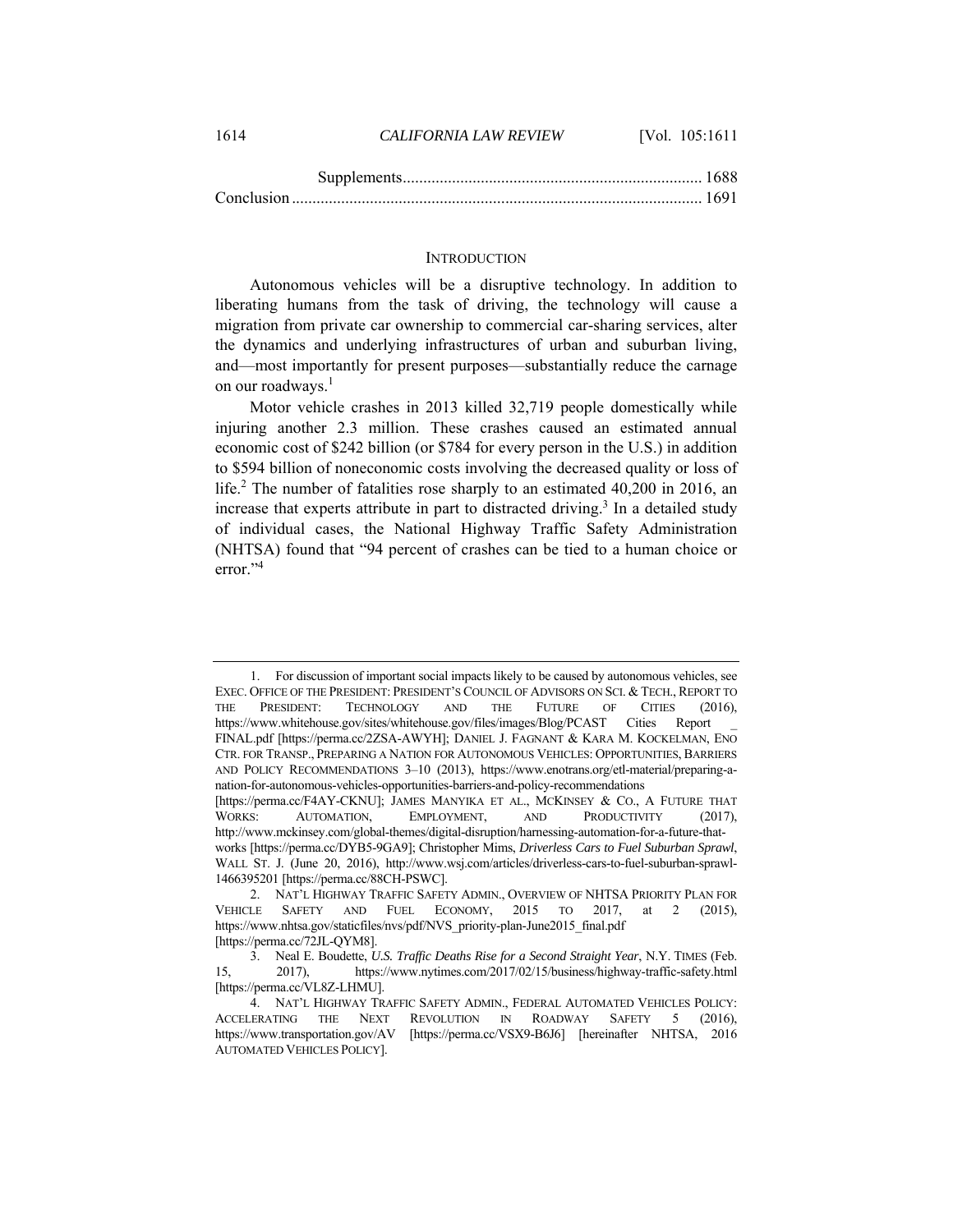Autonomous vehicles would not eliminate all of these crashes, $5$  but they should significantly enhance motor vehicle safety. According to one forecast that predicts widespread conversion to autonomous vehicles by 2040, the technology could reduce crash frequency per vehicle by 80 percent.<sup>6</sup> Another projection estimates that once 90 percent of the vehicles on the road are autonomous, 21,700 fewer domestic fatalities will occur each year.7 Autonomous vehicles will save lives and prevent many more injuries, making a compelling safety case for policies that foster the widespread deployment of this technology.

The technology is developing rapidly. In September 2016, the car-sharing service Uber began using self-driving vehicles in Pittsburgh with "a safety driver in the front seat because [these vehicles still] require human intervention in many conditions."8 At the 2017 annual Detroit auto show, Waymo (formerly the self-driving car division of Google) unveiled a minivan manufactured by Fiat Chrysler and outfitted with Waymo's self-driving equipment, illustrating the potential for strategic alliances between the technology and carmanufacturing sectors.<sup>9</sup> In canvassing industry-wide developments, one analyst found that "Tesla Motors Inc., BMW, Ford Motor Co., and Volvo Cars have all promised to have fully autonomous cars on the road within five years. General Motors Co., Daimler AG, Toyota Motor Corp., and Volkswagen AG's Audi luxury line are pouring billions of dollars into developing autonomous

 <sup>5.</sup> Actuaries who have re-examined the NHTSA study "found that 49% of accidents contain at least one limiting factor that could disable the technology or reduce its effectiveness. The safety of automated vehicles should not be determined by today's standards; things that cause accidents today may or may not cause accidents in an automated vehicle era." CAS. ACTUARIAL SOC'Y AUTOMATED VEHICLES TASK FORCE, RESTATING THE NATIONAL HIGHWAY TRANSPORTATION SAFETY ADMINISTRATION'S NATIONAL MOTOR VEHICLE CRASH CAUSATION SURVEY FOR AUTOMATED VEHICLES 1 (2014), https://www.casact.org/pubs/forum/14fforum/CAS AVTF\_Restated\_NMVCCS.pdf [https://perma.cc/DX7X-LXHY].

 <sup>6.</sup> JERRY ALBRIGHT ET AL., KPMG, MARKETPLACE OF CHANGE: AUTOMOBILE INSURANCE IN THE ERA OF AUTONOMOUS VEHICLES 26 (2015), https://assets.kpmg.com/content/dam/kpmg/pdf/2016/06/id-market-place-of-change-automobileinsurance-in-the-era-of-autonomous-vehicles.pdf [https://perma.cc/A57Z-UM8Q]; *see also* Michele Bertoncello & Dominik Wee, *Ten Ways Autonomous Driving Could Redefine the Automotive World*, MCKINSEY & CO. (June 2015) (projecting reductions in motor vehicle crashes of up to 90 percent following widespread adoption of driverless vehicles), http://www.mckinsey.com/industries/automotive-and-assembly/our-insights/ten-ways-autonomousdriving-could-redefine-the-automotive-world [https://perma.cc/V7ZC-VL2T].

 <sup>7.</sup> FAGNANT & KOCKELMAN, ENO CTR. FOR TRANSP., *supra* note 1, at 8 tbl. 2.

 <sup>8.</sup> Anthony Levandowski & Travis Kalanick, *Pittsburgh, Your Self-Driving Uber is Arriving Now*, UBER (Sept. 14, 2016), https://newsroom.uber.com/pittsburgh-self-driving-uber [https://perma.cc/5H49-LMR3].

<sup>9.</sup> *See* Bill Vlasic, *Self-Driving Minivan Could Steer Car Industry*, N.Y. TIMES, Jan. 9, 2017, at B1; *see also* Tim Higgins, *Autos*: *Autonomy for Cars Attracts Suppliers' Attention*, WALL ST. J., Jan. 10, 2017, at B6 (discussing decisions and strategies of automotive suppliers, like Delphi, to invest in automated driving technologies because "'[t]he value-add is shifting toward the smarts' of the car" as one executive put it).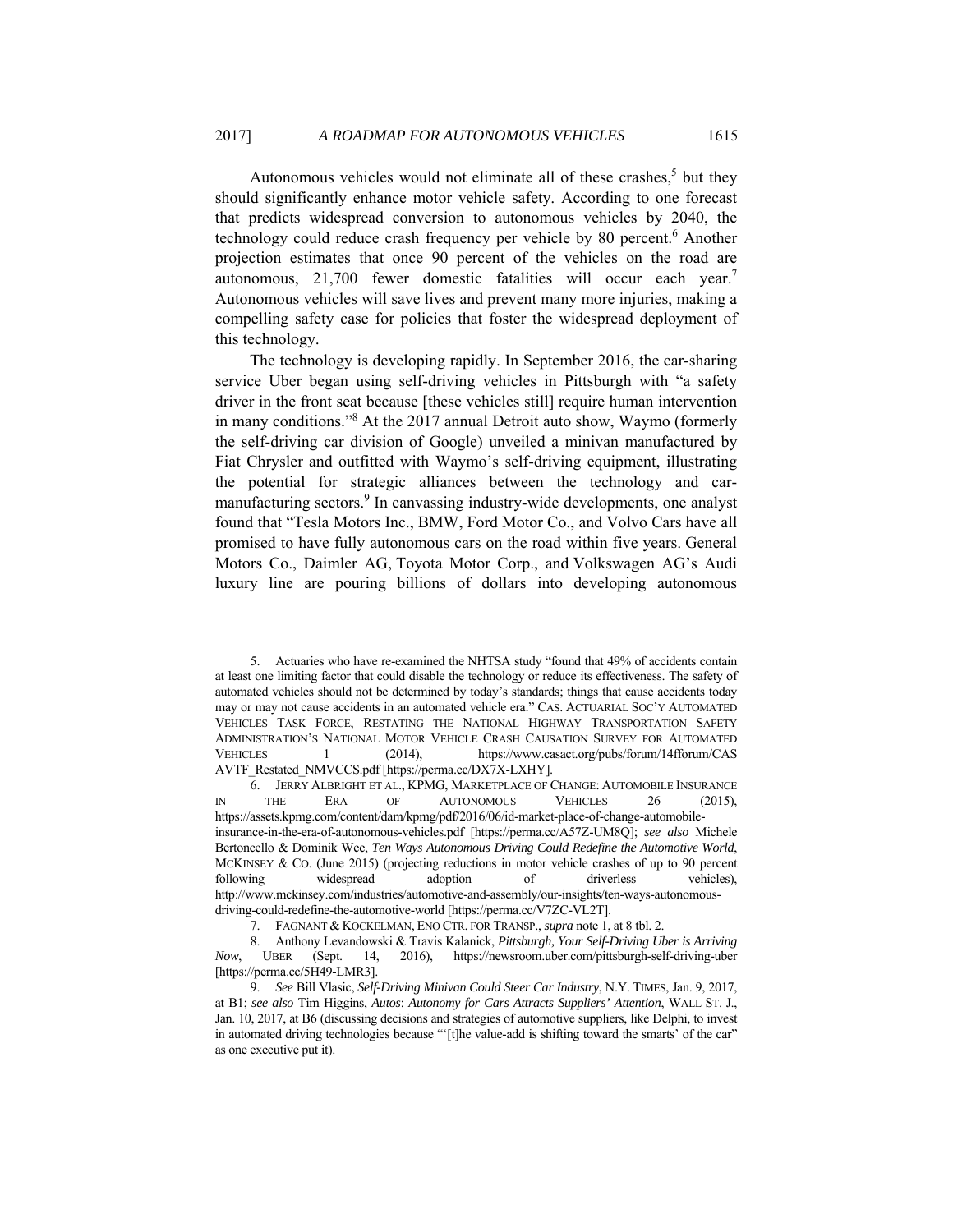vehicles."10 "[B]ased on a wave of recent developments and investments in this sector," one forecaster recently decided to substantially increase its projections of autonomous vehicle sales; it now predicts a 43 percent annual compound rate in growth between 2025–35, culminating in sales of twenty-one million autonomous vehicles globally by  $2035$ .<sup>11</sup> According to other forecasts, by 2035 autonomous vehicles will range from 10 percent of all new car sales worldwide<sup>12</sup> to upwards of 75 percent of all light-duty vehicle sales.<sup>13</sup>

As autonomous vehicles become more common on the roadways, the substantial reduction in the number of crashes will substantially decrease both the cost of and need for personal auto insurance. One recent projection shows that by 2040, the market for such insurance could shrink by up to 40 percent of its current size.<sup>14</sup>

Increased demand for other lines of insurance could somewhat offset the reduced need for personal auto insurance. "[C]ommercial lines could take a larger share, as the marketplace moves towards vehicle sharing and mobility on demand. As the vehicle makes more decisions, the potential liability of the . . . manufacturer will increase too."<sup>15</sup> Any increase in the liabilities of manufacturers will presumably increase their demand for insurance covering those liabilities, further altering the overall composition of the insurance market.

The extent of liability potentially faced by manufacturers could also have a substantial impact on the emerging market for automated driving technologies. "[W]ho should be held liable for crashes involving [autonomous vehicles]? Though manufacturers, insurers, news outlets, and academics have all posed this question, they have not found easy answers."<sup>16</sup> Consequently, "[w]hile technology is usually described as an enabler of autonomous vehicles,

 <sup>10.</sup> Keith Naughton, *Here's Where the Self-Driving Car Stands Right Now*, BLOOMBERG, QUICKTAKE (Dec. 14, 2016), https://www.bloomberg.com/news/articles/2016-12-14/here-s-wherethe-self-driving-car-stands-right-now [https://perma.cc/HPB2-STUB].

 <sup>11.</sup> Michelle Cullver, *IHS Clarifies Autonomous Vehicles Sales Forecast—Expects 21 Million Sales Globally in the Year 2035 and Nearly 76 Million Sold Globally Through 2035*, IHS MARKIT (June 9, 2016), http://news.ihsmarkit.com/press-release/automotive/autonomous-vehicle-sales-setreach-21-million-globally-2035-ihs-says [https://perma.cc/PB34-ZJMC]; Casualty Actuarial Society, *Actuaries Grapple with Insurance Questions on Self-Driving Cars*, INS. J. (May 16, 2014), http://www.insurancejournal.com/news/national/2014/05/16/329422.htm [https://perma.cc/9G8J-KJZH].

 <sup>12.</sup> Pail Lienert, *12 Million Driverless Cars to Be on the Road by 2035—Study*, REUTERS (Jan. 8, 2015), http://www.reuters.com/article/2015/01/08/autos-bcg-autonomousidUSL1N0UN2GQ20150108 [https://perma.cc/YCW2-BD7U] (describing results from study conducted by Boston Consulting Group).

<sup>13.</sup> *Autonomous Vehicles Will Surpass 95 Million in Annual Sales by 2035*, NAVIGANT RES. (Aug. 21, 2013), http://www.navigantresearch.com/newsroom/autonomous-vehicles-will-surpass-95 million-in- annual-sales-by-2035 [https://perma.cc/T45S-YTGJ].

 <sup>14.</sup> ALBRIGHT ET AL., KPMG, *supra* note 6, at 27.

<sup>15.</sup> *Id.* at 28.

 <sup>16.</sup> Jack Boeglin, *The Costs of Self-Driving Cars: Reconciling Freedom and Privacy with Tort Liability in Autonomous Vehicle Regulation*, 17 YALE J.L. & TECH. 171, 174 (2015).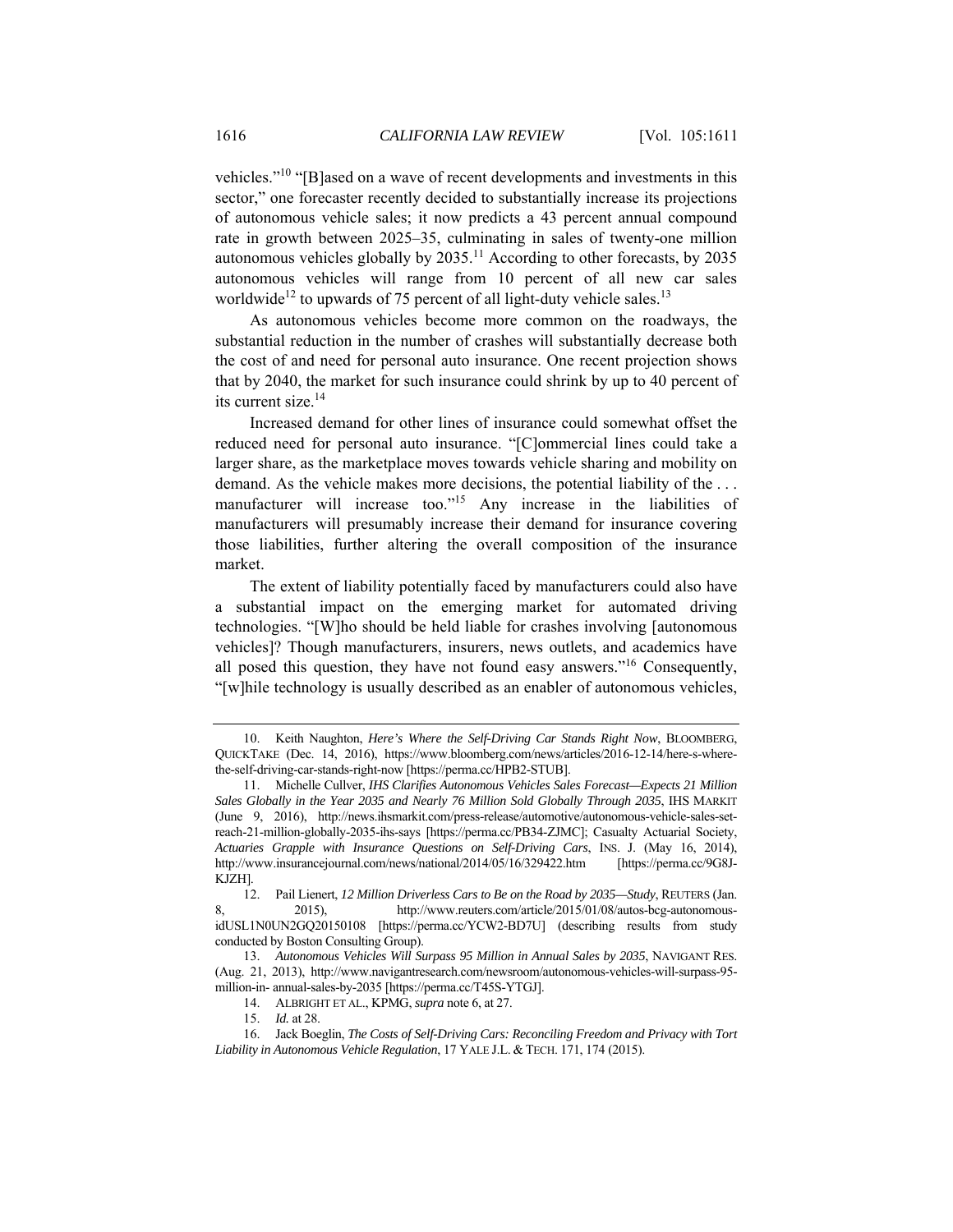liability is often described as an impediment."17 Carmakers at an industry show described autonomous vehicles as "a future that won't materialize . . . unless legislators around the world create a new legal framework."18 Sensationalizing this theme further, news outlets have published stories worrying about the prospect that lawsuits will "kill" the autonomous car.<sup>19</sup>

Of course, manufacturers will ultimately adopt automated driving technology—the commercial upside is too great—but substantial uncertainty about the potential scope of manufacturer liabilities could still impede the widespread deployment of autonomous vehicles. The rate at which the market converts from conventional to autonomous vehicles depends on the price that consumers must pay to adopt the new technology. For at least two reasons, systemic legal uncertainty about manufacturer liability increases the cost of an autonomous vehicle, thereby increasing price and reducing consumer demand for this technology.

Predictable risks are fundamentally different from uncertainties; the former can be calculated with reliable probabilities, whereas the latter cannot.<sup>20</sup> The difficulty of making decisions in the face of uncertainty is starkly illustrated by the evolving debate over climate change. Manufacturers face the

 <sup>17.</sup> JOHN VILLASENOR, BROOKINGS INST., PRODUCTS LIABILITY AND DRIVERLESS CARS: ISSUES AND GUIDING PRINCIPLES FOR LEGISLATION 11 (2014), https://www.brookings.edu/research/products-liability-and-driverless-cars-issues-and-guidingprinciples-for-legislation [https://perma.cc/PE2Q-E6JL]. A survey conducted by the world's largest professional association for the advancement of technology asked more than 200 of its members to assign a ranking to six possible roadblocks to the mass adoption of driverless cars. "[L]egal liability, policymakers, and consumer acceptance were ranked as the biggest obstacles, while cost, infrastructure, and technology were viewed as the smaller speed bumps." *IEEE Survey Reveals Mass-Produced Cars Will Not Have Steering Wheels, Gas/Brake Pedals, Horns, or Rearview Mirrors by 2035*, IEEE (July 14, 2014), http://www.ieee.org/about/news/2014/14\_july\_2014.html [https://perma.cc/FXV8-DX6W]; *see also, e.g.*, Clifford Winston & Fred Mannering, *Implementing Technology to Improve Public Highway Performance: A Leapfrog Technology from the Private Sector Is Going to Be Necessary*, 3 ECON. TRANSP. 158, 164 (2014) ("[T]he major obstacle to motorists and firms adopting [autonomous vehicles] as soon as possible is whether the government will take prudent and expeditious approaches to help resolve important questions about assigning liability in the event of an accident, the availability of insurance, and safety regulations.").

 <sup>18.</sup> Ryan Nakashima, *Carmakers at Nevada Show: Driverless Cars Need Legal Framework*, INS. J. (Jan. 13, 2014), http://www.insurancejournal.com/news/west/2014/01/13/316913.htm [https://perma.cc/GD5L-WFDW].

<sup>19.</sup> *See, e.g.*, Holman W. Jenkins, Jr., *Will Tort Law Kill Driverless Cars?*, WALL ST. J., Dec. 18, 2013, at A15.

 <sup>20.</sup> The distinction was famously developed by Frank Knight, who argued that

<sup>[</sup>r]isk [is] characterized by the reliability of the estimate of its probability and therefore the possibility of treating it as an insurable cost. The reliability of the estimate [comes] from either knowledge of the theoretical law it obeyed or from stable empirical regularities. . . . True uncertainty is to be "radically distinguished" from calculable risks: here "there is *no valid basis of any kind* for classifying instances [as required by the calculation of risk]."

George J. Stigler, *Knight, Frank Hyneman (1885–1962)*, *in* THE NEW PALGRAVE DICTIONARY OF ECONOMICS 749 (Steven N. Durlauf & Lawrence E. Blume eds., 2d ed. 2008) (quoting FRANK KNIGHT, RISK, UNCERTAINTY AND PROFIT 225, 231 (1921)) (paragraph structure omitted).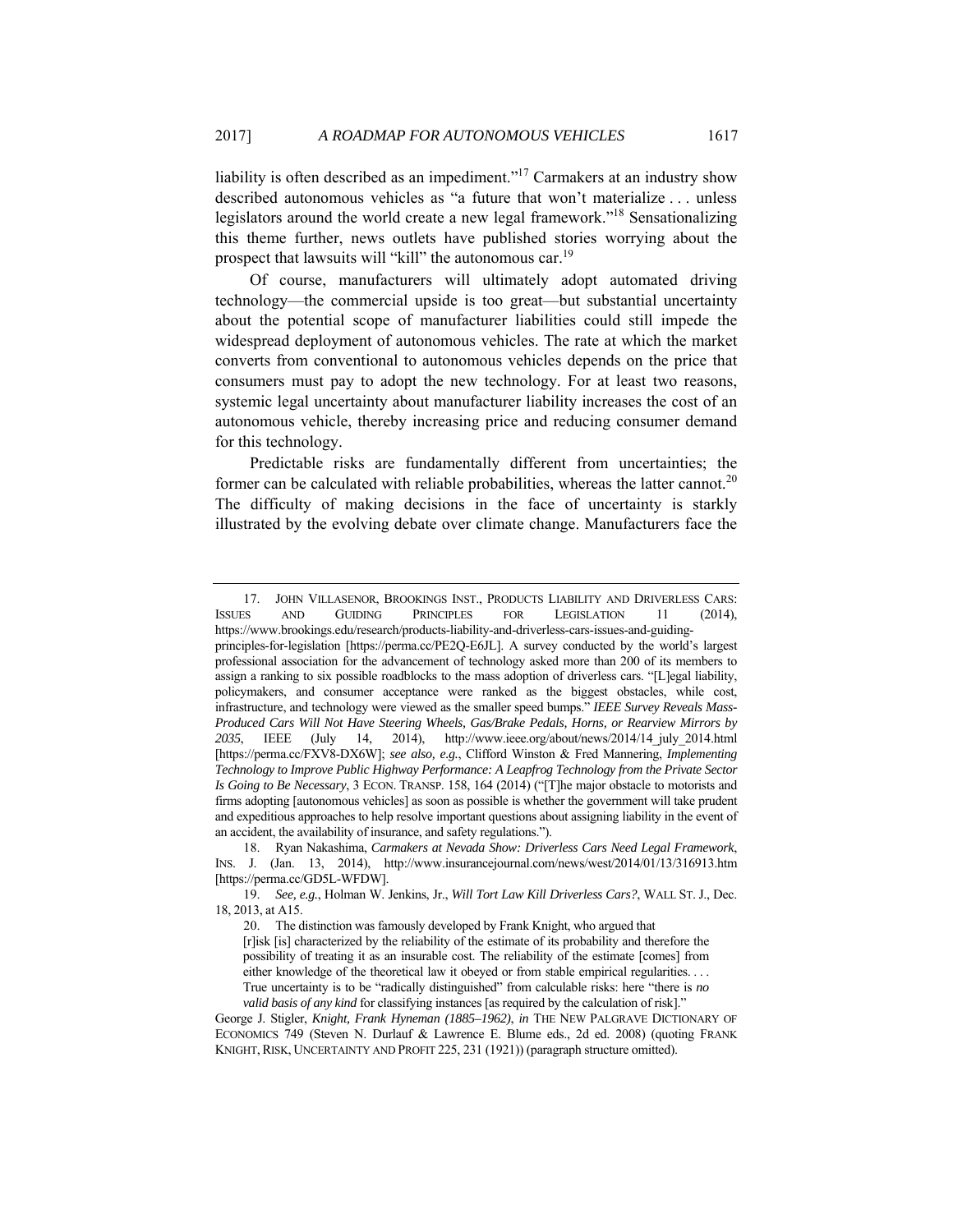same type of problem when trying to assess their potential liabilities for autonomous vehicles.

Like the costs of producing and commercially distributing an autonomous vehicle, a manufacturer's liability costs have a direct impact on profits. How much should the manufacturer charge for its expected liabilities? Unable to base this decision on reliable statistics, the manufacturer must instead come up with its best estimate. An estimate that is too high would artificially increase the price of the autonomous vehicle relative to other vehicles, thereby reducing aggregate demand with the attendant impact on profits. An estimate that is too low, however, would not cover actual costs and would also reduce profits. Unable to reliably predict its liability costs, the manufacturer cannot reliably predict its profits, a problem that is particularly pronounced for potentially extensive liabilities. The resultant variability in expected profits increases the risk of the underlying investment and requires higher returns to justify the added risk—an increase in the cost of capital that will be impounded into the price of the autonomous vehicle.

Manufacturers can mitigate risk by insuring against tort liabilities, which works well when the individualized liability risks of different manufacturers collectively balance out in the pool of policyholders.<sup>21</sup> But when there is a fundamental disagreement about the underlying liability rules, the uncertainty is systemic and cannot be eliminated by the pooling of individual risks within an insurance scheme. The cost of uncertainty is instead passed onto the insurer, causing it to increase the premium above the price otherwise charged for the same total amount of expected liabilities calculated with a higher degree of certainty.22 By increasing either the cost of insurance or the related cost of capital for manufacturers, systemic uncertainty about liability could significantly increase prices for autonomous vehicles and unduly delay their widespread deployment.

Even if adoption of a particular tort rule eliminated this source of uncertainty, another one remains. A legal question is deeply unsettled when it could be plausibly resolved in substantially different ways. The more difficult a tort problem, the more likely that it will be initially resolved in an erroneous manner. The potential for legal error is then compounded by the need for courts to resolve this issue for each body of state tort law. As compared to a relatively "easy" problem, courts across the country are more likely to adopt different

<sup>21.</sup> *See* Mark A. Geistfeld, *Interpreting the Rules of Insurance Contract Interpretation*, 68 RUTGERS U. L. REV. 371, 383–91 (2015) (explaining why insurable risks are independent across policyholders, thereby enabling the insurer to confidently predict its expected costs of coverage by distributing the risk across the pool of policyholders).

<sup>22.</sup> *See* Mark A. Geistfeld, *Legal Ambiguity, Liability Insurance, and Tort Reform*, 60 DEPAUL L. REV. 539, 549–56 (2011). The uncertainty that inheres in the pricing problem then destabilizes the supply of insurance, contributing to a dynamic in which the industry cycles between "hard" and "soft" markets characterized by substantial swings in the price and availability of coverage. *See id.* at 556–64.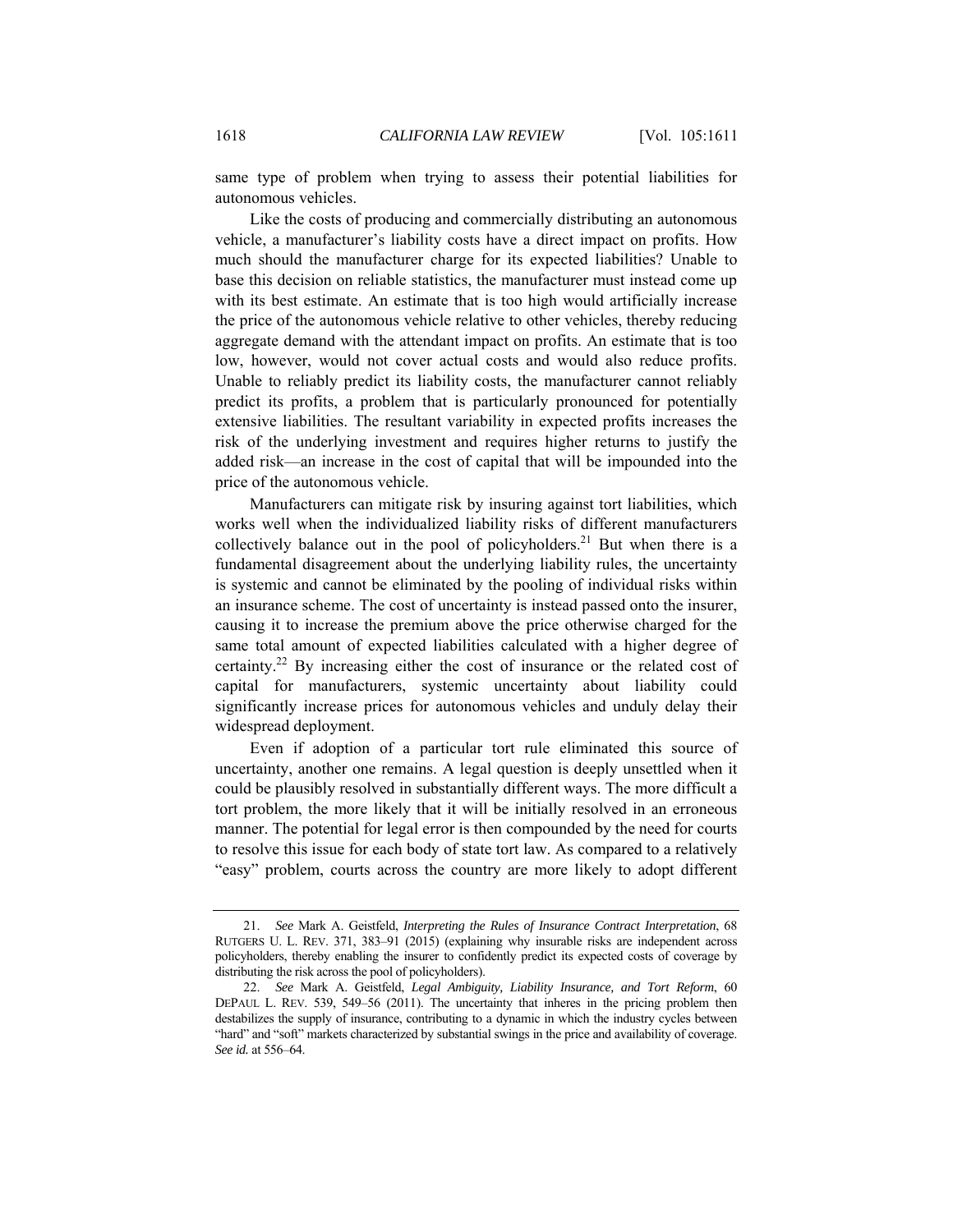rules for solving a difficult tort issue, creating substantial variability within the national market. Courts will presumably correct mistakes over time, but the prospect of initial legal error and widespread disagreement creates an additional source of uncertainty for manufacturers trying to assess their potential liability in the national market.

Manufacturers now confront these forms of systemic legal uncertainty. To date, scholars have reached "the shared conclusion" that elimination of a human driver will shift responsibility onto manufacturers as a matter of products liability law, with most tort litigation involving claims for design or warning defects.<sup>23</sup> Beyond these general conclusions, "existing predictions part ways."<sup>24</sup> How, exactly, will claims for design or warning defects be framed? Will these liabilities be common for manufacturers? Does the crash of an autonomous vehicle necessarily mean that its design is defective? What type of warning is required in these cases? On these and related matters, scholars have reached a wide range of conclusions.<sup>25</sup> "Imagine a robot car with no one behind

25. *See, e.g.*, Ryan Abbott, *The Reasonable Computer: Disrupting the Paradigm of Tort Liability*, GEO. WASH. L. REV. (forthcoming 2017), http://papers.ssrn.com/sol3/papers.cfm?abstract\_id=2877380 [https://perma.cc/URJ4-L5FG] (concluding that manufacturers of autonomous vehicles would be subject to strict liability under current standards and proposing that liability instead be based on a negligence standard that treats the vehicle as a person); Boeglin, *supra* note 16, at 186–87 ("[P]roducts liability suits are often prohibitively expensive and may be a bad fit for the frequent litigation that car accidents instigate."); Kyle Colonna, Note, *Autonomous Cars and Tort Liability*, 4 CASE W. RES. J.L. TECH. & INTERNET 81, 102 (2012) (arguing that products liability will increase manufacturer costs and "hamper[] the entrance of autonomous cars into the marketplace," thereby justifying a limitation of liability); Sophia H. Duffy & Jamie Patrick Hopkins, *Sit, Stay, Drive: The Future of Autonomous Car Liability*, 16 S.M.U. SCI. & TECH. L. REV. 453, 479 (2013) (concluding that "[e]xisting laws governing vehicles and computers do not provide the proper means to assess liability for autonomous cars" and that the owner should be strictly liable for crashes); Kevin Funkhouser, Note, *Paving the Road Ahead: Autonomous Vehicles, Products Liability, and the Need for a New Approach*, 1 UTAH L. REV. 437, 440 (2013) (arguing that products liability law is "ill-prepared" to address the potential claims involving autonomous vehicles and proposing a "no-fault compensation system that can promote the interests of manufacturers and plaintiffs alike"); Andrew P. Garza, Note, "*Look Ma, No Hands!": Wrinkles and Wrecks in the Age of Autonomous Vehicles*, 46 NEW ENG. L. REV. 581, 581 (2012) ("Products liability law is capable of handling the advent of autonomous vehicles just as it handled seat belts, airbags, and cruise control."); Julie Goodrich, Comment, *Driving Miss Daisy: An Autonomous Chauffeur System*, 51 HOUS. L. REV. 265, 284 (2013) (arguing that because autonomous vehicles provide the same social benefits as vaccines—both reduce the incidence of physical harms legislators should consider immunizing autonomous vehicles from civil liability under a legislative scheme like the National Childhood Vaccination Injury Act of 1986, which immunizes vaccine manufacturers from civil liability for unavoidable injury); Kyle Graham, *Of Frightened Horses and Autonomous Vehicles: Tort Law and Its Assimilation of Innovations*, 52 SANTA CLARA L. REV. 1241, 1270 (2012) (predicting that the first tort suits against the manufacturers of autonomous vehicles will involve failure to warn claims because claims for defective design may require plaintiffs to "engage in a searching review of the computer code that directs the movement of these vehicles," which is likely to be "difficult, and expensive"); F. Patrick Hubbard, *"Sophisticated Robots": Balancing Liability,* 

 <sup>23.</sup> DOROTHY J. GLANCY ET AL., TRANSPORTATION RESEARCH BOARD, A LOOK AT THE LEGAL ENVIRONMENT FOR DRIVERLESS VEHICLES 35 (2016), http://onlinepubs.trb.org/onlinepubs/nchrp/nchrp\_lrd\_069.pdf [https://perma.cc/7MVJ-TYMY].

<sup>24.</sup> *Id.* at 36.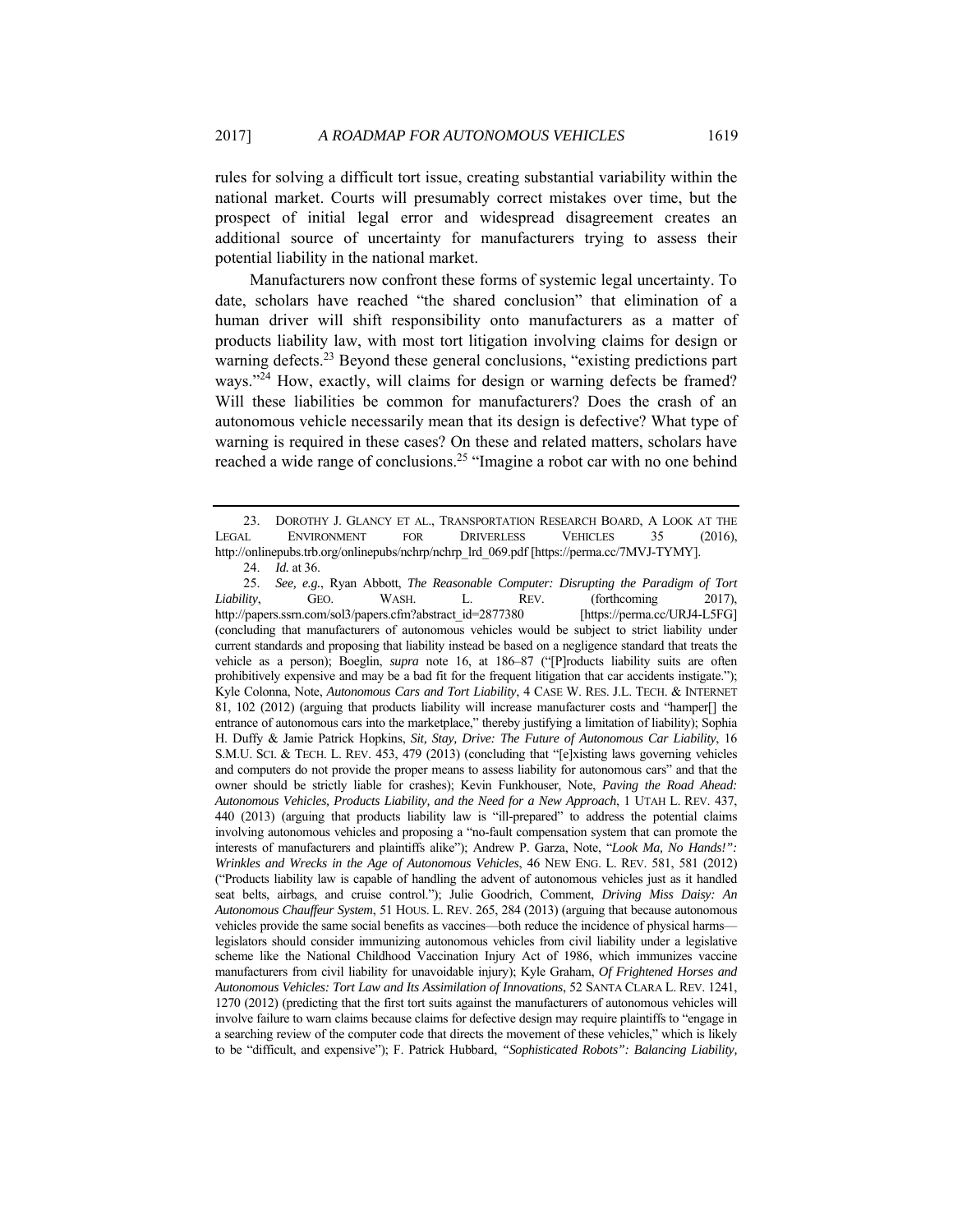the wheel hitting another driverless car. Who's at fault? The answer: No one knows."26

The uncertainty largely stems from the complexity of driving behavior. "The road, more than simply a system of regulations and designs, is a place where many millions of us, with only loose parameters for how to behave, are thrown together daily in a kind of massive petri dish in which all kinds of uncharted, little-understood dynamics are at work."27 Behavioral dynamics considerably add to the complexity of driving and help to explain why human error is the underlying cause of so many crashes. In a world of autonomous vehicles, driver error will be eliminated, but the problem of human error will remain. Computer software determines the driving performance of an autonomous vehicle. The coding of driving behavior shifts the source of error from a human driver to those who program, design, and build autonomous vehicles. Autonomous vehicles will not be perfectly safe; they will inevitably fail at times. Given the complexity of driving and the inherent limitations of coding that behavior, how can courts reliably determine whether such a

*Regulation, and Innovation*, 66 FLA. L. REV. 1803, 1806, 1850 (2014) (concluding that "the legal system fairly allocates the costs of injuries from innovation in robots [like autonomous vehicles] and has not unduly hindered innovation"); Dylan LeValley, Note, *Autonomous Vehicle Liability— Application of Common Carrier Liability*, 36 SEATTLE U. L. REV. 5, 6 (2013) (arguing that tort law should deem the manufacturers of autonomous vehicles to be "common carriers" that owe "the public the highest duty of care [and are] liable for even the slightest negligence"); Gary E. Marchant & Rachel A. Lindor, *The Coming Collision Between Autonomous Vehicles and the Liability System*, 52 SANTA CLARA L. REV. 1321, 1333–35 (2012) (concluding that for accidents resulting from situations that the programming did not anticipate, plaintiffs can regularly recover under products liability for defective product design, thereby "present[ing] a serious barrier for the production and development of autonomous vehicles, even if the products are socially beneficial overall"); Andrzej Rapaczynski, *Driverless Cars and the Much Delayed Tort Law Revolution* 1, 9–10 (Colum. Law & Econ., Working Paper No. 540, 2016), http://papers.ssrn.com/sol3/papers.cfm?abstract\_id=2764686 [https://perma.cc/XG3F-T3B5] (arguing that "the advent of self-driving cars . . . is likely to force a comprehensive re-thinking of products liability," resulting in "a large-scale return to the principle of strict manufacturers' responsibility"); Bryant Walker Smith, *Automated Driving and Product Liability*, 1 MICH. ST. L. REV. (forthcoming 2017) (manuscript at 2), https://papers.ssrn.com/sol3/papers.cfm?abstract\_id=2923240 [https://perma.cc/DF6A-BADD] (concluding "that the current product liability regime, while imperfect, is probably compatible with the adoption of automated driving systems").

Automated driving will pose a host of other liability issues, including hard questions about how to apportion responsibility among the manufacturer and other entities within the supply chain. *See generally* Daniel A. Crane et al., *A Survey of Legal Issues Arising from the Deployment of Autonomous and Connected Vehicles* (Mich. Law Pub. Law & Legal Theory Research Paper Series, Paper No. 510, 2016), http://ssrn.com/abstract=2807059 [https://perma.cc/22MQ-GPC9] (providing a comprehensive survey of these issues). In the event that an autonomous vehicle crashes, however, the liability of these other entities ultimately depends on the predicate question of whether the manufacturer is subject to liability—the fundamental question addressed by this Article.

 <sup>26.</sup> Keith Naughton & Margaret Cronin Fisk, *Driverless Cars Give Lawyers Bottomless List of Defendants*, INS. J. (Dec. 22, 2015), http://www.insurancejournal.com/news/national/2015/12/22/392781.htm [https://perma.cc/9GRM-YJEA].

 <sup>27.</sup> TOM VANDERBILT, TRAFFIC: WHY WE DRIVE THE WAY WE DO (AND WHAT IT SAYS ABOUT US) 6 (2008).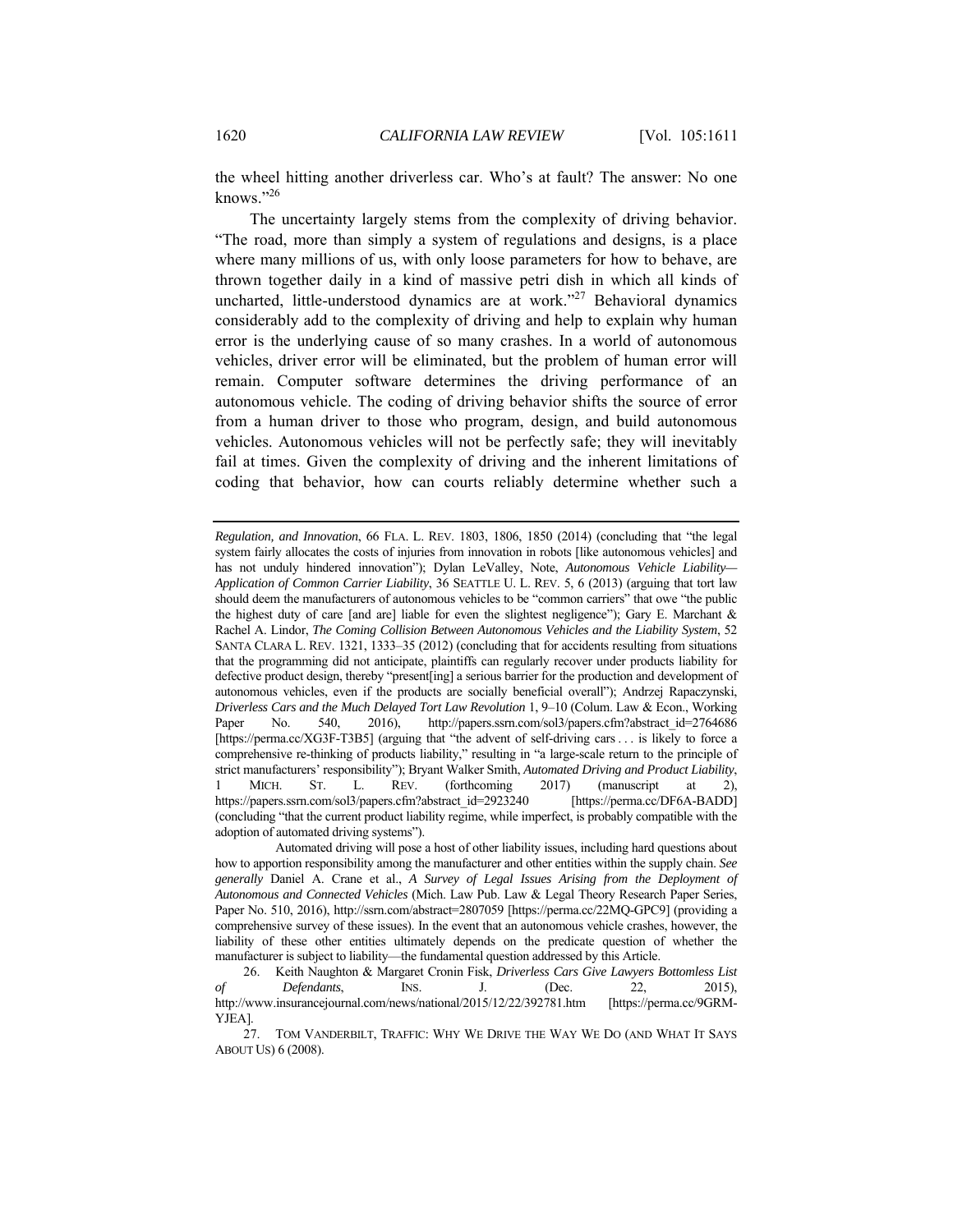failure—the crash of a fully functioning autonomous vehicle—was caused by a defect that subjects the manufacturer to liability?

Even if an autonomous vehicle is properly coded, its driving performance will still often be opaque to consumers—another potential source of liability. "Autonomous vehicles are composed of electronics, software, sensors, and mechanical parts. Simply by observing such a machine, a person will not intuitively know where the machine will move next."<sup>28</sup> When the safety performance of a product is not well understood by the average user, the manufacturer is obligated to provide a warning about the associated foreseeable risks of physical harm.29 How could the manufacturer of an autonomous vehicle adequately warn about the full range of risky driving behaviors across a complex operating environment? Like the potential liabilities regarding the design or coding of the autonomous vehicle, the liabilities for inadequate warning would also seem to be fundamentally uncertain due to the complexity of driving behavior.

Although the legal uncertainty manufacturers now face would appear to be substantial, it is an open question whether the uncertainty is more imagined than real. Prior legal analyses have not comprehensively examined the different reasons why an autonomous vehicle can crash. Doing so requires detailed study of the varied technologies of automated driving and how they are likely to be governed by established tort doctrines across the full range of crash scenarios. The resultant assessment of liabilities will necessarily be predictive—no settled case law addresses these exact questions—yet it is still possible to draw conclusions about the plausibility and significance of the potential uncertainties. As I will attempt to show, established tort doctrines supplemented by a few important forms of federal safety regulation provide a comprehensive regulatory approach that largely dissipates the costly legal uncertainty now looming over this emerging technology.

Much of the solution resides in the basic technology of automated driving, which simplifies the tort problem in a manner not previously identified. Driving behavior today is individualized in the basic sense that the risk of crash for each vehicle largely depends on the behavior of each driver, requiring caseby-case analysis of crashes. Autonomous vehicles will transform this individualized driving behavior into a collective, systemized form. In effect, an entire fleet will be guided by a single driver—the hardware and software that determines how this class of autonomous vehicles executes the dynamic driving task, what we will call the vehicle's "operating system" for obvious

 <sup>28.</sup> Harry Surden & Mary-Anne Williams, *Technological Opacity, Predictability, and Self-Driving Cars*, 38 CARDOZO L.REV. 121, 127 (2016).

 <sup>29.</sup> RESTATEMENT (THIRD) OF TORTS: PRODUCTS LIABILITY § 2(c) (AM. LAW INST. 1998).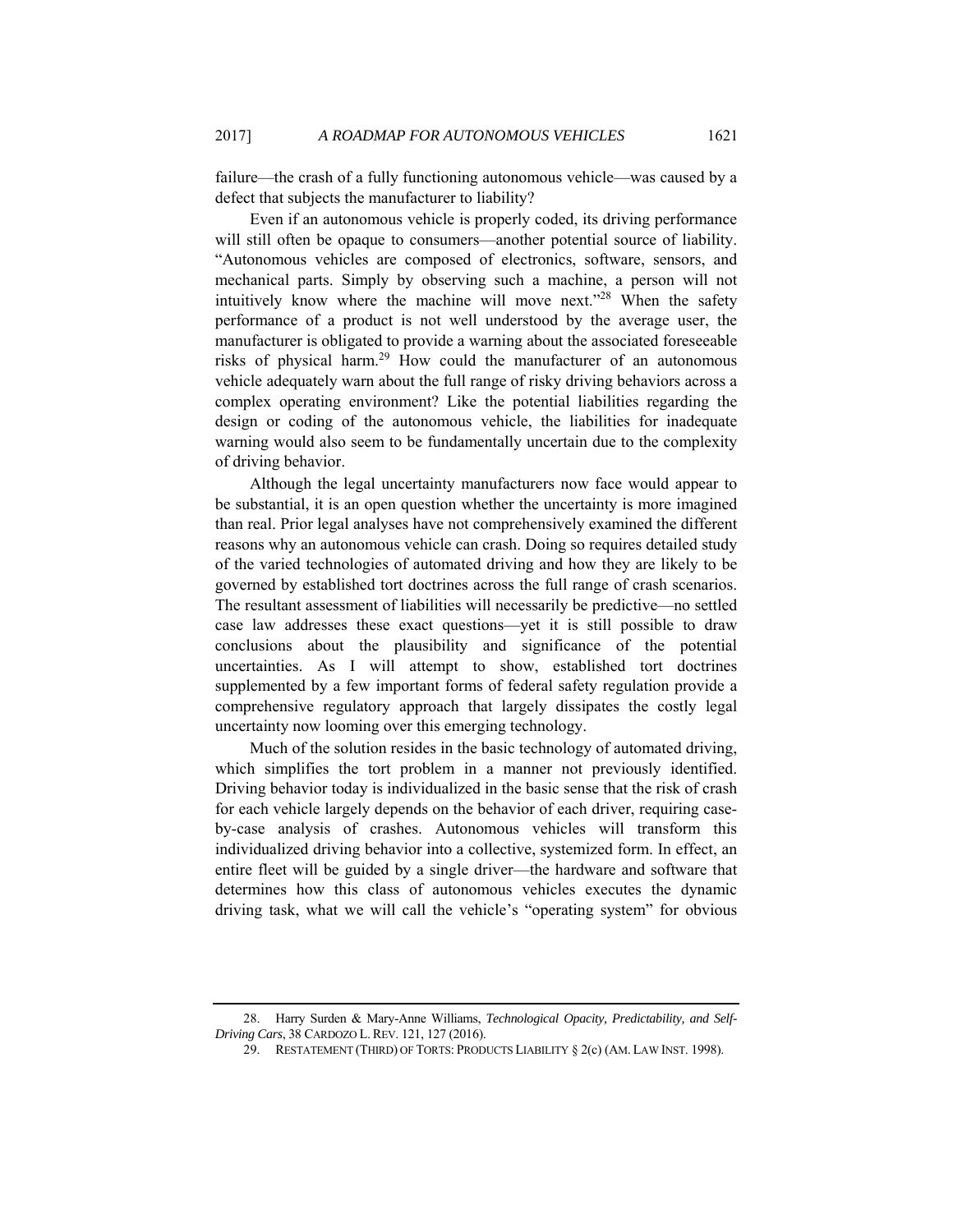reasons.30 Different manufacturers will presumably deploy different operating systems, and even the same manufacturer may utilize different operating systems for different versions of its autonomous vehicles. Each vehicle with the same operating system, however, systematically executes the dynamic driving task in the same manner. Quite unlike the crashes of conventional vehicles that require case-by-case analysis of driver behavior, the crashes of autonomous vehicles with fully functioning operating systems are properly evaluated in relation to the systemized performance of the entire fleet of vehicles with the same operating system. Prior analyses have largely missed the manner in which systemized driving alters the tort inquiry, which explains why the liability issues now appear to be so difficult and riddled with uncertainty.

Due to the systemized driving behavior of autonomous vehicles, manufacturers can rely on aggregate driving data to satisfy their otherwise vexing tort obligations to design these vehicles in a reasonably safe manner and to warn about the inherent risk of crash. These determinate safety measures can then inform the federal regulation of autonomous vehicles while also clearly demarcating the future role for automobile insurance. Although the technology will have social impacts that no one can fully predict at this point, autonomous vehicles pose liability questions that can be largely resolved with a sufficiently high degree of certainty.

Part I discusses manufacturer responsibility for automated driving technologies, distinguishing between two basic types of technologies that fundamentally differ with respect to the interface between the vehicle and its human operator or driver. One type relies on a human driver as backup, requiring transitions with the attendant possibilities for behavioral errors that can cause the vehicle to crash. The associated liabilities are neither novel nor likely to be a source of significant legal uncertainty. The other type does not have this interface and instead eliminates the human driver, thereby creating a new set of legal questions. Despite the absence of established precedent, there is no doubt that manufacturers will be subject to various tort duties involving the driving performance of autonomous vehicles. A tort duty, however, does not necessarily entail liability for all crashes, which makes it necessary to determine the conditions under which manufacturers are likely to incur liability.

Part II evaluates problems that could cause an autonomous vehicle to crash. The most significant source of legal uncertainty stems from the manufacturer's potential liabilities for crashes caused by a fully functioning operating system. In these cases, the autonomous vehicle was engaged in systemized driving performance that can be evaluated with aggregate driving data for the fleet. The safety performance of each autonomous vehicle within

<sup>30.</sup> *See* HOD LIPSON & MELBA KURMAN, DRIVERLESS: INTELLIGENT CARS AND THE ROAD AHEAD 66–67 (2016) (adopting this term and explaining the similarities and differences between the operating system of a driverless vehicle and the operating system of a computer).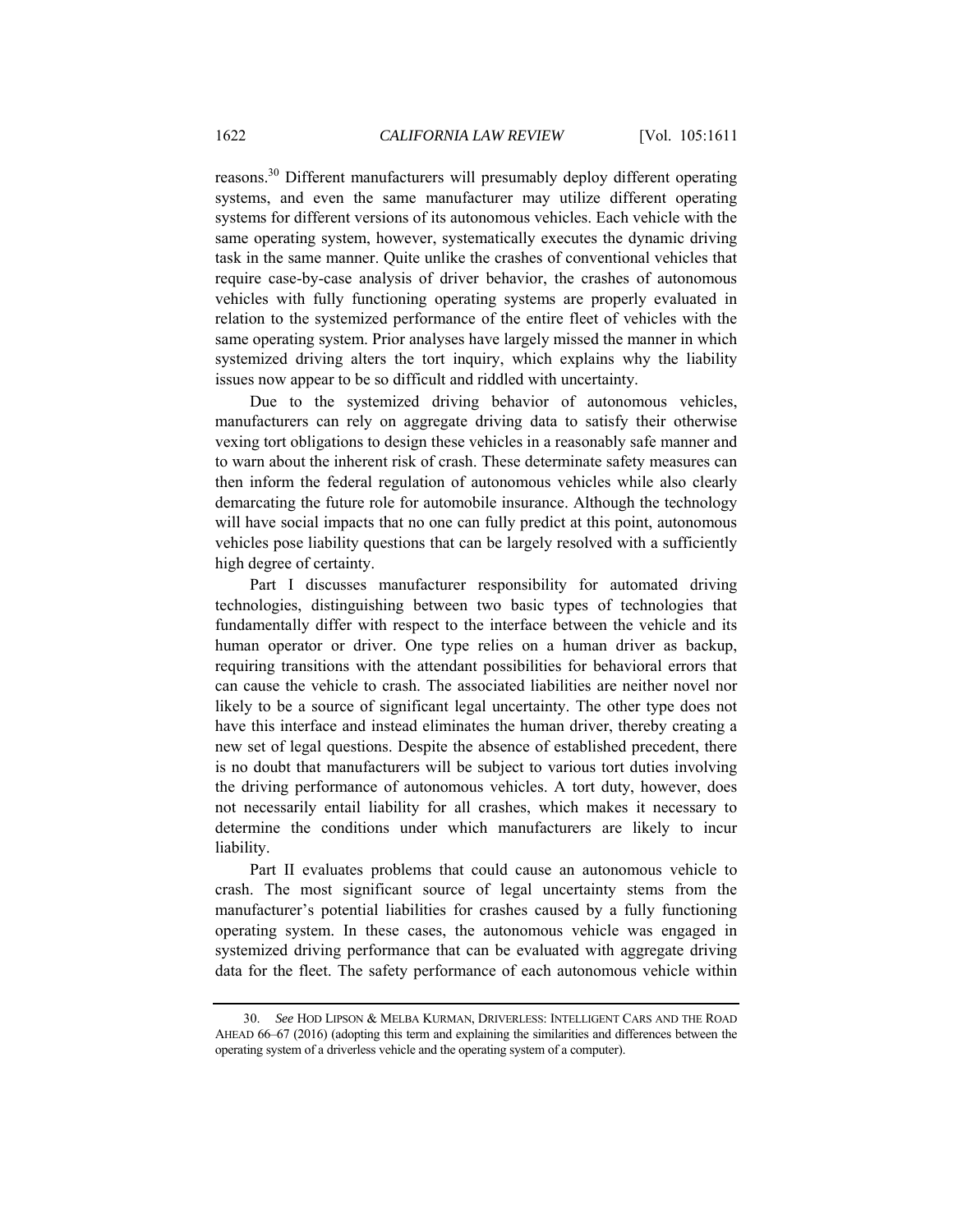the fleet continuously improves as the operating system "learns" from its collective driving experience. Thus, the question of whether the coding or design of the vehicle is reasonably safe reduces to the question of whether the operating system was subject to adequate premarket testing. When the market is transitioning to autonomous vehicles from conventional vehicles, the requisite amount of premarket testing can be determined by comparing the operating system's collective safety performance with the associated aggregate crash data for conventional vehicles. To satisfy its obligation to warn about the inherent risk of crash, the manufacturer can disclose a different measure based on aggregate performance data—the annual, risk-adjusted premium for insuring the vehicle—which can be feasibly derived from the fleet's performance during the premarket testing phase.

Autonomous vehicles, however, will create a new threat. An autonomous vehicle could crash because a third party hacks into the operating system and executes commands that cause a collision. The cybersecurity of these vehicles can be compromised in other ways as well. As Part III shows, liability for these crashes could be extensive due to the prospect that courts will find this type of product performance to be a "malfunction" subject to strict liability. Although courts have not rigorously defined a product malfunction, Part III more fully develops the doctrine and shows that it provides a compelling rationale for making the manufacturer strictly liable for these crashes, with one important caveat. These liabilities are not necessarily limited to isolated incidents; hacking exploits a vulnerability in the cybersecurity of the operating system that could place the entire fleet at risk. A rule of strict liability, therefore, could generate an unpredictable, systemic form of extensive liability that would undermine market stability. This outcome depends on empirical questions that cannot be resolved at this point. If the problem exists, it should be addressed by tort doctrines that immunize safety-enhancing products—in this case autonomous vehicles—from such a rule of strict liability, subjecting manufacturers to the more limited rule of negligence liability. But unlike the prior conclusions that clearly derive from established tort doctrines, this one is much more debatable. Crashes caused by hacking generate hard problems about cybersecurity and immunity from liability, making them a plausible source of significant legal uncertainty for manufacturers.

Part IV then addresses a different source of uncertainty based on the prospect that state courts across the country will resolve these liability questions in different ways. The foregoing analysis is based on established tort doctrines adopted by most, but not necessarily all, of the states. To prevent variations in tort obligations across the country, NHTSA—the branch of the U.S. Department of Transportation with primary responsibility for roadway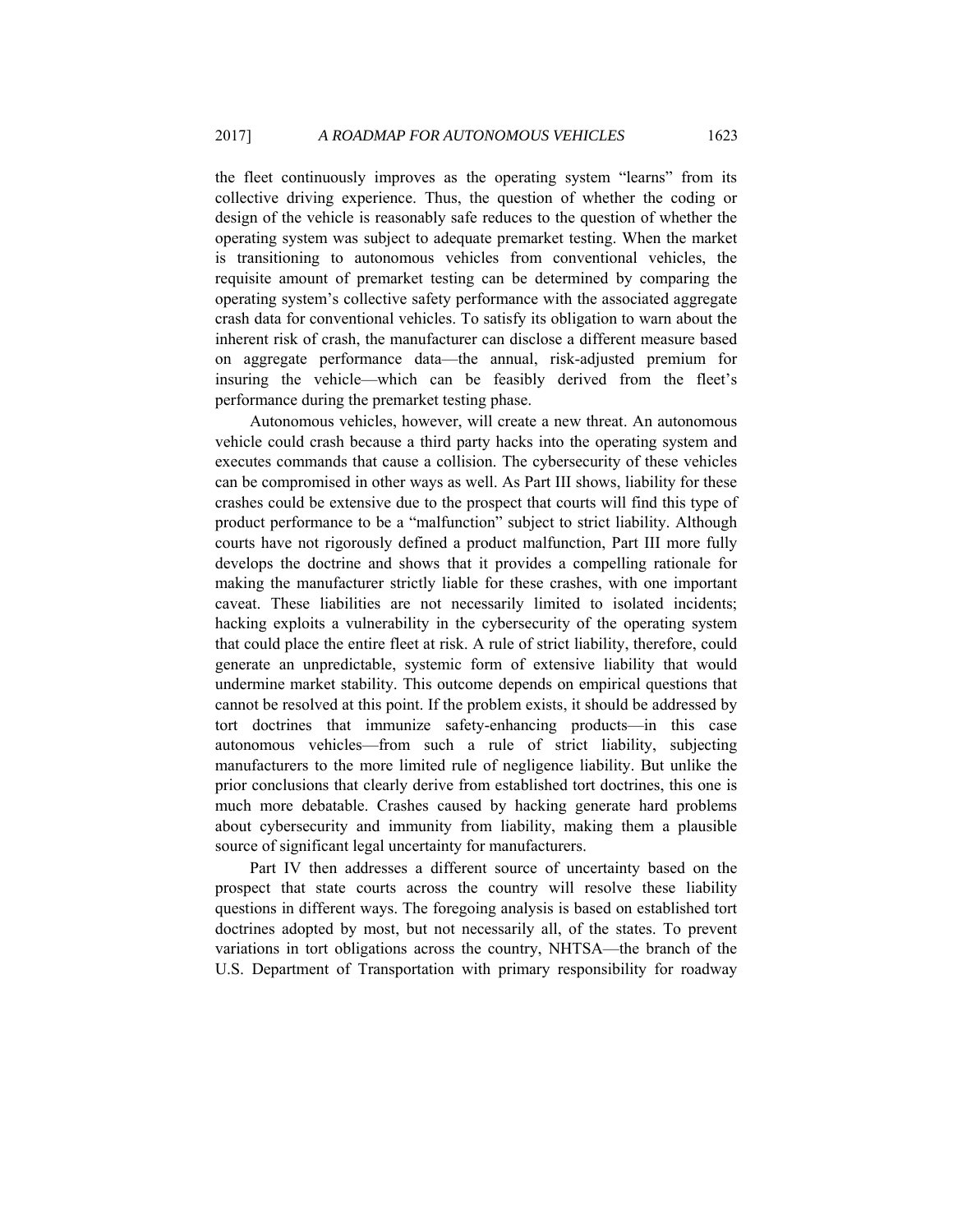safety<sup>31</sup>—could draw on the collective learning of state tort law to inform federal regulations governing the reasonable safety of automated driving technologies. These regulations would largely retain the role of tort law, because regulatory compliance would also satisfy the associated tort obligations in most states, while impliedly preempting these claims in the remaining states. State tort law would then fill in gaps. The resultant regime should largely dissipate the legal uncertainty that now looms over this developing technology, thereby reducing costs and helping to speed the emergence of automated driving and the associated reduction of motor vehicle crashes.

I.

## MANUFACTURER RESPONSIBILITY FOR AUTOMATED DRIVING TECHNOLOGIES

Autonomous vehicles can be developed in two different ways. "The first involves gradually improving the automated driving systems available in conventional vehicles so that human drivers can shift more of the dynamic driving task to these systems. The second involves deploying vehicles without a human driver and gradually expanding this operation to more contexts."32 Each type of technology creates a different behavioral interface between the human operator and the vehicle, which in turn has different implications for the manufacturer's legal responsibilities.

## *A. Driver-Assistance Systems in Conventional Motor Vehicles*

Driver-assistance systems (DAS) are incorporated into conventional vehicles and are capable of taking over one or more functions of the dynamic driving task under certain operating conditions.<sup>33</sup> Examples of DAS currently

 <sup>31.</sup> NHTSA's legislative purpose is to "reduce traffic accidents and deaths and injuries resulting from traffic accidents." 49 U.S.C. § 30101 (2012). To do so, NHTSA is authorized to "prescribe motor vehicle safety standards for motor vehicles and motor vehicle equipment in interstate commerce." *Id.* § 30101(1). "Motor vehicle safety" for this purpose is defined as the "performance of a motor vehicle or motor vehicle equipment in a way that protects the public against unreasonable risk of accidents occurring because of the design, construction, or performance of a motor vehicle, and against unreasonable risk of death or injury in an accident, and includes nonoperational safety of a motor vehicle." *Id.* § 30102(a)(8). A "motor vehicle safety standard" is "a minimum standard for motor vehicle or motor vehicle equipment performance." *Id.* § 30102(a)(9). The regulations that NHTSA adopts are incorporated into 49 C.F.R. §§ 501–508. Within this statutory scheme, "NHTSA's authority is broad enough to address a wide variety of issues affecting the safety of vehicles equipped with [automated driving] technologies and systems." Stephen P. Wood et al., *The Potential Regulatory Challenges of Increasingly Autonomous Motor Vehicles*, 52 SANTA CLARA L. REV. 1423, 1501 (2012).

 <sup>32.</sup> OECD INT'L TRANSP. FORUM, AUTOMATED AND AUTONOMOUS DRIVING: REGULATION UNDER UNCERTAINTY 13 (2015), http://www.internationaltransportforum.org/pub/pdf/15CPB\_AutonomousDriving.pdf [https://perma.cc/K6F8-FZ79].

 <sup>33.</sup> Bryant Walker Smith, *How Governments Can Promote Automated Driving*, N.M. L. REV. (forthcoming) (manuscript at 10), http://papers.ssrn.com/sol3/papers.cfm?abstract\_id=2749375 [https://perma.cc/NKA7-UFJA]. DAS can be distinguished from automated emergency intervention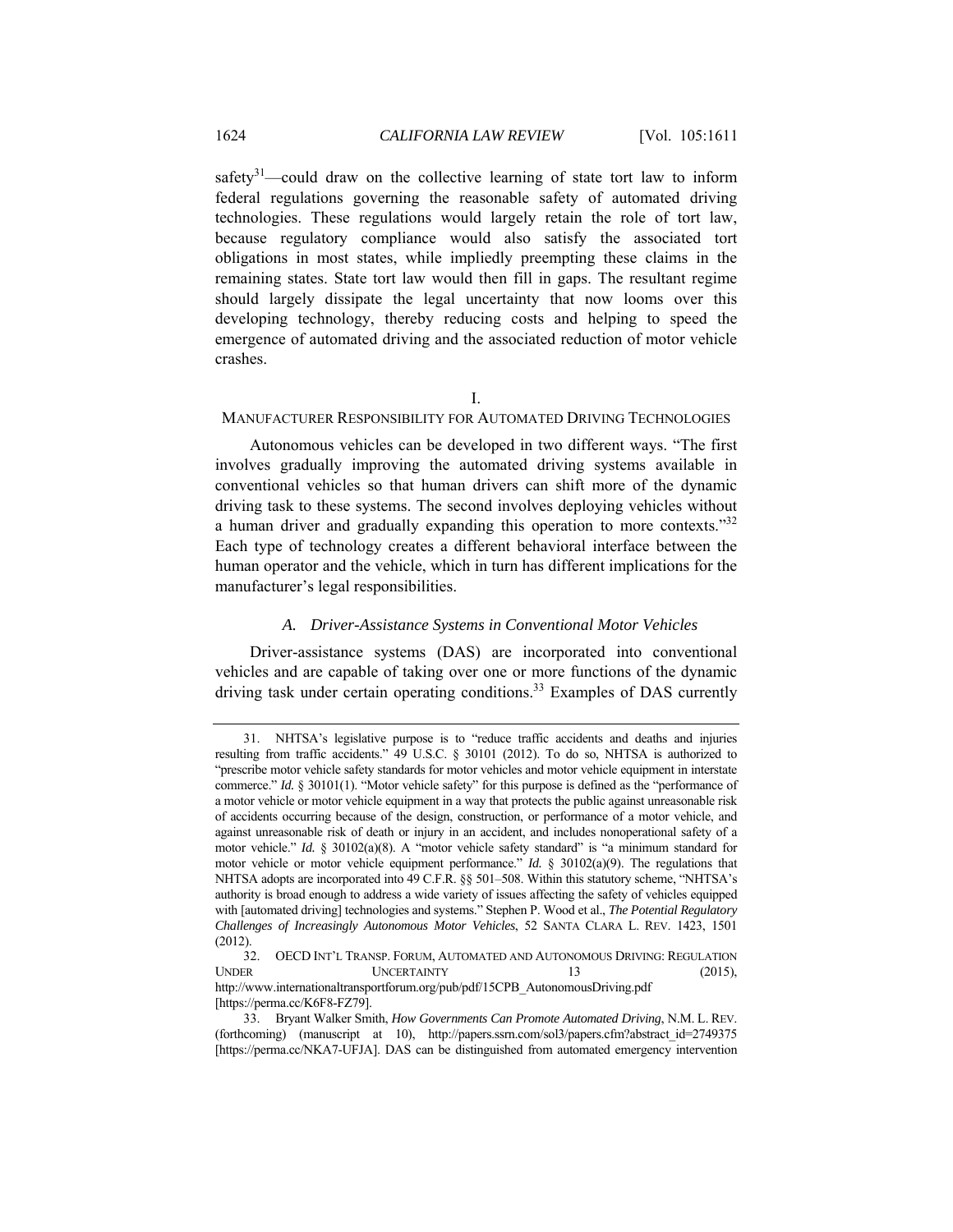on the market include antilock braking systems (first introduced in 1978), electronic stability control (1995), parking-assistance systems (mid-1990s), adaptive cruise control (1999), lane-departure warning systems (2001), and forward-collision prevention systems (both long range, introduced in 2003–06, and short range, 2010).<sup>34</sup> "Other extensions of current DAS are soon to come. Examples include an assistant for collision avoidance by evasive steering, assistants for the detection of oncoming traffic and pedestrians under adverse vision (weather) conditions, or assistants for improved intersection safety."35

These new technologies are not exposed to uncertain forms of legal liability for a clear-cut reason: "These functions improve the interface between the driver and the vehicle in such a way as to provide better control or more convenient operation but do not fundamentally alter the roles of the driver and vehicle in executing the [dynamic driving task]."36 Humans are still behind the wheel, so vehicles equipped with DAS have not created liability issues fundamentally different from those posed by conventional vehicles not equipped with this technology.

To be sure, the nature of the safety problem is likely to change as DAS more fully develop. Automated driving technologies can be classified by the extent to which they reduce the role of the human driver. For example, the classification scheme NHTSA adopted ranges from no vehicle autonomy (level 0) to full vehicle autonomy under all conditions in which a human could otherwise perform the driving task (level 5). Levels 2 and 3 involve limited autonomous driving that requires the human operator to monitor conditions and assume control if necessary, and level 4 involves full vehicle autonomy only within certain operating conditions.<sup>37</sup> Both level 2 and level 3 DAS create an interface between automated driving and conventional driving—the point at which the human takes over the dynamic driving task from the automated vehicle. The switch from one driving mode to the other presents a safety problem that does not exist in conventional vehicles lacking this technology.

The sustained autonomous operation of these vehicles can make the person behind the wheel complacent or otherwise overly reliant on the DAS. What if road conditions suddenly change and require human intervention, but the driver is not sufficiently attentive to quickly take over the wheel?

systems that provide support to a human driver by warning of impending collisions and so on. *See id.*  (manuscript at 12). The difference between the two types of safety technologies does not affect the ensuing analysis, and since each one effectively assists the driver of an otherwise conventional vehicle, both are treated as forms of DAS for present purposes.

 <sup>34.</sup> Klaus Bengler et al., *Three Decades of Driver Assistance Systems: Review and Future Perspectives*, 6 IEEE INTELLIGENT TRANSP. SYS. MAG. 6, 7–9 (2014).

<sup>35.</sup> *Id.* at 10 (citations omitted).

 <sup>36.</sup> CRASH AVOIDANCE METRICS P'SHIP (CAMP) AUTOMATED VEHICLE RESEARCH (AVR) CONSORTIUM, KEY CONSIDERATIONS IN THE DEVELOPMENT OF DRIVING AUTOMATION SYSTEMS 2 (2014), http://www-esv.nhtsa.dot.gov/Proceedings/24/files/24ESV-000451.PDF [https://perma.cc/MZ62-TK7C].

 <sup>37.</sup> NHTSA, 2016 AUTOMATED VEHICLES POLICY, *supra* note 4, at 9.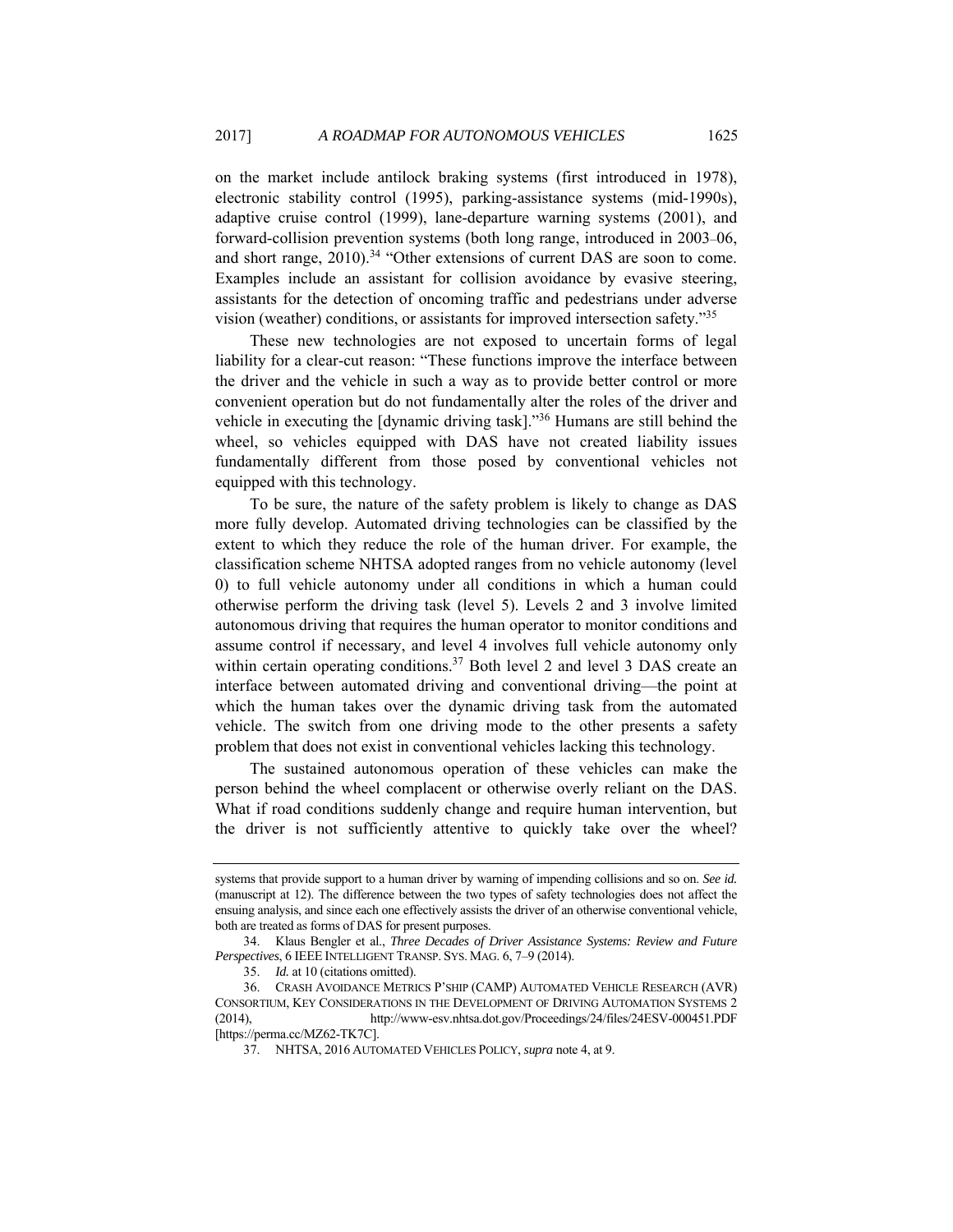According to one study, "[i]n our current environment, over 30% of accidents involve a behavioral characteristic that may cause the automated vehicle to be used incorrectly."38

Manufacturers currently disagree about the best approach for addressing this problem. Google and Volvo have concluded that the safest route is to bypass levels 2 and 3 DAS altogether in favor of fully autonomous vehicles (levels 4 and 5) that by definition do not rely on DAS and instead eliminate any chance for human driving error.<sup>39</sup> Other manufacturers are trying to reduce these errors by incorporating fault-tolerant planning into levels 2 and 3 DAS. "It's the kind of planning that can handle a certain number of deviations or errors by the person who is asked to execute the plan."<sup>40</sup> The reasonable safety of these technologies depends on the capacity of fault-tolerant design to help ensure that the person behind the wheel will take over the driving task when necessary.

This safety issue arose in an accident that occurred in May 2016 when Joshua Brown was killed while behind the wheel of a Tesla Model S electric sedan in self-driving mode (level 2)—the first known fatal accident involving a self-driving car.<sup>41</sup> According to Tesla, "the vehicle was on a divided highway with Autopilot engaged when a tractor trailer drove across the highway perpendicular to the Model S. Neither Autopilot nor the driver noticed the white side of the tractor trailer against a brightly lit sky, so the brake was not applied."42 According to news reports, Brown was watching a Harry Potter movie at the time of the crash.<sup>43</sup>

Without directly pinning full responsibility for the crash on Brown, Tesla observed that

[w]hen drivers activate Autopilot, the acknowledgment box explains, among other things, that Autopilot "is an assist feature that requires you to keep your hands on the steering wheel at all times," and that "you need to maintain control and responsibility for your vehicle"

 <sup>38.</sup> CAS. ACTUARIAL SOC'Y AUTOMATED VEHICLES TASK FORCE, *supra* note 5, at 13.

 <sup>39.</sup> John R. Quain, *Makers of Self-Driving Cars Ask What to Do with Human Nature*, N.Y. TIMES (July 7, 2016), https://www.nytimes.com/2016/07/08/automobiles/wheels/makers-of-selfdriving-cars-ask-what-to-do-with-human-nature.html [https://perma.cc/353F-ZCTB].

<sup>40.</sup> *Programming Safety into Self-Driving Cars*, NAT'L SCI. FOUND. (Feb. 2, 2015), http://www.nsf.gov/mobile/discoveries/disc\_summ.jsp?cntn\_id=134033&org=NSF

<sup>[</sup>https://perma.cc/4HNR-A2YB]; *see also* GLANCY ET AL., *supra* note 23, at 76 (discussing the role of human factors in the design of automated driving technologies).

<sup>41.</sup> *See* Bill Vlasic & Neal E. Boudette, *Self-Driving Tesla Was Involved in Fatal Crash, U.S. Says*, N.Y. TIMES (June 30, 2016), https://www.nytimes.com/2016/07/01/business/self-driving-teslafatal-crash-investigation.html [https://perma.cc/L6QB-QX9Y].

<sup>42.</sup> *A Tragic Loss*, TESLA (June 30, 2016), https://www.teslamotors.com/blog/tragic-loss [https://perma.cc/P3NA-DJAR].

 <sup>43.</sup> Will Oremus, *The Tesla Autopilot Crash Victim Was Apparently Watching a Movie When He Died*, SLATE (July 1, 2016), http://www.slate.com/blogs/moneybox/2016/07/01/tesla\_autopilot\_crash\_victim\_joshua\_brown\_was watching\_a\_movie\_when\_he\_died.html [https://perma.cc/VW77-WQYW].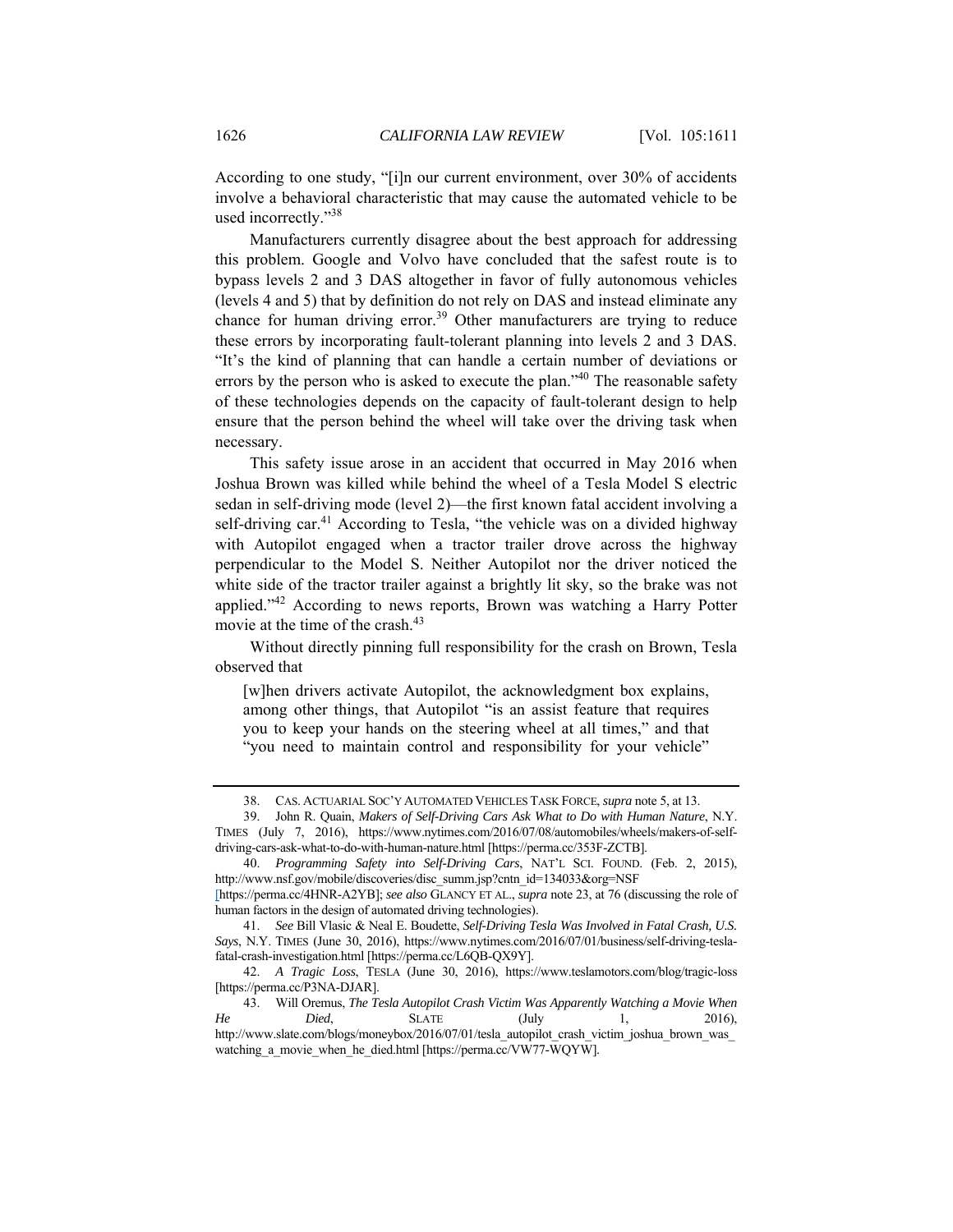while using it. Additionally, every time that Autopilot is engaged, the car reminds the driver to "Always keep your hands on the wheel. Be prepared to take over at any time." The system also makes frequent checks to ensure that the driver's hands remain on the wheel and provides visual and audible alerts if hands-on is not detected. It then gradually slows down the car until hands-on is detected again.

 We do this to ensure that every time the feature is used, it is used as safely as possible.<sup>44</sup>

Do these measures adequately ensure that the person behind the wheel remains alert? Or does some or all responsibility for the crash instead fall on the failure of Joshua Brown to manually apply the brakes in time? The issues are novel in the sense that they are not implicated by the crash of a conventional vehicle lacking level 2 or 3 DAS. The liability question, however, is not new.

Established tort doctrine already obligates manufacturers to adopt faulttolerant product designs. As the *Restatement (Third) of Torts* explains, "instructions and warnings may be ineffective because users of the product may not be adequately reached, may be likely to be inattentive, or may be insufficiently motivated to follow the instructions or heed the warnings."45 Consequently, "when a safer design can reasonably be implemented and risks can reasonably be designed out of a product, adoption of the safer design is required over a warning that leaves a significant residuum of such risks."<sup>46</sup> A manufacturer that does not adopt a reasonably safe, fault-tolerant design is subject to tort liability for the resultant physical harms.

This doctrine is capable of adequately addressing the safety question of how DAS design should address the foreseeable risk that the technology will lull the driver into complacency or inattention. The tort inquiry involves a costbenefit analysis (known as the risk-utility test), which requires the product design to incorporate any safety feature costing less than the associated safety benefit.47 For example, a machine manufacturer could provide a warning to consumers—"avoid contact with the exposed moving parts of this machine"—

 <sup>44.</sup> TESLA, *supra* note 42. Tesla also provided extensive warnings about the limits of the autopilot system, several of which "apply directly to the situation apparently faced by the driver in this crash." Chris Ziegler, *Tesla's Own Autopilot Warnings Outlined Deadly Crash Scenario*, VERGE (June 30, 2016), http://www.theverge.com/2016/6/30/12073240/tesla-autopilot-warnings-fatal-crash [https://perma.cc/R33H-X73V].

 <sup>45.</sup> RESTATEMENT (THIRD) OF TORTS: PRODUCTS LIABILITY § 2 cmt. l (AM. LAW INST. 1998).

<sup>46.</sup> *Id.* A different outcome would occur under patent danger rule, which eliminates the design obligation for risks that are open and obvious, including those disclosed in the warning. "A strong majority of courts have rejected the 'open and obvious' or 'patent danger' rule as an absolute defense to a claim of design defect." *Id.* § 2 reps. n. cmt. d(IV)(C).

<sup>47.</sup> *See* MARK A. GEISTFELD, PRINCIPLES OF PRODUCTS LIABILITY 164–69 (2d ed. 2011) (rigorously developing the risk-utility inquiry for fault-tolerant design) [hereinafter PRODUCTS LIABILITY].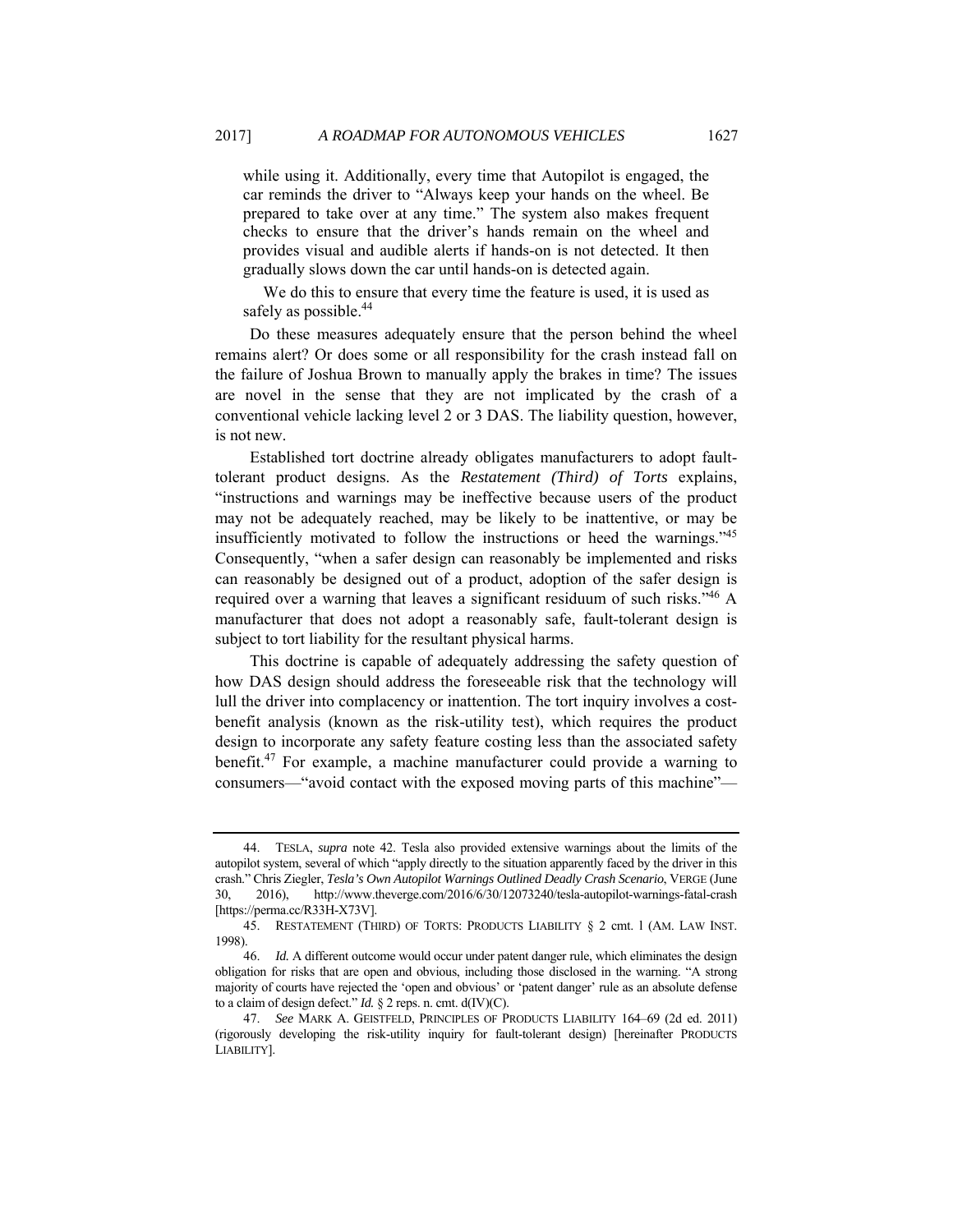or instead incorporate a safety feature into the design—a guard to prevent users from inadvertently coming into contact with that part of the machine. If the guard were a cost-effective method for reducing this risk, then a manufacturer that only provided a warning would be subject to liability for defective design. So, too, manufacturers cannot merely warn drivers to stay "alert" in order to take over the driving responsibilities when prompted by DAS; they must instead adopt fault-tolerant designs for DAS whenever doing so would be a cost-effective method for reducing the risk of driver error.

A reasonably safe fault-tolerant design ultimately implicates the coding of the DAS in the vehicle. For example, General Motors is planning to implement an operating system for its semi-autonomous vehicles containing software that "can detect whether a driver is dozing off or not watching the road" and then use "audible and visual alerts to grab the person's attention. If the alerts don't work, a representative [of the manufacturer] will activate the vehicle's intercom and communicate with the car's operator. If the driver still doesn't respond, the car will pull over on the side of the freeway and stop."<sup>48</sup>

Another coding option is to forgo DAS altogether by eliminating the human driver—creating fully autonomous vehicles (levels 4 and 5). Although manufacturers sharply differ about the desirability of this approach, the disagreement will not translate into a highly uncertain form of tort liability for vehicles equipped with DAS.

Consider the crash of a vehicle with level 2 or 3 DAS, like the one that killed Joshua Brown. Under established doctrine, the plaintiff in such a case cannot claim that the design of the vehicle is defective because its reliance on a human driver makes it unreasonably dangerous as compared to a fully autonomous vehicle. In effect, such a claim is one of categorical liability, alleging that any product within one product category (vehicles equipped with DAS) is unreasonably dangerous as compared to those in another product category (fully autonomous vehicles). To preserve the role of informed consumer choice across product categories, courts have roundly rejected claims of this type.<sup>49</sup>

The term "category" is analytical for this purpose, defined by the ordinary consumer's informed choice that fully accounts for the safety decision implicated by the plaintiff's tort claim.<sup>50</sup> In deciding whether to purchase a

 <sup>48.</sup> Gauthem Nagesh, *Business News: GM's Eye-Tracking Tech Aims to Keep Drivers Alert*, WALL. ST.J., Sept. 12, 2016, at B3.

 <sup>49.</sup> Although numerous courts and the *Restatement (Third)* recognize that claims of categorical liability can be appropriate in some cases, only a few cases have imposed such liability. More searching analysis shows that the validity of such claims is limited to cases of bystander injuries in which recovery is based on the allegation that consumers unreasonably disregard the safety interests of these third parties and therefore should not be given the choice in question. *See* GEISTFELD, PRODUCTS LIABILITY,*supra* note 47, at 311–19. The issue of bystander liability is analyzed separately in *infra* Part II.C.

<sup>50.</sup> *See* GEISTFELD, PRODUCTS LIABILITY,*supra* note 47, at 125–35.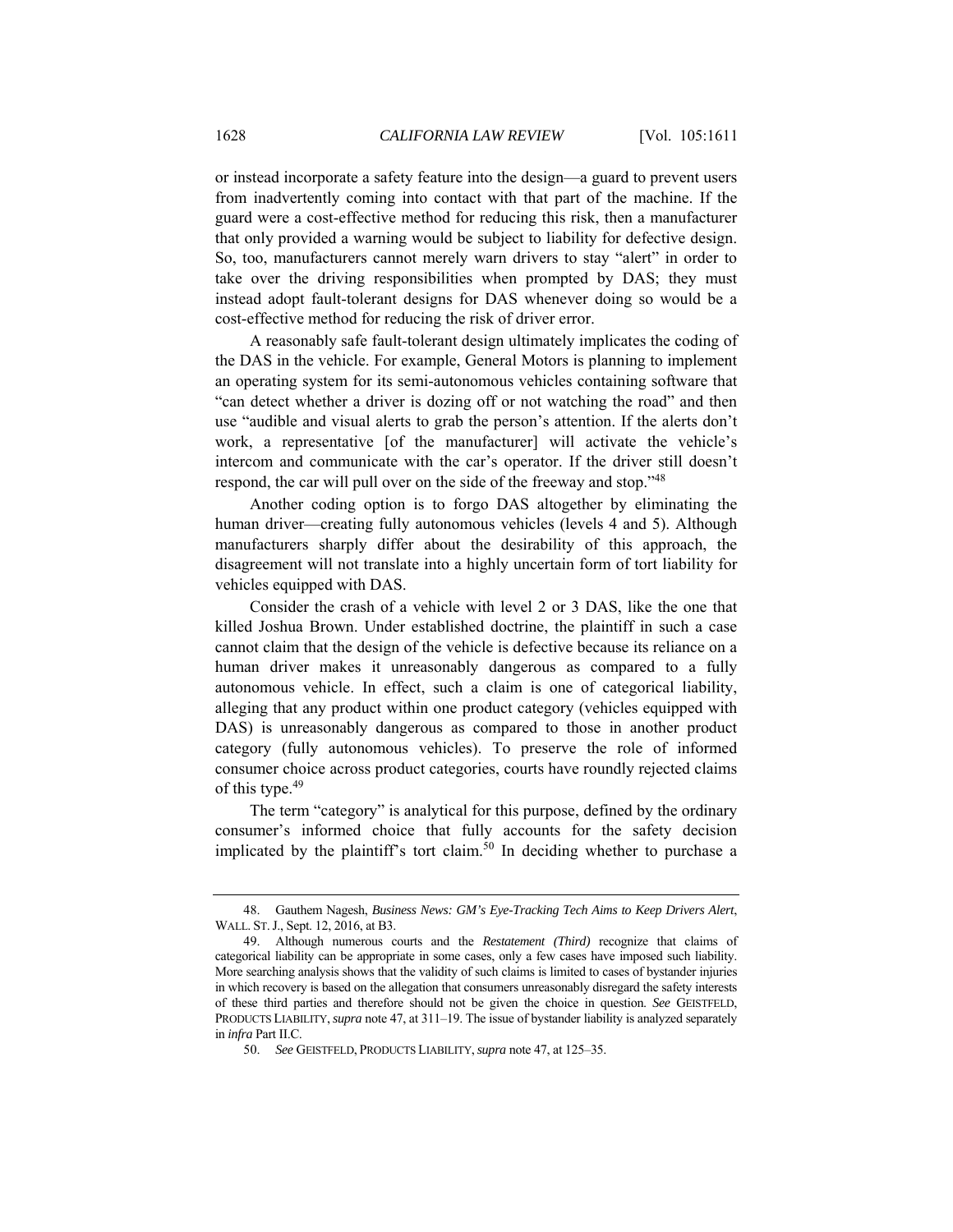conventional vehicle equipped with DAS instead of a fully autonomous vehicle, the ordinary consumer considers the costs and benefits of the two vehicle types. The consumer can make an adequately informed safety decision based on any evident risk differentials and the warnings that manufacturers are obligated to provide about all other risks that would be material to the safety decision. The consumer's informed choice to purchase the DAS-equipped vehicle (one product category) instead of a fully autonomous vehicle (another category) forecloses liability based on the premise that consumers should not be given such a choice. Manufacturers instead are obligated to provide designs that are reasonably safe for products within the same category, eliminating any significant potential for liabilities based on the claim that a vehicle equipped with DAS is defectively designed simply because it is not a fully autonomous vehicle.

Despite the risk of driver error, strict products liability will not force manufacturers to forego further technological development of DAS. Manufacturers of these technologies must instead design the vehicle's operating system to account for the human errors that will foreseeably occur at the interface of automated driving.

## *B. Automated Technologies That Eliminate the Human Driver*

Once automated driving technologies fully take over the dynamic driving task, a legal discontinuity occurs. A vehicle is autonomous in the sense that it can drive without human assistance (or indeed, any human in the vehicle at all). This definition of autonomy matters for tort purposes because one can incur tort liability only through the exercise of autonomous agency.<sup>51</sup> When the vehicle's occupant is no longer executing the dynamic driving task, human driving error is no longer the cause of an accident. Instead, the manner in which the vehicle executed the driving task becomes the focus of inquiry. The vehicle, however, cannot be legally responsible for its performance (it is, after all, not truly autonomous), which leads to the question of who should be responsible for the vehicle's operation: The consumer of the product (the owner and, potentially, users) or the manufacturer (and other entities in the chain of distribution)? Autonomous vehicles raise questions of legal responsibility fundamentally different from those involving conventional vehicles.

To allay consumer concerns, leading manufacturers have already recognized that they are legally responsible for the driving behavior of their autonomous vehicles. "Volvo Cars, Google and Daimler AG's Mercedes-Benz

<sup>51.</sup> *See, e.g.*, MAYO MORAN, RETHINKING THE REASONABLE PERSON: AN EGALITARIAN RECONSTRUCTION OF THE OBJECTIVE STANDARD 21 (2003) ("[L]iability in negligence requires a minimum capacity for rational agency. . . . Because they cannot meet the threshold 'agency' requirement, children of 'tender years' (approximately 5 years and below) are typically totally immune from liability in negligence. But beyond this category, courts and commentators are divided over what is sufficient to negate the presumption of agency and thus preclude liability in negligence.").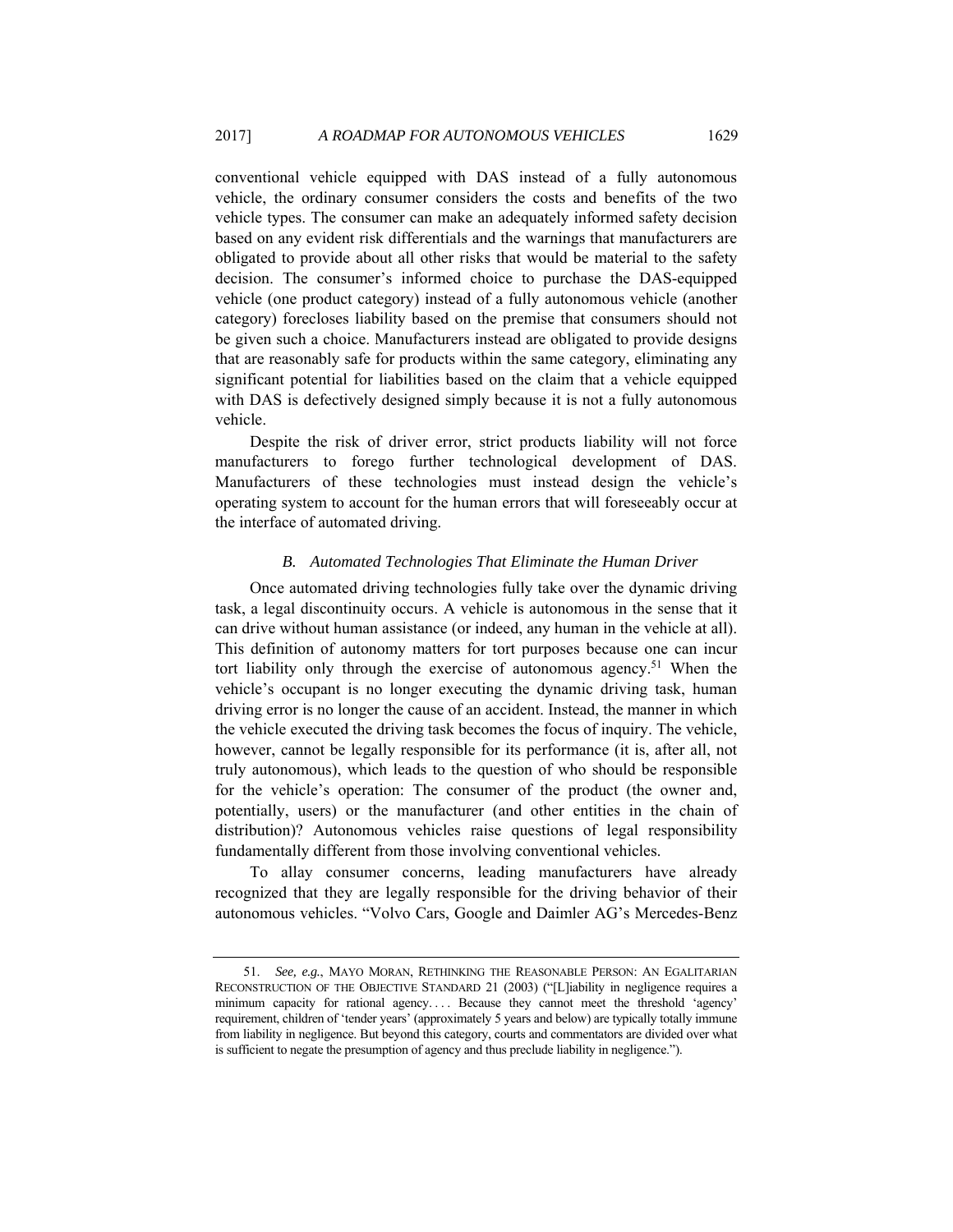have all pledged to accept liability if their vehicles cause an accident."<sup>52</sup> By accepting legal responsibility for operation of their autonomous vehicles, these manufacturers are sending a signal to consumers about safety: "'We want customers to trust we've done a really good job,' said Anders Eugensson, Volvo's director of government affairs. 'That's why we say if anything happens, we assume liability."<sup>53</sup>

Lest there be any doubt about the matter, NHTSA has ruled that Google's self-driving car is the equivalent of a human driver for federal regulatory purposes.54 The logic of this ruling readily resolves the associated tort questions, further establishing that the manufacturer will be legally responsible for the driving behavior of an autonomous vehicle.<sup>55</sup>

This tort obligation is beyond serious doubt, even though there is no established body of case law recognizing that a manufacturer incurs a tort duty for defective software.<sup>56</sup> In general, the tort duty for software designers can be limited for various reasons, most notably the economic loss rule that limits consumers to contractual remedies for intangible forms of intellectual property that have been designed for a specific purpose.<sup>57</sup> Relying on the policy rationales for strict products liability, others have argued that these reasons for limiting the tort duty should not apply to defective software that foreseeably causes physical harms.<sup>58</sup> The rationale for the tort obligation, however, is much more straightforward in the case of autonomous vehicles.

 <sup>52.</sup> Naughton & Fisk, *supra* note 26; *see also Volvo Cars Responsible for the Actions of its Self-Driving Cars*, VOLVO CARS (Oct. 20, 2015), http://www.volvocars.com/intl/About/Our-Innovation-Brands/IntelliSafe/IntelliSafe-Autopilot/News/Volvo-Cars-responsible-for-the-actions-ofits-self-driving-cars [https://perma.cc/7SZA-JBG8] ("Volvo Cars will accept full liability for the actions of its autonomous cars when in Autopilot mode, making it one of the first manufacturers to take this vital step forward in the development of self-driving cars.").

 <sup>53.</sup> Naughton & Fisk, *supra* note 26.

 <sup>54.</sup> Letter from Paul A. Hemmersbaugh, Chief Counsel, Nat'l Highway Traffic Safety Admin., to Chris Urmson, Director, Google, Inc. Self-Driving Car Project (Feb. 4, 2016), http://isearch.nhtsa.gov/files/Google -- compiled response to 12 Nov 15 interp request -- 4 Feb 16 final.htm [https://perma.cc/ZK69-EZLZ].

<sup>55.</sup> *See* Mark A. Geistfeld, *Tort Law in the Age of Statutes*, 99 IOWA L. REV. 957, 963–67 (2014) (discussing the common law principle that courts will defer to any legislative policy judgment that is relevant to the resolution of a tort claim) [hereinafter *Age of Statutes*].

 <sup>56. &</sup>quot;Despite the fact that discussions of liability for defective software go back more than forty years, very few cases have addressed the issue outside the financial services context." Alan Butler, *Products Liability and the Internet of (Insecure) Things: Should Manufacturers Be Liable for Damage Caused by Hacked Devices?*, U. MICH. J.L. REFORM (forthcoming) (manuscript at 103), http://papers.ssrn.com/sol3/papers.cfm?abstract\_id=2955317 [https://perma.cc/KJ6G-WP65].

 <sup>57.</sup> Frances E. Zollers et al., *No More Soft Landings for Software: Liability for Defects in an Industry That Has Come of Age*, 21 SANTA CLARA COMPUTER & HIGH TECH. L.J. 745, 758–60, 764 (2005).

<sup>58.</sup> *See, e.g.*, Butler, *supra* note 56 (manuscript at 103–04) (arguing that the tort duty can be justified because the risk of property damage is foreseeable, software defects can be remedied by remote updates, and "holding manufacturers liable for downstream harms caused by their insecure devices is well aligned with the purposes of products liability law"); Zollers et al., *supra* note 57, at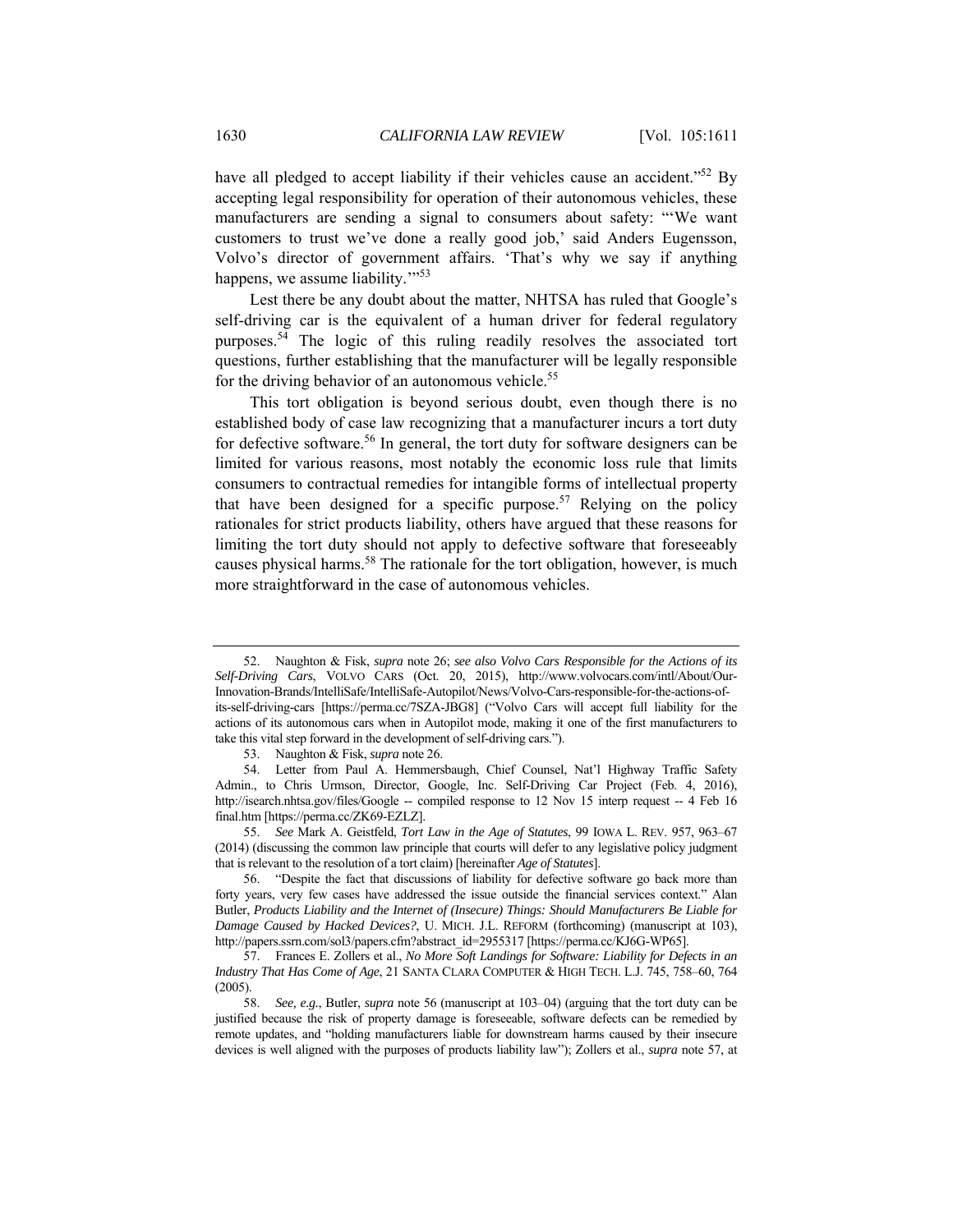The coding or design of the operating system determines the performance of a product—a motor vehicle. Although the coding is an intangible form of intellectual property developed for a specific purpose, these are not sufficient reasons for eliminating the tort duty. If they were, then a conventional motor vehicle that performs according to engineering plans that were developed or otherwise embodied in a computer program would also be exempt from tort liability. Regardless of the form taken by a product design, manufacturers are responsible for ensuring that the design causes the product to perform in a reasonably safe manner.<sup>59</sup> In cases of physical harm, this tort duty requires the manufacturer to adopt a reasonably safe design for the operating system, an obligation that is not negated by the economic loss rule or contractual provisions that disclaim the manufacturer's liability.<sup>60</sup>

Responsibility, however, does not necessarily entail legal liability in the event of a crash. Liability depends on both the existence of a tort duty and its breach. Human drivers are responsible for their conduct behind the wheel, but that does not mean they are legally liable anytime they are involved in a crash. What, then, are the liability implications for manufacturers that are responsible for how autonomous vehicles execute the dynamic driving task?

As compared to conventional vehicles equipped with DAS technologies, the interface between the operator and an autonomous vehicle poses a relatively easy safety problem. The human operator inputs the destination information into the vehicle. That behavior could be unreasonably dangerous only if the destination requires the vehicle to travel outside its parameters for safe operation. For the near future, autonomous vehicles will be capable of safe operation only under defined environmental conditions.61 Driving in a city is different from driving in the mountains. Navigating under severe weather conditions can be problematic in both places. Warning consumers about the appropriate conditions for deploying an autonomous vehicle will accordingly be required to ensure reasonable safety. By adequately instructing the occupant on the appropriate operating conditions and programming the vehicle to override instructions to operate in an unsafe environment, the manufacturer

<sup>782 (</sup>concluding that "the policy reasons underlying strict [products] liability are congruent with the application of the doctrine to software").

<sup>59.</sup> *See* RESTATEMENT (THIRD) OF TORTS: PRODUCTS LIABILITY § 2(b) (AM. LAW INST. 1998) (defining the duty to design without any limitations regarding the form of the design).

 <sup>60.</sup> The economic loss rule does not apply to cases of physical harm—bodily injury or damage to real or tangible property other than the product itself. *Id.* § 21 cmt. a. Any contractual limitation of liability "do[es] not bar or reduce otherwise valid products liability claims against sellers or other distributors of new products for harms to persons." *Id.* § 18.

<sup>61.</sup> *See* Lee Gomes, *Google Self-Driving Cars Will Be Ready Soon for Some, in Decades for Others*, IEEE SPECTRUM (Mar. 18, 2016), http://spectrum.ieee.org/cars-that-think/transportation/selfdriving/google-selfdriving-car-will-be-ready-soon-for-some-in-decades-for-others

<sup>[</sup>https://perma.cc/TU6B-53BL] (reporting that it might be up to thirty years before the Google selfdriving car will be widely available and that until then, the technology will be incrementally introduced based on geography and weather conditions).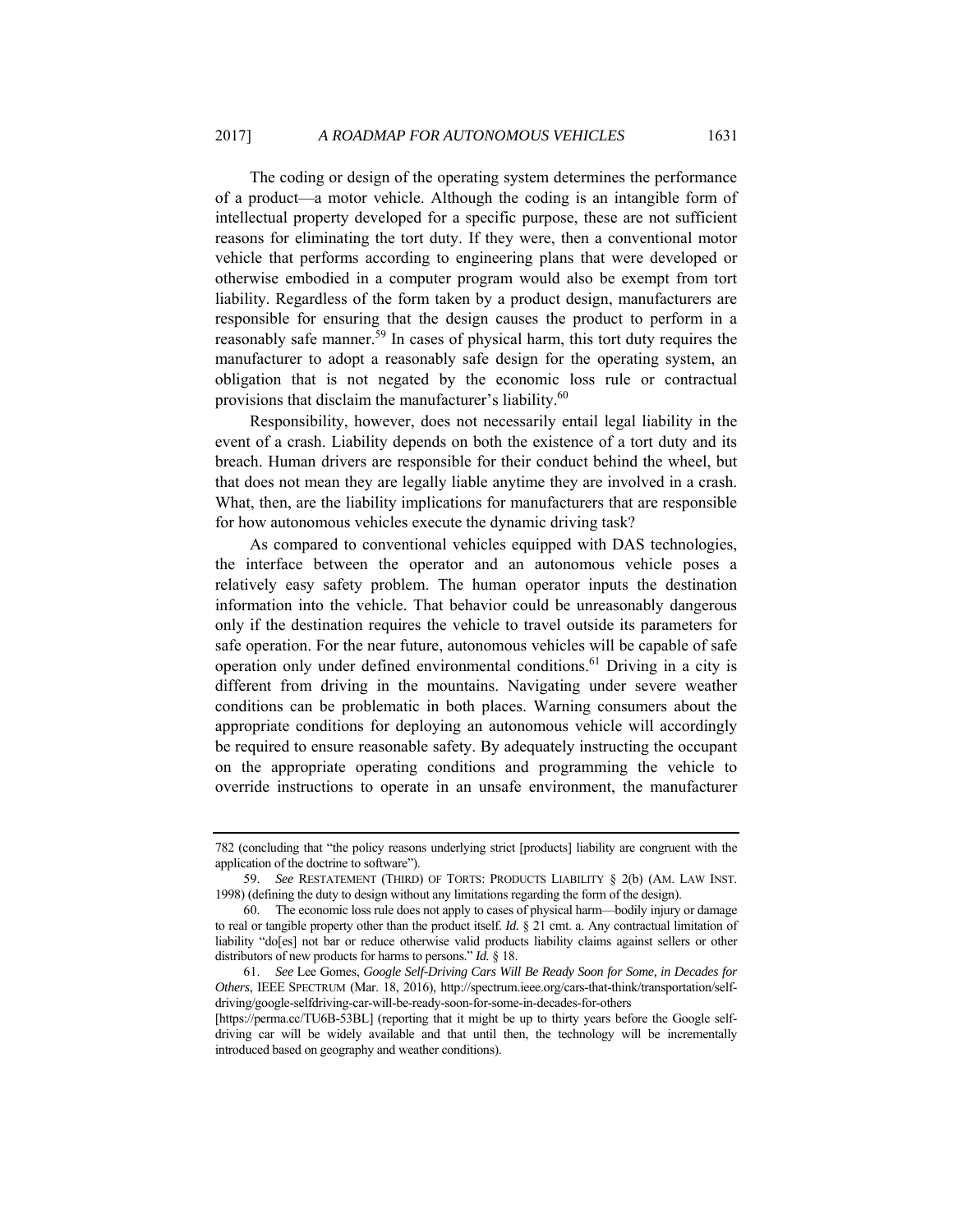will satisfy its tort obligation of reasonably ensuring that a person does not make a mistake in deciding when, where, or how to deploy the vehicle.

A properly deployed autonomous vehicle can crash for many reasons. For tort purposes, a manufacturer's responsibility is limited to crashes that were proximately caused by the vehicle.62 The mere fact that a vehicle was involved in a crash is not sufficient for this purpose. For example, the distracted driver of a conventional vehicle could suddenly veer into the path of an autonomous vehicle. The autonomous vehicle would not be a proximate cause of the ensuing crash—its driving behavior did not increase the likelihood that the distracted driver would veer into its path, nor did it have the opportunity to avoid that outcome.<sup>63</sup> The manufacturer's responsibility, and hence potential liability, is limited to crashes caused by the risks foreseeably created by the autonomous vehicle's driving behavior.<sup>64</sup>

II.

#### MANUFACTURER LIABILITY FOR THE CRASH OF AN AUTONOMOUS VEHICLE

Once the operator has properly deployed an autonomous vehicle, the manufacturer becomes primarily responsible for the vehicle's driving performance. For centuries, tort law has required manufacturers and other product sellers to ensure that products perform in a reasonably safe manner. Today, the most important obligation is the rule of strict products liability, which the vast majority of states adopted in the 1960s and 1970s.<sup>65</sup> This rule subjects the commercial distributor of a product to strict liability for the physical harms proximately caused by a defect in the product.<sup>66</sup> After struggling with the appropriate definition of defect—the predicate for strict liability—courts ultimately adopted a tri-partite definition that distinguishes among manufacturing, design, and warning defects.<sup>67</sup>

<sup>62.</sup> *See* RESTATEMENT (THIRD) OF TORTS: PRODUCTS LIABILITY § 15 (AM. LAW INST. 1998) ("Whether a product defect caused harm to persons or property is determined by the prevailing rules and principles governing causation in tort.").

<sup>63.</sup> *See* RESTATEMENT (THIRD) OF TORTS: LIABILITY FOR PHYSICAL AND EMOTIONAL HARM § 30 (AM. LAW INST. 2010) ("An actor is not liable for harm when the tortious aspect of the actor's conduct was of a type that does not generally increase the risk of that harm.").

 <sup>64. &</sup>quot;Currently, virtually all jurisdictions employ a foreseeability (or risk) standard for some range of scope-of-liability issues in negligence cases." *Id.* § 29 cmt. e. The foreseeability or risk standard also applies to forms of strict liability. *Id.*; *see also* Mark Geistfeld, *Implementing Enterprise Liability: A Comment on Henderson and Twerski*, 67 N.Y.U. L. REV. 1157, 1162–67 (1992) (explaining how proximate cause limits the rule of strict manufacturer liability for product-caused injuries). The foreseeability standard governs determinations of liability in the first instance—the subject of our inquiry—but not issues concerning the extent of damages caused by the predicate, foreseeable physical harm. *See* MARK A. GEISTFELD, TORT LAW: THE ESSENTIALS 255–68 (2008) [hereinafter TORT LAW].

 <sup>65.</sup> GEISTFELD, PRODUCTS LIABILITY, *supra* note 47, at 10–17 (discussing adoption of strict products liability and its doctrinal heritage).

 <sup>66.</sup> RESTATEMENT (SECOND) OF TORTS § 402A (AM. LAW INST. 1965).

<sup>67.</sup> *See* RESTATEMENT (THIRD) OF TORTS: PRODUCTS LIABILITY § 2 (AM. LAW INST. 1998).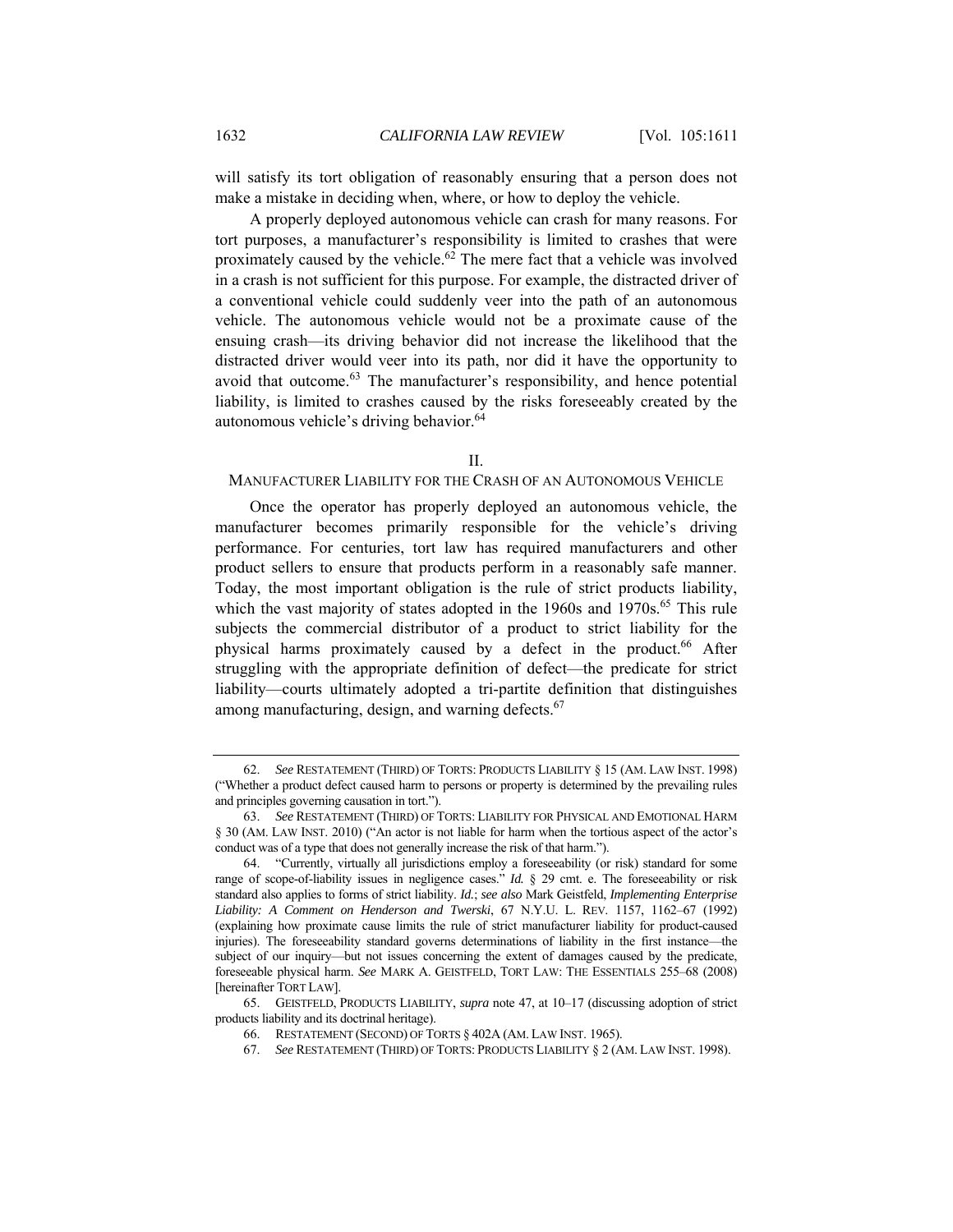A manufacturing (or construction) defect exists "when the product departs from its intended design even though all possible care was exercised in the preparation and marketing of the product."68 Defects of this type occur for different reasons. Materials or component parts of the product can be contaminated or otherwise manufactured in a flawed manner due to an error in the production process; the product can be improperly assembled or constructed; or the product can be improperly packaged. Because these defects depart from design specifications, they exist only in aberrant products that would not satisfy quality-control standards. A commercial distributor of the defective product would be subject to strict tort liability in most states.

Within an autonomous vehicle, a defect of this type will not implicate the software that executes the dynamic driving task. To be sure, the vehicle's operating system may have a programming bug caused by a typo, but that coding is still part of the operating system, making it part of the vehicle's design. All vehicles with this operating system would contain the coding error, unlike manufacturing defects that affect only particular products within the entire product line.<sup>69</sup> A manufacturer's liability for manufacturing defects will be largely limited to quality-control problems with the hardware of the operating system, including the cameras, lidar (laser scanning), radar, and other physical components of the system that do not perform according to design.<sup>70</sup>

As applied to autonomous vehicle hardware, the liability rule is no different from the one already governing defects in the physical components of conventional motor vehicles. Not only are manufacturers quite familiar with this form of liability, they can also largely control their liability exposure for manufacturing defects by adopting quality-control measures and purchasing insurance to cover the remaining liabilities. This rule of strict products liability is well established and does not plausibly contribute to the legal uncertainty that could impede the development of autonomous vehicles.

For these reasons, we can limit the inquiry to cases in which the design (or programming) of the operating system causes the autonomous vehicle to crash. The technology can also cause other types of harms, but the most significant concern for manufacturers involves potential liabilities for crashes. To identify the conditions under which a manufacturer would be subject to liability, we must consider the different ways in which the programming of an autonomous vehicle could cause a crash.

<sup>68.</sup> *Id.* § 2(a) (defining "manufacturing defect").

<sup>69.</sup> *See* Hubbard, *supra* note 25, at 1854 (providing more extended discussion reaching the same conclusion); Zollers et al., *supra* note 57, at 749 ("Software can only fail for one reason: faulty design.").

 <sup>70.</sup> For "an in-depth look at the suite of hardware devices that provide data to the car's operating system," see LIPSON & KURMAN, *supra* note 30, at 171–96.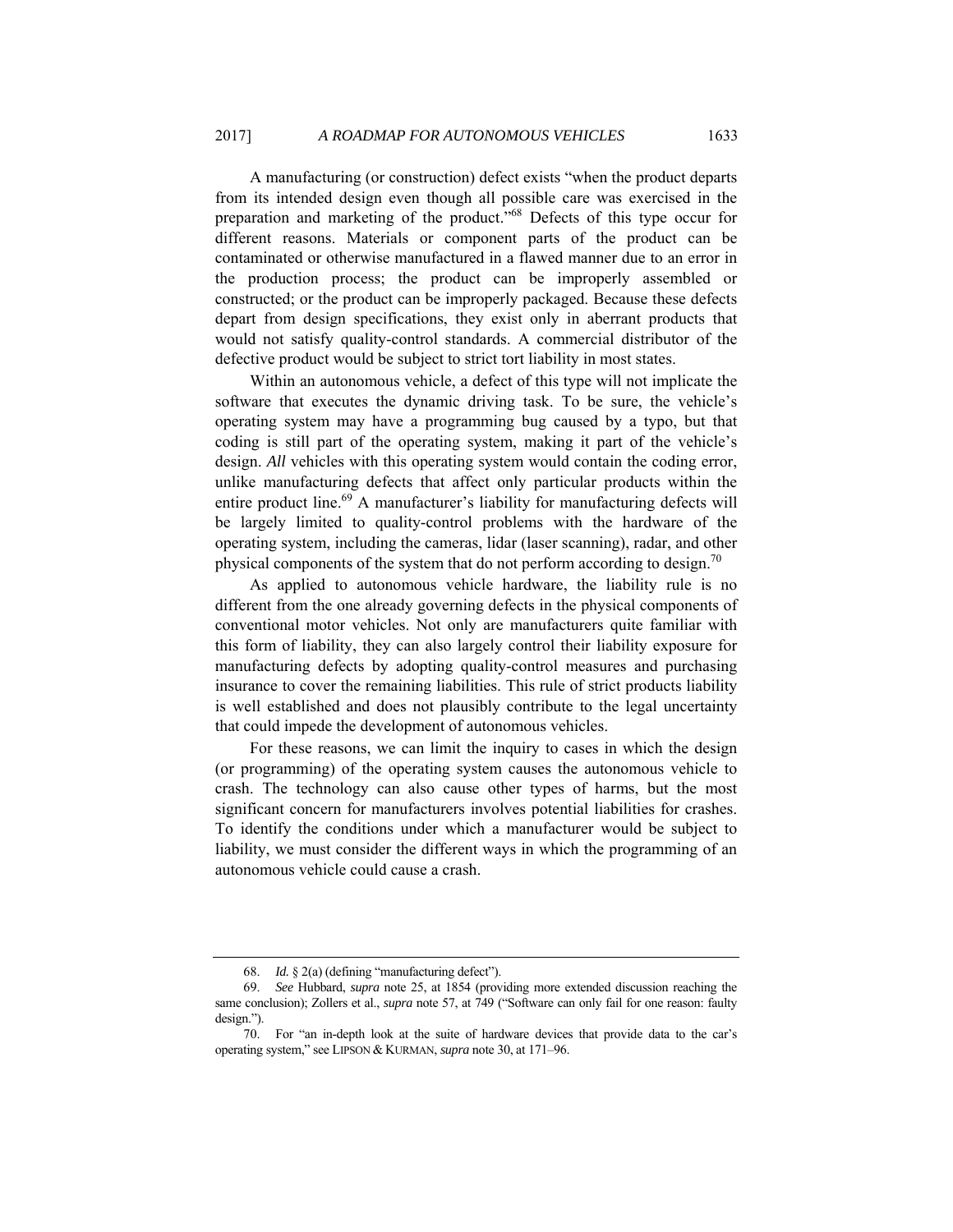#### *A. Crashes Caused by Programming Bugs*

Consider a programming error or bug in the software that causes the operating system to crash, in turn causing the vehicle to crash. In these cases, the plaintiff would not have to identify the specific coding error and could instead prove defective design solely based on the manner in which the operating system misperformed.71

According to the *Restatement (Third) of Torts*, product performance is a sufficient substitute for direct proof of defect when it "was of a kind that ordinarily occurs as a result of product defect; and . . . was not, in the particular case, solely the result of causes other than a product defect existing at the time of sale or distribution."72 Because the defect in these cases is inferred from the product misperformance, the *Restatement (Third)* calls such performance a "malfunction,"<sup>73</sup> a usage adopted by some courts and commentators.<sup>74</sup> Regardless of the label, this widely adopted doctrine subjects manufacturers to liability for product malfunctions.<sup>75</sup>

Under the formulation adopted by the *Restatement (Third)*, the malfunction doctrine is limited to "situations in which a product fails to perform its manifestly intended function."76 For example, a manufacturer manifestly intends the airbags in a vehicle to safely deploy in certain types of crashes defined by the design parameters. Consequently, courts have found product malfunctions when "an air bag fails to deploy, deploys improperly, or spews acid on an occupant."<sup>77</sup>

Based on this definition, a malfunction would occur if a coding error caused the operating system to crash, resulting in a crash of the autonomous vehicle. The coding error prevented the operating system from performing its manifestly intended function of executing the dynamic driving task, subjecting the manufacturer to liability for the crash.

"The cause of action is one involving true 'strict' liability, since recovery may be had upon a showing that the product was not minimally safe for its expected purpose—without regard to the feasibility of alternative designs or the manufacturer's 'reasonableness' in marketing it in that unsafe condition."<sup>78</sup> The

 <sup>71.</sup> RESTATEMENT (THIRD) OF TORTS: PRODUCTS LIABILITY § 3 cmt. b (AM. LAW INST. 1998) (explaining that the plaintiff can recover upon proof of product malfunction without having to "specify the type of defect responsible for the product malfunction").

<sup>72.</sup> *Id.* § 3.

<sup>73.</sup> *Id.* § 3 cmt. b.

 <sup>74.</sup> David G. Owen, *Manufacturing Defects*, 53 S.C. L. REV. 851, 873 n.123 (2002) (adopting this terminology and noting that several jurisdictions use this label, although "most courts refer to it simply as a principle of circumstantial evidence").

<sup>75.</sup> *Id.* at 882–84.

 <sup>76.</sup> RESTATEMENT (THIRD) OF TORTS: PRODUCTS LIABILITY § 3 cmt. b (AM. LAW INST. 1998).

 <sup>77.</sup> Owen, *supra* note 74, at 876 (footnotes omitted).

 <sup>78.</sup> Denny v. Ford Motor Co., 662 N.E.2d 730, 736 (N.Y. 1995); *see also* Soule v. General Motors Corp., 882 P.2d 298, 308 (Cal. 1994).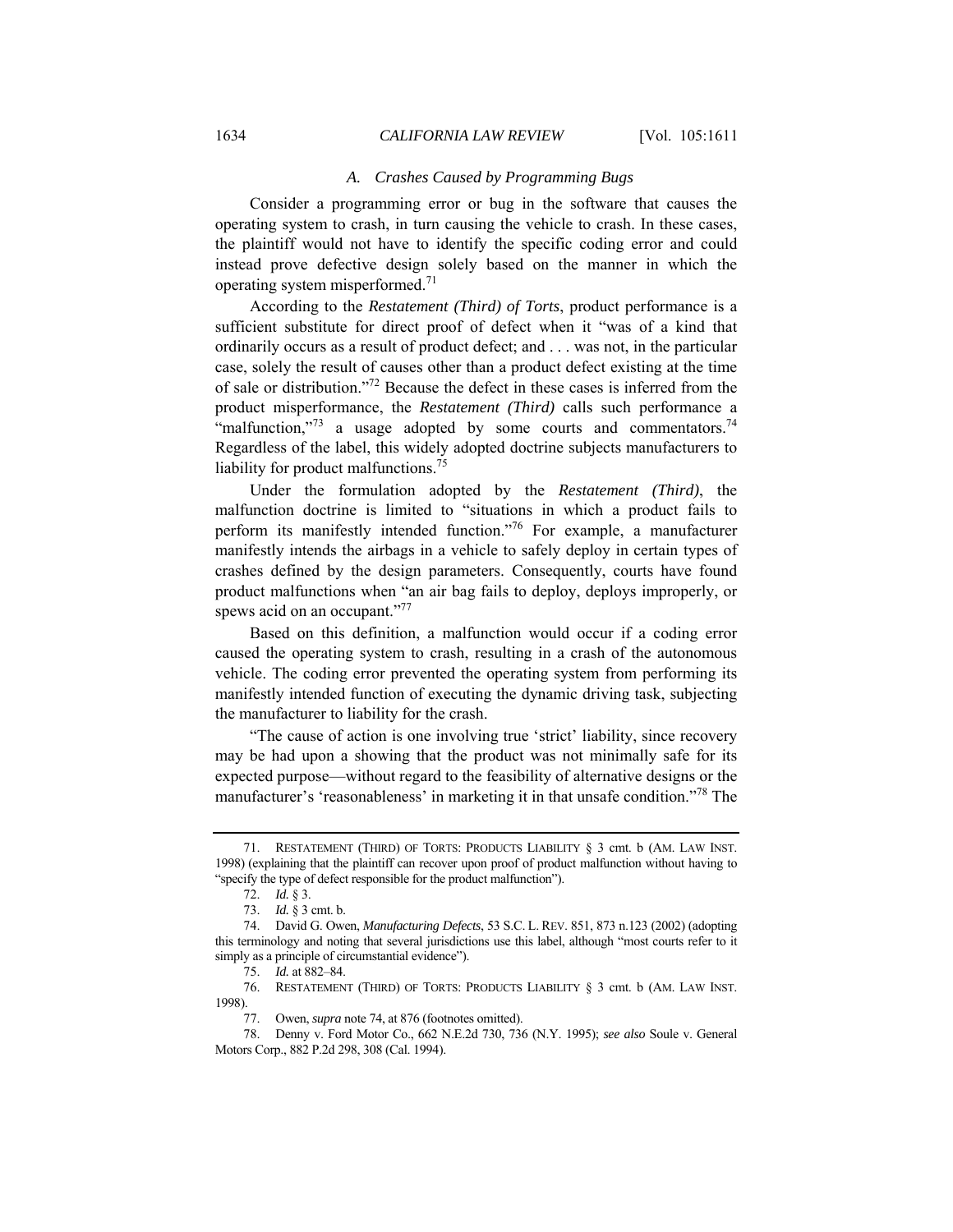malfunction itself is sufficient proof of defect. Under the rule of strict products liability, the manufacturer is responsible for the physical harms proximately caused by a defect, even if it "has exercised all possible care in the preparation and sale of [the] product."<sup>79</sup>

## *B. Crashes Caused by a Fully Functioning Operating System*

Unless the technology has been perfected, the operating system of an autonomous vehicle will be designed or coded in a manner that is not completely safe. Even if the program contains no errors or bugs, the vehicle can confront circumstances not anticipated by the coding, resulting in an execution of the dynamic driving task that causes the vehicle to crash. In these cases, the manufacturer's liability depends on whether such a crash was proximately caused by a defect in the design of the fully functioning operating system.

As one court observed, "the determination of when a product is actionable because of the nature of its design" is one of "the most agitated controversial questions that courts face in the field of products liability law."80 Courts have disagreed about whether defects of product design should be evaluated under the consumer expectations test, the risk-utility test, or some combination thereof. After surveying the case law, the Supreme Court of South Carolina found in 2010 that "[s]ome form of a risk-utility test is employed by an overwhelming majority of the jurisdictions in this country. Some of these jurisdictions exclusively employ a risk-utility test, while others do so with a hybrid of the risk-utility and the consumer expectations test, or an explicit either-or option."81 Based on this case law, the *Restatement (Third) of Torts*  adopted the risk-utility test for defective design.<sup>82</sup> But even though only a "decided minority" of jurisdictions uses the consumer expectations test exclusively, a substantial majority of states continues to recognize it in one form or another.<sup>83</sup> Numerous state supreme courts have even reaffirmed their commitment to the consumer expectations test by rejecting the *Restatement (Third)*'s framework for defective design. $84$  The liability rule appears to be largely unsettled across the country, making it extremely difficult for

 <sup>79.</sup> RESTATEMENT (SECOND) OF TORTS § 402A(2)(a) (AM. LAW INST. 1965).

<sup>80.</sup> Pritchett v. Cottrell, Inc., 512 F.3d 1057, 1063 (8th Cir. 2008) (brackets omitted).<br>81. Branham v. Ford Motor Co., 701 S.E.2d 5, 14–15 (S.C. 2010) (citations omitted).

Branham v. Ford Motor Co., 701 S.E.2d 5, 14–15 (S.C. 2010) (citations omitted).

 <sup>82.</sup> RESTATEMENT (THIRD) OF TORTS: PRODUCTS LIABILITY § 2(b) (AM. LAW INST. 1998).

<sup>83.</sup> *Branham*, 701 S.E.2d at 14 n.12, 15 (citing seventeen different states as exclusively relying on the risk-utility test).

<sup>84.</sup> *See, e.g.*, Izzarelli v. R.J. Reynolds Tobacco Co., 136 A.3d 1232, 1240–50 (Conn. 2016) (describing risk-utility test in the *Restatement (Third)* and rejecting it in favor of a "modified consumer expectations test" that limits the risk-utility test to cases of products that do not malfunction in violation of the ordinary consumer's minimal expectations of safe product performance); Aubin v. Union Carbide Corp., 177 So.3d 489, 510–12 (Fla. 2015) (rejecting the risk-utility test in the *Restatement (Third)* in favor of the consumer expectations test); Tincher v. Omega Flex, Inc., 104 A.3d 328, 399 (Pa. 2014) (same).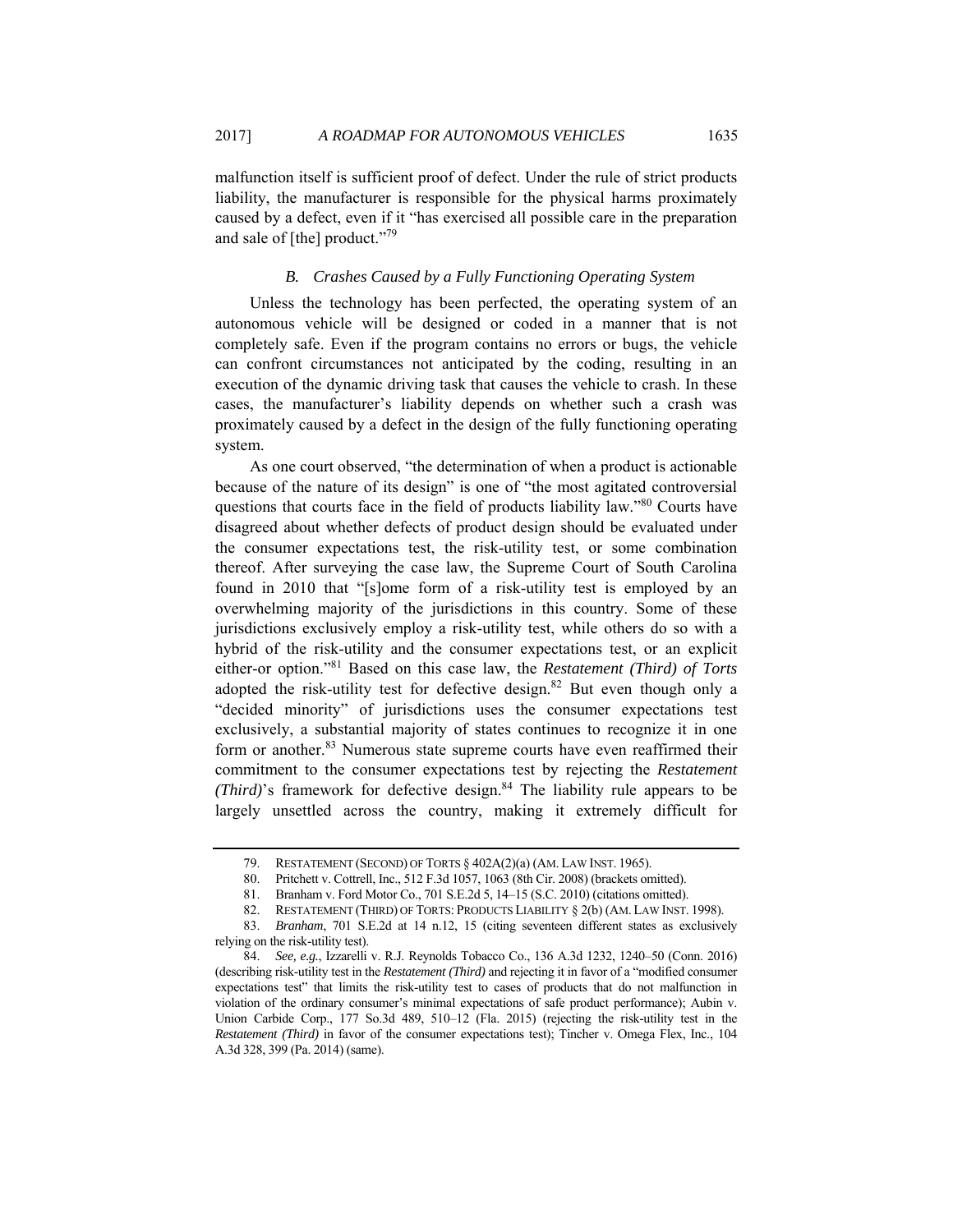manufacturers to assess their potential liability exposure for autonomous vehicles in the national market.

As I have shown at length elsewhere, the apparent disparities among the rules governing defective product design largely disappear once the consumer expectations test has been adequately defined. $85$  The test must distinguish between defects attributable to product malfunctions and defects attributable to the unreasonably dangerous design of a product that does not malfunction. The liability issues involving autonomous vehicles fully illustrate the logic of this conclusion. Regardless of whether a state relies on the consumer expectations test, the risk-utility test, or some combination thereof, the liability inquiry can be reduced to two different questions: (1) whether the crash of an autonomous vehicle is a malfunction, or (2) whether a vehicle that did not malfunction nevertheless has an unreasonably dangerous or defective design. If either of these conditions is satisfied, the manufacturer would be subject to liability for crashes proximately caused by the fully functioning operating system, regardless of the label that a court applies to the liability rules.

## *1. Product Malfunctions and the Role of Product Warnings*

If the fully functioning operating system proximately causes an autonomous vehicle to crash, could this performance—the crash itself constitute a malfunction subject to liability? A malfunction is defined by reference to the product's expected performance, and so the liability question depends on how courts formulate the expectation of how a fully functioning operating system should execute the dynamic driving task for an autonomous vehicle.

<sup>85.</sup> *See* MARK A. GEISTFELD, PRODUCT LIABILITY LAW 69–116 (2012); GEISTFELD, PRODUCTS LIABILITY, *supra* note 47, 37–60, 91–110. In a series of articles, the reporters of the *Restatement (Third)* have also extensively argued that the rules regarding defective product design are largely settled once one recognizes that the "overwhelming majority of cases that rely on consumer expectations as the theory of liability do so only in res-ipsa like cases" of product malfunction. Aaron D. Twerski & James A. Henderson, Jr., *Manufacturer's Liability for Defective Product Designs: The Triumph of Risk-Utility*, 74 BROOK. L. REV. 1061, 1108 (2009) [hereinafter *Triumph of Risk-Utility*]; *see also* James A. Henderson, Jr. & Aaron D. Twerski, *Achieving Consensus on Defective Product Design*, 83 CORNELL L. REV. 867, 890 (1998) ("When designs malfunction, violating built-in standards, courts often explain judgments for plaintiffs in terms of the designs having 'disappointed consumer expectations.' However, because such cases do not involve the application of a general design standard, it would constitute error to count such cases as support for the consumer expectations test as the general standard."). The approach that is defended by Henderson and Twerski and adopted by the *Restatement (Third)* does not adequately account for the fundamental importance of consumer expectations, unlike the approach that will be developed in text below. *See generally* Mark A. Geistfeld, *The Value of Consumer Choice in Products Liability*, 74 BROOK. L. REV. 781 (2009) (showing why the important doctrines of products liability can be justified by the value of consumer choice and identifying the important ways in which the overall approach adopted by the *Restatement (Third)* obscures the essential ways in which strict products liability depends on consumer expectations) [hereinafter *Consumer Choice*].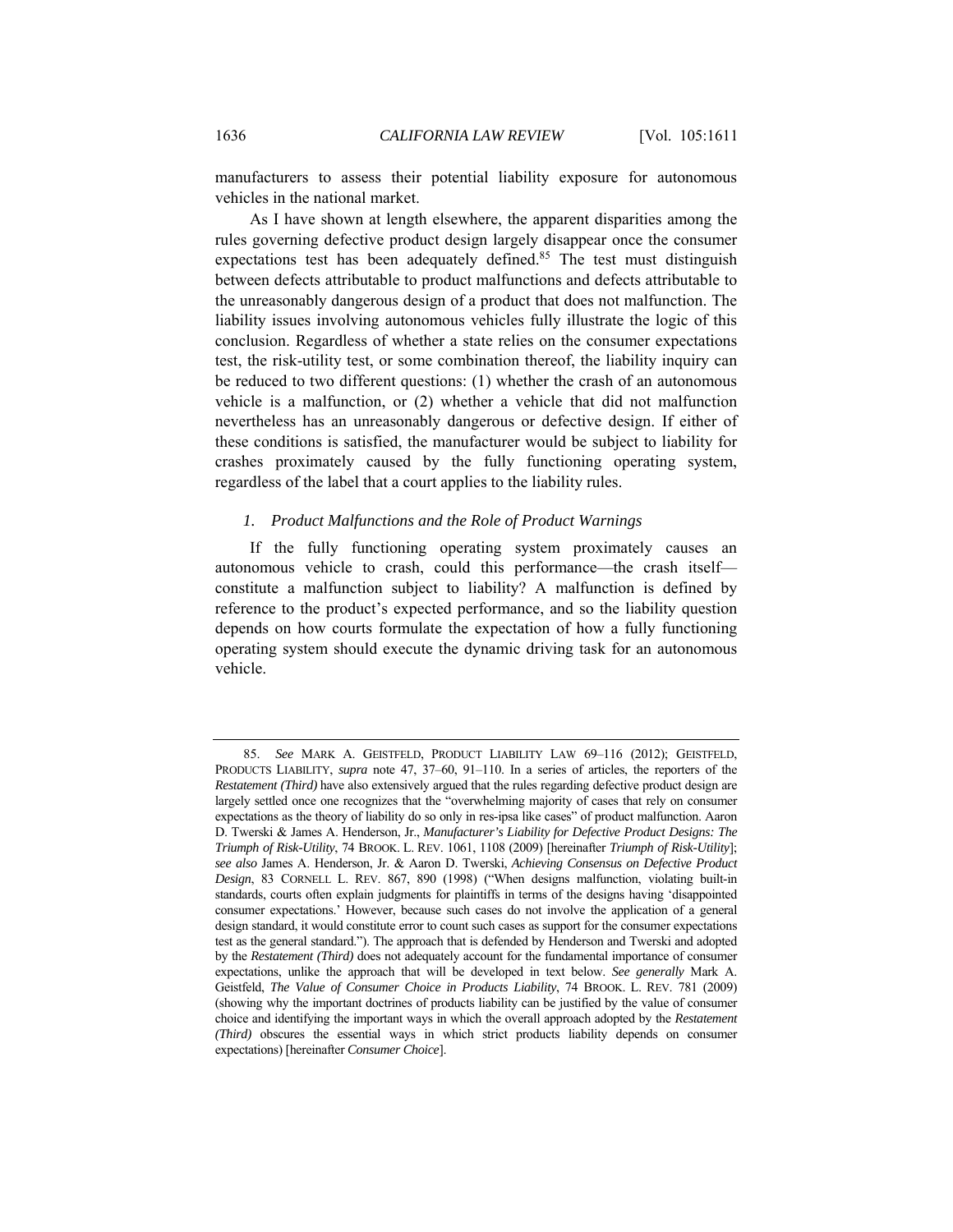Under the *Restatement (Third)*, the relevant expectation involves the product's failure to "perform its manifestly intended function."86 For the design of an operating system, "[t]he most general objective" is for the autonomous vehicle "to safely reach the specified destination."87 Indeed, "[m]any manufacturers have . . . adopted targets and plans for reaching zero injuries and fatalities. Volvo Car Corporation has adopted a target of zero serious injuries and fatalities in a new Volvo vehicle by the year 2020."88 As the administrator of NHTSA explained in 2016, "[f]or more than a century, safety professionals have begun with the assumption that cars would crash, and focused their efforts on reducing the damage. Today, we can see a new possibility—the possibility that we can prevent those crashes from ever occurring."89 Based on this coding objective for an autonomous vehicle's operating system, any crash arguably involves a failure of the vehicle's manifestly intended function, constituting a product malfunction that subjects the manufacturer to strict liability.

This conclusion is debatable because the rule adopted by the *Restatement (Third)* "is not ideal, which reflects the difficulty of formulating a concise, general statement of the principle."90 But even if the malfunction doctrine were more rigorously defined, $91$  manufacturers would still be subject to considerable uncertainty for a different reason.

 <sup>86.</sup> RESTATEMENT (THIRD) OF TORTS: PRODUCTS LIABILITY § 3 cmt. b (AM. LAW INST. 1998).

 <sup>87.</sup> Andrei Furda & Ljubo Vlacic, *Enabling Safe Autonomous Driving in Real-World City Traffic Using Multiple Criteria Decision Making*, 3 IEEE INTELLIGENT TRANSP. SYS. MAG. 4, 10 (2011); *see also, e.g.*, Rafael Arnay et al., *Safe and Reliable Path Planning for the Autonomous Vehicle Verdino*, 8 IEEE INTELLIGENT TRANSP. SYS. MAG. 22, 23 (2016) ("The problem we want to solve is safely following a predefined route while avoiding dynamic obstacles."). In general, any "information processing system" embodies a "computational theory [that] corresponds to the goal of computation and an abstract definition of the task." ETHEM ALPAYDIN, MACHINE LEARNING: THE NEW AI 20 (2016). For autonomous vehicles, the "abstract definition of the task" includes arriving safely at the specified destination along with other factors such as minimizing the time or length of trip.

 <sup>88.</sup> Anders Eugensson et al., *Environmental, Safety, Legal and Societal Implications of Autonomous Driving Systems* (Nat'l Highway Traffic Safety Admin., Research Paper No. 13-0467, 2013), www-nrd.nhtsa.dot.gov/pdf/esv/esv23/23ESV-000467.PDF [https://perma.cc/KC4W-QLVL]; *see also* Michael Aeberhard et al., *Experience, Results, and Lessons Learned from Automated Driving on Germany's Highways*, 7 IEEE INTELLIGENT TRANSP. SYS. MAG. 42, 50 (2015) ("The challenges in artificial intelligence for automated driving systems will always have their limits, but will also continuously improve until a level of intelligence is reached with which [highly automated driving] will be possible and where safety, within certain conditions, can be guaranteed."); Richard Waters, *CES 2016: Toyota Poaches Google Exec to Help Lead AI Effort*, FIN. TIMES, Jan. 5, 2016, at 15 (reporting that the "ultimate goal" of Toyota's driverless car program is to create "a car that cannot be responsible for a collision").

 <sup>89.</sup> Mark R. Rosekind, Administrator, Nat'l Highway Traffic Safety Admin., Remarks at Autonomous Car Detroit Conference (Mar. 16, 2016), http://www.nhtsa.gov/About+NHTSA/Speeches,+Press+Events+&+Testimonies/mr-autonomous-car-03162016 [https://perma.cc/ADE8-55AH].

 <sup>90.</sup> Owen, *supra* note 74, at 883 n.195.

<sup>91.</sup> *See infra* Part III.A (providing a more rigorous formulation of the malfunction doctrine).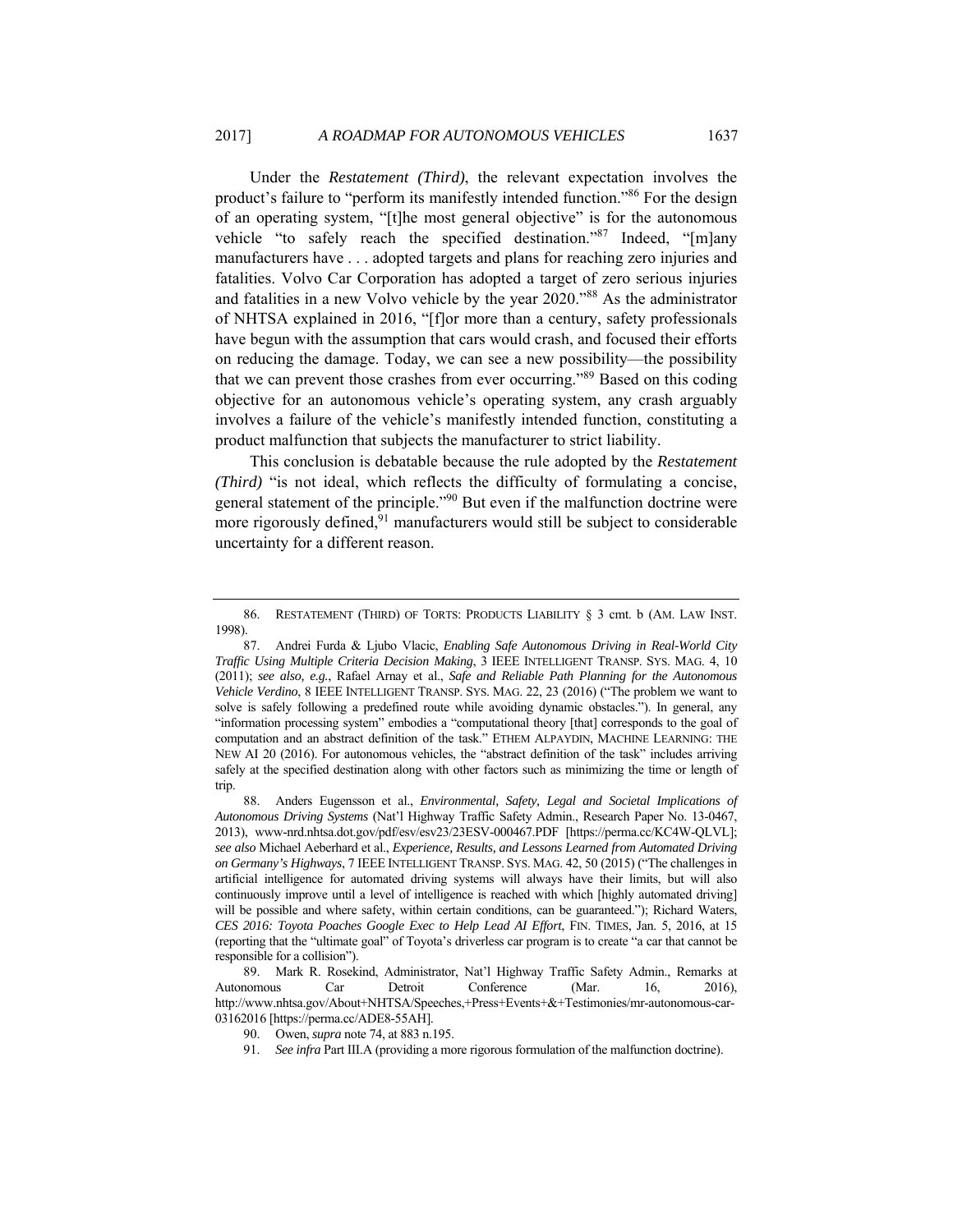Rather than defining a malfunction by reference to the product's manifestly intended function, a substantial majority of states instead evaluate this issue with the consumer expectations test.<sup>92</sup> To satisfy this test, "the product must meet the safety expectations of the general public as represented by the ordinary consumer, not the industry or a government agency."93 Under this test, the "crucial question in each individual case is whether the circumstances of the product's failure permit an inference that the product's design performed below the legitimate, commonly accepted minimum safety assumptions of its ordinary consumers."94 At minimum, the ordinary consumer expects that a product will not malfunction. The frustration of that expectation supplies the rationale for subjecting the manufacturer to liability for product malfunctions.

To trigger the consumer expectations test, the ordinary consumer must only have well-formed expectations of the product performance in question; he or she does not otherwise have to understand the underlying technology (as with exploding airbags).<sup>95</sup> If the ordinary consumer does not have sufficient knowledge about how an autonomous vehicle will perform in any given respect, the manufacturer must adequately warn about the associated risks (an issue discussed below). The consumer, however, can still have minimum expectations of safe performance, including the expectation that the operating system will not malfunction because of a programming error or bug.<sup>96</sup> The question, therefore, is whether the ordinary consumer has minimum safety expectations about other aspects of the vehicle's performance.

When autonomous vehicles first become commercially available, the ordinary consumer presumably can expect the vehicle to perform at least as safely as a vehicle driven by a human driver. The ordinary consumer could also have a more demanding expectation, perhaps because such an assurance of safe performance is implicitly supplied by the manufacturer's statement that it will be legally responsible for the vehicle's driving performance.<sup>97</sup> As consumers gain more experience with autonomous vehicles, their expectations of safety will also change. Further technological development will make autonomous vehicles safer, and so those exceptional crashes that do occur are more likely to be deemed a malfunction that violates the ordinary consumer's minimum

<sup>92.</sup> *See supra* note 83 and accompanying text.

 <sup>93.</sup> Soule v. General Motors Corp., 882 P.2d 298, 306 (Cal. 1994).

<sup>94.</sup> *Id.* at 309; *see also* Henderson & Twerski, *Triumph of Risk-Utility*, *supra* note 85, at 1107– 08 (finding that the "overwhelming majority of cases that rely on consumer expectations as the theory for imposing liability do so only in res ipsa-like situations in which an inference of defect can be drawn from the happening of a product-related accident").

<sup>95.</sup> *See, e.g.*, Green v. Smith & Nephew AHP, Inc., 629 N.W.2d 727, 742 (Wis. 2001) ("[A] condition not contemplated by the ordinary consumer[] does not inevitably require any degree of scientific understanding about the product itself. Rather, it requires understanding of how safely the ordinary consumer would expect the product to serve its intended purpose.").

<sup>96.</sup> *See supra* Part II.A.

<sup>97.</sup> *See supra* notes 52–53 and accompanying text.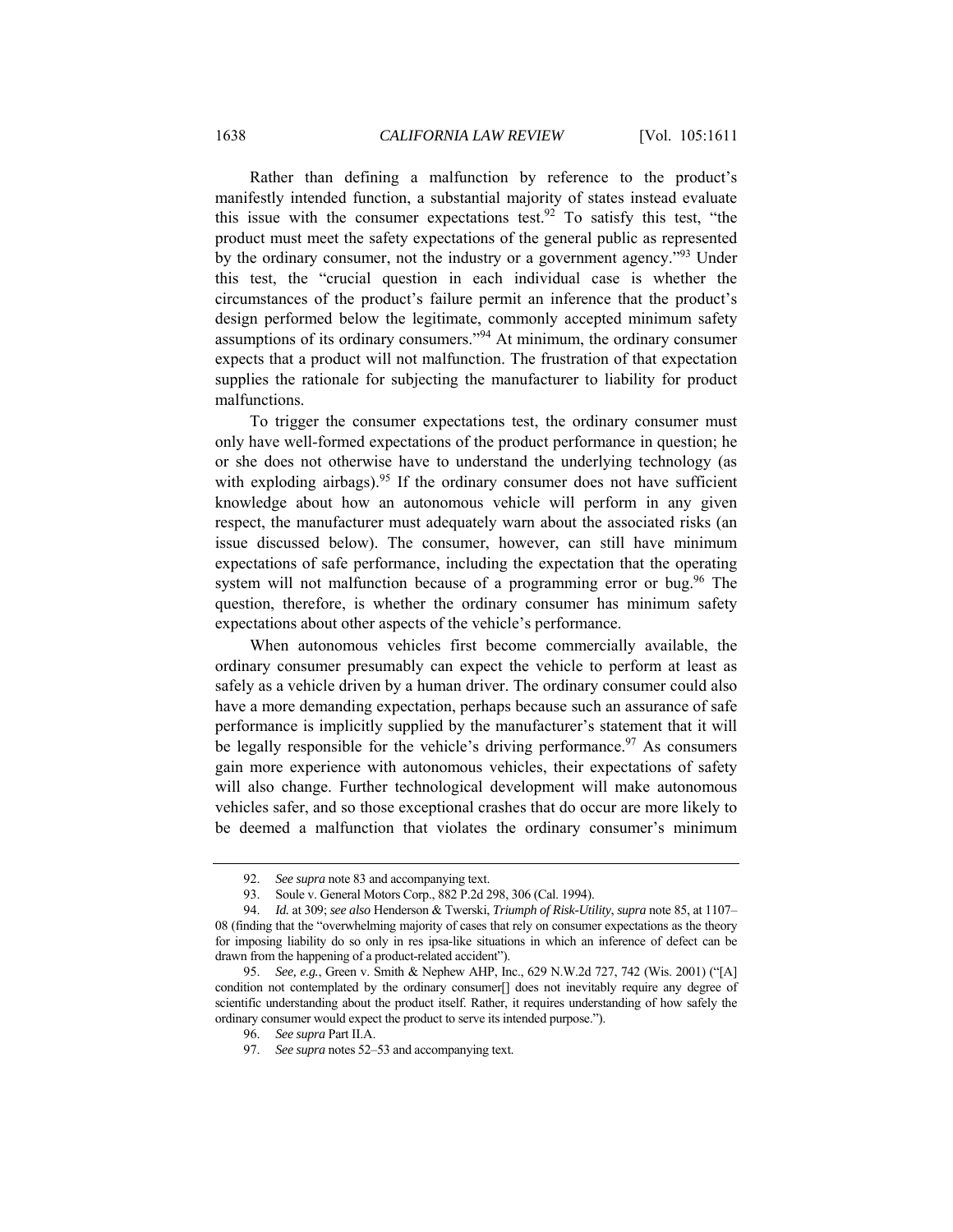expectations of safe performance. Paradoxically, the safe performance promised by the technology could generate demanding expectations of safety that subject the manufacturer to liability in the event of crash.<sup>98</sup>

The vagueness of the liability rule has important implications for our inquiry. Whether defined in terms of consumer expectations or the product's manifestly intended function, a malfunction would arguably occur whenever the fully functioning operating system proximately causes the autonomous vehicle to crash, potentially subjecting the manufacturer to strict liability for the resultant physical harms.

Framed in this manner, the rule of strict products liability is highly uncertain in application, explaining why there has been widespread concern about the potential liabilities faced by the manufacturers of autonomous vehicles.99 The uncertainty is particularly pernicious in light of the massive extent of potential liability—the manufacturer could be liable for *all* crashes, creating costs that could plausibly impede the widespread deployment of this crash-reducing technology.

This uncertainty, however, can be eliminated through the manufacturer's satisfaction of an independent tort obligation. If a product creates a foreseeable risk of injury that is not adequately known by the ordinary consumer and that would be material to his or her decision regarding product use, the manufacturer is obligated to warn about the risk.<sup>100</sup> Satisfying the duty to warn does not necessarily satisfy the manufacturer's duty to adopt a reasonably safe or non-defective design.<sup>101</sup> But by satisfying the tort obligation to adequately warn consumers about the foreseeable risk of crash that is unavoidable or inherent in a safely designed autonomous vehicle, the manufacturer will also avoid liability for these crashes under the malfunction doctrine. In addition to establishing how the fully functioning vehicle is manifestly intended to perform in this respect, an adequate warning about the inherent risk of crash also apprises the ordinary consumer of how the vehicle will perform under these conditions. Having been adequately warned about the inherent risk of crash, the ordinary consumer cannot have frustrated expectations in the event that the risk materializes, thereby foreclosing liability under the consumer expectations test.

<sup>98.</sup> *Cf.* Jonathan J. Koehler & Andrew D. Gershoff, *Betrayal Aversion: When Agents of Protection Become Agents of Harm*, 90 ORG. BEHAV. & HUM. DECISION PROCESSES 244, 245–56 (2003) (providing results of five empirical studies finding that when a product causes the very harm that it was supposed to protect against, individuals treat these outcomes as forms of "betrayal" that trigger more negative responses than products that do not promise such protection).

<sup>99.</sup> *See supra* notes 16–26 and accompanying text.

<sup>100.</sup> *See infra* notes 165–68 and accompanying text (discussing the duty to warn).

 <sup>101.</sup> RESTATEMENT (THIRD) OF TORTS: PRODUCTS LIABILITY § 2 cmt. l (AM. LAW INST. 1998) ("Warnings are not . . . a substitute for the provision of a reasonably safe design."); *see also supra* notes 45–48 and accompanying text (discussing this rule). Issues involving the reasonably safe design of the operating system are discussed in the next Section.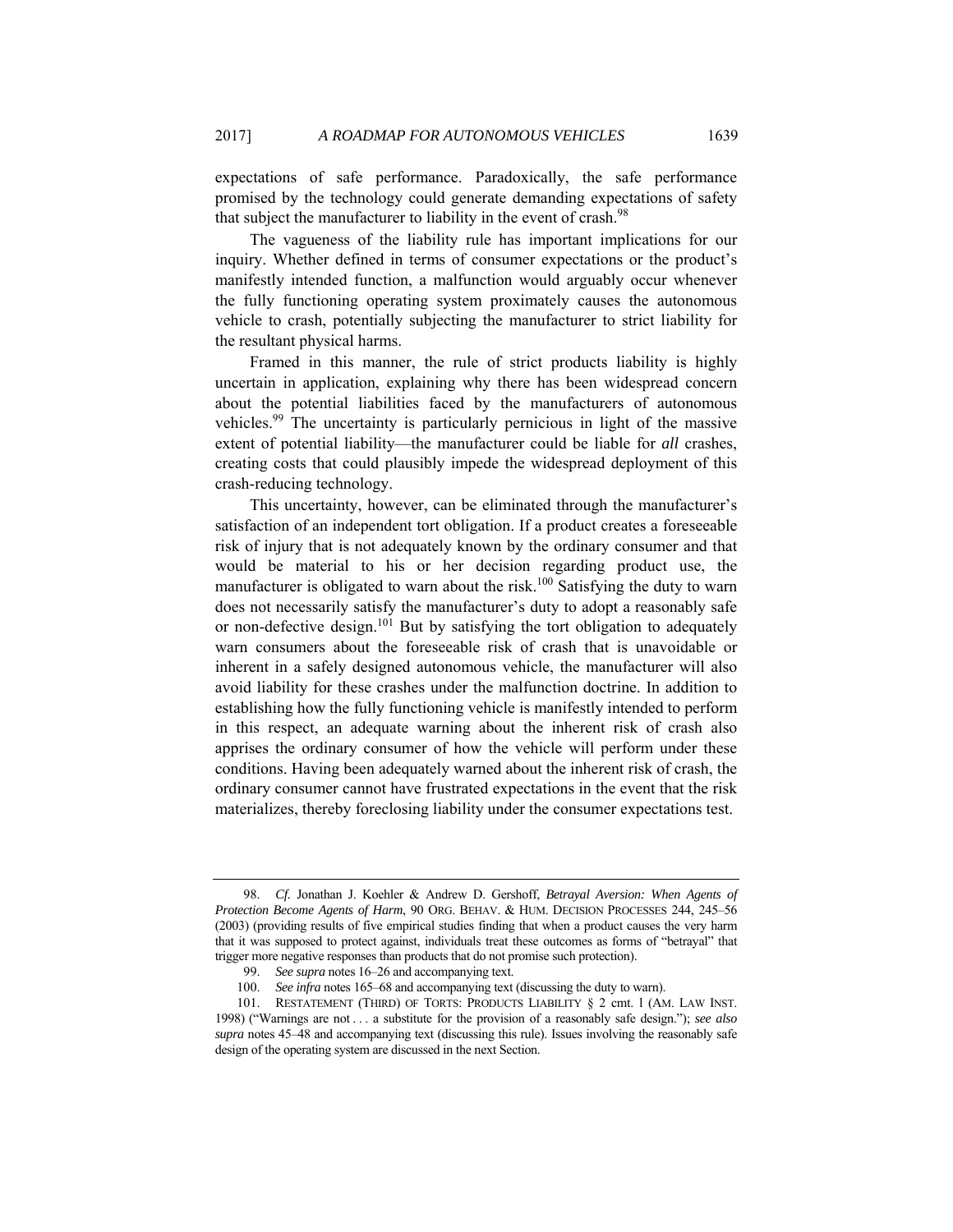This conclusion directly follows from the implied warranty, which supplies the doctrinal foundation for the consumer expectations test and requires that products "be marketable with their true character known."102 For example, a manufacturer cannot avoid liability for manufacturing defects by warning that the product might contain such a defect. Each product either contains the defect or it does not, and so the warning would not reveal the true character of *any* product.<sup>103</sup> In contrast, an adequate warning about designrelated performance conveys the true character of *every* product embodying the design. An adequate warning about the inherent risk that the fully functioning operating system can cause the autonomous vehicle to crash, therefore, would show that this particular vehicle is marketable with its true character known, absolving the manufacturer of liability for such a crash under the implied warranty and, by extension, the consumer expectations test.<sup>104</sup>

For example, the Connecticut Supreme Court recently held that "[a] cigarette that exposes the user to carcinogens and the attendant risk of cancer cannot be said to fail to meet an ordinary consumer's legitimate, commonly accepted minimum safety expectations."105 The court, however, also "recognize[d] that a different result might be warranted in cases in which the plaintiff (or decedent) began smoking before warning labels were mandated by federal law."106 Warning labels shape consumer expectations. An adequate warning fully conveys the true character of each cigarette because the performance in question involves a design attribute of the product (the tobacco and chemical additives in the cigarette). Once the ordinary consumer has been adequately warned that smoking causes cancer, his or her minimum safety expectations would not be violated if that product use causes cancer. The same type of design-related product performance occurs when a fully functioning operating system causes the autonomous vehicle to crash,<sup>107</sup> further illustrating why an adequate warning about this inherent risk would foreclose liability under the malfunction doctrine.

 <sup>102.</sup> William L. Prosser, *The Implied Warranty of Merchantable Quality*, 27 MINN. L. REV. 117, 128–29 (1943); *see also* GEISTFELD, PRODUCTS LIABILITY, *supra* note 47, at 10–19 (explaining why the implied warranty supplies the doctrinal basis of the consumer expectations test).

 <sup>103.</sup> For example, a warning that a soda bottle *might* explode due to a manufacturing defect would not exculpate the manufacturer from tort liability under the implied warranty—it does not fully convey the true character of the particular product that actually exploded and injured the plaintiff. The warning for that particular product would instead have to say, "This bottle will explode if one attempts to open it."

<sup>104.</sup> *Cf.* Prosser, *supra* note 102, at 144 ("If the buyer has examined the specific goods before purchase, it is of course clear that as to all visible defects he cannot expect [that the seller makes any representation that there are no such defects under the implied warranty.] The seller has said to him, in effect, 'I propose to sell you what you see;' and if he buys on such an offer, he cannot afterwards complain.").

 <sup>105.</sup> Izzarelli v. R.J. Reynolds Tobacco Co., 136 A.3d 1232, 1249 (Conn. 2016).

<sup>106.</sup> *Id.* at 1249 n.16.

<sup>107.</sup> *See supra* notes 68–69 and accompanying text (explaining why issues involving the fully functioning operating system of an autonomous vehicle involve design).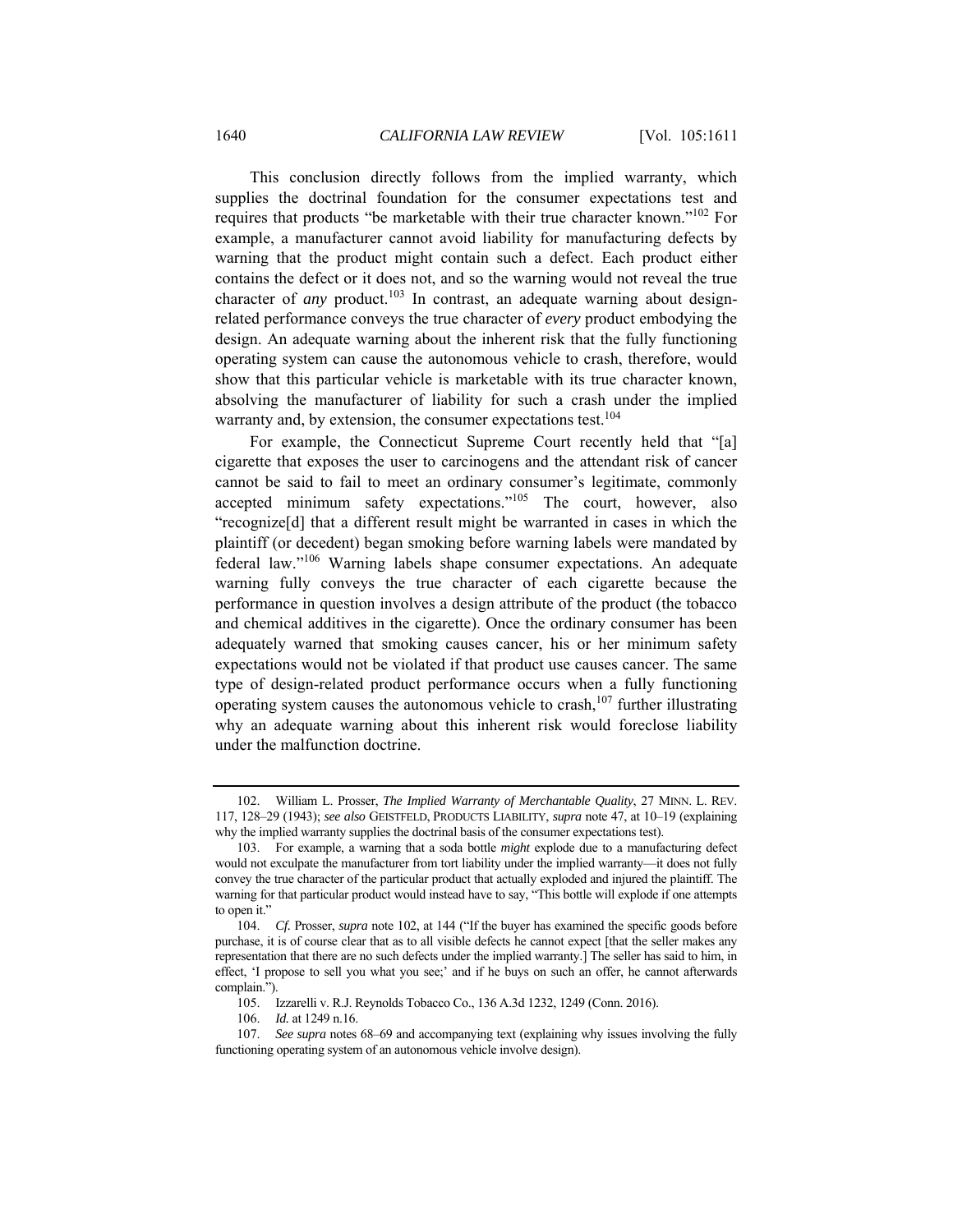This warning obligation will not end once the manufacturer has sold or otherwise commercially distributed the autonomous vehicle. The manufacturer can learn about product risks that were not disclosed in the warning issued to consumers at the time of sale. According to the *Restatement (Third) of Torts*, a manufacturer incurs a post-sale duty to warn existing consumers whenever it knows or should know of such a "substantial risk of harm to persons or property" that is "sufficiently great to justify the burden of providing a warning."<sup>108</sup> The burden of a post-sale warning largely depends on the cost of communicating with consumers after the product has been sold. Consequently, "[f]or a post-sale duty to warn to arise, the seller must reasonably be able to communicate the warning to those identified as appropriate recipients."109 As applied to conventional products, such a warning obligation is ordinarily quite burdensome, explaining why many jurisdictions have not adopted the post-sale duty to warn. In this important respect, autonomous vehicles are different. The manufacturer will have a wireless connection with the vehicle, making it virtually costless to convey new warnings to consumers. The substantially reduced burden of complying with a post-sale duty to warn makes that obligation quite reasonable for autonomous vehicles as compared to conventional products. When confronted with the question of whether the manufacturer of an autonomous vehicle has a post-sale duty to warn, courts across the country are quite likely to answer in the affirmative.

Although the warning obligation will be ongoing, satisfying that obligation will enable manufacturers to avoid liability based on the claim that the crash of a fully functioning autonomous vehicle is a product malfunction that violates consumer expectations. *An adequate warning about the safe use and inherent risks of a safely designed autonomous vehicle will absolve the manufacturer from liability for crashes caused by the fully functioning operating system*.

## *2. Defective Design and the Role of Premarket Testing*

Even if a product performs in accordance with the warning and does not otherwise malfunction, the consumer ordinarily has an independent expectation that the product design is reasonably safe. The warning only helps to establish the consumer's minimum safety expectations of how the product will *actually*  perform, which can differ from a more demanding expectation of how the product *should* otherwise perform. If the design causes the product to perform in an unreasonably dangerous manner, the actual performance would typically

 <sup>108.</sup> RESTATEMENT (THIRD) OF TORTS: PRODUCTS LIABILITY § 10(b)(1), (4) (AM. LAW INST. 1998).

<sup>109.</sup> *Id.* § 10 cmt. g.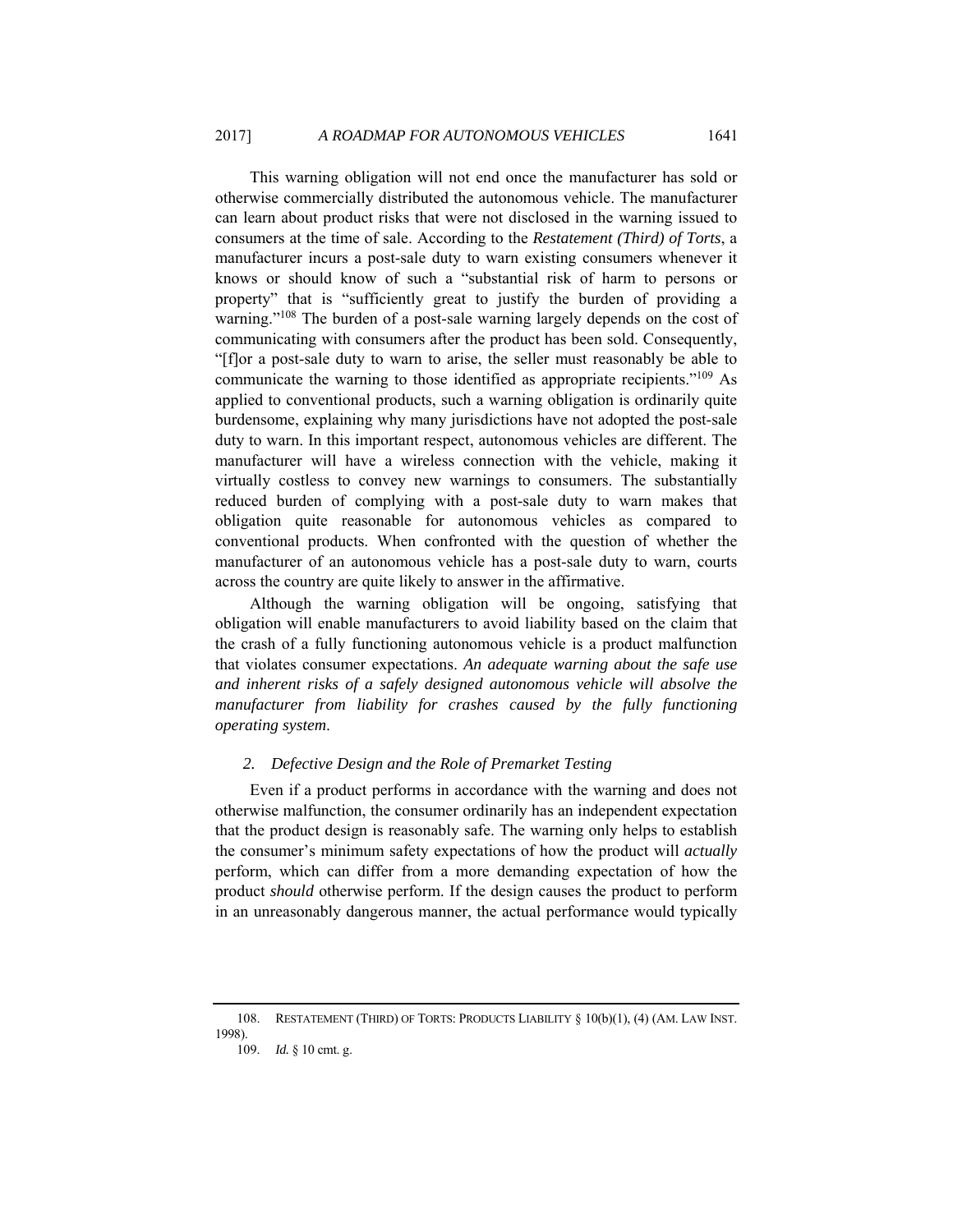frustrate the consumer's reasonable expectation of how the product should have performed, rendering the design defective.<sup>110</sup>

For example, suppose the manufacturer adequately warns consumers that a car does not have an airbag. Once the ordinary consumer has this knowledge, the fact that no airbag deploys in an accident could not be an unexpected misperformance (or product malfunction) that subjects the manufacturer to liability. While the consumer does not expect an airbag to deploy in an accident, she still reasonably expects that the vehicle would have a functioning airbag if that design feature were required for the reasonably safe operation of the vehicle. A warning that the car contains no airbag would not defeat this reasonable expectation of safety. By proving that the omission of the airbag renders the design unreasonably dangerous, the plaintiff would also show that this aspect of the design frustrates the ordinary consumer's reasonable expectations of safe product performance. Some courts call this liability rule the "modified" consumer expectations test in order to distinguish it from the (ordinary) consumer expectations test governing product malfunctions.<sup>111</sup>

So formulated, the modified consumer expectations test is substantively equivalent to the risk-utility test, a cost-benefit inquiry that requires any design modification with a disutility (or cost) that is less than the associated reduction of risk (or safety benefit).<sup>112</sup> The two tests are substantively equivalent because the tort burdens incurred by a manufacturer, including the cost of mandated safety investments and liabilities for injury compensation, are passed on to consumers in the form of higher prices or decreased product functionality.<sup>113</sup> Consequently, the risk-utility test does not account for the interests of

<sup>110.</sup> *See, e.g.*, Camacho v. Honda Motor Co., Ltd., 741 P.2d 1240, 1245 (Colo. 1987) ("A consumer is justified in expecting that a product placed in the stream of commerce is reasonably safe for its intended use, and when a product is not reasonably safe a products liability action may be maintained."); *see also supra* notes 45–48 and accompanying text (explaining why a product warning does not necessarily exculpate the manufacturer from liability for defective design). An exception would apply if the consumer knows of the design defect, has the option to use a non-defective product, and decides to use the defectively designed product anyway. *See* GEISTFELD, PRODUCTS LIABILITY, *supra* note 47, at 281–88 (explaining why the plaintiff can be barred from recovery for assuming the risk of defect if he or she makes an informed choice that depends on the same risk-utility factors as those implicated by the defect in question).

<sup>111.</sup> *See* Izzarelli v. R.J. Reynolds Tobacco Co., 136 A.3d 1232, 1242 (Conn. 2016) ("Under the 'modified' consumer expectations test, the jury would weigh the product's risks and utility and then inquire, in light of those factors, whether a reasonable consumer would consider the product design unreasonably dangerous.") (quotation marks omitted); Soule v. General Motors Corp., 882 P.2d 298, 308 (Cal. 1994) (same).

<sup>112.</sup> *See* RESTATEMENT (THIRD) OF TORTS: PRODUCTS LIABILITY § 2 cmt. d (AM. LAW INST. 1998) (adopting "a reasonableness ('risk-utility balancing') test as the standard for judging the defectiveness of product designs," which "asks whether a reasonable alternative design would, at reasonable cost, have reduced the foreseeable risks of harm posed by the product and, if so, whether the omission of the alternative design by the seller or a predecessor in the distributive chain rendered the product not reasonably safe") (sentence structure omitted).

<sup>113.</sup> *See* GEISTFELD, PRODUCTS LIABILITY, *supra* note 47, at 38 n.7 (providing more rigorous support for this claim).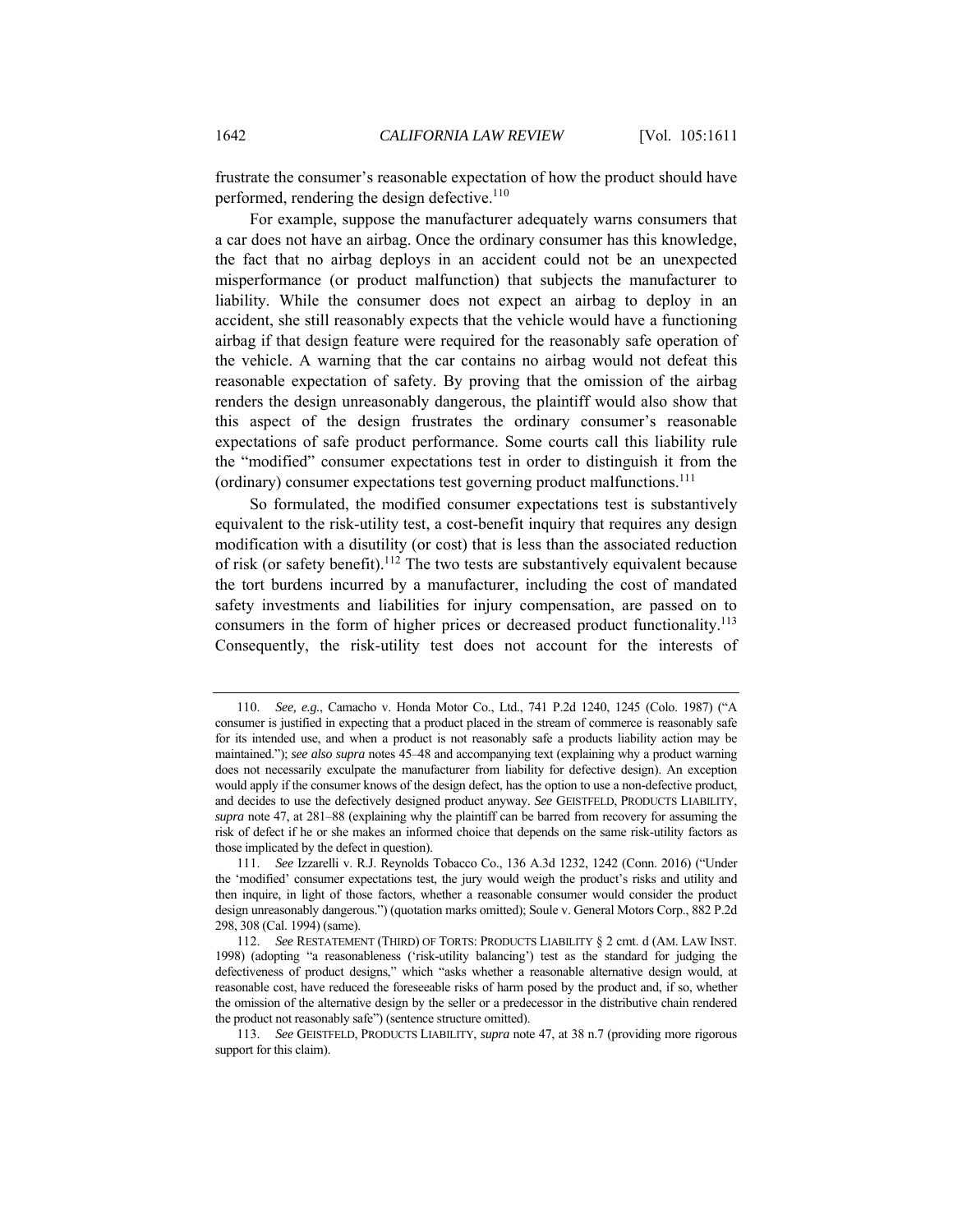manufacturers and related parties: "[I]t is not a factor . . . that the imposition of liability would have a negative effect on corporate earnings or would reduce employment in a given industry."<sup>114</sup> Excluding instances of bystander injuries—to be discussed below<sup>115</sup>—the risk-utility test only implicates consumer interests. A risk-utility test that is limited to consumer interests requires only those product designs or warnings that the ordinary consumer reasonably expects, making the risk-utility test fully congruent with the modified consumer expectations test.<sup>116</sup>

These two labels for the same liability rule have created the appearance that the two tests substantively differ and are a source of legal uncertainty for manufacturers. The appearance is misleading. The vast majority of courts across the country will use substantively equivalent liability rules to evaluate the design of a fully functioning autonomous vehicle. Any uncertainty about manufacturer liability must instead pertain to how courts will apply this rule.

In considering how the risk-utility test will apply to the crash of an autonomous vehicle, scholars have disagreed about the likely outcome. On one view, the risk-utility test as applied in the courtroom will routinely subject the manufacturer to liability for the crash of a fully functioning autonomous vehicle.

The problem is that most accidents will result from situations that the manufacturer or designer did not anticipate. This will open the manufacturer to second-guessing by the plaintiff's expert that an adjustment would have provided a safer alternative system that would have avoided the accident in question. The manufacturer will almost always lose the cost-benefit argument, conducted in hindsight in the litigation context, when it focuses at the micro-scale between slightly different versions of the autonomous system. This is because the cost of not implementing the potential improvement will usually be severe—the loss of one or more lives or other serious injury, compared to the relatively small cost of the marginal improvement that might have prevented the accident. The technology is potentially doomed if there are a significant number of such cases, because the liability burden on the manufacturer may be prohibitive of further development.<sup>117</sup>

Others have questioned whether courts will apply the risk-utility test in this manner: "For a plaintiff to reach a jury on a design-defect claim, she may

 <sup>114.</sup> RESTATEMENT (THIRD) OF TORTS: PRODUCTS LIABILITY § 2 cmt. f (AM. LAW INST. 1998).

<sup>115.</sup> *See infra* Part II.C.

<sup>116.</sup> *See* GEISTFELD, PRODUCTS LIABILITY, *supra* note 47, at 44–48; *see also* 63 AM. JUR. 2D PRODUCTS LIABILITY § 554 (2008) ("The reasonable expectation of the user or consumer is to be determined through consideration of a number of factors, including the relative cost of the product, the gravity of potential harm from a claimed defect, and the cost and feasibility of eliminating or minimizing risk.").

 <sup>117.</sup> Marchant & Lindor, *supra* note 25, at 1334.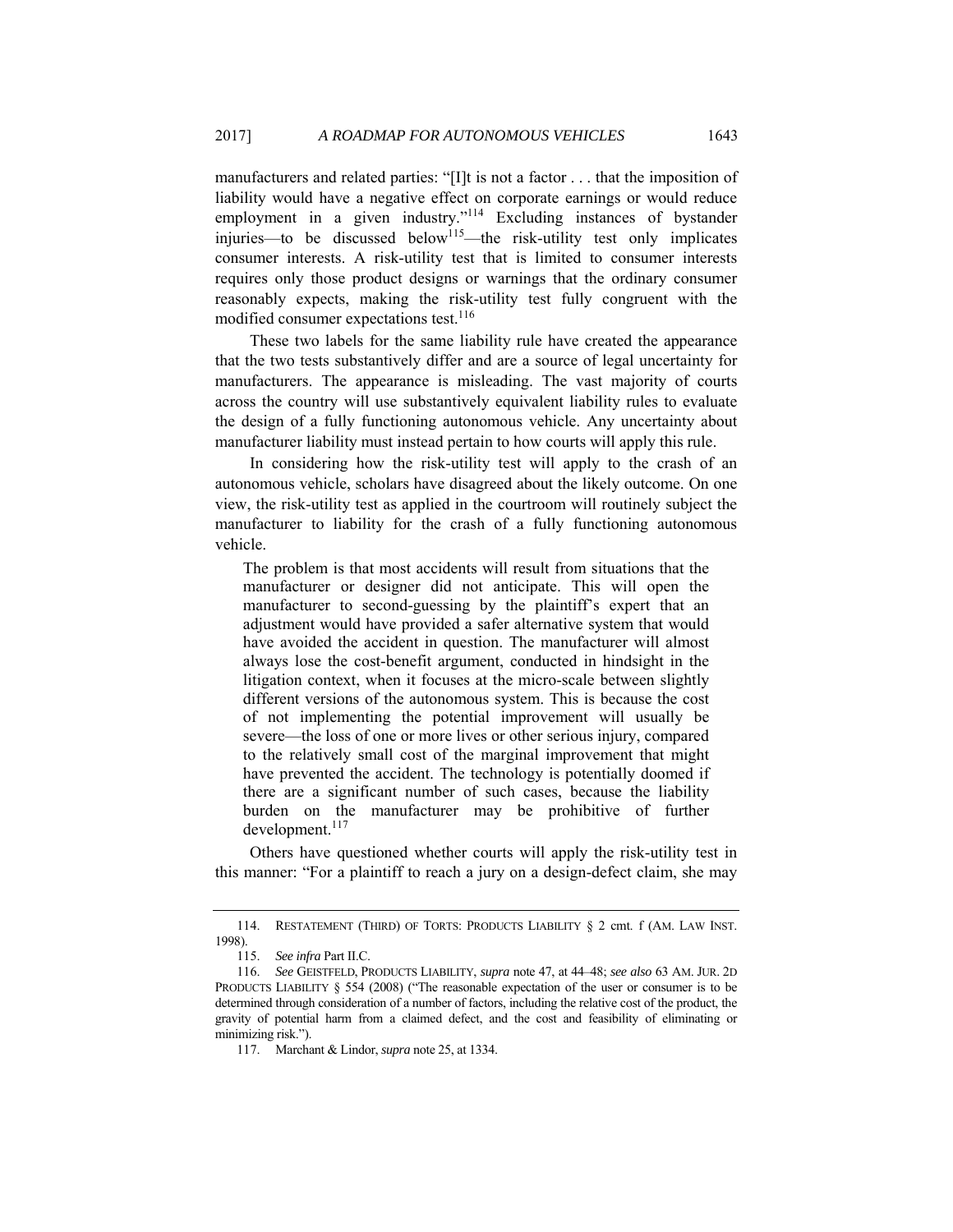have to engage in a searching review of the computer code that directs the movement of these vehicles. This project may be difficult, and expensive,"<sup>118</sup> presumably preventing many plaintiffs from producing the evidence necessary to establish liability.

Although this debate would seem to show that manufacturers face a highly uncertain form of liability, it is based on a misconception of how manufacturers code the operating system. Properly conceptualized, the coding that determines the driving performance of an autonomous vehicle entails a well-defined risk-utility inquiry quite different from the foregoing specifications.

In spite of their disagreements, both sides of this debate implicitly assume that the operating system of an autonomous vehicle is pre-programmed only with rule-based or symbolic artificial intelligence, consisting of IF-THEN commands, such as "IF a pedestrian is sensed to be within 75 feet on the road ahead, THEN action X will be executed."<sup>119</sup> The two sides disagree about how courts will apply the risk-utility test in so-called corner cases—the "unusual situations that are difficult to anticipate but can have potentially catastrophic results."120 Will courts rely on a "micro-scale inquiry" that isolates the cost or disutility of adding another pre-programmed rule that would have addressed the corner case and avoided the crash in question? Or will they instead engage in a more "searching review" that evaluates the program in its entirety and presumably recognizes that it is not reasonable to code rules for each and every corner case? Despite their different implications for the potential liabilities of the manufacturer, both formulations of the issue assume that the driving behavior of an autonomous vehicle is fully determined by a pre-programmed series of rule-based, IF-THEN commands that do not change after the autonomous vehicle first hits the road.

This assumption is erroneous for reasons that fundamentally alter the riskutility analysis of an autonomous vehicle's operating system.

[S]elf-driving vehicles do not primarily drive themselves based upon a series of pre-programmed computer rules about when and where to steer, accelerate, or brake. Rather, such systems typically use machine learning algorithms that have been "trained" to drive by analyzing examples of safe driving, and automatically generalizing about the core patterns that constitute effective driving from these examples. $^{121}$ 

 <sup>118.</sup> Graham, *supra* note 25, at 1270.

<sup>119.</sup> *See* LIPSON & KURMAN, *supra* note 30, at 76 ("Symbolic [artificial intelligence] involves breaking down a complex situation or task into a formal set of rules that a human programmer writes into software code.").

<sup>120.</sup> *Id.* at 4.

 <sup>121.</sup> Surden & Williams, *supra* note 28, at 148; *see also* ALEXANDER HARS, INVENTIVIO GMBH, TOP MISCONCEPTIONS OF AUTONOMOUS CARS AND SELF-DRIVING VEHICLES 4 (last modified Sept. 30, 2016), http://www.driverless-future.com/?page\_id=774 [https://perma.cc/UAJ8-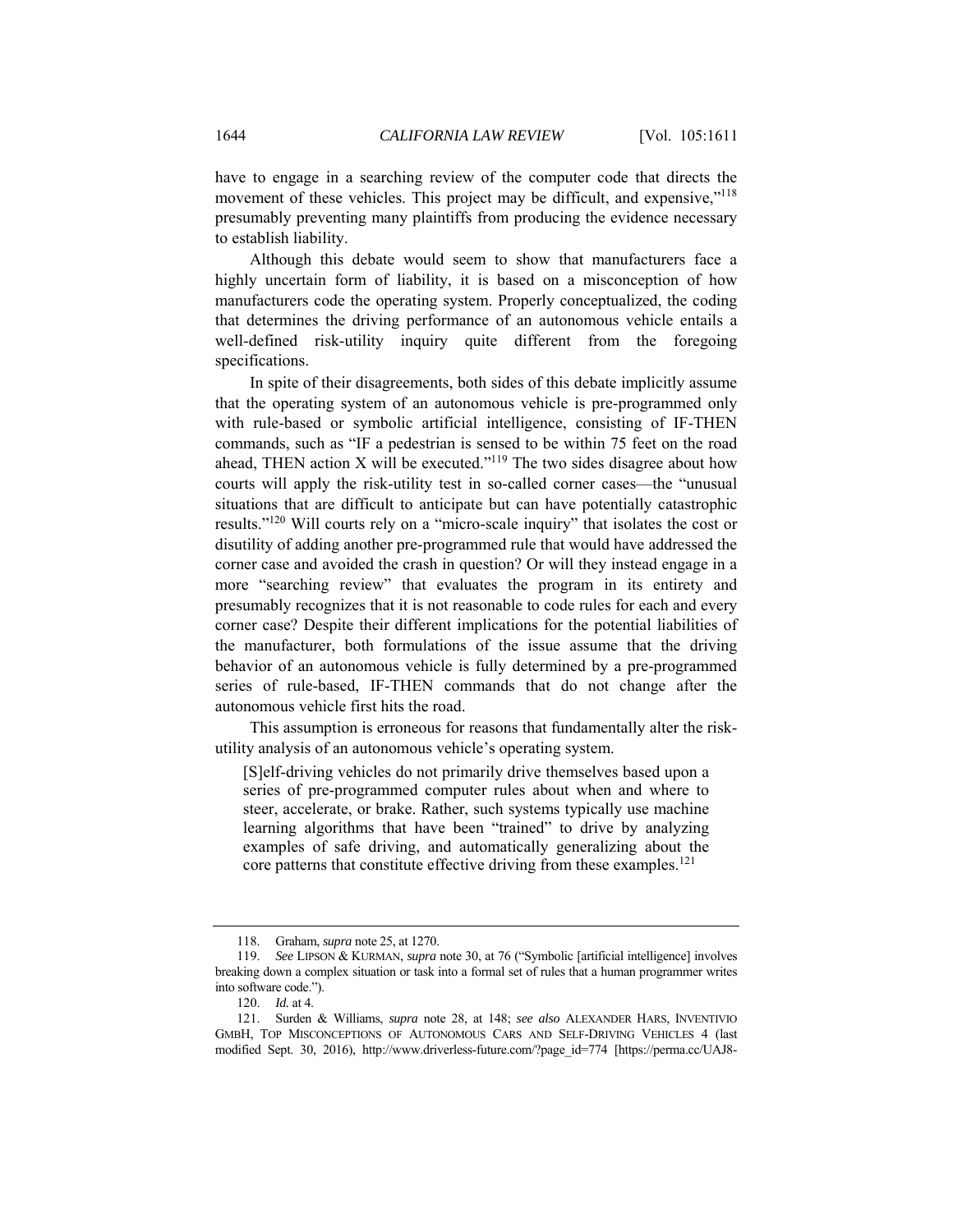Machine learning is a data-driven form of artificial intelligence that "is a key catalyst behind recent advances in driverless-car performance and safety."<sup>122</sup> For example, Google (now Waymo) incorporates machine learning into its self-driving cars $123$  and "has driven almost two million kilometers on public roads with test drivers and has assembled an enormous fund of traffic situations from which its vehicles can learn."<sup>124</sup> Rather than relying on a fixed set of behavioral rules (which characterize symbolic artificial intelligence), the operating system "learns" by adapting or changing the program to incorporate newly acquired information about the best way to execute the dynamic driving task.125 Consequently, as Tesla explained in a press release addressing the first fatal crash of a self-driving vehicle, "[a]s more real-world miles accumulate and the software logic accounts for increasingly rare events, the probability of injury will keep decreasing."126

The experience of an autonomous vehicle—or more precisely, all vehicles with the same operating system—provides the data for machine learning that enables the operating system to adapt accordingly.<sup>127</sup> As NHTSA explains, while "human driver[s] may repeat the same mistakes as millions before them, an [autonomous vehicle] can benefit from the data and experience drawn from thousands of other vehicles on the road."128

Machine learning has important implications for how the risk-utility test applies to the design or programming of an operating system. A risk-utility examination of the coding itself is limited to rules that constrain or guide the machine learning, such as coding that instructs the vehicle to always stop at stop signs. Aside from these rules, autonomous vehicles are not "controlled by a detailed, exactly specified and in principle comprehensible software program. Instead we should conceptualize their behavior as being the result of a long and varied program of learning." $129$  In this respect, the programming of the

EX6N] ("[S]elf-driving vehicles are not programmed in the classical sense; they need to learn. It is not possible to reduce human driving decisions to a few (not even very many) IF-THEN rules.").

 <sup>122.</sup> LIPSON & KURMAN, *supra* note 30, at 197.

<sup>123.</sup> *See* Jeremy Hsu, *Deep Learning Makes Driverless Cars Better at Spotting Pedestrians*, IEEE SPECTRUM (Feb. 9, 2016), http://spectrum.ieee.org/cars-that-think/transportation/advancedcars/deep-learning-makes-driverless-cars-better-at-spotting-pedestrians [https://perma.cc/5TTN-T86B]; Alexis C. Madrigal, *The Trick that Makes Google's Self-Driving Cars Work*, ATLANTIC (May 15, 2014), http://www.theatlantic.com/technology/archive/2014/05/all-the-world-a-track-the-trick-thatmakes-googles-self-driving-cars-work/370871 [https://perma.cc/9WZ9-G6P2].

 <sup>124.</sup> HARS, TOP MISCONCEPTIONS, *supra* note 121, at 4.

<sup>125.</sup> *See generally* ALPAYDIN, *supra* note 87, at 85–123 (describing the programming of artificial intelligence systems based on neural networks and "deep learning"); LIPSON & KURMAN, *supra* note 30, at 197–236 (explaining how artificial intelligence based on deep-learning software works and how it is incorporated into the operating systems of autonomous vehicles).

 <sup>126.</sup> TESLA, *supra* note 42.

<sup>127.</sup> *See* LIPSON & KURMAN, *supra* note 30, at 17 ("As cars pool their driving 'experience' in the form of data, each car will benefit from the combined experience of all other cars.").

 <sup>128.</sup> NHTSA, 2016 AUTOMATED VEHICLES POLICY, *supra* note 4, at 5.

 <sup>129.</sup> HARS, TOP MISCONCEPTIONS, *supra* note 121, at 5.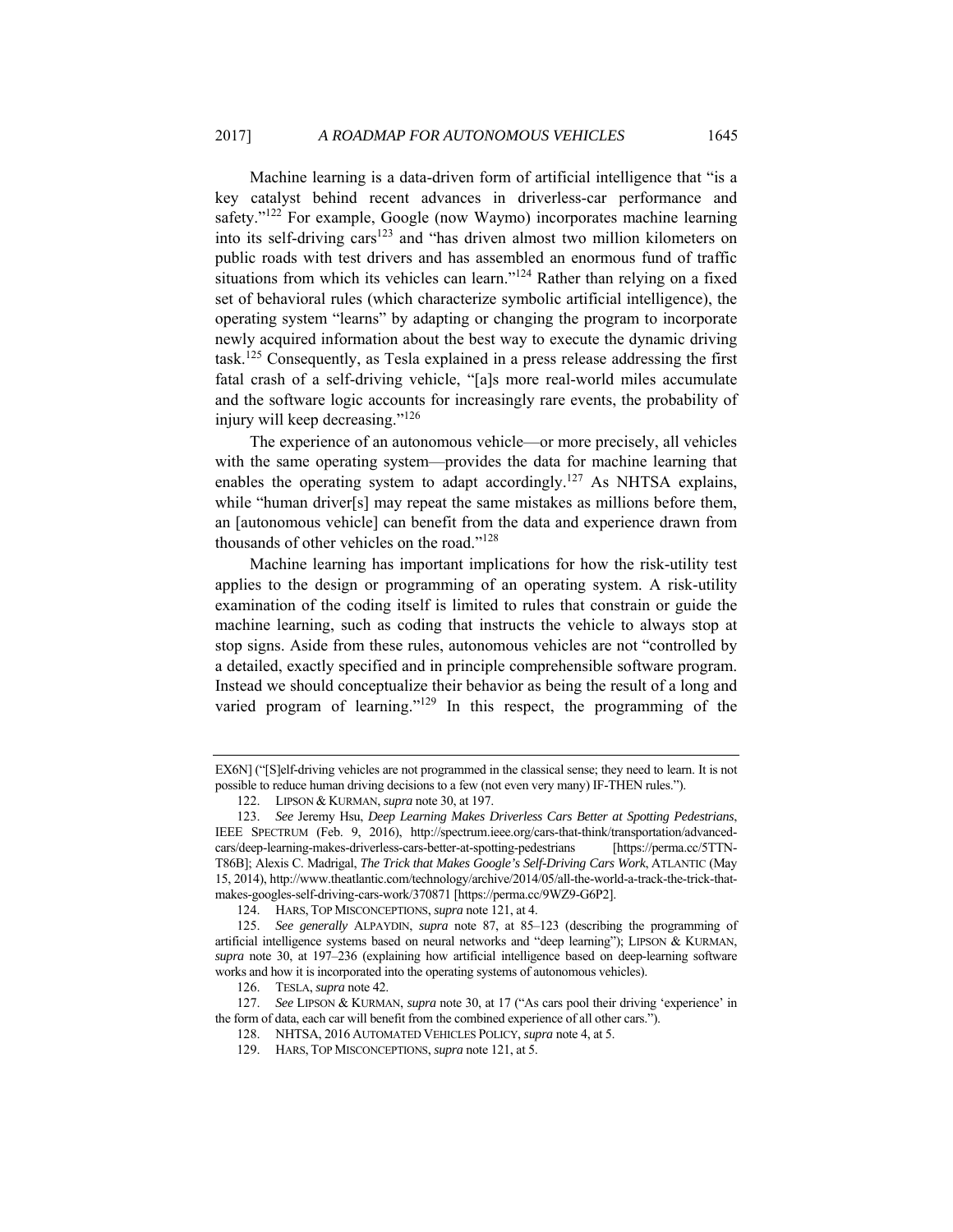operating system is analogous to human behavior. "The secret to human success is 'practice, practice, practice.' [T]he secret to machine learning is pretty similar: repetition, repetition, repetition."130 Because the driving behavior of an autonomous vehicle is based on repeated driving or learning experience, "[l]ike with us humans, it then becomes difficult to answer the question why the car exhibits a specific behavior in a new situation: no 'explicit rules' have been specified; the decision results from the many traffic situations to which the [learning] algorithm had been exposed beforehand."<sup>131</sup> Whether an autonomous vehicle "behaved" or performed reasonably in these cases, therefore, does not depend on a risk-utility examination of the coding (as prior legal analyses have assumed); the appropriate inquiry instead asks whether the operating system has had sufficient learning experience to drive the vehicle in a reasonably safe manner.

When an autonomous vehicle is first introduced into the market, its operating system would necessarily have the sufficient amount of learning if the vehicle had been subject to adequate premarket testing—a complex issue that we address below.<sup>132</sup> For now, however, the implications of the foregoing analysis are clear: *Except for rules that guide or constrain machine learning, whether the fully functioning operating system is defectively designed wholly depends on the adequacy of prior testing.*

In addition to subjecting the operating system to adequate premarket testing, manufacturers will also probably have to comply with an additional tort obligation to update the operating system so that it incorporates recent learning that enhances the safety performance of the autonomous vehicle. To date, tort law has only imposed a post-sale duty to warn on manufacturers, whereas an update of the operating system involves a post-sale duty of design modification. Redesigning a conventional motor vehicle after it has been sold requires a product recall that courts have concluded is best left to the regulatory process.133 Although a recall is required in order to repair defects in the hardware of motor vehicles, it is not necessarily needed to update or redesign the operating system of an autonomous vehicle. Some manufacturers of automated driving technologies already use wireless updates for software systems in their vehicles, and NHTSA "envisions that manufacturers and other

 <sup>130.</sup> LIPSON & KURMAN, *supra* note 30, at 206–07.

 <sup>131.</sup> HARS, TOP MISCONCEPTIONS, *supra* note 121, at 4; *see also* ALPAYDIN, *supra* note 87, at 122 (explaining that because the factors for determining the behavior of the program "are not predefined but are automatically discovered during learning[,] they may not always be easy to interpret or assign a meaning to"); LIPSON & KURMAN, *supra* note 30, at 228 ("A deep-learning network is a classic example of what programmers call a *black-box architecture*, meaning it's virtually impossible to reverse-engineer the steps the software program takes as it generates output.").

<sup>132.</sup> *See infra* Part II.D.1.

 <sup>133.</sup> RESTATEMENT (THIRD) OF TORTS: PRODUCTS LIABILITY § 11 cmt. a (AM. LAW INST. 1998) ("Issues relating to product recalls are best evaluated by governmental agencies capable of gathering adequate data regarding the ramifications of such undertakings. The duty to recall or repair should be distinguished from a post-sale duty to warn about product hazards discovered after sale.").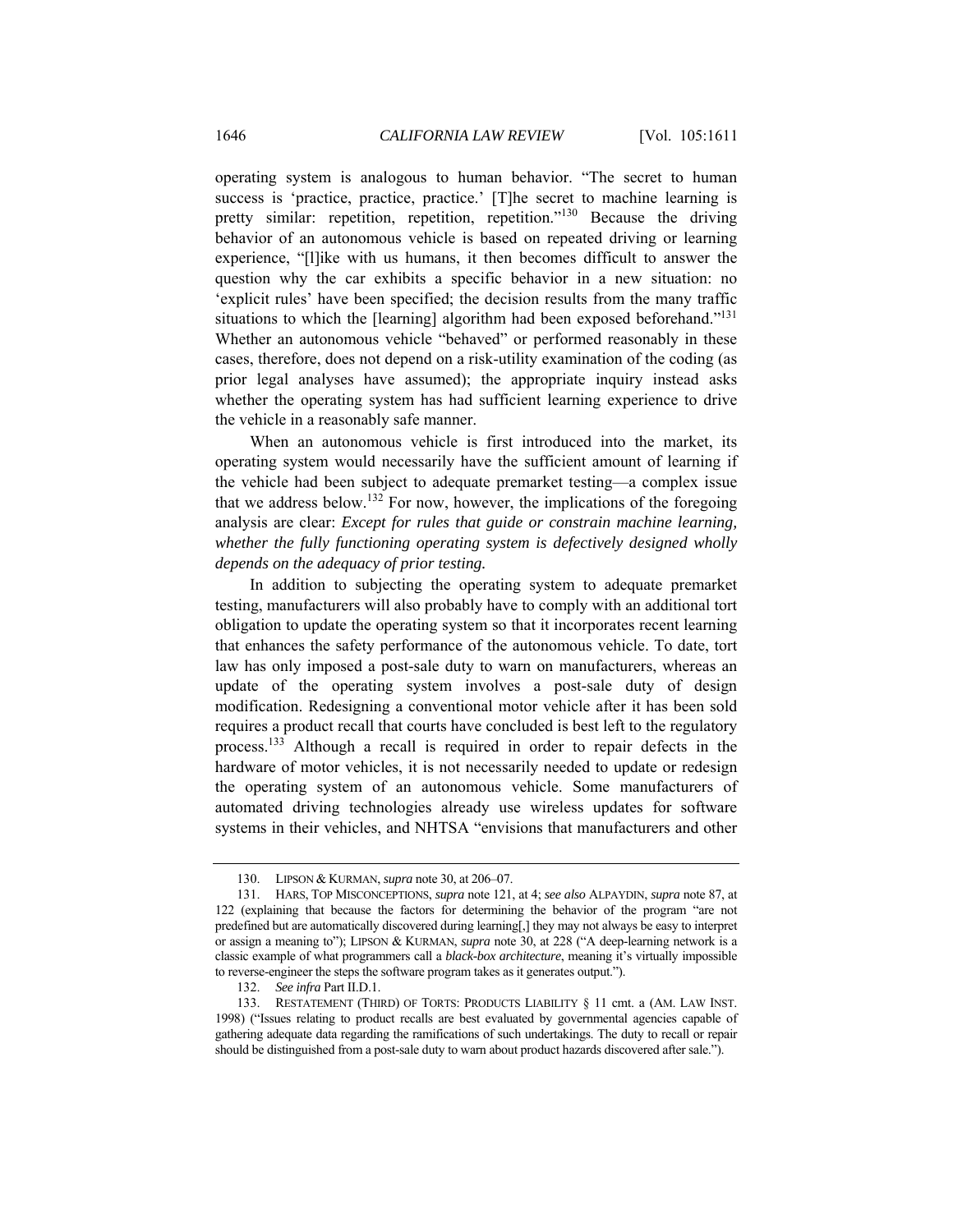entities will likely update the vehicle's software through over-the-air updates or other means."<sup>134</sup> Based on the "proximity" afforded by automated driving technologies, courts will most likely conclude that manufacturers must make post-sale design modifications of this type.135 Like the duty to warn, the duty to design will be an ongoing obligation for the manufacturers of autonomous vehicles, in this instance to provide software updates of the operating system.

# *C. Crashes Causing Injury to Bystanders*

Thus far, the analysis has exclusively focused on the tort liability of a manufacturer for physical harms suffered by consumers—the owner and any users of the autonomous vehicle. A crash can also injure third-party bystanders, such as pedestrians or the occupants of other cars. In cases of physical harm, the manufacturer's tort obligations encompass both consumers and bystanders,136 and so we can limit the liability inquiry to bystander issues that are unique to the design of autonomous vehicles.

First consider the design or programming of the operating system. To "teach" the operating system how to drive, "the programmers feed the software with many traffic situations and specify the correct action for each situation," and the machine-learning algorithm then employs statistical analysis to determine the best way to achieve the desired outcomes.137 What constitutes the "correct action" for situations in which the autonomous vehicle will inevitably crash and could injure consumers and bystanders? How should the vehicle's operating system be instructed to execute actions that can protect one party at the expense of another?

The issue has drawn a great deal of public attention,  $138$  in part because it implicates one version of the well-known moral dilemma called the "trolley problem." The dilemma is whether an individual should prevent a runaway trolley car from crashing into a group of people when doing so would cause the certain death of another person.<sup>139</sup> As applied to autonomous vehicles, the

 <sup>134.</sup> NHTSA, 2016 AUTOMATED VEHICLES POLICY,*supra* note 4, at 16.

<sup>135.</sup> *See* Bryant Walker Smith, *Proximity-Driven Liability*, 102 GEO. L.J. 1777, 1785–88 (2014); *cf.* RESTATEMENT (THIRD) OF TORTS: PRODUCTS LIABILITY § 11 cmt. a (justifying the lack of an independent tort duty to recall a product on the ground that "[i]f every improvement in product safety were to trigger a common-law duty to recall, manufacturers would face incalculable costs every time they sought to make their product lines better and safer").

<sup>136.</sup> *See* RESTATEMENT (THIRD) OF TORTS: PRODUCTS LIABILITY § 1 (AM. LAW INST. 1998) ("One engaged in the business of selling or otherwise distributing products who sells or distributes a defective product is subject to liability for harm to persons or property caused by the defect.").

 <sup>137.</sup> HARS, TOP MISCONCEPTIONS, *supra* note 121, at 4.

<sup>138.</sup> *See, e.g.*, Larry Greenemeier, *Driverless Cars Will Face Moral Dilemmas*, SCI. AM. (June 23, 2016), http://www.scientificamerican.com/article/driverless-cars-will-face-moral-dilemmas [https://perma.cc/CTV3-5ZGS].

 <sup>139.</sup> The original formulation of this problem involved the driver of the trolley, whose role is fully analogous to the driver of an autonomous vehicle (the operating system). *See* PHILIPPA FOOT, VIRTUES AND VICES AND OTHER ESSAYS IN MORAL PHILOSOPHY 19 (1978). The trolley problem has since been reformulated so that it involves a more difficult question of whether a bystander should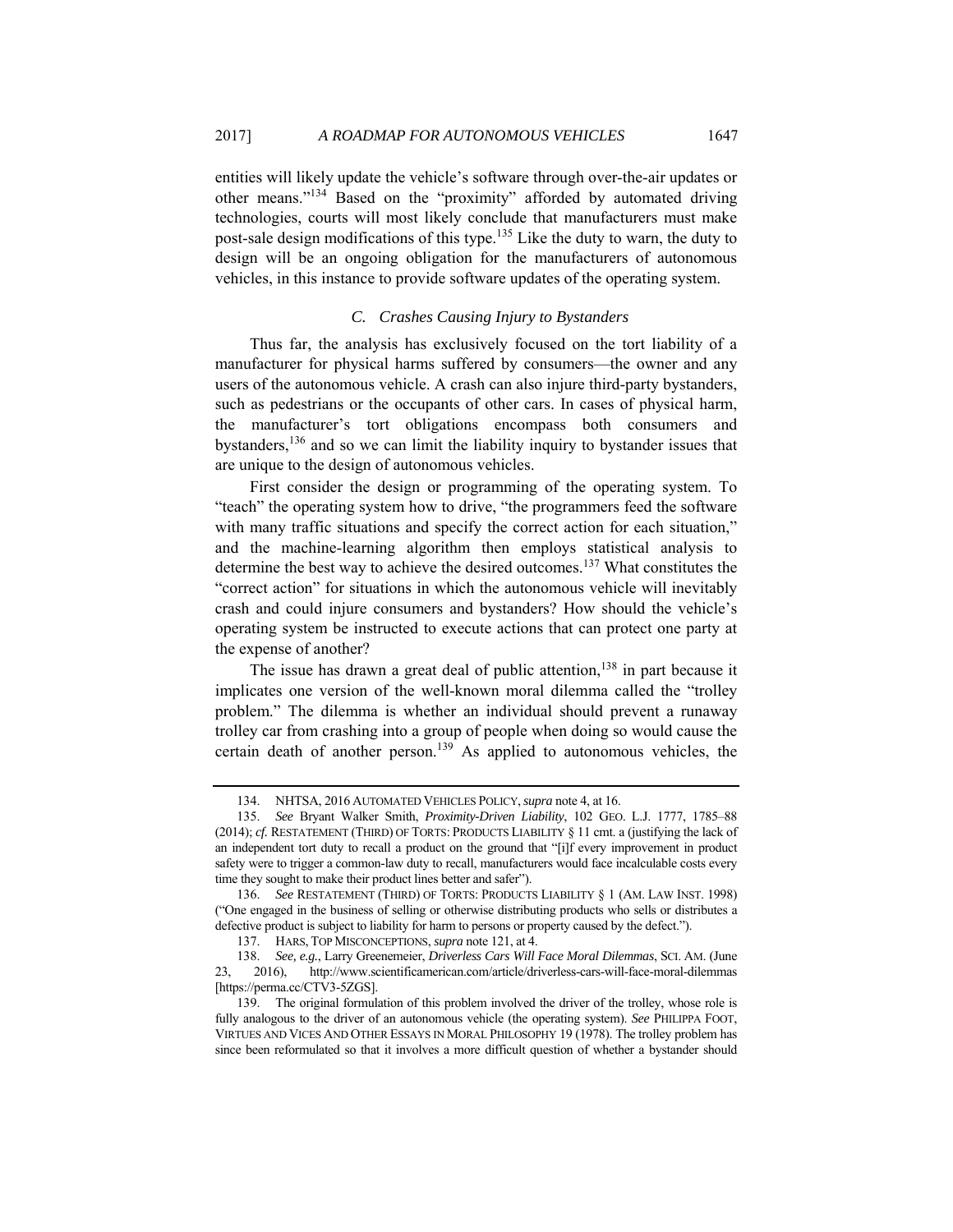trolley problem creates a challenge for the design of the operating system: What is "correct action" for situations in which the autonomous vehicle can avoid hitting another car or pedestrian when doing so threatens grave injury to its occupants? Based on a series of survey questions involving variations of the trolley problem, one study found that participants approved of designs that would sacrifice the occupants of an autonomous vehicle to save others, although they would prefer not to ride in such vehicles and would be less willing to purchase one as a result.<sup>140</sup>

This issue, though complex and deeply interesting, is not novel. For example, crashes between a sport utility vehicle (SUV) and an ordinary automobile implicate the same problem. According to one government study, SUV designs in 1999 were causing nearly 1,000 "unnecessary deaths a year in other vehicles."141 "SUVs impose excessive collision damage because the height differential creates a mismatch between their structures and the protective structures of vehicles with lower ride-heights."142 To protect themselves from the increased risk of being injured while riding in a car, consumers have purchased SUVs for themselves. But as one empirical study has found, when "drivers shift from cars to light trucks or SUVs, each crash involving fatalities of light-truck or SUV occupants that is prevented comes at a cost of at least 4.3 additional crashes that involve deaths of car occupants, pedestrians, bicyclists, or motorcyclists."143 The then-administrator of NHTSA summed up the implications of these consumer choices: "The theory that I'm going to protect myself and my family even if it costs other people's lives has been the operative incentive for the design of these vehicles, and that's just wrong."<sup>144</sup> Consumer choices can create incentives for manufacturers to adopt product designs that are unreasonably dangerous for bystanders, creating an "arms war" on the highways.

In cases of this type, courts have often dismissed the tort claims of bystanders by relying on consumer-choice doctrines—an outcome that does not

intervene to prevent the trolley from crashing into five workers by throwing a switch that would redirect the trolley onto a different track that will surely kill one worker instead. *See* Judith Jarvis Thomson, *The Trolley Problem*, 94 YALE L.J. 1395, 1397–99 (1985). This version of the trolley problem has attracted considerable attention but is not implicated by the programming of an autonomous vehicle because those who code the operating system are effectively drivers and not mere bystanders.

 <sup>140.</sup> Jean-François Bonnefon et al., *The Social Dilemma of Autonomous Vehicles*, 352 SCI. 1573, 1574 (2016).

<sup>141.</sup> *See* Keith Bradsher, *Carmakers to Alter S.U.V.'s to Reduce Risk to Other Autos*, N.Y. TIMES, Mar. 21, 2000, at A1.

 <sup>142.</sup> Howard Latin & Bobby Kasolas, *Bad Designs, Lethal Profits: The Duty to Protect Other Motorists Against SUV Collision Risks*, 82 B.U. L.REV. 1161, 1201 (2002).

 <sup>143.</sup> Michelle J. White, *The "Arms Race" on American Roads: The Effect of Sport Utility Vehicles and Pickup Trucks on Traffic Safety*, 47 J.L. & ECON. 333, 334 (2004).

 <sup>144.</sup> Danny Hakim, *Regulators Seek Ways to Make S.U.V.'s Safer*, N.Y. TIMES (Jan. 30, 2003), http://www.nytimes.com/2003/01/30/business/regulators-seek-ways-to-make-suv-s-safer.html [https://perma.cc/RQW5-UECQ] (quoting Dr. Jeffrey W. Runge).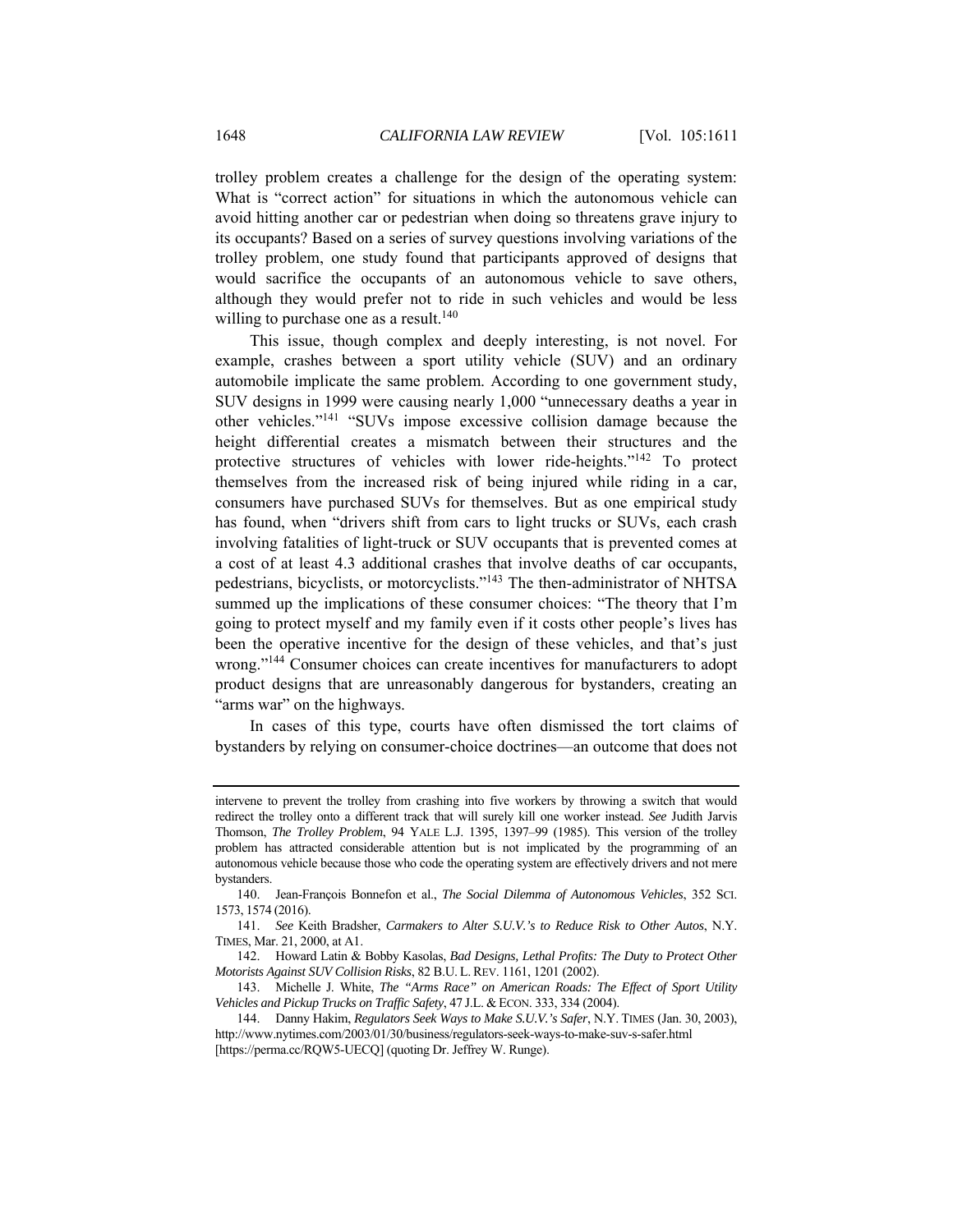depend on whether the court was applying the consumer expectations test or the risk-utility test.<sup>145</sup> The animating idea is that consumers have the right to make an informed choice regarding product design. Various tort rules accordingly limit liability in order to foster informed consumer choice.<sup>146</sup> While salutary in other contexts, these consumer-choice rules are inappropriate for cases in which an injured bystander claims that consumers should not be given the choice in question. Why limit liability for a product design that is unreasonably dangerous for bystanders simply because consumers prefer their own safety over others? Once the safety problem has been framed in this manner (which is not typically the case), the answer seems obvious, yet courts have dismissed tort claims of this type.<sup>147</sup>

The case law accordingly provides some support for the proposition that the manufacturer can design the operating system to protect the occupants of an autonomous vehicle at the expense of bystanders, but that type of design will be vulnerable to a different tort claim. However formulated, the rule of strict products liability only supplements the default tort rule of negligence liability.<sup>148</sup>

The negligence rule provides clear guidance on how a manufacturer must design an autonomous vehicle to protect bystanders. As someone who would be foreseeably threatened by operation of the vehicle, a bystander is encompassed within the manufacturer's duty to exercise reasonable care in designing the vehicle. To satisfy this obligation, the manufacturer must give "impartial consideration" to the interests of bystanders, treating them no differently from its own interest in satisfying consumer demand for the product.149 The manufacturer, therefore, must initially code or teach the operating system of an autonomous vehicle so that the "correct action" treats consumers and bystanders equally.

For example, an autonomous vehicle with sensors indicating that it is occupied by one person must swerve to avoid hitting a group of pedestrians, even if doing so would threaten grave injury to the lone passenger. If the "correct action" for the operating system were not specified in this manner, its programming or design would unreasonably privilege the interests of the single

<sup>145.</sup> *See* GEISTFELD, PRODUCTS LIABILITY, *supra* note 47, at 309–20; *see generally* Latin & Kasolas, *supra* note 142 (providing the first tort analysis of the SUV problem and arguing that courts have erroneously failed to appreciate the duty that automobile manufacturers owe to bystanders).

<sup>146.</sup> *See generally* Geistfeld, *Consumer Choice*, *supra* note 85 (describing the various tort doctrines that limit the manufacturer's liability when the ordinary consumer is able to make an informed choice about the safety matter in question).

 <sup>147.</sup> In addition to the SUV problem discussed in text, courts have relied on consumer-choice doctrines to dismiss claims involving bullets and handguns. *See* GEISTFELD, PRODUCTS LIABILITY, *supra* note 47, at 309–20.

<sup>148.</sup> *See* 1 DAVID G. OWEN & MARY J. DAVIS, OWEN & DAVIS ON PRODUCTS LIABILITY § 2.1 (4th ed. 2014) (explaining why "the negligence cause of action remains a vital theory of recovery in products liability litigation").

 <sup>149.</sup> RESTATEMENT (SECOND) OF TORTS § 283 cmt. e (AM. LAW INST. 1965).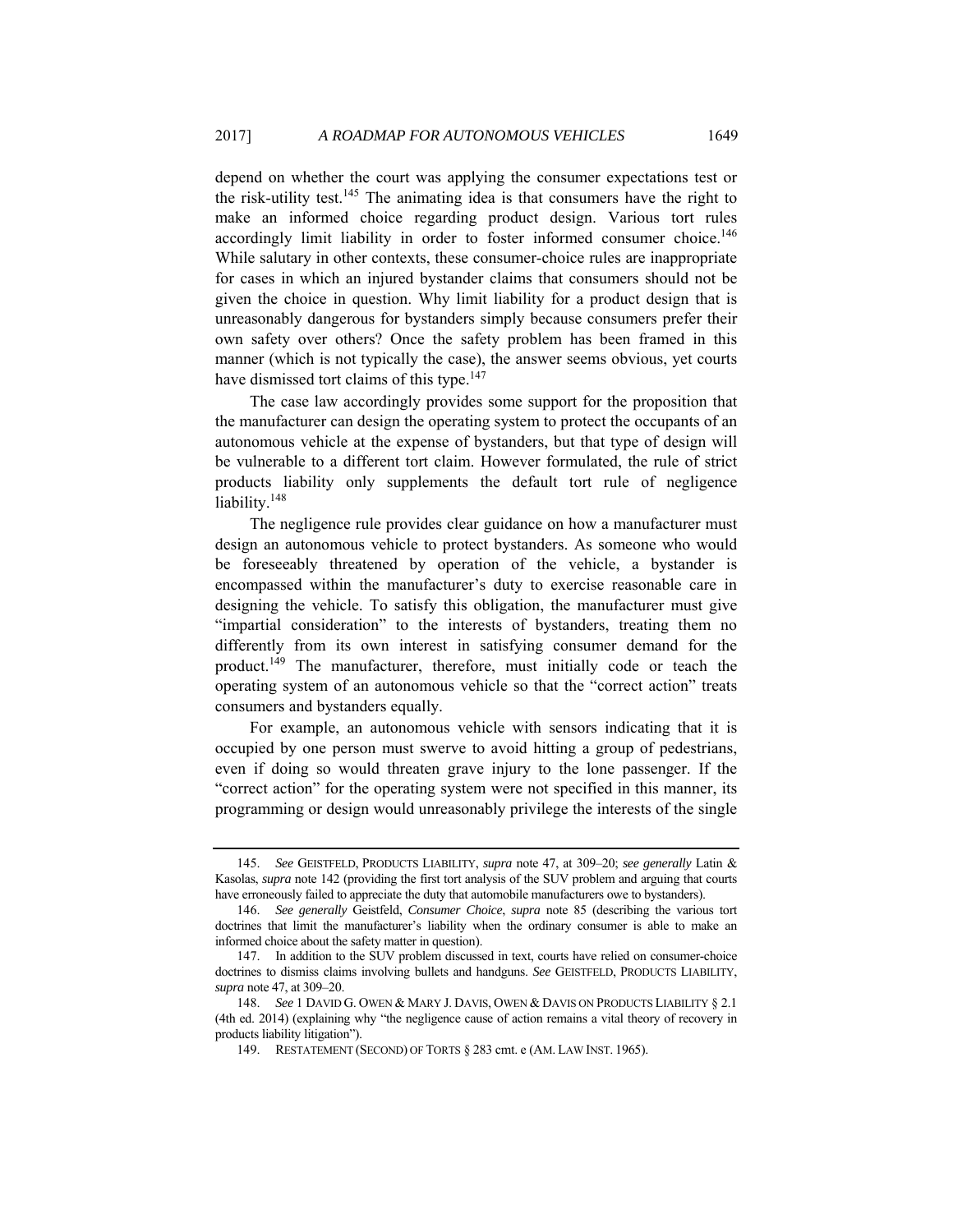occupant over the larger number of pedestrians. The manufacturer would then be subject to negligence liability for injuries suffered by the pedestrians. To avoid liability, the manufacturer must design the operating system of the autonomous vehicle to minimize the expected injuries from any given crash whether the potential victims are occupants or bystanders.<sup>150</sup>

In addition to the operating system, the manufacturer must design other aspects of the vehicle to reasonably account for bystander interests. The manufacturer, for example, may have to design the autonomous vehicle so that it can adequately communicate with other vehicles or pedestrians, signaling the driving behavior that they can expect.<sup>151</sup> Once again, the negligence standard of reasonable care (or its substantive equivalent, the risk-utility test) determines the requisite precautions. The obligation to design the autonomous vehicle to adequately account for bystander interests is not a plausible source of significant legal uncertainty for manufacturers.

### *D. Satisfying Tort Obligations with Aggregate Performance Measures*

Well-established tort obligations can resolve otherwise vexing liability issues once we recognize how the systemized driving behavior of autonomous vehicles affects the tort inquiry. This conclusion, however, does not necessarily show that manufacturers can confidently assess their liability exposure. As we have found, adequate testing will satisfy the manufacturer's obligation to ensure that the operating system is reasonably safe and not defectively designed, but how much certainty does this doctrine provide? An adequate warning will defeat claims of product malfunction and otherwise satisfy the manufacturer's obligation to adequately warn about the inherent risk that the fully functioning operating system will cause the vehicle to crash, but how much certainty does this doctrine afford to manufacturers? Because these obligations are defined in relation to systemized driving, the manufacturer can satisfy them with identifiable aggregate performance measures of the operating system. Once again, the systemized driving behavior of autonomous vehicles can solve the tort problem.

 <sup>150.</sup> An actor's conduct is "negligent if the magnitude of the risk [foreseeably created by the conduct] outweighs the burden of risk prevention." RESTATEMENT (THIRD) OF TORTS: LIABILITY FOR PHYSICAL AND EMOTIONAL HARM § 3 cmt. e (AM. LAW INST. 2010). In the trolley problem, the foreseeable risk created by the driving behavior involves the threatened fatal injuries to bystanders, whereas the burden of preventing that risk involves exposing the occupants of the vehicle to the fatal risk. Because the interests of bystanders are given the same weight as the interests of the vehicle's occupants, it would be negligent to design the vehicle so that it chooses to injure a larger number of individuals to prevent the same injury for a smaller number.

<sup>151.</sup> *See* Surden & Williams, *supra* note 28, at 163–74 (discussing how "the activities of autonomous vehicles . . . can be made more predictable through deliberate technological design decisions").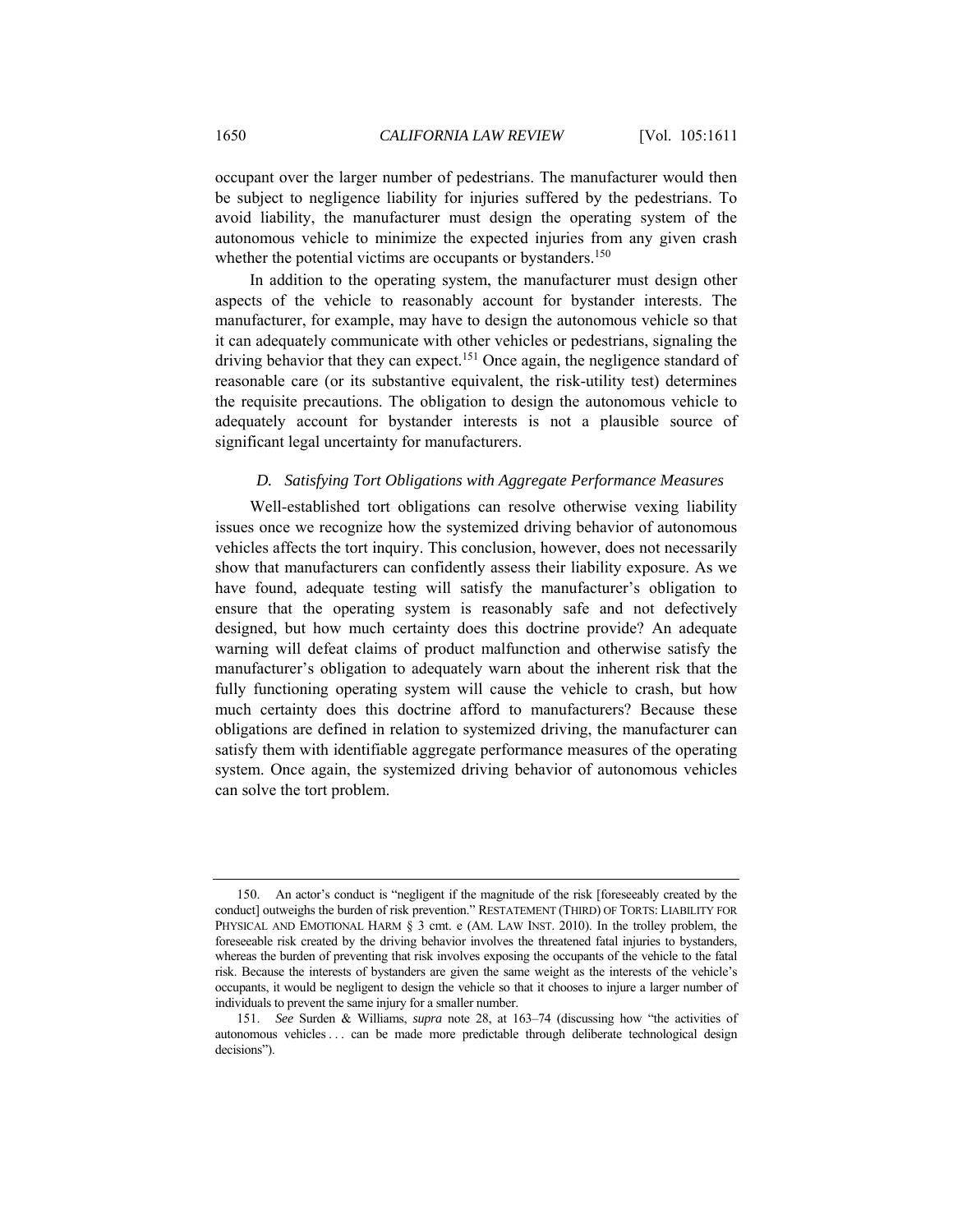### *1. Adequate Premarket Testing*

In addition to revealing programming errors that cause the operating system to crash, premarket testing will also generate the opportunities for machine learning that improves the safety performance of the operating system. To be adequate, the premarket testing must show that the autonomous vehicle can drive in a reasonably safe manner when it first becomes commercially available.

During the period when the market transitions from conventional vehicles to autonomous vehicles, there is a clear benchmark to conclusively satisfy this tort obligation. Taking into account the risk-utility trade-off between a conventional vehicle and an imperfect but safer autonomous vehicle, the fully functioning autonomous vehicle will necessarily drive in a reasonably safe manner if prior driving experience shows that the operating system at least halves the incidence of crashes relative to conventional vehicles.

To see why this performance standard would necessarily satisfy the manufacturer's tort obligation, consider how Waymo (formerly Google) conducts the premarket testing of its fleet of autonomous vehicles. Waymo teaches the operating system to learn from situations in which the human backup or "test driver" had to take manual control of the autonomous vehicle in order to avoid a crash.<sup>152</sup> Now consider how this method of testing would apply to a set of driving conditions—total miles, proportion spent on expressways, in urban areas, and so on—that makes it possible to reliably compare the safety performance of the operating system with the safety performance of conventional vehicles.

Suppose that the driving conditions in question would result, on average, in ten fatal conventional vehicle crashes, according to data. Suppose that the autonomous vehicle is equally safe, so that under these same conditions it would also cause an average of ten fatal crashes in the absence of a test driver. The circumstances involving the ten fatal crashes of a conventional vehicle (usually due to errors by the human driver) would differ from the ten unanticipated "corner cases" that cause the fatal crash of an autonomous vehicle. Consequently, the performance of the operating system cannot be evaluated by simply asking how a human driver would have responded in the case at hand. That type of inquiry would not account for the crashes caused by human drivers that are avoided by the autonomous vehicle. When the fully functioning operating system was engaged in systemized driving behavior, its

<sup>152.</sup> *See* GOOGLE, GOOGLE SELF-DRIVING CAR TESTING REPORT ON DISENGAGEMENTS OF AUTONOMOUS MODE 4–5 (2015), https://www.dmv.ca.gov/portal/wcm/connect/dff67186-70dd-4042 bc8c-d7b2a9904665/GoogleDisengagementReport2014-15.pdf?MOD=AJPERES

<sup>[</sup>https://perma.cc/JMH2-57GQ]; *see also* David Streitfeld, *Waymo to Offer Arizona Access to Self-Driving Cars*, N.Y. TIMES, Apr. 25, 2017, at B3 (describing how Waymo is expanding its premarket testing by allowing "ordinary people" to "integrate[] one [of Waymo's autonomous vehicles] into their daily lives," although each vehicle "will have a technician who can take control in an emergency").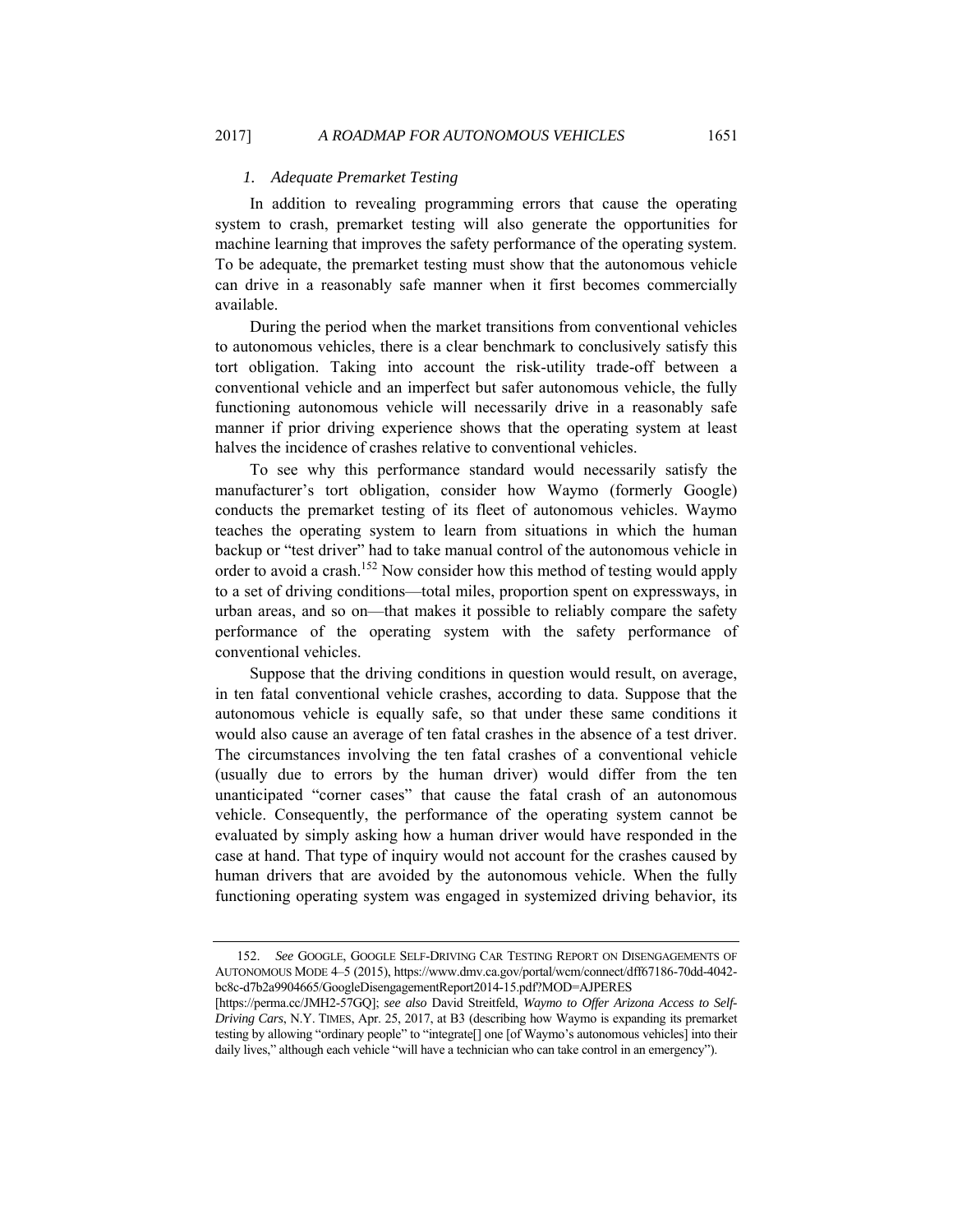performance in any given case must be evaluated with aggregate driving data that compares its systemic performance to that of conventional vehicles.

Based on the hypothetical data above, further testing of the autonomous vehicle would be warranted. The delayed commercial deployment would not create any safety costs, as the autonomous vehicle would not otherwise be reducing total crashes relative to conventional vehicles. Further testing, however, would create a net safety benefit insofar as the test driver would be able to avoid some of the ten fatal crashes that would otherwise occur if the unmanned autonomous vehicle confronted one of these corner cases. For example, suppose that by taking manual control of the autonomous vehicle, the test driver could avoid a fatal crash in five out of the ten cases. The further testing would create a safety cost of these five fatal crashes; it would also produce an expected safety benefit of up to ten fatal crashes that could be prevented by the operating system "learning" how to solve these corner cases. The safety benefits would exceed the costs, requiring more extensive testing under the risk-utility test even though the autonomous vehicle could otherwise perform as safely as a conventional vehicle.

As this example illustrates, the costs and benefits of more extensive testing depend on various factors, and so the requisite amount of premarket testing is an empirical question. Therefore, by adopting a set of factual assumptions that bias the risk-utility analysis in favor of more extensive testing, we can identify the relative safety performance that would conclusively satisfy the manufacturer's obligation to subject the operating system to adequate premarket testing.

Consider once again a set of driving conditions that would result, on average, in the ordinary human driver causing a conventional vehicle to fatally crash ten times. An autonomous vehicle that halves this rate would be expected to cause only five fatal crashes under these same conditions.

The case for more extensive testing would be strongest if further testing of the autonomous vehicle under these same conditions would virtually eliminate these crashes: the test driver can always avoid crashing when the vehicle confronts a corner case, and the operating system can then learn how to avoid these crashes moving forward.<sup>153</sup> At most, then, more extensive testing would eliminate these five fatal crashes, and so this risk can be imputed to the current design of the vehicle's operating system.

This risk must then be compared to the cost or disutility of reducing it by altering the current design via more extensive testing (and machine learning for the operating system). The delayed deployment of the autonomous vehicle determines the expected cost of additional testing. At minimum, the cost equals

 <sup>153.</sup> Some crashes will be unavoidable either because the test driver cannot avoid a crash or because the operating system will not be able to solve the corner case. By ignoring both of these possibilities, the assumption maximizes the safety benefit that more extensive testing might attain, thereby presenting the strongest possible case for such testing.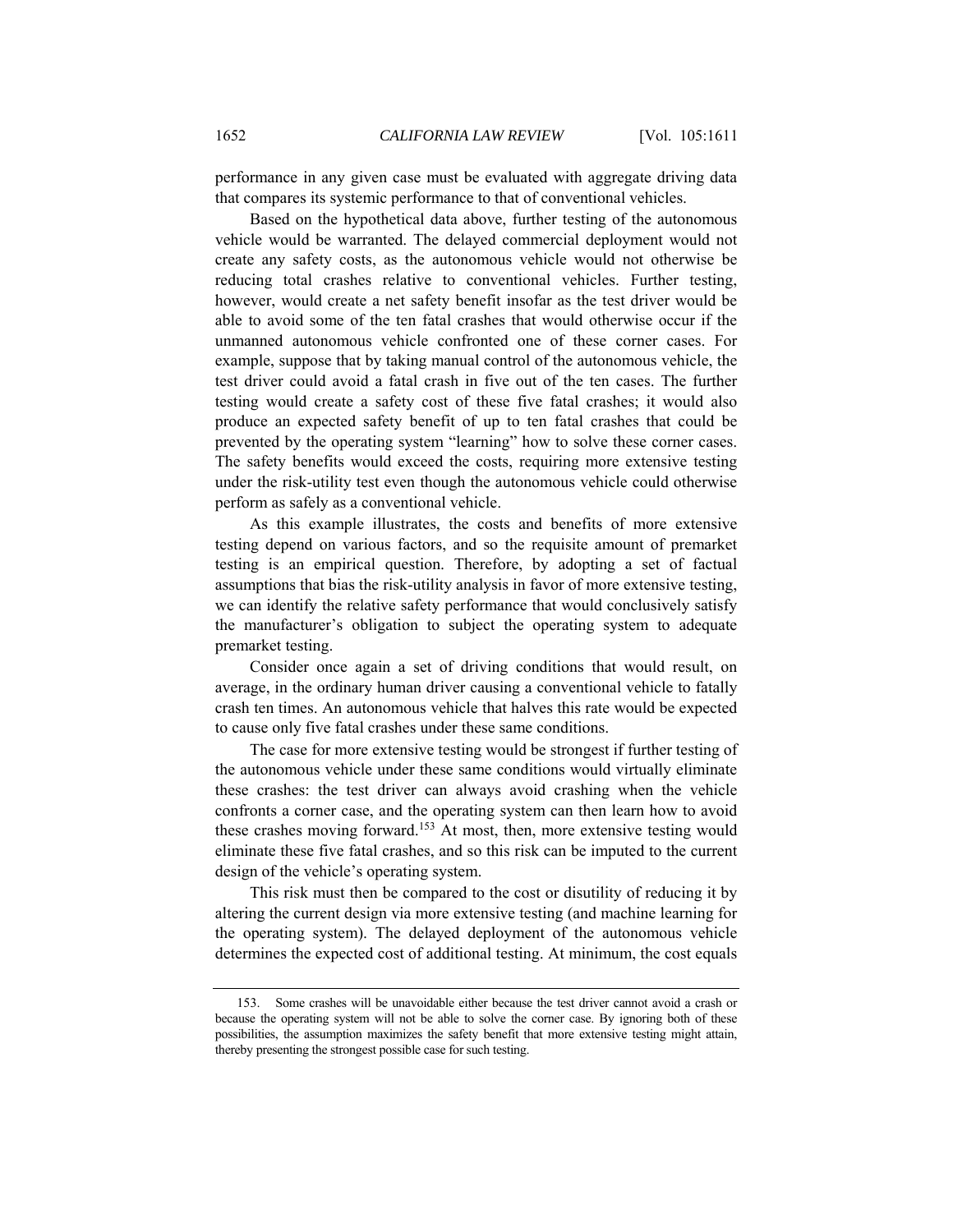the lost safety benefit of eliminating the five fatal crashes that a conventional vehicle's human driver would otherwise cause across the same operating conditions.154

Consequently, the minimum expected cost of more extensive testing (five fatal conventional vehicle crashes that immediate deployment of the autonomous vehicle would prevent) equals the maximum expected safety benefit or reduced risk (five fatal autonomous vehicle crashes that further learning of the operating system would prevent). Expected costs (or disutility) equal expected benefits (or risk reduction), but because the analysis so far has been biased in favor of more extensive testing, the balance at this point does not justify such testing. Therefore, more extensive testing is not required by the risk-utility test and by extension, the modified consumer expectations test.

The 50 percent threshold is derived from biased factual assumptions that present the strongest possible case for more extensive testing under current market conditions, which involve the replacement of conventional vehicles with autonomous vehicles. As the market matures and autonomous vehicles become the norm, a different baseline of comparison will be required. For now, however, the baseline for evaluating safety benefits of an autonomous vehicle can be defensibly defined in terms of conventional vehicles.<sup>155</sup> By testing the autonomous vehicle to the point at which it performs at least twice as safely as conventional vehicles, the manufacturer will conclusively show that the fully functioning operating system is reasonably safe and not defectively designed.

The Waymo self-driving car may have already attained this performance standard with respect to moderate and less severe crash events, whereas for severe crashes, the rate for the self-driving car is now about one-third lower than conventional vehicles.<sup>156</sup> But because these data are based on only 1.3 million miles of driving exposure for the fleet of autonomous vehicles, "there is currently too much uncertainty in self-driving rates to draw this conclusion with strong confidence."<sup>157</sup>

For statistical reasons (the law of large numbers), the extent of experience (or sample size) determines the reliability of the data. All else being equal, a larger sample size entails more reliable estimates. To demonstrate with 95 percent confidence that an autonomous vehicle halves the rate of fatal accidents

 <sup>154.</sup> The cost of delayed deployment is not limited to safety concerns but also includes any lost benefits of autonomous driving, such as the time someone saves by not having to drive the vehicle. By ignoring these other lost benefits (or costs), the assumption provides the strongest case for more extensive testing.

 <sup>155.</sup> For further discussion of why the safety performance of an autonomous vehicle should be evaluated in relation to conventional vehicles, see *infra* notes 268–70 and accompanying text.

 <sup>156.</sup> MYRA BLANCO ET AL., VA. TECH. TRANSP. INST., AUTOMATED VEHICLE CRASH RATE COMPARISON USING NATURALISTIC DATA, at iv (2016), http:// www.vtti.vt.edu/PDFs/Automated Vehicle Crash Rate Comparison Using Naturalistic Data\_Final Report\_20160107.pdf [https://perma.cc/N538-PWS5].

<sup>157.</sup> *Id.*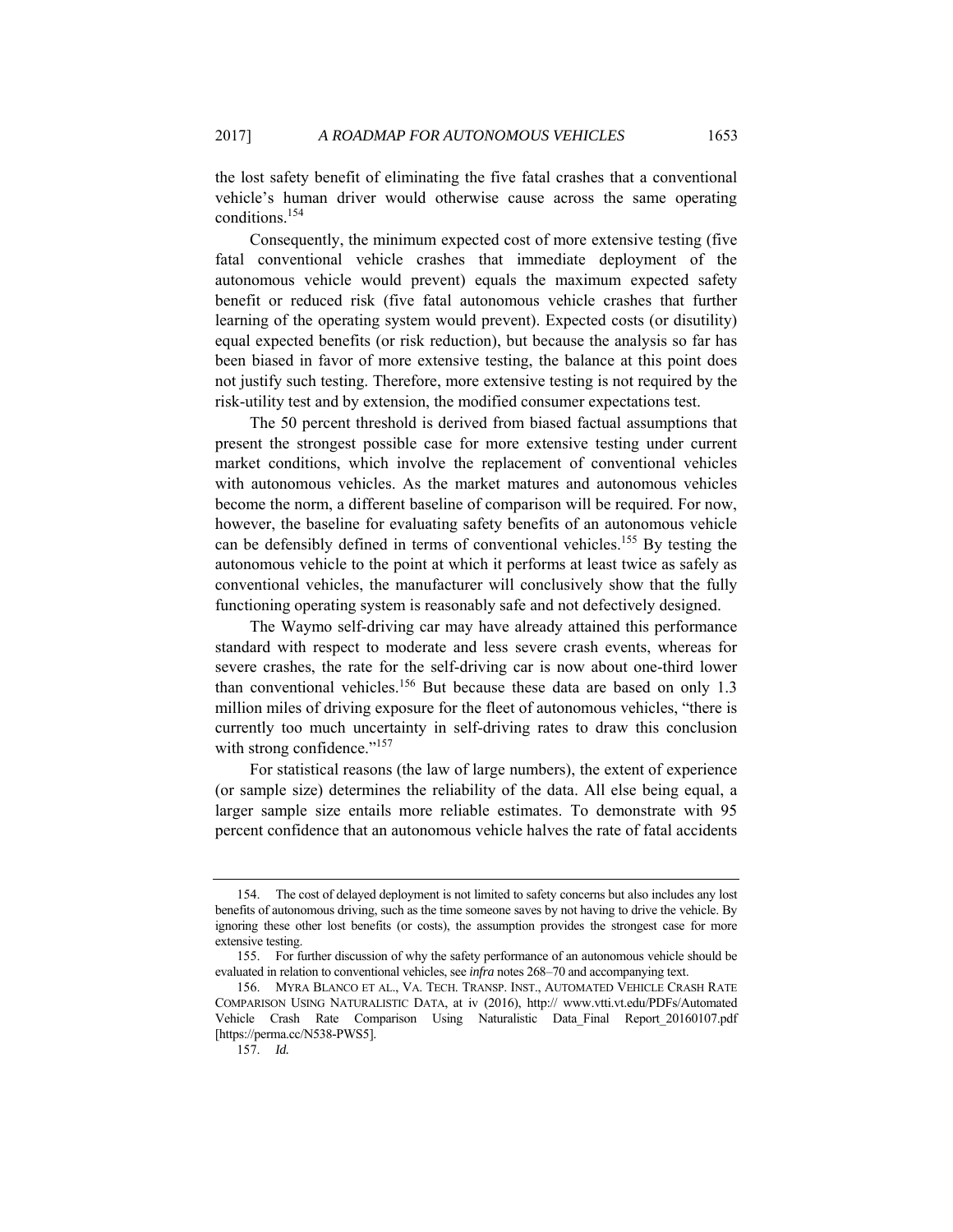relative to conventional vehicles, the manufacturer would need to test drive the vehicle approximately 500 million miles.<sup>158</sup> Doing so could take over twenty years.159 As such, this requirement is overly demanding in light of the safety benefits that would be lost during such a prolonged delay in commercial distribution.

The testing problem stems from the infrequency of fatal crashes. Crashes of other types are much more common. If the premarket testing standard were instead defined in relation to the total estimated crashes of conventional vehicles, then the fleet of autonomous vehicles would require less than 2 million miles of driving exposure to demonstrate with 95 percent confidence that it halves the rate relative to conventional vehicles.<sup>160</sup> The Waymo selfdriving car project is already approaching this point.

What are the appropriate crash metrics for evaluating the relative safety performance of an autonomous vehicle? What degree of statistical certainty is required? Without clear-cut answers, manufacturers face a significant source of legal uncertainty, even though the systemized driving behavior of autonomous vehicles provides an identifiable performance benchmark—halving the crash rate relative to conventional vehicles—that would conclusively show that the operating system is reasonably safe or not defectively designed. Aggregate performance data will provide an adequately determinate measure for satisfying the manufacturer's tort obligation to test the vehicle only if courts ultimately adopt the same metrics for evaluating the reliability of the data—an issue addressed below.<sup>161</sup>

### *2. Adequate Warnings About the Inherent Risk of Crash*

Even when subject to adequate premarket testing and properly deployed, a fully functioning operating system can still cause the vehicle to crash. The circumstances in which this might occur will be opaque to consumers, and so the underlying tort obligations require the manufacturer to adequately warn about the inherent, foreseeable risk that the fully functioning autonomous vehicle might crash.162

 <sup>158.</sup> NIDHI KALRA & SUSAN M. PADDOCK, RAND CORP., DRIVING TO SAFETY: HOW MANY MILES OF DRIVING WOULD IT TAKE TO DEMONSTRATE AUTONOMOUS VEHICLE RELIABILITY? 7 fig.3 (2016),

https://www.rand.org/content/dam/rand/pubs/research\_reports/RR1400/RR1478/RAND\_RR1478.pdf [https://perma.cc/RU9C-5NY4].

<sup>159.</sup> *Id.* at 10 tbl.1 (providing different time estimates for total miles based on a fleet of 100 autonomous vehicles driving twenty-four hours a day, 365 days a year, at an average speed of twentyfive miles per hour).

<sup>160.</sup> *Id.* at 7 fig.3.

<sup>161.</sup> *See infra* Part IV.

<sup>162.</sup> *See supra* notes 99–108 and accompanying text (explaining why such a warning would defeat a tort claim that the vehicle "malfunctioned" in these cases, and why even if such performance were not a malfunction, such a warning is still required by tort law).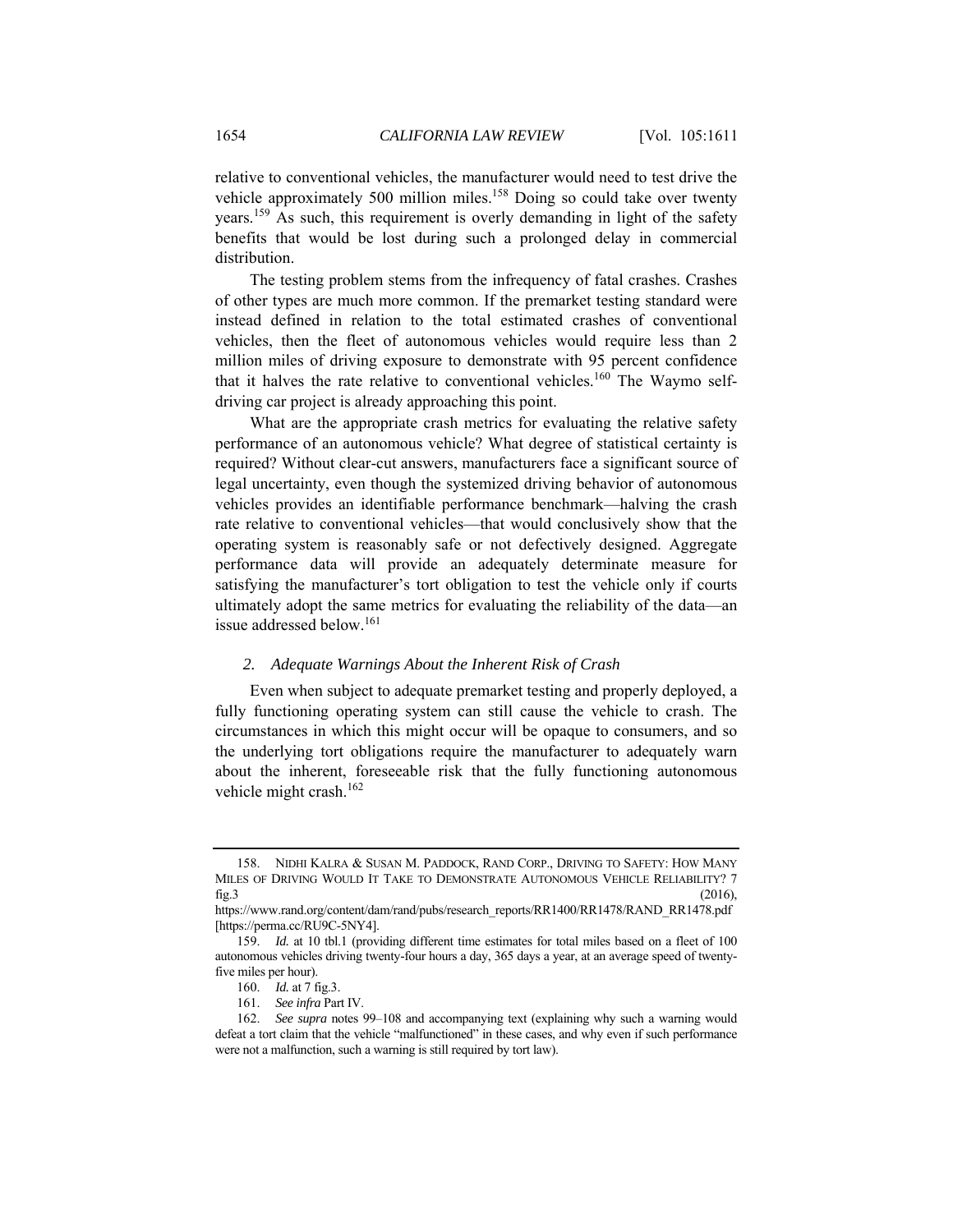This type of disclosure could be particularly vulnerable to a claim that it is defective for not providing sufficiently detailed information about the circumstances that led to the crash in any given case. The tort system continues to have difficulty resolving claims that product warnings are defective for not adding more detailed information of this type.<sup>163</sup> Uncertainty about the requisite amount of detail could mean that the crash of an autonomous vehicle will routinely result in tort litigation over the adequacy of the product warning.

Litigation of this type rarely occurs for conventional vehicles because the behavior of the human driver largely determines the inherent risk of crash.<sup>164</sup> Having eliminated the human driver, the operating system of the autonomous vehicle largely determines the risk. How can the manufacturer adequately warn consumers about that risk?

Once again, the systemized driving behavior of autonomous vehicles can resolve this problem. The aggregate driving performance of the fleet provides the requisite data for auto insurers to calculate the cost of insuring the vehicle. This insurance premium is based on the inherent, foreseeable risk that the vehicle will crash, and so manufacturers can adequately warn about this risk by disclosing the premium.

"Warnings alert users and consumers to the existence and nature of product risks so that they can prevent harm either by appropriate conduct during use or consumption or by choosing not to use or consume."165 For example, suppose there is an unavoidable one-in-one-thousand risk that a safely used product will cause the ordinary consumer to suffer \$10,000 in damages. The inherent risk of injury imposes a cost on the consumer at least equal to ten dollars per product use (the expected value of the injury), so consumers should factor this ten-dollar cost into their estimate of the net benefit that they expect to derive from the product. Consumers who are unaware of the risk will not account for this cost, however, thereby inflating

<sup>163.</sup> *Cf.* RESTATEMENT (THIRD) OF TORTS: PRODUCTS LIABILITY § 2 cmt. i ("It is impossible to identify anything approaching a perfect level of detail that should be communicated in product disclosures. . . . No easy guideline exists for courts to adopt in assessing the adequacy of product warnings and instructions."); James A. Henderson, Jr. & Aaron D. Twerski, *Doctrinal Collapse in Products Liability: The Empty Shell of Failure to Warn*, 65 N.Y.U. L. REV. 265, 326 (1990) ("[N]egligence doctrine in the context of failure-to-warn litigation is little more than an empty shell."); *see also* GEISTFELD, PRODUCTS LIABILITY, *supra* note 47, at 139–53 (discussing the problem of adding more detailed information to warnings and showing why it stems from the failure of current jury instructions to adequately account for the information costs that consumers must incur in order to read, remember, and follow product warnings).

 <sup>164.</sup> A notable exception involves the risk of roll over that is inherent in a sport utility vehicle. "Buying an SUV involves a tradeoff. While these vehicles may do well in certain types of crashes, they also are much more likely to roll over. People should be aware of that trait when they are choosing a family vehicle." DOT Requires Upgraded Warning Label for Sport Utility Vehicles, NHTSA 8-98, U.S. Dept. of Transp., 1999 WL 118266 (Mar. 5, 1999) (quoting Ricardo Martinez, M.D., Administrator of NHTSA).

 <sup>165.</sup> RESTATEMENT (THIRD) OF TORTS: PRODUCTS LIABILITY § 2 cmt. i (AM. LAW INST. 1998).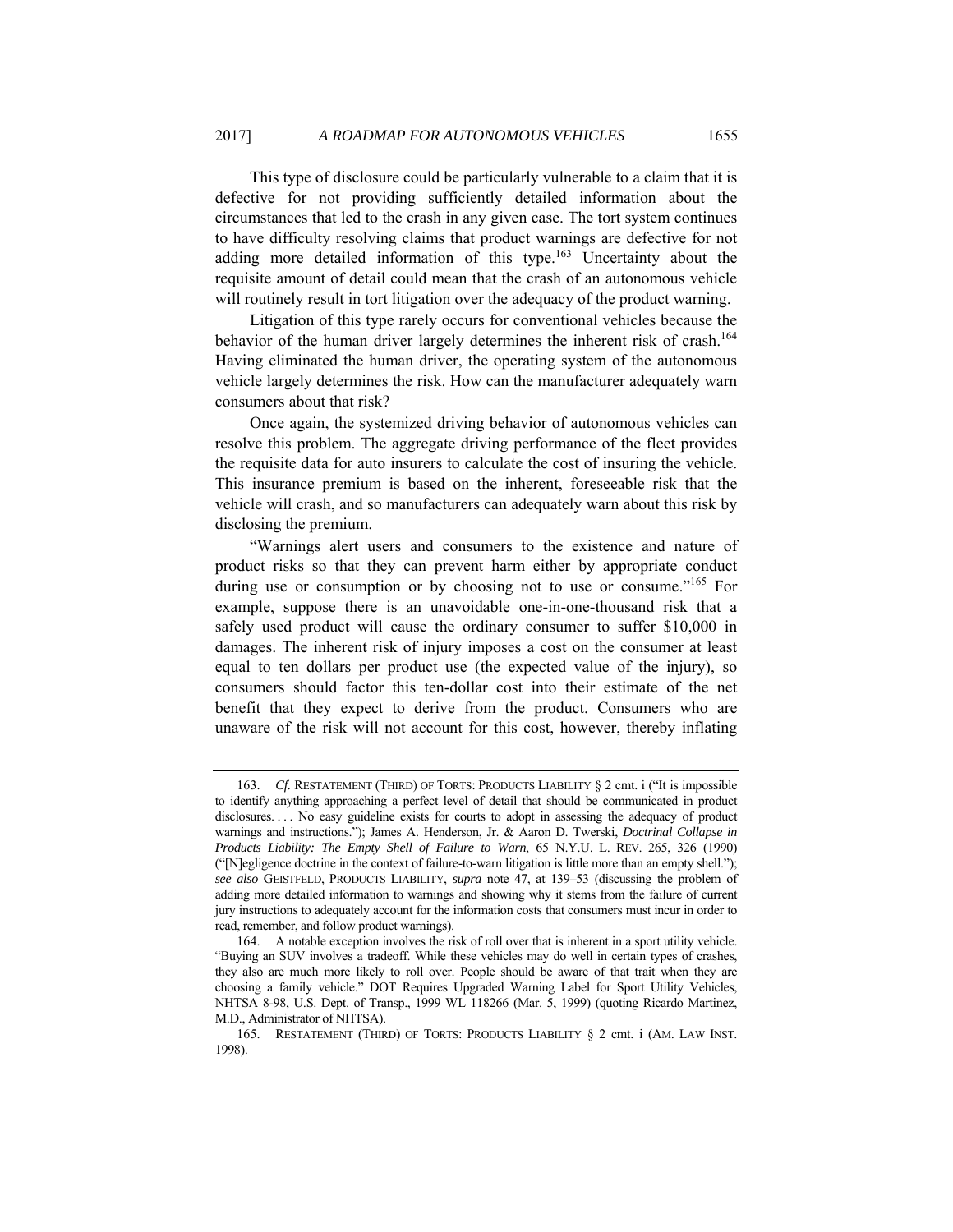their estimate of the product's net benefit and causing them to purchase or use more of the product than they would choose if well informed. The excessive purchase or use of the product then creates excessive risk, resulting in too many injuries. To address this safety problem, tort law imposes a duty on the manufacturer to warn about any foreseeable risks of physical harm that are unknown by the ordinary consumer and would be material to his or her decision making. By satisfying the duty to warn, the manufacturer enables consumers to make informed safety decisions.

The manufacturer's general duty to warn is embodied in a set of more specific rules and standards regarding the various characteristics of an adequate warning; all serve the purpose of reducing the information costs that the ordinary consumer must incur to read, remember, and follow the warning.<sup>166</sup> For example, an adequate warning must prominently disclose the most serious risks rather than burying that information in fine print.<sup>167</sup> The ordinary consumer will not expend the time and effort to dig the information out of the fine print, rendering the warning inadequate. A more prominent warning makes this highly material information readily accessible—it reduces information costs for the consumer, satisfying the manufacturer's tort obligation.<sup>168</sup>

For these same reasons, a manufacturer can satisfy its obligation to warn about the inherent risk of crash through disclosure of the premium for insuring the autonomous vehicle. Suppose a consumer is deciding whether to purchase either Brand-A or Brand-B of an autonomous vehicle, each of which is otherwise identical except for their respective operating systems. Suppose Brand-A costs \$30,000 and has an annual, risk-adjusted insurance premium of \$2,500, whereas Brand-B costs \$31,000 and has a risk-adjusted premium of \$1,000. The consumer can readily determine that the safety decision favors Brand-B because it has a lower total cost (\$32,000 in the first year alone) than Brand-A (\$32,500). The simple price comparison enables the consumer to make good decisions about the relative risks inherent in the reasonably safe designs of different autonomous vehicles, producing a market dynamic that incentivizes manufacturers to reduce the inherent risk of crash and the corresponding cost of insurance. By enabling the ordinary consumer to make an informed safety decision about the matter, this type of disclosure satisfies the manufacturer's tort obligation to warn about the inherent, foreseeable risk that the autonomous vehicle will crash.

<sup>166.</sup> *See* GEISTFELD, PRODUCTS LIABILITY, *supra* note 47, at 142–49.

<sup>167.</sup> *See, e.g.*, Jones v. Amazing Prods., Inc., 231 F. Supp. 2d 1228, 1248 (N.D. Ga. 2002) (holding that a jury could find the defendant's warning to be defective because the "cautionary instruction" at issue was "buried in the middle of a long paragraph, in a very small print size").

 <sup>168.</sup> According to a leading formulation, an adequate warning "must (1) be designed so it can reasonably be expected to catch the attention of the consumer; (2) be comprehensible and give a fair indication of the specific risks involved with the product; and (3) be of an intensity justified by the magnitude of the risk." Pavlides v. Galveston Yacht Basin, Inc., 727 F.2d 330, 338 (5th Cir. 1984).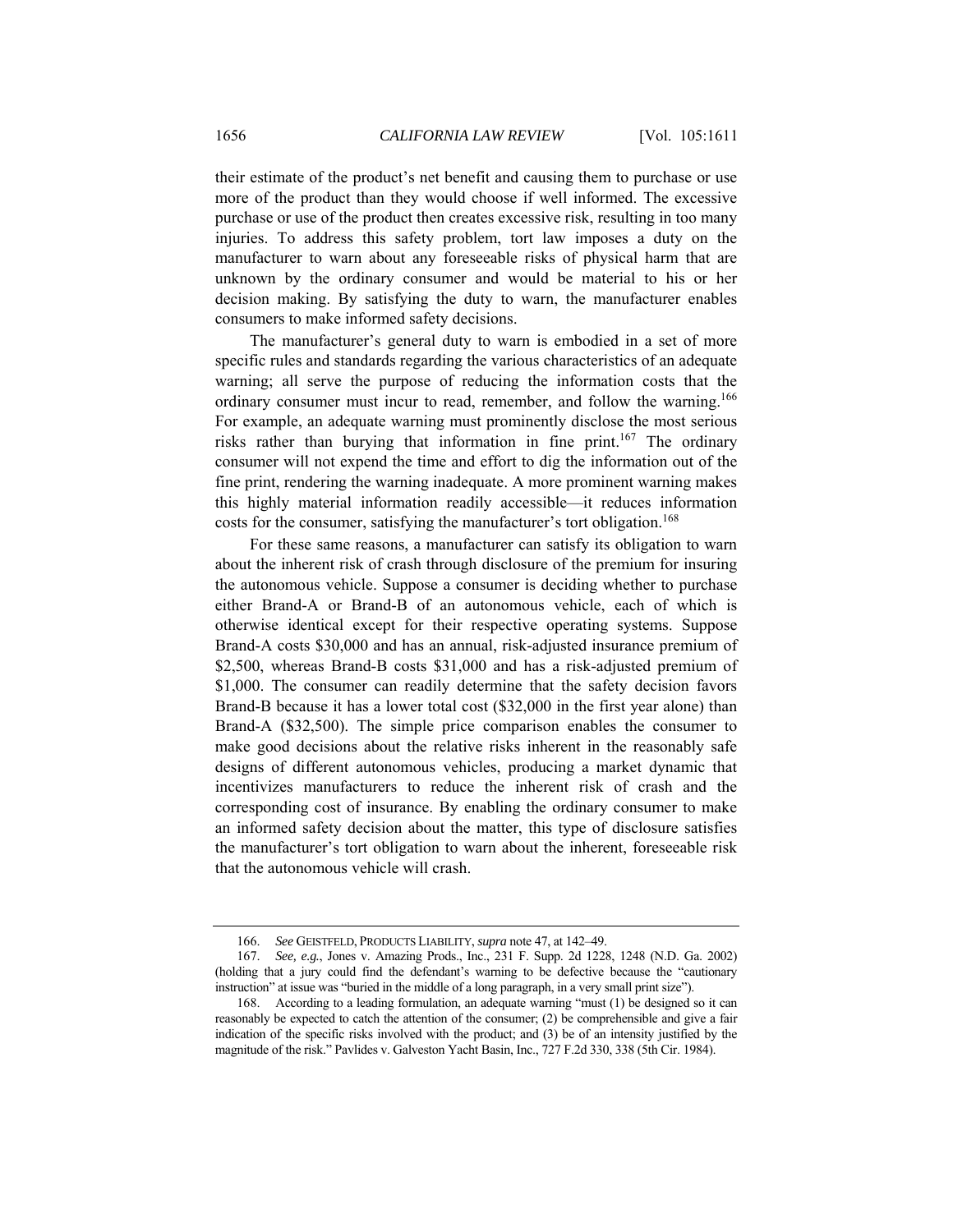Mandated disclosures of this type ("two-price schemes" involving the base price of a product plus a separate price for the insurance costs) have been proposed in other contexts.169 The disclosures are not limited to "two prices," however. For example, the disclosure should be further refined to separate the premium for insuring the autonomous vehicle itself from the premium for insuring against personal injury. One premium would apprise consumers about the inherent risk of property damage, and the other would inform them about the inherent risk of bodily injury, thereby enabling consumers to estimate any expected injury costs (like pain and suffering) that the insurance premium does not cover.170 As empirical studies have found, disclosures of this type help uninformed consumers make better decisions.<sup>171</sup>

Compare this disclosure to a general warning that when confronted by unanticipated conditions, the fully functioning operating system can cause the autonomous vehicle to crash. Having digested this general warning, the consumer would *not* rely on it to alter the driving behavior of the vehicle—the operating system would still be in full control across the conditions in question. Instead, the consumer would need to figure out how the warning translates into the inherent risk that the vehicle will cause a crash resulting in injury. The consumer would then presumably purchase insurance to cover many of these losses. At this point, the consumer could finally determine his or her total costs for the vehicle (purchase price plus insurance premium plus uninsured losses).

The consumer could make this identical decision in a much simpler and more accurate manner by relying on the manufacturer's disclosure of the annual, risk-adjusted premium for insuring the vehicle. By substantially

 <sup>169.</sup> Mark Geistfeld, *The Political Economy of Neocontractual Proposals for Products Liability Reform*, 72 TEX. L. REV. 803, 821–34 (1994) [hereinafter *Neocontractual Proposals*]; Mark Geistfeld, Note, *Imperfect Information, the Pricing Mechanism, and Products Liability*, 88 COLUM. L. REV. 1057, 1063–72 (1988); Alan Schwartz, *Proposals for Products Liability Reform: A Theoretical Synthesis*, 97 YALE L.J. 353, 407 (1988) (proposing for further study a pricing scheme whereby firms must "quote two prices to consumers," one including the cost of manufacturer liability and the other excluding this cost); *see also* 2 AM. LAW INST., REPORTERS' STUDY: ENTERPRISE RESPONSIBILITY FOR PERSONAL INJURY 522 (1991) (discussing two-price schemes and concluding that they merit further study because by shopping and comparing relative differences between risk-adjusted insurance premiums, "uninformed consumers would learn much about the risks they face").

 <sup>170.</sup> Federal data regarding motor vehicle crashes provide estimates of both the economic and noneconomic costs of crashes. In 2013, for example, the noneconomic costs of crash were about 2.5 times greater than the economic costs of crash. *See supra* note 2 and accompanying text. Based on these data, the ordinary consumer in 2013 could estimate that her expected noneconomic injury costs would be 2.5 times greater than the insurance premium covering economic losses.

<sup>171.</sup> *See* Susan K. Laury & Melayne Morgan McInnes, *The Impact of Insurance Prices on Decision Making Biases: An Experimental Analysis*, 70 J. RISK & INS. 219, 221–30 (2003) (reporting results of experimental study which found that the disclosure of insurance costs improved the decision making of uninformed consumers); *see also* Mark Andor et al., *Consumer Inattention, Heuristic Thinking and the Role of Energy Labels* (U.S. Ass'n for Energy Econ. Research Paper Series, Working Paper No. 16-287, 2016), http://papers.ssrn.com/sol3/papers.cfm?abstract\_id=2795579 [https://perma.cc/DG73-EKQ3] (summarizing results of an empirical study finding that mandated energy labels on electrical appliances increase consumer attention to operating cost and reduce consumer reliance on other salient methods of relative valuation).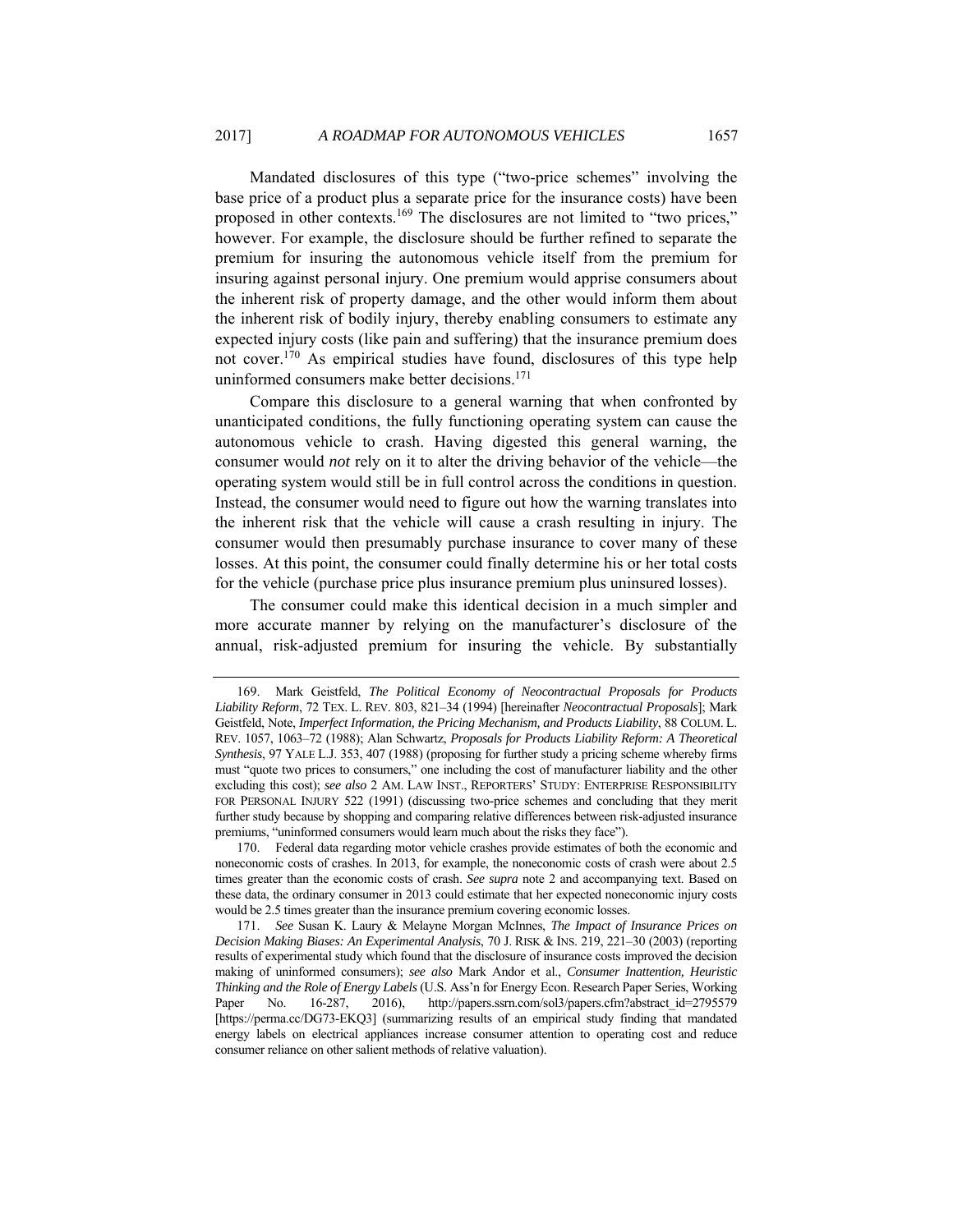reducing information costs relative to a general warning that ideally should otherwise lead the ordinary consumer to make the same safety decision, the manufacturer's disclosure would satisfy its tort obligation to warn about the inherent risk of crash.

An instructive analogy is provided by warnings about the inherent risk that a prescription drug will cause an injurious side effect. A general warning that the drug could cause a side effect would not be adequate if the manufacturer has more specific information about the likelihood and consequences of the side effect.<sup>172</sup> So, too, a general warning that the autonomous vehicle might cause a crash would not be adequate; the manufacturer could provide more detailed information about the inherent risk—the separate insurance premiums for bodily injury and property damage—that would enable the ordinary consumer to make a more informed safety decision.

To function in this manner, the warning must disclose an insurance premium that is adequately adjusted to account for the risk that the fully functioning operating system of a properly deployed autonomous vehicle will cause a crash. The information that insurers require to calculate such a premium should be feasibly attainable.

In order to provide the basis for a risk-adjusted premium, the vehicle's prior crash experience must be a reliable indicator of the risk now being insured.<sup>173</sup> Due to the manner in which machine learning improves the safety performance of an autonomous vehicle, its current capabilities will exceed or otherwise be no worse than its prior capabilities. A vehicle's prior crash

<sup>172.</sup> *See, e.g.*, Martin v. Hacker, 628 N.E.2d 1308, 1312 (N.Y. 1993) ("A warning for a prescription drug may be held adequate as a matter of law if it provides specific detailed information on the risks of the drug. . . . Always bearing in mind that the warning is to be read and understood by physicians, not laypersons, the factors to be considered in resolving this question include whether the warning is accurate, clear, consistent on its face, and whether it portrays with sufficient intensity the risk involved in taking the drug.") (citations omitted); *see also supra* note 168 (describing characteristics of an adequate warning for ordinary products).

 <sup>173.</sup> Automobile insurers rely on two different methods for tailoring the premium to the risk characteristics of the individual policyholder, each of which is identical in the context of autonomous vehicles. First, the premium for automobile insurance can reflect the expected performance of certain safety features of the vehicle based on the prior loss experience of vehicles equipped with those features. For example, insurers discount premiums for vehicles containing devices such as anticollision systems, anti-lock brakes, anti-theft systems, daytime running lights, and passive restraints. *See* Duffy & Hopkins, *supra* note 25, at 478. These safety features predictably reduce the cost of automobile accidents and provide an actuarial basis for reducing the premium. A different method for establishing risk-adjusted premiums relies on the policyholder's prior loss experience. *See* NAT'L COUNCIL ON COMPENSATION INS., ABCS OF EXPERIENCE RATING 2 (2015) ("Experience rating takes the average loss experience and modifies it based on the individual's own loss experience."), https://www.ncci.com/Articles/Documents/UW\_ABC\_Exp\_Rating.pdf [https://perma.cc/BCE3- JZ7A]. Because the "driver" of an autonomous vehicle is the software and associated hardware devices of the operating system—all of which are safety features of the vehicle—the experience rating of these vehicles is no different from feature rating.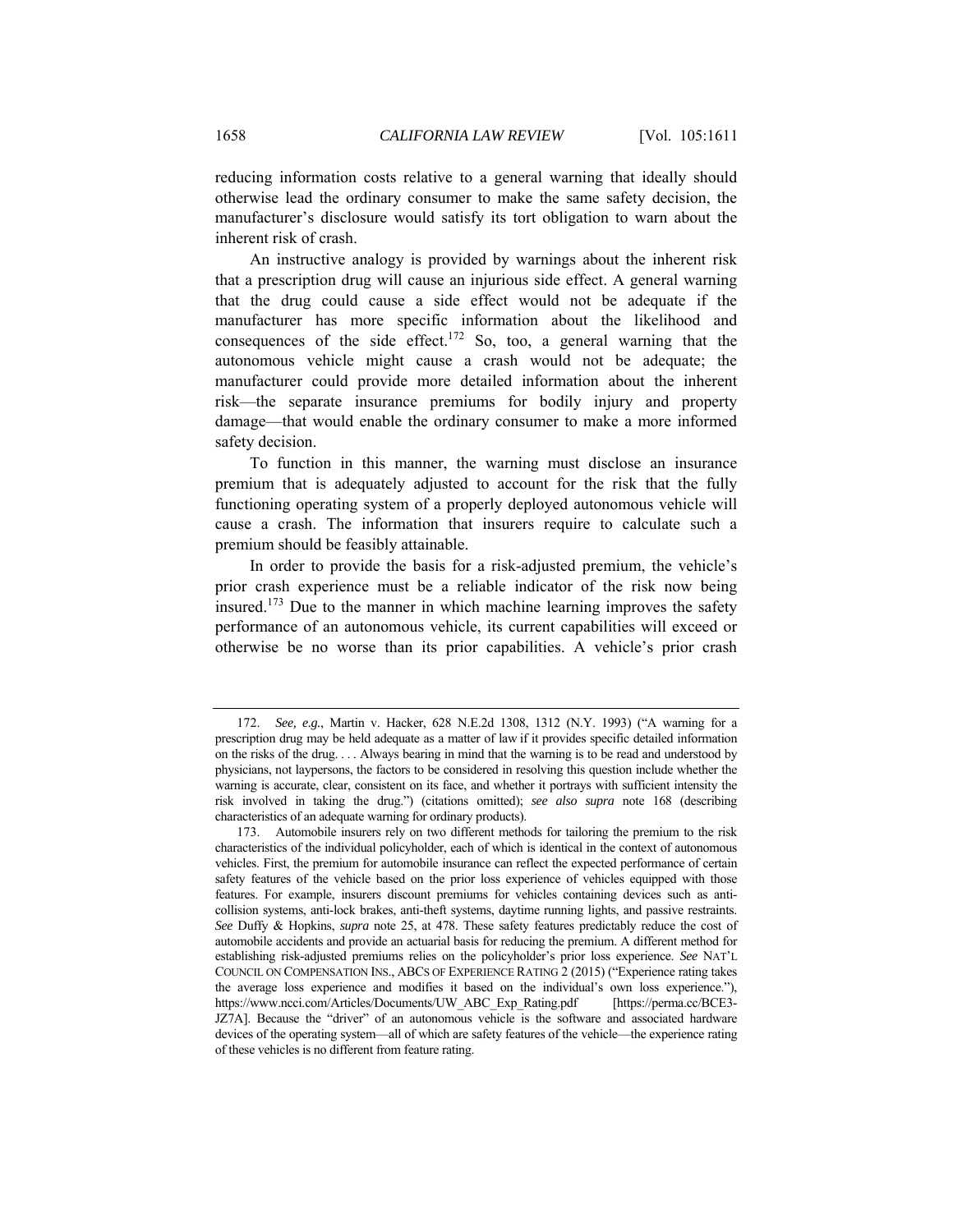experience, therefore, provides a reliably conservative measure of the risk now being insured.

If the insurer has a sufficiently large sample size, it can establish riskadjusted premiums for the vehicle.<sup>174</sup> For reasons previously discussed, manufacturers must subject autonomous vehicles to adequate premarket testing.175 The crash experience of an entire fleet of vehicles during this period will presumably generate the requisite amount of data.<sup>176</sup> The actuarial problem will then be simplified over time as the operating system gains more driving experience and generates more performance data. Autonomous vehicles will provide a trove of big data that insurers can use to establish risk-adjusted premiums for each type of vehicle.<sup>177</sup>

Indeed, many automobile insurers have already adopted "usage-based" plans that rely on devices installed in the vehicle to monitor the policyholder's driving behavior.<sup>178</sup> Based on the information collected from these devices, insurers determine "car insurance prices not only on proxy-based traditional models [such as age], but also on real driving habits and driving behaviour of policyholders (for example, distance driven, speeding, harsh braking, etc.)."179 For largely the same reasons that insurers can now tailor premiums to more closely match the risk characteristics of individual drivers, they will also be able to establish risk-adjusted premiums for insuring different types of autonomous vehicles by relying on the prior crash experience of their respective operating systems.180

 <sup>174.</sup> For example, workers' compensation insurance must be experience rated in some states when the employer has a sufficient volume of claims experience. *See* NAT'L COUNCIL ON COMPENSATION INS.,*supra* note 173, at 4–10 (also providing a detailed illustration of how past claims experience affects an employer's premium for workers' compensation). In contrast, the premiums for medical malpractice liability insurance are not ordinarily experience rated because the prior claims experience of an individual physician does not reliably predict her current risk of being subject to malpractice liability. *See* Mark Geistfeld, *Malpractice Insurance and the (Il)Legitimate Interests of the Medical Profession in Tort Reform*, 54 DEPAUL L. REV. 439, 444 (2005).

<sup>175.</sup> *See supra* Part II.A.

<sup>176.</sup> *Cf. supra* note 174 (describing the data that insurers now rely on to establish risk-adjusted premiums for workers' compensation insurance).

<sup>177.</sup> *Cf.* Rick Swedloff, *Risk Classification's Big Data (R)evolution*, 21 CONN. INS. L.J. 339, 342–43 (2014) (explaining why the more extensive collection of data allows automobile insurers to "price auto insurance to better reflect the risks posed by the drivers").

 <sup>178.</sup> Clint Boulton, *Auto Insurers Bank on Big Data to Drive New Business*, WALL ST. J. (Feb. 20, 2013), http://blogs.wsj.com/cio/2013/02/20/auto-insurers-bank-on-big-data-to-drive-new-business [https://perma.cc/V4ZK-TUGS].

 <sup>179.</sup> Lea Pogarcic Mataija & Caroline Van Schoubroeck, *Telematics Insurance: Legal Concerns and Challenges in the EU Insurance Market* 4 (KU Leuven's Research Council, Project COMPACT C24/15/001, 2016), https://papers.ssrn.com/sol3/papers.cfm?abstract\_id=2889408 [https://perma.cc/D8SG-MYS3].

 <sup>180.</sup> As a leading insurer recently concluded in a report on autonomous vehicles, an "aspect of increased computerisation, especially in the case of cars, is that insurers can take advantage of data facilities already present in the vehicle to use a more telematics based approach to premium pricing. This could allow better matching of exposure to premiums, and more individually tailored policies." GILLIAN YEOMANS, LLOYD'S, AUTONOMOUS VEHICLES: HANDING OVER CONTROL: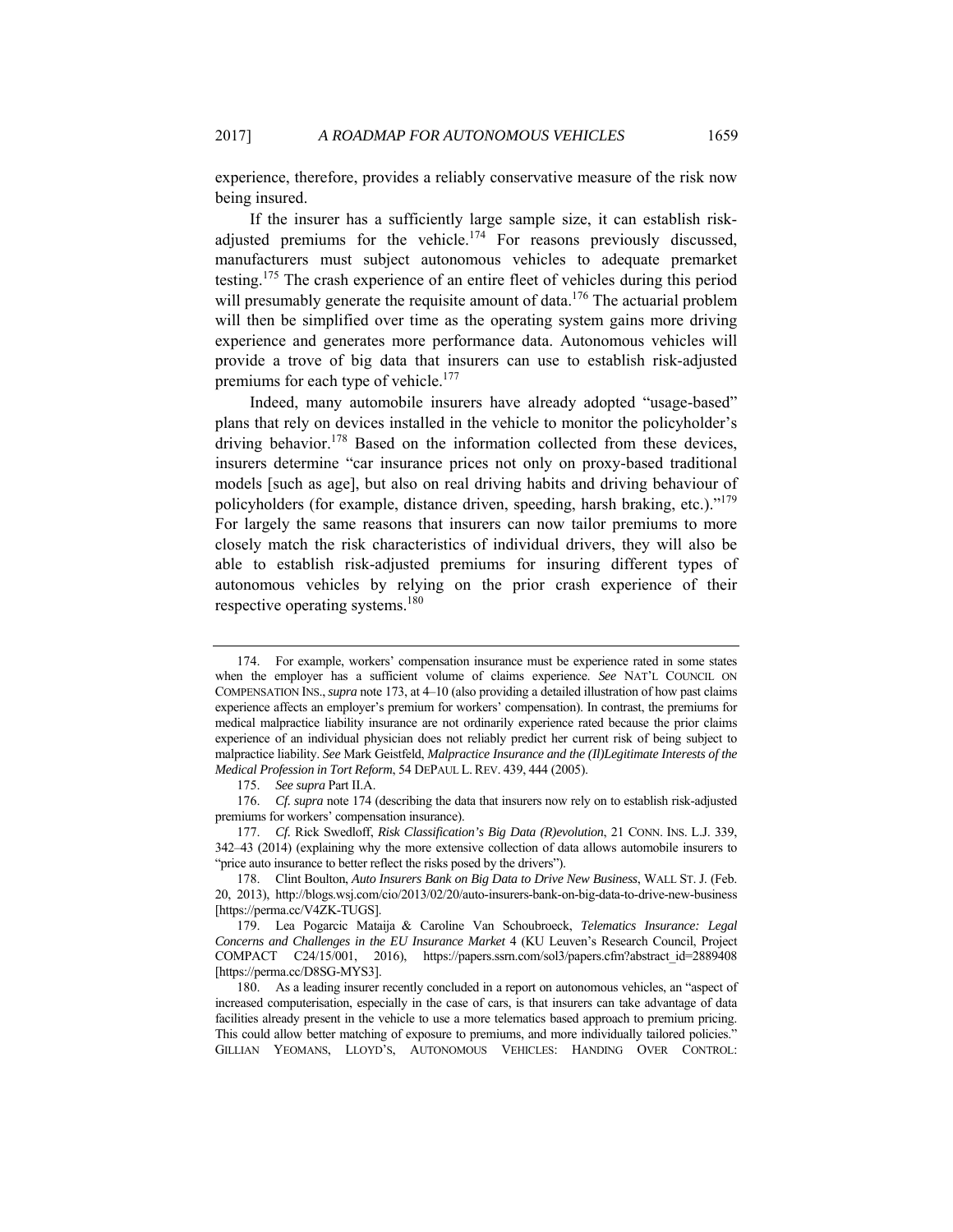By disclosing the annual, risk-adjusted premium for insuring the autonomous vehicle, the manufacturer would adequately warn consumers about the inherent, foreseeable risk of crash. The premium is based on the collective crash experience of the fleet, which in turn adequately reflects the inherent risk that each vehicle within the fleet will cause a crash. Once again, the systemized driving behavior of autonomous vehicles provides a determinate performance measure that satisfies the manufacturer's tort obligation, eliminating this form of liability as a plausible source of significant legal uncertainty.

\* \* \*

Autonomous vehicles can crash for various reasons, ranging from hardware problems to "corner cases" that the operating system had not previously encountered and addressed. Comprehensive analysis of these different crash types has shown that established tort doctrines provide relatively clear answers to the liability questions, with one notable exception. Although the reasonably safe performance of a fully functioning autonomous vehicle would be conclusively established if the vehicle halves the incidence of crashes relative to conventional vehicles, important questions about the requisite testing conditions cannot be conclusively resolved, creating a significant source of legal uncertainty. To complete our assessment of the most significant potential liabilities and associated uncertainties faced by manufacturers, we must consider one remaining type of crash.

## III.

## MANUFACTURER LIABILITY FOR THE CRASH OF A HACKED VEHICLE

Like other products that make up the "internet of things," motor vehicles equipped with automated driving technologies might be accessed or hacked by unauthorized third parties. "In recent years researchers have demonstrated hairraising hacks that make it possible to take over the brakes, engine, or other components of a person's car remotely—forcing the auto industry to take security more seriously."<sup>181</sup> Unless an autonomous vehicle is secure from cyberattack, a third party could gain unauthorized control by hacking into the operating system. The hacker could then subject the owner to a "ransom" demand to make the vehicle fully operational once again. "It is also feasible that driving could be maliciously interfered with, causing a physical danger to passengers. There is potential for cyber terrorism too—for example, a largescale immobilisation of cars on public roads could throw a country into

OPPORTUNITIES AND RISKS FOR INSURANCE 21 (2014), https://www.lloyds.com/~/media/lloyds/reports/emerging risk reports/autonomous vehicles final.pdf [https://perma.cc/7SV2-PVZT].

 <sup>181.</sup> Tom Simonite, *Your Future Self-Driving Car Will Be Way More Hackable*, MIT TECH. REV. (Jan. 26, 2016), https://www.technologyreview.com/s/546086/your-future-self-driving-car-willbe-way-more-hackable [https://perma.cc/9FEW-8JV6].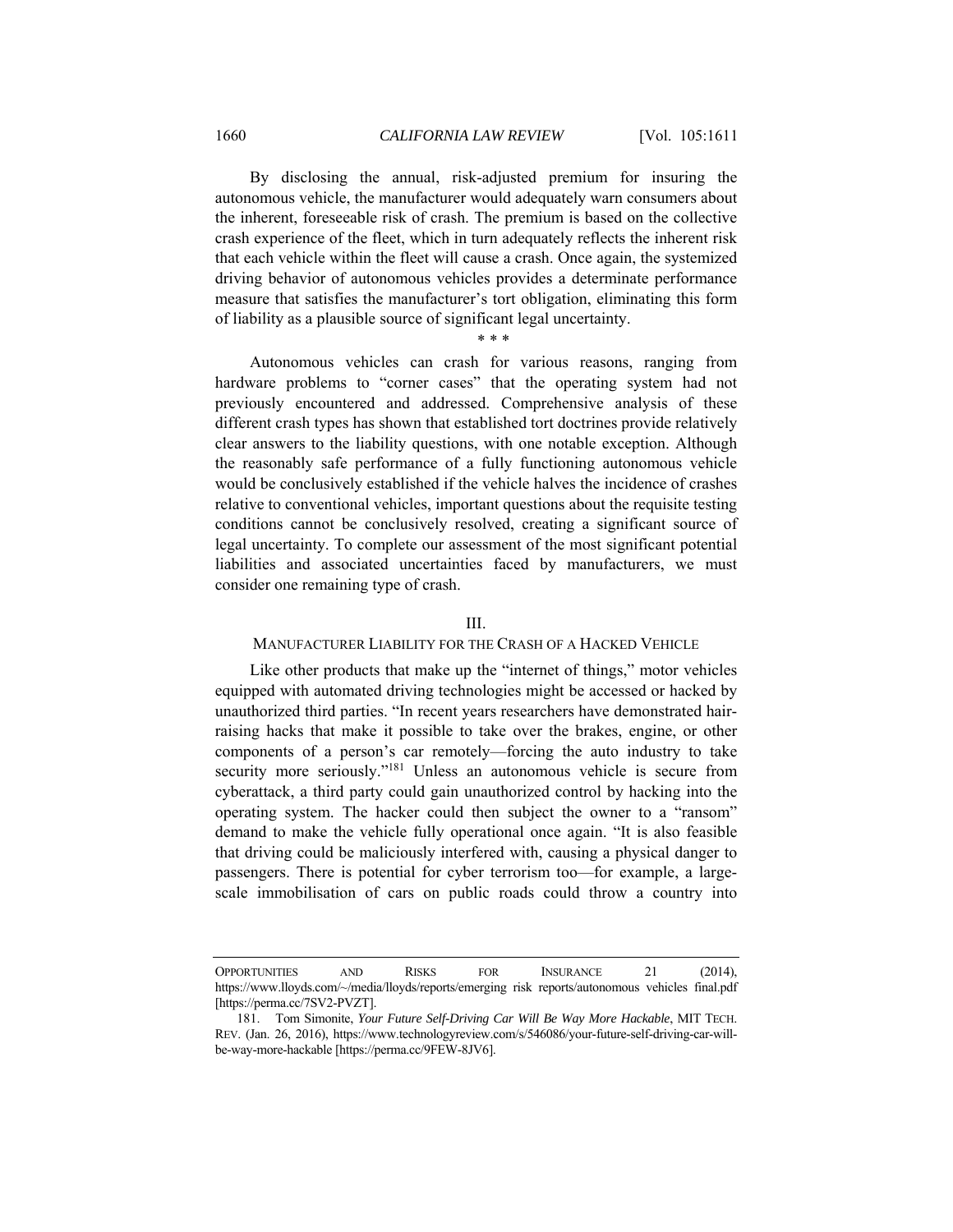chaos."182 In the event that hacking or some other type of cyberattack causes a vehicle to crash, attention will inevitably turn to the question of whether the manufacturer is liable.<sup>183</sup>

For well-established reasons, the manufacturer's tort obligations encompass the cybersecurity of the vehicle. Hacking, unfortunately, is common these days, creating a risk of illegal third-party conduct that obligates the manufacturer to protect consumers from the foreseeable harms.<sup>184</sup> The duty in this regard is no different from the one businesses already face as they attempt to prevent hackers from gaining unauthorized access to confidential consumer data, such as social security numbers and credit card information.<sup>185</sup> Another relevant analogy comes from the duty of landlords to protect their tenants from foreseeable criminal attacks like burglaries and so on.<sup>186</sup> The difficult question in this context is not whether a manufacturer has a duty to protect its motor vehicles against illegal cyberattacks like hacking but rather the substantive content of that duty. What are the manufacturer's obligations with respect to crashes caused by cyberattacks?

As we have found, the manufacturer can satisfy its tort obligations for the crash of a fully functioning autonomous vehicle through adequate premarket

 <sup>182.</sup> LLOYD'S, AUTONOMOUS VEHICLES,*supra* note 180, at 16.

 <sup>183.</sup> Cases in which the hacked vehicle is rendered immobile and subject to a "ransom" demand implicate the economic loss rule, as the only damage is to the product itself. For discussion of the limited circumstances in which consumers can recover for the pure economic losses caused by defective products, see generally Mark A. Geistfeld, *The Contractually Based Economic Loss Rule in Tort Law: Endangered Consumers and the Error of* East River Steamship, 65 DEPAUL L. REV. 393 (2016).

<sup>184.</sup> *See Identity Theft Resource Center Breach Report Hits Near Record High in 2015*, IDENTITY THEFT RES. CTR. (Jan. 25, 2016), http://www.idtheftcenter.org/ITRC-Surveys-Studies/2015databreaches.html [https://perma.cc/ZP3W-U297] ("The number of U.S. data breaches tracked in 2015 totaled 781.").

<sup>185.</sup> *See, e.g.*, *In re* Sony Gaming Networks & Customer Data Sec. Breach Litig., 996 F. Supp. 2d 942, 966 (S.D. Cal. 2014) (holding that "the existence of [the general tort duty governing data breaches is] well supported by both common sense and . . . Massachusetts law"). Like numerous others, the court in this case then limited the general tort duty with the economic loss rule, *id.* at 967, a limitation that is not applicable to a manufacturer's general tort duty to protect consumers against foreseeable risks of physical harm, such as the bodily injury and property damage caused by a hacked autonomous vehicle.

 <sup>186.</sup> Consider the reasons why a landlord owes a tort duty to tenants to protect them from the foreseeable risk of third-party criminal acts:

<sup>[</sup>T]he landlord has control over common areas, has superior means for providing security, and derives commercial advantage from the relationship. The landlord also has an ongoing contractual relationship with the tenant, and the lease itself could allocate responsibility for exercising care. Because the landlord usually is in a better position than individual tenants to exercise control over common areas and, with respect to individual units, to provide locks and other security devices, imposing a duty on the landlord replicates the result that might be reached if landlords and tenants with similar bargaining power addressed this matter.

RESTATEMENT (THIRD) OF TORTS: LIABILITY FOR PHYSICAL AND EMOTIONAL HARM § 40 cmt. m (AM. LAW INST. 2010). This reasoning fully applies to the provision of cybersecurity by the manufacturers of autonomous vehicles.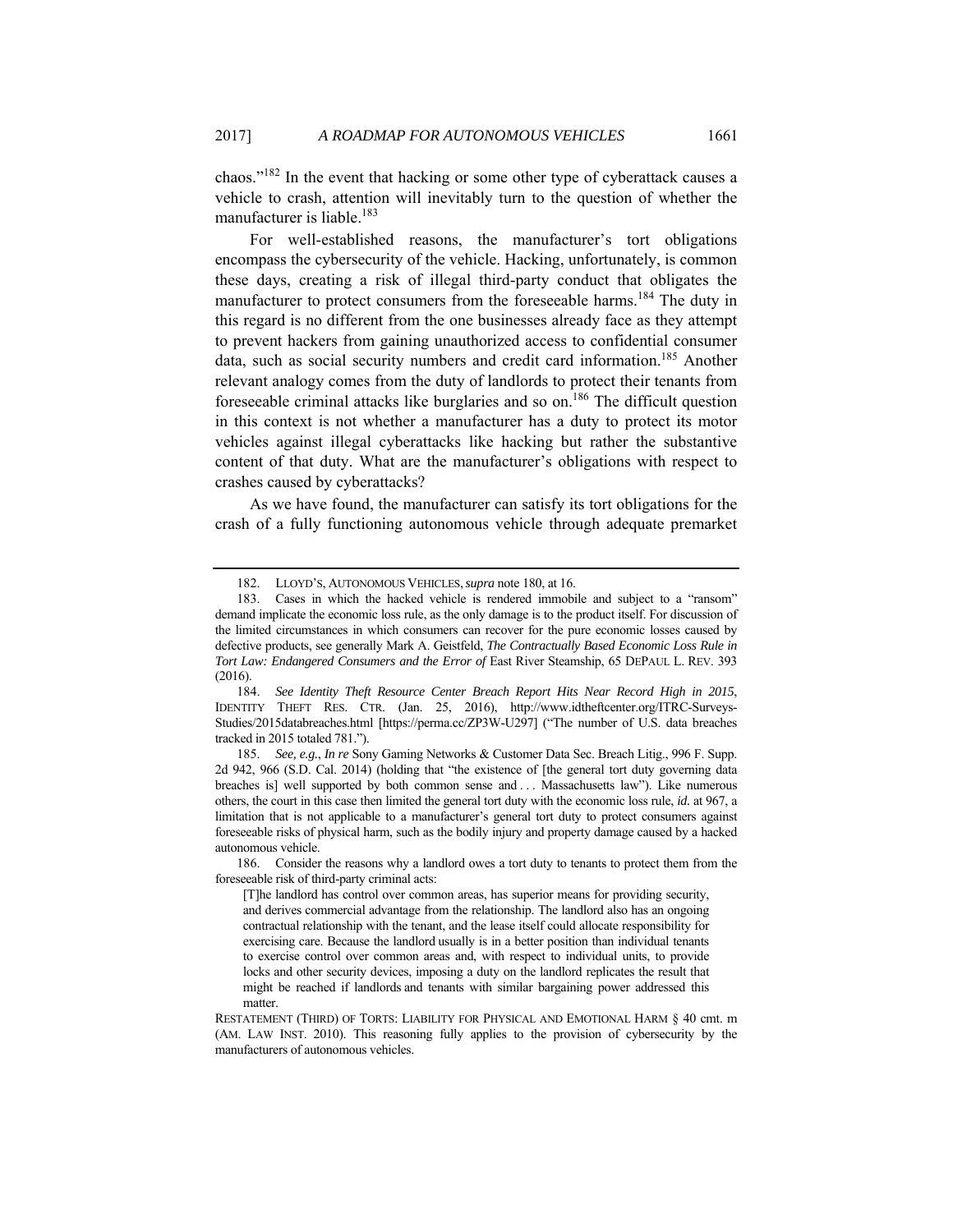testing and an adequate warning about the inherent, foreseeable risk of crash.<sup>187</sup> Each of these safety measures depends on the systemized driving behavior of autonomous vehicles—and the resultant aggregate statistics based on prior driving performance—to measure current safety performance. Unlike the prior crash experience of an autonomous vehicle's fully functioning operating system, the incidence of prior hacks is not a sufficiently reliable predictor of future attacks. Adequate premarket testing and a warning about the inherent risk of crash would not insulate the manufacturer from tort liability for the crash of a hacked vehicle.

During the premarket testing phase, an autonomous vehicle is in limited use and presumably less appealing for hackers. Once the vehicle has been commercially distributed, the prospects for illicit gain considerably increase, making the vehicle a substantially more attractive target for hackers. Even if a vehicle was not hacked during the premarket testing phase, it could still be vulnerable once it has been widely distributed in the market.

After the vehicle has been commercially distributed, its hacking history still does not reliably translate into the current risk of cyberattack. As was true in the premarket testing phase, the prior history could merely reflect the relative inattention of powerful hackers. Moreover, the varied "computers, sensors, and other components" required for autonomous driving "will expand the possible entry points for attackers and the things they can do—for example, self-driving cars rely on laser scanners and other sensors, which could be made to send false data."188 Like the arcade game Whac-A-Mole, each time the manufacturer patches the operating system to protect against vulnerabilities hackers have previously exploited, the range of other attack points could enable hackers to pop up somewhere else by exploiting a different vulnerability. The ability of hackers to exploit vulnerabilities in the past does not necessarily predict future attacks that exploit different vulnerabilities.

Because the vehicle's prior hacking history is not a reliable measure of the current threat, safety measures based on prior performance would not satisfy the manufacturer's tort obligations with respect to cybersecurity. We return, then, to the question of whether the manufacturer would incur liability for the crash of a hacked vehicle.

An operating system that has not been reasonably designed to withstand cyberattacks would be defective under the risk-utility test, subjecting the manufacturer to liability for the resultant crashes.<sup>189</sup> Absent proof of a defect, the crash of the hacked vehicle would not result in liability.

Alternatively, the defect could be proven under the malfunction doctrine. The manufacturer obviously did not intend for the vehicle to be controlled by

<sup>187.</sup> *See supra* Part II.

 <sup>188.</sup> Simonite, *supra* note 181 (reporting on presentation made by Stefan Savage at a cybersecurity conference).

<sup>189.</sup> *See supra* notes 111–16 and accompanying text (discussing proof of defective design).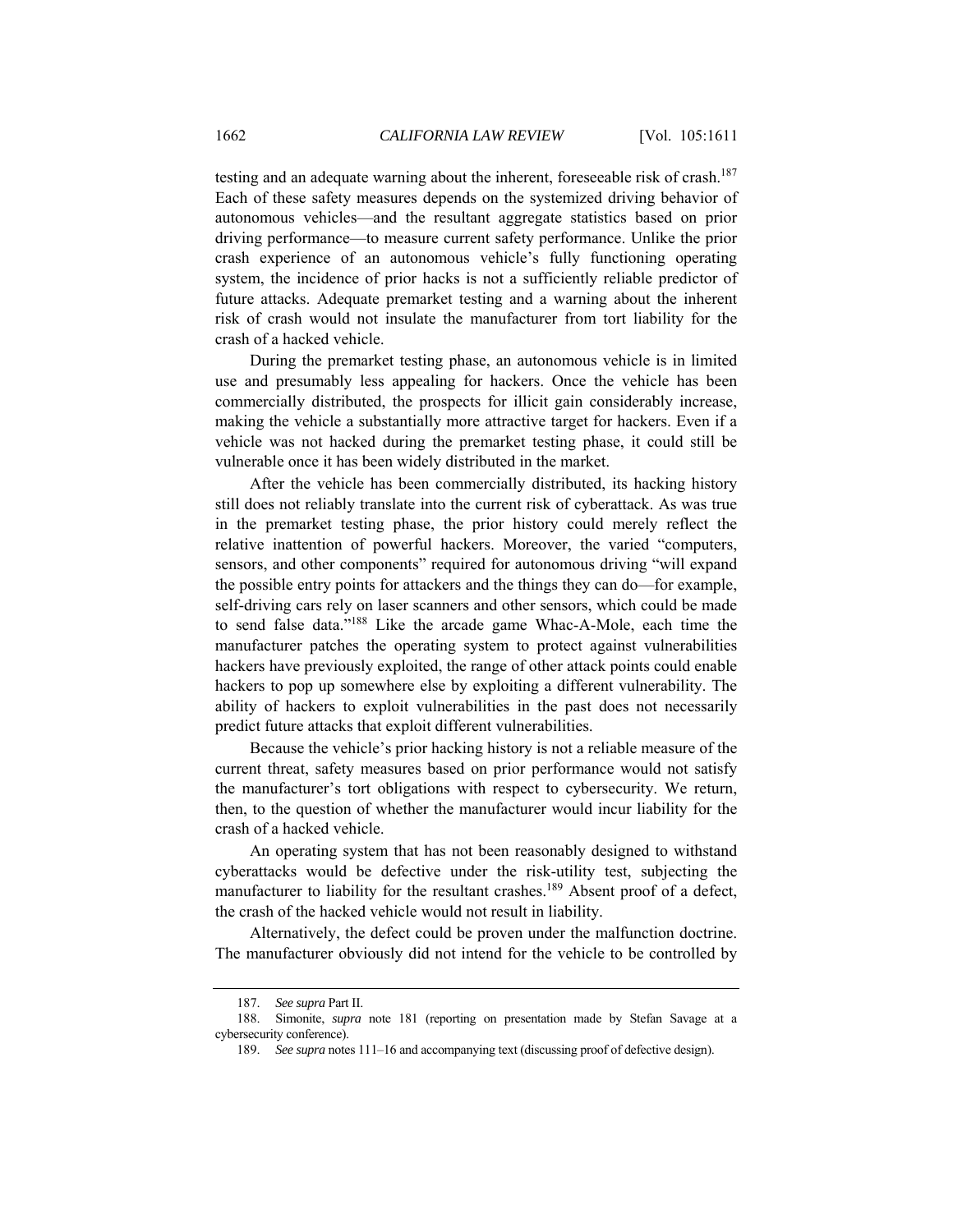an unauthorized third party, and the ordinary consumer presumably expects that the operating system, not a hacker, determines the vehicle's driving behavior. The performance of a hacked vehicle would seem to be a product malfunction that would subject the manufacturer to strict liability in the event of a crash.190 This form of liability could be particularly potent for plaintiffs and worrisome for manufacturers.

This liability question, however, is not so easily resolved. Courts and commentators have not adequately defined the necessary attributes of a product malfunction.<sup>191</sup> The approach instead seems to be, "we know it when we see it." To address the most vexing liability issue involving cybersecurity, we need to more fully develop the malfunction doctrine.

### *A. The Crash of a Hacked Vehicle as a Product Malfunction*

Complex, interrelated systems govern the performance of a motor vehicle with automated driving technologies, and rigorous quality control is necessary to identify and solve problems that can cause the vehicle to crash. A failure of quality control is also often the root cause of a product malfunction, such as the manufacturer's failure to detect or protect against contaminants that cause a food product to "malfunction" by being unfit for human consumption. Due to the apparent similarities between the crash of an automated vehicle and other types of product malfunctions, these crashes will undoubtedly place pressure on courts to more clearly articulate the attributes of product performance that constitute a malfunction subject to strict liability.

One of the paradigmatic examples of product malfunction—the exploding bottle of soda—illustrates why the doctrine requires more rigorous specification. The exploding bottle spawned the modern rule of strict products liability along with the contaminated food cases.<sup>192</sup> What does the ordinary consumer reasonably expect in these cases? Like the manufacturer, the consumer knows that systems of perfect quality control are either prohibitively expensive or simply unattainable. Some soda bottles will inevitably have undetected problems that cause them to explode (just as food will sometimes be contaminated). Since the consumer knows and therefore reasonably expects that perfect quality control is not ordinarily attainable, it is unclear why an exploding soda bottle (or contaminated food) is a malfunction that frustrates his or her minimum expectations of safe product performance.

<sup>190.</sup> *See supra* Part II.B.1 (explaining why the malfunction doctrine is defined in terms of the product performance either intended by the manufacturer or expected by the consumer).

<sup>191.</sup> *See id.* (discussing ambiguous nature of the malfunction doctrine).

 <sup>192.</sup> An exploding soda bottle was at issue in Escola v. Coca Cola Bottling Co., 150 P.2d 436, 437 (Cal. 1944). The concurrence by Justice Traynor ultimately persuaded the California Supreme Court and others to adopt strict products liability. *See* Mark Geistfeld, Escola v. Coca Cola Bottling Co.*: Strict Products Liability Unbound*, *in* TORTS STORIES 229 (Robert L. Rabin & Stephen D. Sugarman eds., 2003).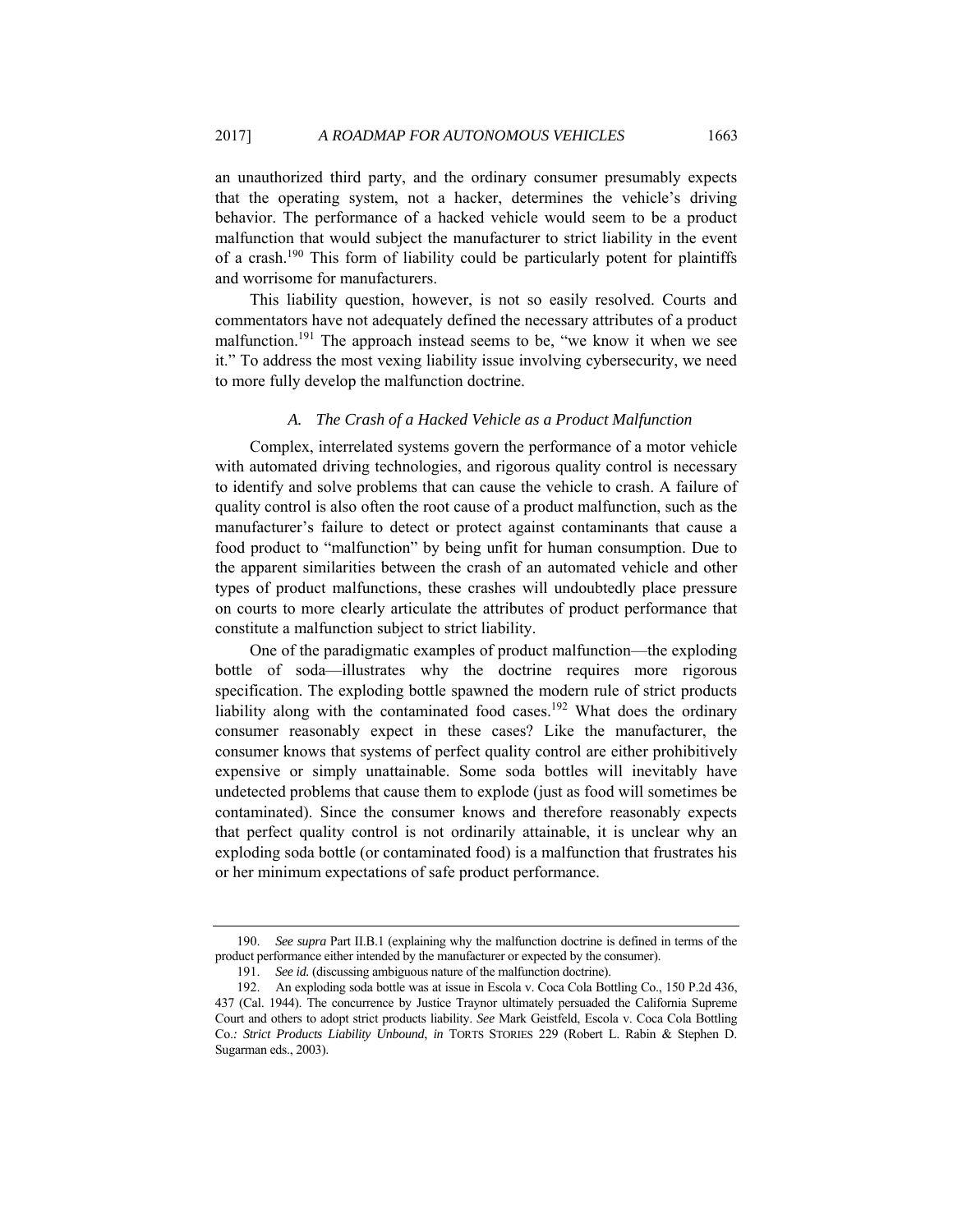The puzzle can be reframed by reference to the ordinary consumer's reasonable expectations of product design. Instead of expecting *perfectly* safe designs, the consumer only expects a design to be *reasonably* safe.193 Such a design still creates an inherent risk of injury; reasonable safety is not absolute safety. The same expectation applies to systems of quality control. Instead of expecting perfection, the ordinary consumer only expects that the soda bottle has passed reasonably safe, though imperfect systems of quality control. For an exploding soda bottle to frustrate consumer expectations, the misperformance must be attributable to the manufacturer's failure to exercise reasonable care in quality control. Consumer expectations accordingly justify a tort rule no different from ordinary negligence liability, just like the equivalent expectation of reasonably safe design justifies the negligence-based risk-utility test. What, then, justifies the rule of strict liability for the exploding soda bottle?

The rationale for strict liability is based on the difficulty of enforcing the manufacturer's obligation to adopt reasonably safe systems of quality control.194 What is the full range of reasonably safe measures that a manufacturer could adopt to ensure the quality of a mass-manufactured product like bottled soda? The various measures are either complex (the incorporation of quality-control systems into the manufacturing process) or cannot be independently evaluated with reliable evidence (as with visual inspection by employees). The expectation of reasonable quality control, therefore, generates important safety obligations that the consumer cannot adequately enforce. A manufacturer that does not take such a required precaution will be able to avoid negligence liability, reducing its financial incentive to incur this costly safety investment in quality control.<sup>195</sup> Due to the difficulty of enforcement, the negligence rule does not adequately protect the consumer's expectation that the manufacturer will employ reasonable quality-control systems.

A rule of strict liability solves this evidentiary problem and thereby enforces the expectation of reasonably safe quality control. As Oliver Wendell Holmes explained, "the safest way to secure care is to throw the risk upon the

195. As one court observed:

<sup>193.</sup> *See supra* notes 111–16 and accompanying text (explaining why the ordinary consumer reasonably expects that a product design conforms to the risk-utility test).

 <sup>194.</sup> Historically, courts have also invoked a loss-spreading rationale for strict liability, but this is not sufficient because it would justify absolute liability for all product-caused injuries, not merely those caused by defective products. *See, e.g.*, Cafazzo v. Cent. Med. Health Servs., Inc., 668 A.2d 521, 527 (Pa. 1995) (rejecting strict liability based solely on the defendant's "ability to pay plaintiffs and ability to charge others" because such a rationale "would result in absolute rather than strict liability").

It is not doubted that due care might require the defendant to adopt some device that would afford [reasonable protection against the injury suffered by plaintiff.] Such a device, if it exists, is not disclosed by the record. The burden was upon the plaintiff to show its practicability. Since the burden was not sustained, a verdict should have been directed for the defendant.

Cooley v. Pub. Serv. Co., 10 A.2d 673, 677 (N.H. 1940).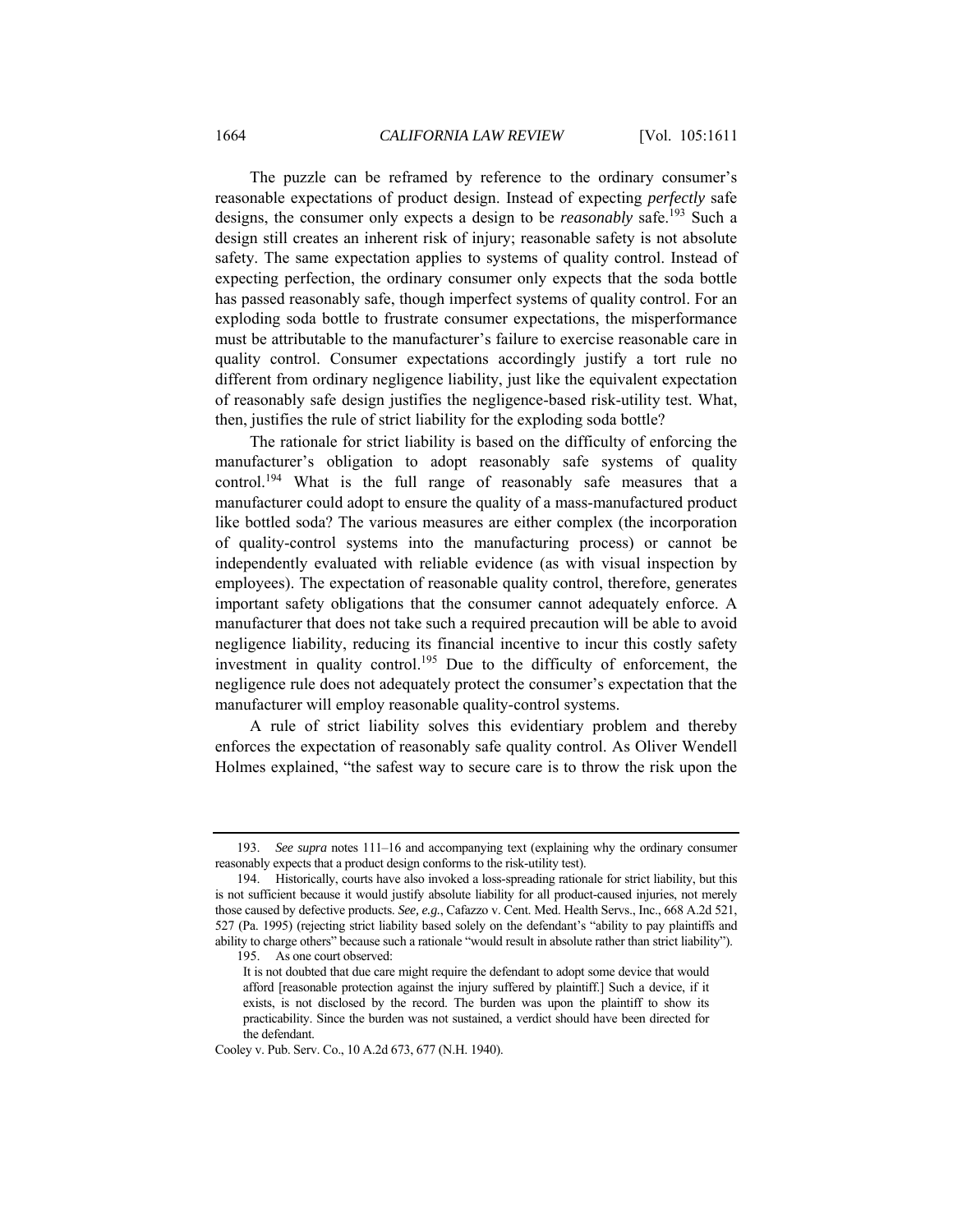person who decides what precautions shall be taken."196 Rather than have the court make the safety decision based on the available evidence in the case at hand, strict liability "throws" that decision on the manufacturer. To minimize the sum of its safety expenditures and expected costs of strict liability, the manufacturer will take any safety precaution costing less than the associated reduction in expected liability (injury) costs—the same type of safety decision required by the risk-utility test.<sup>197</sup> Under these conditions, strict liability restores the manufacturer's financial incentive to exercise reasonable care by eliminating the evidentiary barriers to recovery that inhere in the negligence standard. Recognizing as much, the ordinary consumer can reasonably expect compensation for the exploding soda bottle because that form of (strict) liability is necessary for adequately enforcing the manufacturer's underlying obligation to adopt reasonably safe systems of quality control. The ordinary consumer can reasonably expect the manufacturer to guarantee that the soda bottle will not explode and is otherwise fit for its intended purpose.

Modern courts invoked this reasoning to justify the ancient rule of strict liability for the sale of contaminated food.<sup>198</sup> These cases subsequently influenced others, like those involving exploding bottles of soda.<sup>199</sup> This case law was then restated into the rule of strict products liability.<sup>200</sup> As the *Restatement (Third) of Torts* explains, strict liability applies to construction or manufacturing defects and serves an "instrumental function of creating safety incentives" greater than those in a negligence regime "under which, as a practical matter, sellers may escape their appropriate share of liability."<sup>201</sup>

 <sup>196.</sup> OLIVER WENDELL HOLMES,JR., THE COMMON LAW 117 (1881).

<sup>197.</sup> *See supra* notes 111–16 and accompanying text (describing the safety decision embodied in the risk-utility test); GEISTFELD, PRODUCTS LIABILITY, *supra* note 47, at 61–62 (providing more rigorous demonstration of this conclusion).

 <sup>198.</sup> In tort cases involving the sale of contaminated food, as the Texas Supreme Court observed, "a rule which would require proof of negligence as a basis of recovery would, in most instances, by reason of the difficulty of making such proof, be equivalent to a denial of recovery." Jacob E. Decker & Sons, Inc. v. Capps, 164 S.W.2d 828, 834 (Tex. 1942). After discussing the difficulties faced by a plaintiff in trying to prove that a defendant failed to exercise reasonable care in distributing contaminated food, the court concluded that these evidentiary difficulties justified a rule of strict liability: "Such a rule would seem to be more desirable because it permits the placing of the ultimate loss upon the manufacturer, who is in the best position to prevent the production and sale of unwholesome food. It stimulates and induces a greater degree of precaution for the protection of human health and life than does the rule of ordinary care." *Id.*

 <sup>199.</sup> As Justice Traynor observed in his influential concurrence arguing for strict products liability, a negligence regime does not adequately solve the safety problem because "[a]n injured person . . . is not ordinarily in a position to refute [the manufacturer's evidence of reasonable care] or identify the cause of the defect, for he can hardly be family with the manufacturing process as the manufacturer himself is." Escola v. Coca Cola Bottling Co., 150 P.2d 436, 441 (Cal. 1944) (Traynor, J., concurring).

<sup>200.</sup> *See* RESTATEMENT (SECOND) OF TORTS § 402A cmt. b (AM. LAW INST. 1965) (discussing how the rule of strict products liability evolved from the sale of contaminated or "corrupt" food and drink).

 <sup>201.</sup> RESTATEMENT (THIRD) OF TORTS: PRODUCTS LIABILITY § 2 cmt. a (AM. LAW INST. 1998); *see also* GEISTFELD, PRODUCTS LIABILITY, *supra* note 47, at 82–84 (explaining why the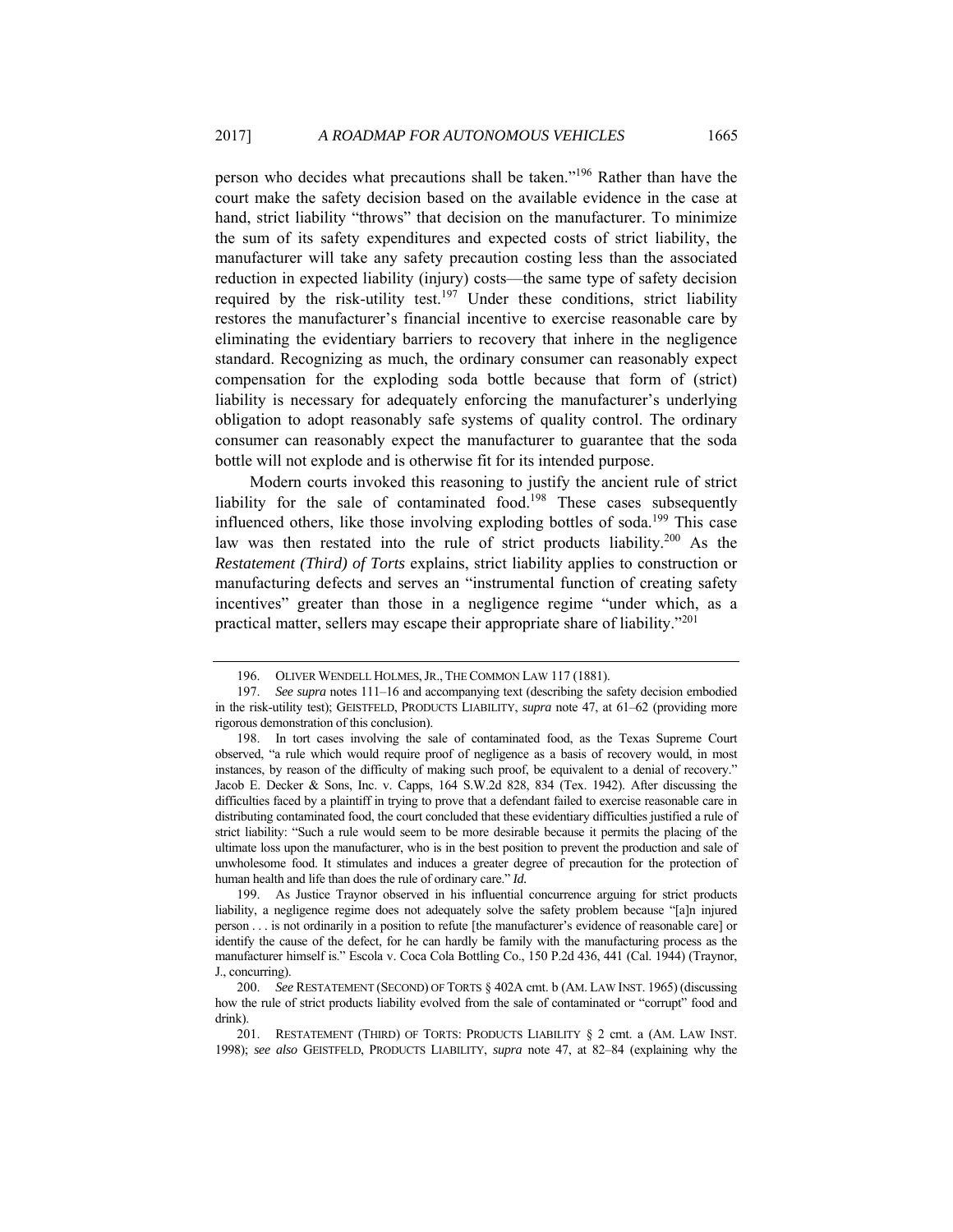Taken to its extreme, this reasoning would justify a rule of strict liability that is not limited by the requirement of defect, commonly called absolute liability.202 Like issues pertaining to systems of quality control, proof that a design is defective or unreasonably dangerous is often complicated and difficult, so why not solve that evidentiary problem by eliminating the requirement of defect? Absolute liability would obligate the manufacturer to pay for all injuries foreseeably caused by the product, giving it a financial incentive to make cost-effective investments for reducing these product risks, including those inherent in the product design. Why doesn't the ordinary consumer reasonably expect to receive tort compensation for all productcaused injuries?

By channeling each and every product-caused injury into the tort system, absolute liability would be excessively costly for consumers. The cost of injury compensation through the tort system is considerably higher for consumers than the cost of indemnification through other types of mechanisms, like health insurance.<sup>203</sup> Either way, the consumer incurs these costs (either by paying increased product prices to cover the manufacturer's tort liabilities, or by paying an insurance premium covering those same injuries). Absolute liability would increase total insurance costs for consumers by an amount that would significantly exceed any safety benefit that the rule would otherwise provide across the full range of product cases.<sup>204</sup> The high cost of tort recovery explains why consumers do not reasonably expect manufacturers to provide compensation for all product-caused injuries. As one court put it, "[n]o one wants absolute liability where all the article has to do is to cause injury."<sup>205</sup>

204. *See* Mark Geistfeld, *Should Enterprise Liability Replace the Rule of Strict Liability for Abnormally Dangerous Activities?*, 45 UCLA L. REV. 611, 639–46 (1998) (relying on a heuristic empirical assessment to show that a rule of strict liability for all injuries proximately caused by a business enterprise is unlikely to reduce risk by an amount that would minimize costs for consumers).

various rationales for strict liability that are invoked by the *Restatement (Third)* are all defensibly reduced to the protection of the ordinary consumer's reasonable expectations of product safety).

<sup>202.</sup> *See Absolute Liability*, BLACK'S LAW DICTIONARY (10th ed. 2014) ("Absolute liability is often distinguished from strict products liability, which limits strict liability to injuries caused by a product defect.").

 <sup>203.</sup> Even if consumers were guaranteed injury compensation for all product-caused injuries, this "tort" insurance would not obviate the need for them to purchase other forms of insurance. Not all health problems are attributable to product injuries, for example, and so consumers would still have to purchase health insurance. Tort insurance, therefore, can be duplicative or otherwise cause problems of coordination with these other forms of "ordinary" insurance, thereby increasing total costs for consumers. Moreover, to obtain the tort insurance, the consumer must incur considerable legal expenses. In contrast, the coverage supplied by ordinary insurance is usually triggered by the fact of loss (like medical expenses for health insurance), which is easy to prove (submitting bills) and does not ordinarily require legal representation. The limited scope of coverage that tort insurance supplies, coupled with its costs of legal representation, largely explain why even in a tort regime of absolute liability, the cost per dollar of coverage supplied by tort insurance would substantially exceed the cost of ordinary insurance for the ordinary consumer. *See* GEISTFELD, PRODUCTS LIABILITY, *supra* note 47, at 64–67 (providing data and more extensively discussing reasons for the cost differential).

 <sup>205.</sup> Phillips v. Kimwood Mach. Co., 525 P.2d 1033, 1036 (Or. 1974) (en banc).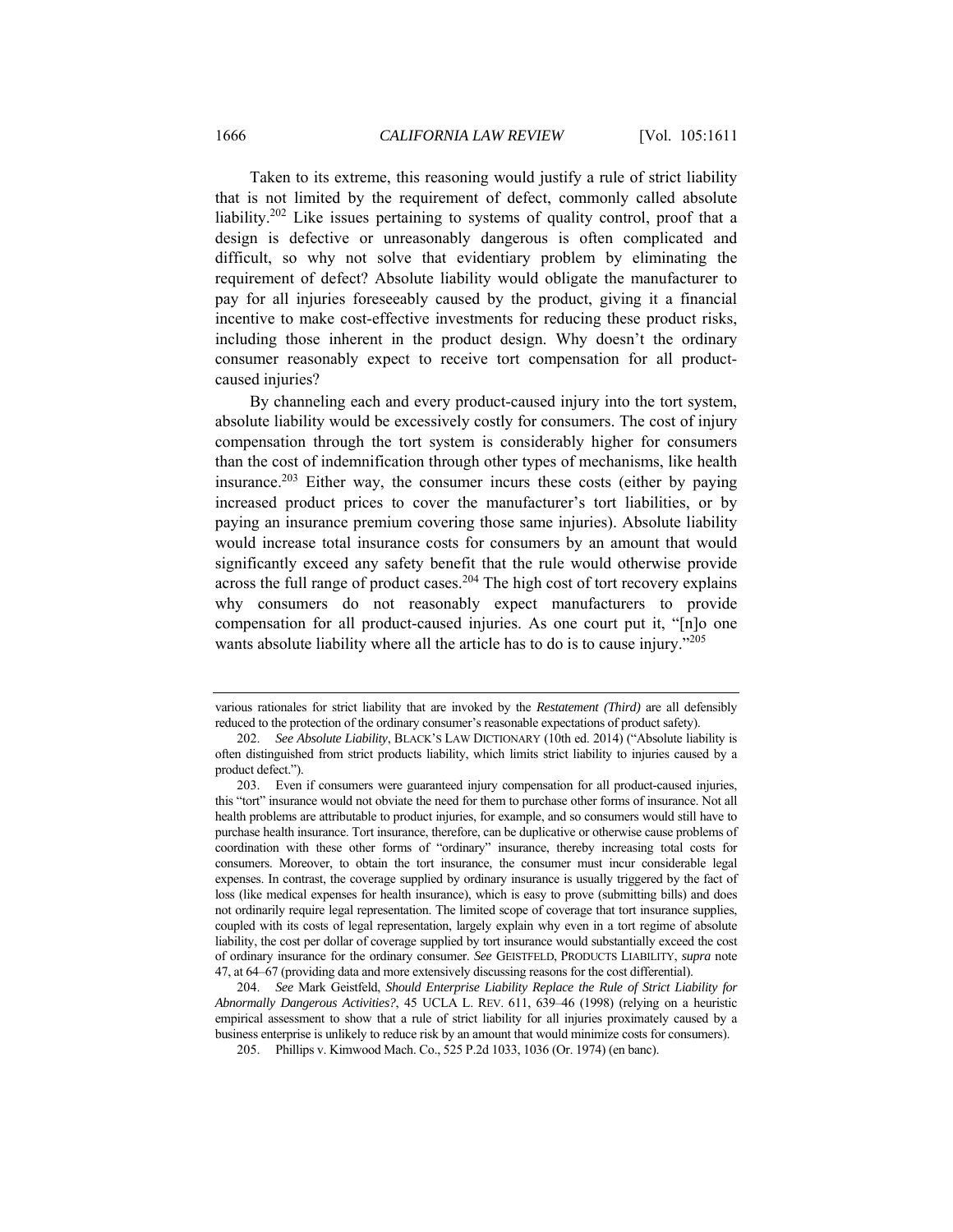To minimize total costs for consumers, strict liability must be limited to cases in which it offers the greatest safety potential. The mere fact that a product has caused injury does not signal a significant safety problem; instead, strict liability only applies to injuries caused by a *defect* in the product.<sup>206</sup> Something must be demonstrably wrong with the product to trigger the rule of strict liability. With this framing of the tort problem it becomes apparent why an exploding soda bottle creates an inference of defect—a malfunction—that subjects the manufacturer to strict liability.

If the manufacturer knew that a particular bottle of soda would explode when used by a consumer, it would not sell the bottle in the first instance. The explosion of a bottle, therefore, provides circumstantial evidence that the product is defective. This evidence implicitly relies on the fact that knowledge of the performance would induce the manufacturer to pull this product from the market, or equivalently, that it would be forced to do so because consumers would not buy the product if similarly informed. Indeed, this definition of defect is entailed by the implied warranty rationale for strict products liability, which requires that products "be marketable with their true character known."207

Given this inference of defect, the negligence standard of reasonable care would be an undesirable method for resolving the liability question. To be sure, proof of negligence is easy in some cases. The question, however, is whether negligence is hard to prove across the entire category of cases. As previously discussed, the cost and complexity of the negligence inquiry into systems of quality control would often enable the manufacturer to avoid liability as a practical matter. Consequently, the undeniable problem with this aspect of the product's performance—established by the manufacturer's or consumer's presumptive response if they had known about the malfunction—is best addressed by subjecting the manufacturer to strict liability.208

A product does not necessarily malfunction simply because it caused injury, so this doctrine is not a rule of absolute liability. For example, after a conventional automobile has been involved in an ordinary crash, the manufacturer would not usually pull this make of the vehicle from the market, nor would the informed consumer forego purchase of the vehicle. The crash of

<sup>206.</sup> *See* GEISTFELD, PRODUCTS LIABILITY, *supra* note 47, at 61–67.

 <sup>207.</sup> Prosser, *supra* note 102, at 128–29; *see also* RESTATEMENT (SECOND) OF TORTS § 402A cmt. m (AM. LAW INST. 1965) ("There is nothing in this Section which would prevent any court from treating the rule stated as a matter of 'warranty' to the user or consumer. . . . [To avoid confusion, it] is much simpler to regard the liability here stated as merely one of strict liability in tort.").

<sup>208.</sup> *Cf.* RESTATEMENT (THIRD) OF TORTS: PRODUCTS LIABILITY § 3 cmt. b (AM. LAW INST. 1998) (limiting the malfunction doctrine "to situations in which a product fails to perform its manifestly intended function, thus supporting the conclusion that a defect of some kind is the most probable explanation"). Because the inference of defect is supplied by the manufacturer's *presumed* response to the performance in question, it does not implicate the rules that prohibit plaintiffs from introducing evidence about a manufacturer's subsequent remedial measures or *actual* response to a safety problem. *See, e.g.*, FED. R. EVID. 407.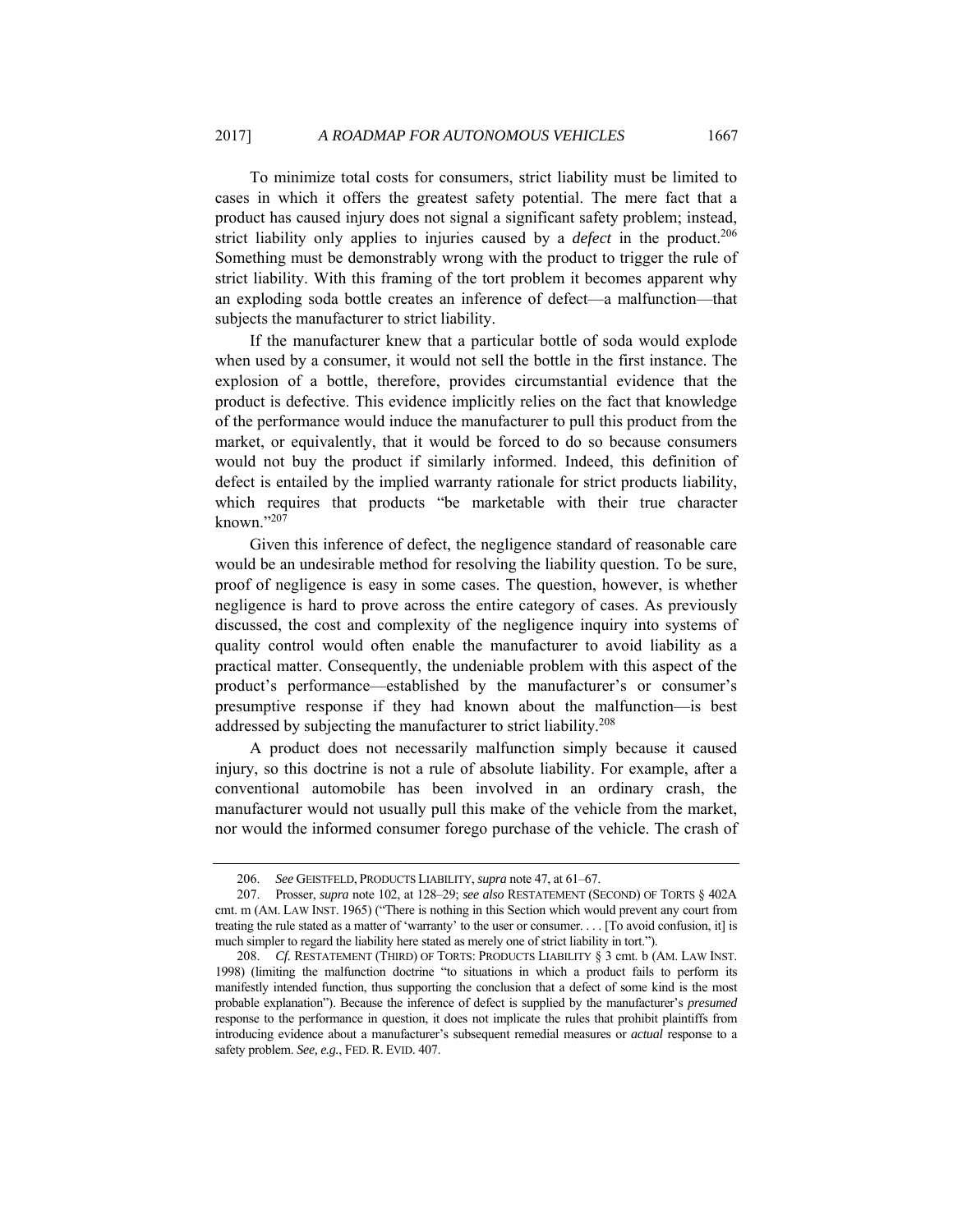the vehicle, therefore, was not a malfunction, because the presumptive response by neither the manufacturer nor the ordinary consumer provides a circumstantial inference of defect.

Under this formulation, a motor vehicle's failure to properly function due to hacking would be a malfunction subject to strict liability; the reasons are no different from those that apply to malfunctions caused by programming errors or bugs.<sup>209</sup> In hindsight, the manufacturer would presumably redesign the operating system to address the hacking vulnerability or eliminate the bug. The performance of a vehicle that crashes for either reason accordingly creates an inference of defect—a malfunction—that provides a defensible basis for (strict) liability that obviates the need for a complex negligence analysis of the vehicle's hardware and software systems.

The vulnerability of an autonomous vehicle to third-party hacking or other programming errors depends on a wide array of hardware components—the engine, steering wheel, brakes, sensors, and so on—and their interrelated software systems.<sup>210</sup> Given this complexity, "[t]he reality is that driverless cars will certainly suffer from software failure. The open question, however, is how much failure is acceptable."<sup>211</sup> Does a reasonably reliable operating system function 99 percent of the time? 99.99 percent? The operating system's design can also include modular subsystems with redundancies that enable the vehicle to operate safely when a component malfunctions.<sup>212</sup> Which particular systems are required to make the vehicle reasonable safe? Under the negligence rule, plaintiffs would have to prove what reasonable care requires within a technologically complex and evolving environment. This evidentiary burden is comparable to, if not greater than, the burden faced by a consumer trying to prove that a soda manufacturer failed to adopt reasonably safe systems of quality control in the case of an exploding bottle.

Due to the safety problems that would be predictably created by an underenforced rule of negligence liability, the failure of an operating system to

<sup>209.</sup> *See supra* Part II.A (explaining why crashes caused by a programming error or bug would seem to be obvious examples of malfunctions subject to strict products liability). For these same reasons, if the operating system were designed with symbolic, rule-based artificial intelligence, the crash of the vehicle would be a malfunction because the manufacturer would presumably take that system off the market so that it could modify the program to incorporate a new pre-programmed rule that would address this problem. By contrast, an operating system based on data-driven, machine learning is a borderline case. On the one hand, the operating system is designed to account for the problem, and so the manufacturer would not stop using the operating system following such a crash. On the other hand, the operating system is modified in the sense that it learns to solve the problem, and such a modification is arguably tantamount to pulling the prior design from the market.

 <sup>210.</sup> For example, "[e]ach attached bit of hardware has a special software program called a *driver* that enables that bit of hardware to speak with the rest of the operating system it is installed onto. Driver problems are another major cause of system failure." LIPSON & KURMAN, *supra* note 30, at 99.

<sup>211.</sup> *Id.* at 100.

<sup>212.</sup> *See id.* at 104 ("Driverless cars need an operating system that's highly modular and redundant, similar to those that guide airplanes.").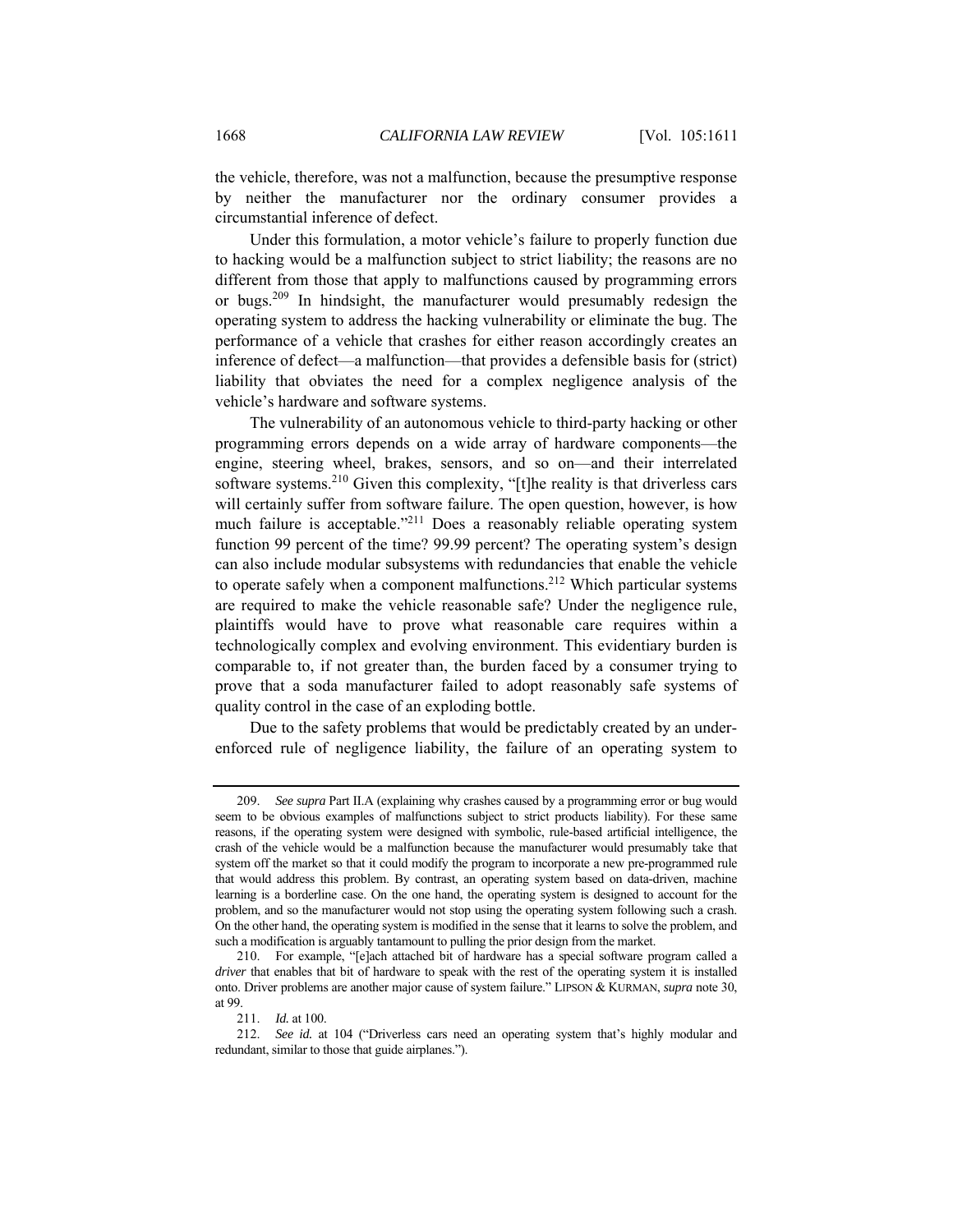perform in its intended manner due to either a computer bug or third-party hacking provides an inference of defect—a product malfunction—that justifies strict liability. The liability would give the manufacturer the necessary financial incentive for ensuring the reasonable reliability of the operating system. This rule of strict liability only channels a limited number of crashes into the tort system and does not approach the rule of absolute liability that courts have uniformly rejected. For the same reasons that apply to crashes caused by programming bugs, the manufacturer will be subject to strict liability for crashes caused by hacking under the malfunction doctrine or its equivalent, the ordinary consumer expectations test.<sup>213</sup>

#### *B. Potential Limitations of Liability to Negligence*

A manufacturer can avoid strict liability for a product malfunction by adequately warning about the performance in question.<sup>214</sup> A manufacturer's disclosure of the risk-adjusted insurance premium, for example, adequately warns consumers about the inherent risk that the fully functioning operating system will cause the vehicle to crash.<sup>215</sup> Consequently, the materialization of the risk—the crash itself—cannot be a product malfunction that frustrates consumer expectations. For these same reasons, an adequate warning about the risk of hacking would foreclose claims of strict liability based on product malfunctions, limiting manufacturer liability to negligence or the failure to adopt reasonably safe systems of cybersecurity as required by the risk-utility test. $216$ 

It is a separate question whether the manufacturer can adequately warn about the risk of hacking. Unlike the inherent risk that the fully functioning autonomous vehicle will crash, the manufacturer cannot reliably determine the current risk of cyberattack.<sup>217</sup> At best, the manufacturer can only warn consumers that the operating system *might* be hacked.

For some courts, this warning might be enough, whereas others could easily disagree. If merely warned that the vehicle might be hacked, the ordinary consumer would not obviously deem the occurrence of hacking to be an expected product performance rather than a product malfunction. The warning, after all, says very little about the risk. What is the likelihood that the vehicle will actually perform in this manner? Is the vehicle particularly vulnerable to

<sup>213.</sup> *See supra* notes 85, 91–95, 110–11 and accompanying text (explaining why the ordinary consumer expectations test is limited to malfunctioning products, with the modified consumer expectations test—or its substantive equivalent, the risk-utility test—governing the issue of whether a non-malfunctioning product is nevertheless defectively designed).

<sup>214.</sup> *See supra* Part II.B.1.

<sup>215.</sup> *See supra* Part II.D.2.

<sup>216.</sup> *See supra* notes 100–03 and accompanying text (explaining why a warning only defeats claims of product malfunction but does not otherwise satisfy the manufacturer's independent duty to design the product in a reasonably safe manner).

<sup>217.</sup> *See supra* notes 187–89 and accompanying text.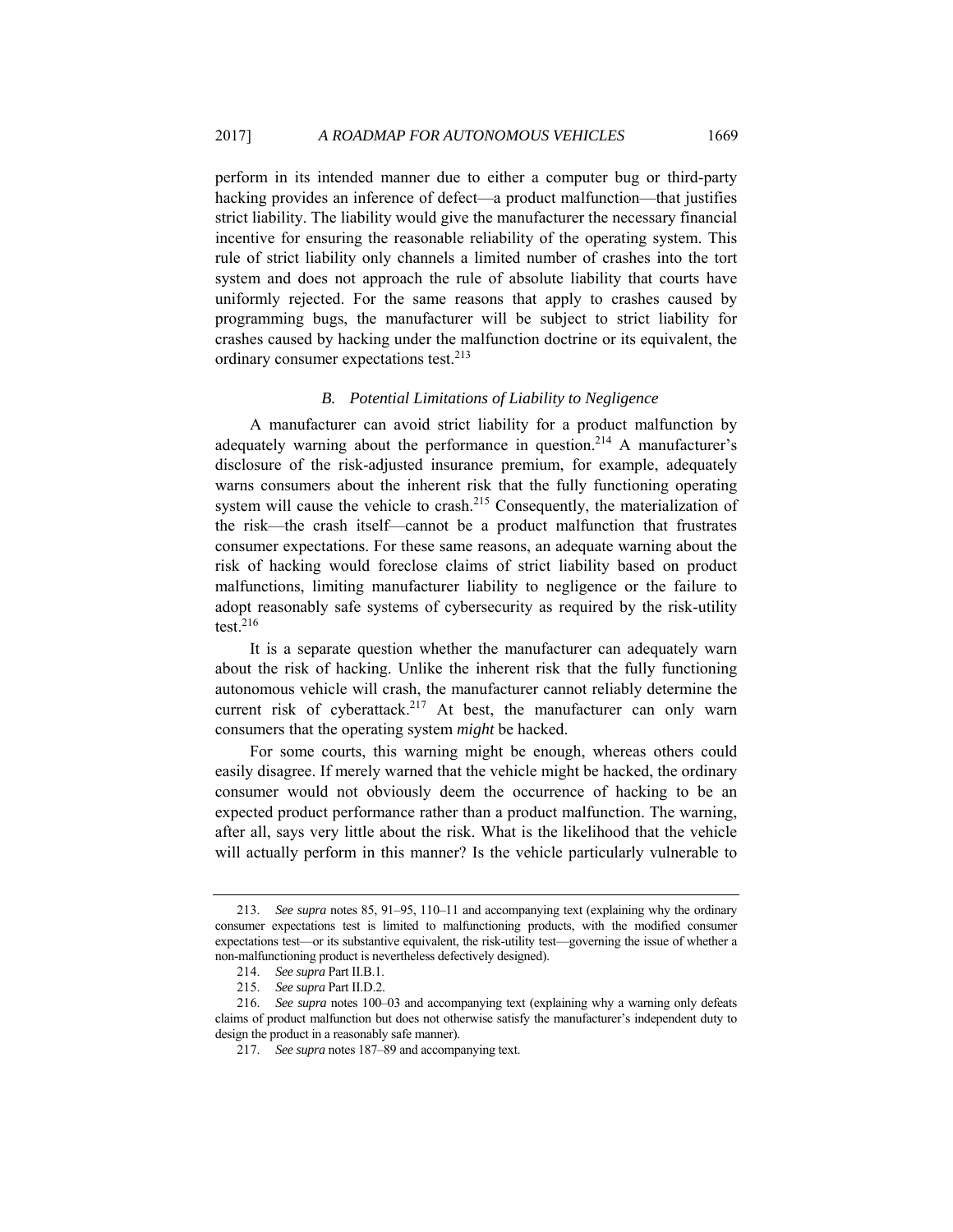this safety problem as compared to competitors? A warning that the vehicle *might* be hacked would not adequately answer these questions. Courts could conclude that such a warning would not preclude a jury from finding that the crash of a hacked vehicle is a product malfunction.

A malfunctioning product, however, is not necessarily subject to strict liability. Under the widely adopted *Restatement (Second) of Torts* section 402A rule of strict products liability, comment *k* exempts "[u]navoidably unsafe products" from strict liability.218 Because section 402A restates a body of case law based on product malfunctions,<sup>219</sup> the comment  $k$  exemption from this rule of strict liability presumably relates to malfunctions of "unavoidably unsafe" products.

Initially, most courts "embraced the rule of comment k without detailed analysis of its language."<sup>220</sup> The only examples of "unavoidably unsafe products" provided by comment *k* involve drugs and vaccines. "While comment k could be read to apply to other products, it does not really give us any examples or suggest other areas where the policy balancing is precisely the same. For this reason, the courts and most commentators have assumed that comment k relates to pharmaceuticals."221

The policy balancing that justifies the immunity in comment *k* is not necessarily limited to drugs and vaccines. The immunity is based on the policy conclusion that strict liability could disrupt the supply of drugs and vaccines, thereby limiting the potential for these products to promote public health and safety.<sup>222</sup> Like drugs and vaccines, autonomous vehicles are safety-enhancing products, and so the question is whether they are also "unavoidably unsafe" products that should be immunized from strict liability.

The liability issues involving contaminated blood demonstrate the rationale for comment *k*. According to one of the founders of strict products liability, Justice Roger Traynor of the California Supreme Court, blood is a "classic example" of an "unavoidably unsafe product" under comment  $k$ <sup>223</sup> Donated blood, whether used in transfusions or blood products, has transmitted diseases such as AIDS and hepatitis, causing widespread injuries among

 <sup>218.</sup> RESTATEMENT (SECOND) OF TORTS § 402A cmt. k (AM. LAW. INST. 1965).

 <sup>219.</sup> Michael D. Green, *The Unappreciated Congruity of the Second and Third Tort Restatements on Design Defects*, 74 BROOK. L. REV. 807, 812 (2009) (footnote omitted); *see also supra* notes 194–98 and accompanying text (explaining how the rule of strict products liability evolved from cases of contaminated food and exploding soda bottles).

 <sup>220.</sup> Brown v. Superior Court, 751 P.2d 470, 476 (Cal. 1988).

 <sup>221.</sup> Victor E. Schwartz, *Unavoidably Unsafe Products: Clarifying the Meaning and Policy Behind Comment K*, 42 WASH. & LEE L. REV. 1139, 1141 (1985).

 <sup>222.</sup> The ensuing argument is drawn from GEISTFELD, PRODUCTS LIABILITY, *supra* note 47, at 170–86.

 <sup>223.</sup> Roger J. Traynor, *The Ways and Meanings of Defective Products and Strict Liability*, 32 TENN. L. REV. 363, 367 (1965).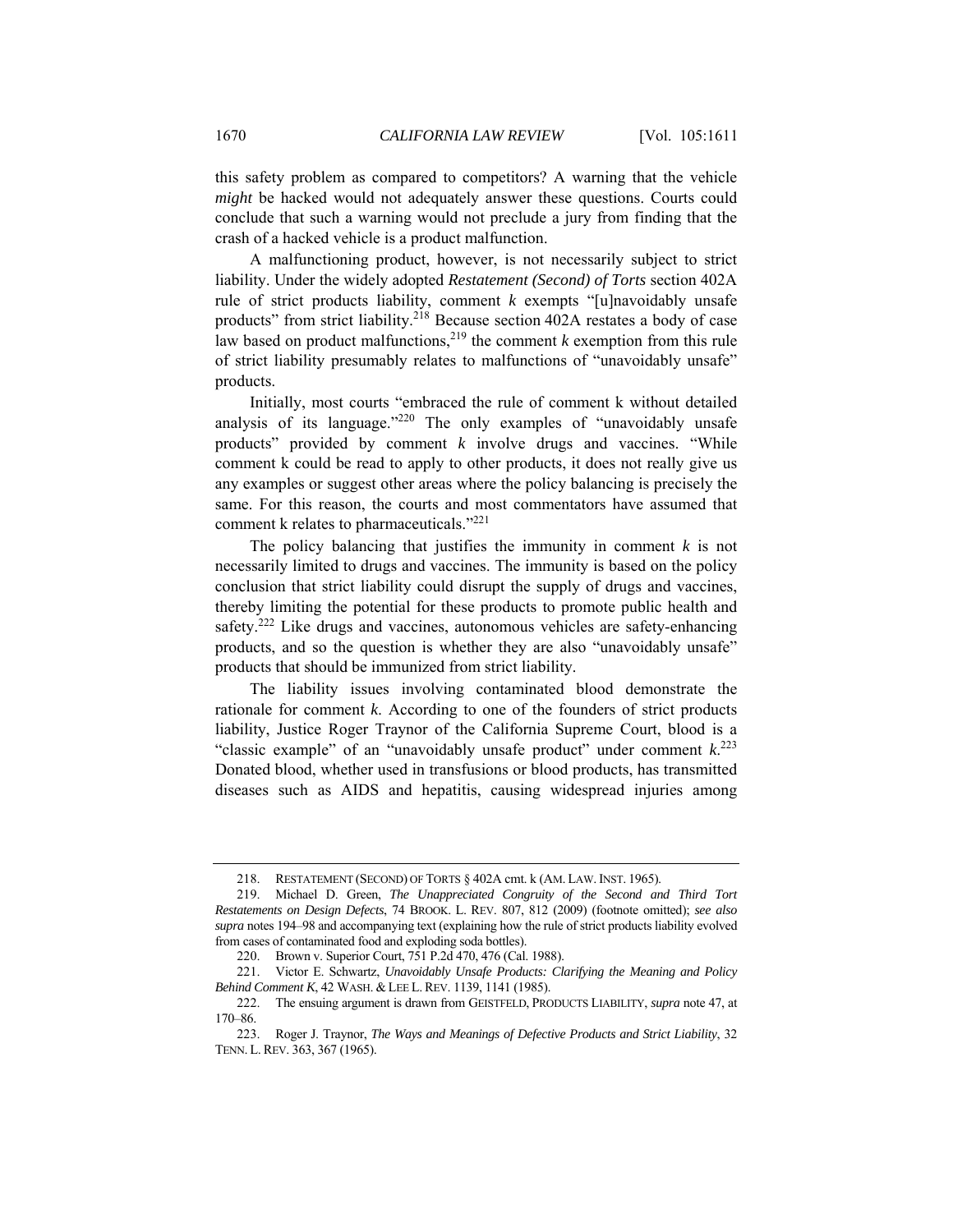hemophiliacs and other users of blood products.<sup>224</sup> Contaminated blood departs from the product specifications of pure blood, much like contaminated food departs from the product specifications of wholesome food. In both instances, the contaminated product malfunctions or does not perform in its expected or intended manner. Such a product would not be marketable with its true character known, rendering it defective. Without the exemption afforded by comment *k*, the sellers of contaminated blood would incur strict liability for these malfunctions, the conclusion that a few courts have reached.<sup>225</sup>

As compared to most products, those in the blood-products market would be exposed to a substantially greater amount of strict liability. In large part, the increased liability stems from new blood-borne diseases that cannot be detected at the time of sale.226 Moreover, the risk of contaminated blood cannot always be reduced to more ordinary levels once tests become available for detecting the virus or other contaminants.<sup>227</sup> The rate and number of injuries caused by contaminated blood are far greater than the rate and number of injuries caused by malfunctions of other products, such as an exploding bottle of soda.

Because contaminated blood has caused thousands of injuries, strict liability would have a devastating effect on the financial viability of the bloodproducts industry. In a class-action lawsuit filed by hemophiliacs infected with HIV, Judge Richard Posner concluded that defendant manufacturers might easily have been "facing \$25 billion in potential liability (conceivably more)." Such liability would "hurl the industry into bankruptcy," and with it "a major segment of the international pharmaceutical industry."<sup>228</sup>

The bankruptcy of blood suppliers and other pharmaceutical manufacturers would create social problems qualitatively different from those created by the bankruptcy of other product manufacturers, like the suppliers of

 <sup>224.</sup> For an excellent description of the factual context and litigation history regarding HIVcontaminated blood, see Eric A. Feldman, *Blood Justice: Courts, Conflict, and Compensation in Japan, France, and the United States*, 34 LAW & SOC'Y REV. 651 (2000).

<sup>225.</sup> *See* Cunningham v. MacNeal Mem'l Hosp., 266 N.E.2d 897, 903 (Ill. 1970) (applying strict liability to sale of blood contaminated by hepatitis virus that was not reasonably detectable at the time of sale); *see also* Cmty. Blood Bank, Inc. v. Russell, 196 So.2d 115, 116 (Fla. 1967) (recognizing claim for breach of implied warranty against a blood bank that sold blood contaminated with the hepatitis virus). Each of these decisions was subsequently overruled by blood-shield statutes discussed in text below.

 <sup>226.</sup> For example, HIV entered the blood supply in the 1970s. The test for detecting HIV in blood was not available until 1985. At that time, "the rate of infection among donors in San Francisco was found to be 1 in 2,632." Michael J. Miller, *Strict Liability, Negligence and the Standard of Care for Transfusion-Transmitted Disease*, 36 ARIZ. L. REV. 473, 480 (1994) (citation omitted). By the late 1980s, almost half of America's 20,000 hemophiliacs were HIV-positive and there were about 29,000 other individuals who were HIV-positive because of blood transfusions. Feldman, *supra* note 224, at 669.

 <sup>227.</sup> Almost ten years after the development of a test for detecting the presence of HIV in blood, the "chances of being infected by HIV through blood products [was about] 1 in 68,000 units transfused," causing an estimated "90 cases of transfusion transmitted AIDS a year." Miller, *supra*  note 226, at 479–80 (citations omitted).

<sup>228.</sup> *In re* Rhone-Poulenc Rorer Inc., 51 F.3d 1293, 1300 (7th Cir. 1995).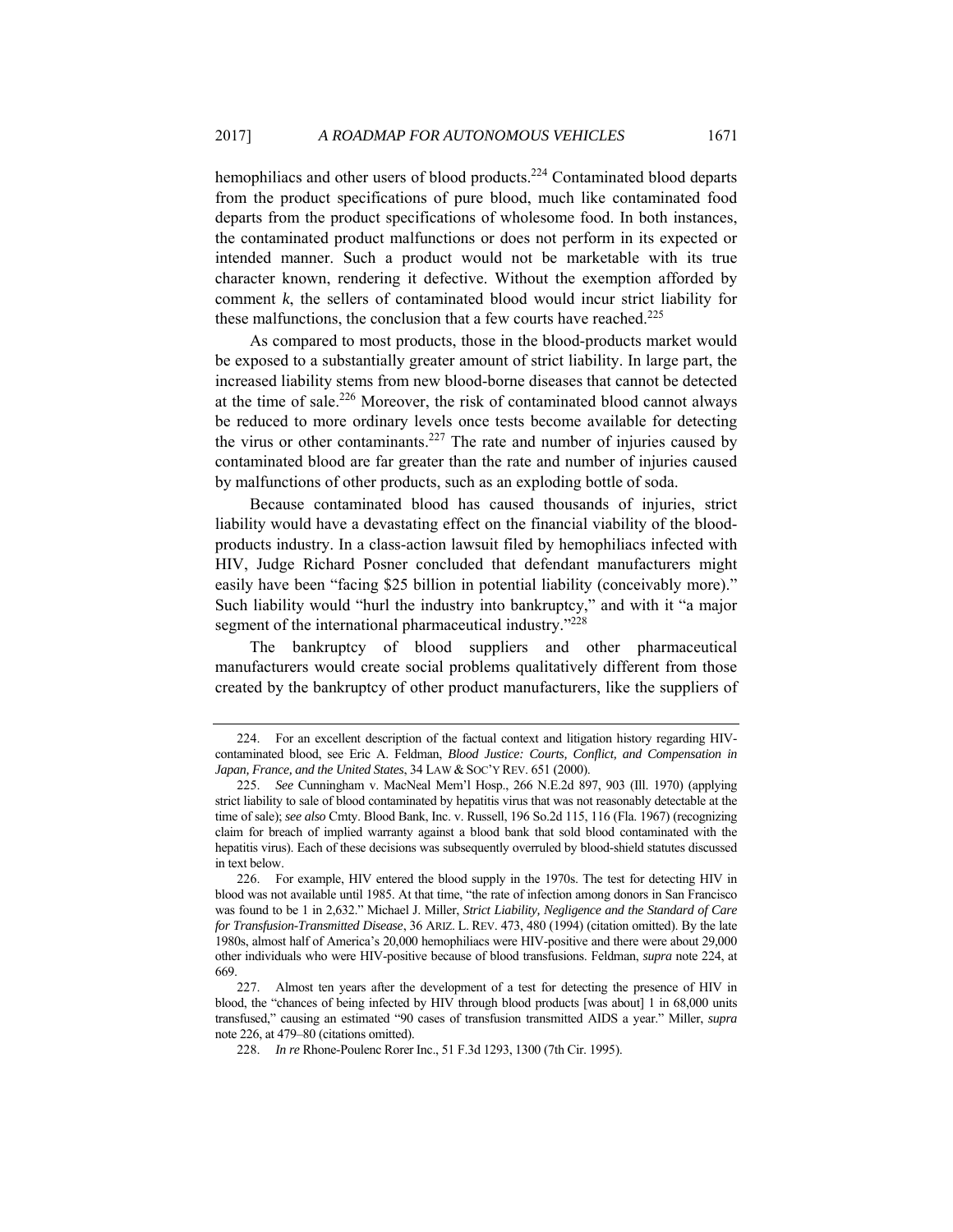soda. Blood and other pharmaceutical products are necessary for public health and safety. Blood products save lives. Despite the beneficial safety incentive that it otherwise creates, strict liability can have a self-defeating safety effect by significantly disrupting the supply of these life-saving products.

Based on this rationale for comment *k*, most courts have exempted blood suppliers from strict liability.<sup>229</sup> The exemption is legislatively enshrined in blood-shield statutes. Virtually all states now have statutes protecting hospitals and blood banks from strict liability for the sale of contaminated blood.<sup>230</sup> These statutes "reflect a legislative judgment that to require providers to serve as insurers of the safety of these materials might impose such an overwhelming burden as to discourage the gathering and distribution of blood."231 Strict liability would unduly threaten an outcome that would be contrary to the safety rationale for products liability, which explains why comment *k* immunizes these "unavoidably unsafe" products from strict liability.<sup>232</sup>

The rationale for comment *k* has obvious relevance for automated driving technologies. Like blood and pharmaceutical products, autonomous vehicles promote public safety. Like blood and pharmaceutical products, autonomous vehicles are subject to strict liability under the malfunction doctrine in order to overcome the evidentiary difficulties of establishing negligence liability, thereby restoring the manufacturer's financial incentive to adopt reasonably safe systems of quality control. As comment *k* would seem to require, a strict liability rule that serves to protect consumers from injury should yield to those same public health and safety concerns when necessary. This limitation finds further support in other tort rules.<sup>233</sup> Using this same reasoning, courts could

<sup>229.</sup> *E.g.*, Kozup v. Georgetown Univ., 663 F. Supp. 1048, 1058–61 (D.D.C. 1987) (relying on comment *k* to reject claim of strict liability for the sale of blood contaminated by HIV), *aff'd in part, vacated in part on other grounds*, 851 F.2d 437 (D.C. Cir. 1988); *see also* RESTATEMENT (THIRD) OF TORTS: PRODUCTS LIABILITY § 19 cmt. c (AM. LAW INST. 1998) ("Where legislation has not addressed the problem, courts have concluded that strict liability is inappropriate for harm caused by such product contamination.").

<sup>230.</sup> *See* RESTATEMENT (THIRD) OF TORTS: PRODUCTS LIABILITY § 19 cmt. c (AM. LAW INST. 1998) ("Absent a special rule dealing with human blood and tissue, such contamination presumably would be subject to the rule [of strict liability for a manufacturing defect].... However, legislation in almost all jurisdictions limits the liability of sellers of human blood and human tissue to the failure to exercise reasonable care, often by providing that human blood and human tissue are not 'products' or that their provision is a 'service' [and therefore not subject to strict *products* liability].").

 <sup>231.</sup> Zichichi v. Middlesex Mem'l Hosp., 528 A.2d 805, 810 (Conn. 1987).

<sup>232.</sup> *See, e.g.*, Belle Bonfils Mem'l Blood Bank v. Hansen, 665 P.2d 118, 124 (Colo. 1983) ("[T]he *raison d'etre* of strict liability is to force some hazardous products out of the market. The same rationale does not apply to blood or vaccines which are life-saving and which have no known substitutes.").

<sup>233.</sup> *See* RESTATEMENT (SECOND) OF TORTS § 520(f) (AM. LAW. INST. 1965) (providing that the social value of an activity is a factor that forecloses a finding that an activity is otherwise abnormally dangerous and subject to strict liability); Mark A. Geistfeld, *Social Value as a Policy-Based Limitation of the Ordinary Duty to Exercise Reasonable Care*, 44 WAKE FOREST L. REV. 899, 903–16 (2009) (discussing case law showing that the rationale for an ordinary tort duty can instead justify an extraordinary categorical limitation of that duty under the appropriate conditions) [hereinafter *Social Value*].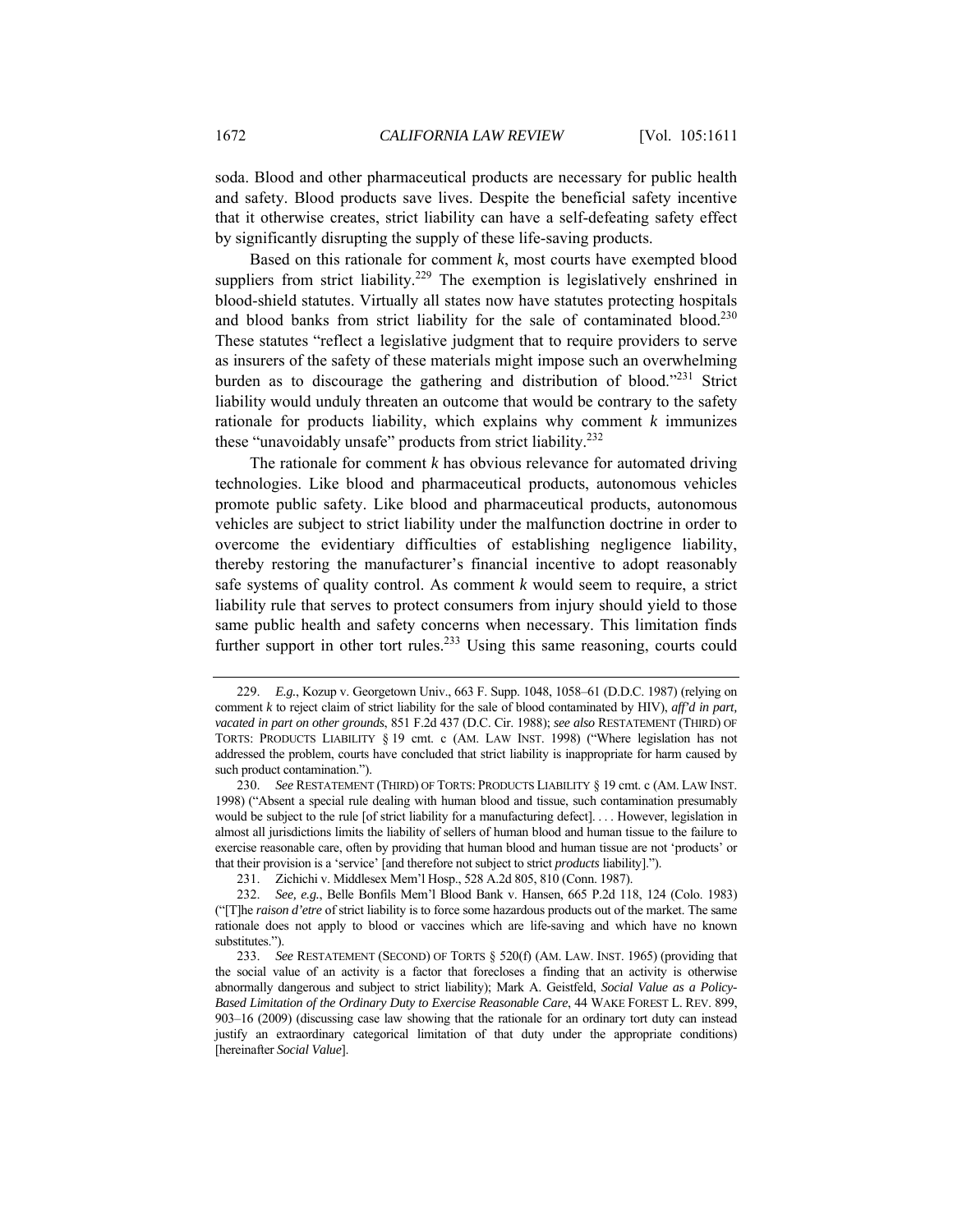conclude that autonomous vehicles—like blood and pharmaceutical products are "unavoidably unsafe" products with respect to the risk of hacking. In that event, manufacturers would be subject not to strict liability but to ordinary negligence liability for these malfunctions.

To be sure, this conclusion depends on questions that are hard to answer at this juncture. The immunity under comment *k* requires that the product be "properly prepared" and accompanied by a "proper warning," and so manufacturers remain strictly liable for lapses of quality control like an inadequately sterile environment that contaminates a blood product.<sup>234</sup> To fall under the comment  $k$  exemption, the defect must instead threaten the entire product line with a substantial, correlated (systemic) risk that cannot be sufficiently reduced by the exercise of reasonable care. For example, HIV was undetectable when it first contaminated the blood supply, creating a systemic risk that could not be eliminated by reasonably safe methods of quality control. Is the risk of hacking analogous to the risk posed by new blood-borne diseases? Would strict liability for hacking result in extensive, largely unavoidable liabilities like those faced by the manufacturers of blood products contaminated with undetectable viruses? Or is hacking instead analogous to an ordinary lapse of quality control like inadequately sterile environments, involving a risk that can be sufficiently reduced by the exercise of reasonable care?

The disruptive effect of strict liability further depends on the extent to which manufacturers will be able to purchase insurance covering liabilities for hacked vehicles.<sup>235</sup> The availability of insurance for terrorism-related cyberattacks could be particularly problematic.236 If manufacturers cannot procure liability insurance or if their liability exposure is sufficiently systemic such that it would otherwise unduly threaten bankruptcy, then there is a strong case for immunizing this type of malfunction from strict products liability.

 <sup>234.</sup> RESTATEMENT (SECOND) OF TORTS § 402A cmt. k (AM. LAW INST. 1965) (explaining further that "many new or experimental drugs" are unavoidably unsafe if "because of lack of time and opportunity for sufficient medical experience, there can be no assurance of safety, or perhaps even of purity of ingredients, but such experience as there is justifies the marketing and use of the drug notwithstanding a medically recognizable risk").

 <sup>235.</sup> For reasons previously discussed in *supra* notes 187–89 and accompanying text, insurers will probably not be able to rely on a manufacturer's loss experience to experience rate the premium in its entirety. The liability risk, however, may still be insurable. Rather than charging different policyholders different premiums based on their individual risk characteristics, the insurer can charge all policyholders the same premium based on the expected level of liability for the group of manufacturer policyholders. *See* LLOYD'S, AUTONOMOUS VEHICLES, *supra* note 180, at 18 ("As autonomous and unmanned vehicles become more commercially available, cyber risk policies will most likely be developed to suit the needs of stakeholders such as operators, systems designers, manufacturers, and infrastructure providers."). *But see* Crane et al., *supra* note 25, at 73 (observing that "[s]uch intentionally caused losses, as with terrorism-related risks, are especially difficult for insurers to predict").

 <sup>236.</sup> For extended discussion of the reasons why these risks are difficult to insure, see generally Michelle E. Boardman, *Known Unknowns: The Illusion of Terrorism Insurance*, 93 GEO. L.J. 783 (2005).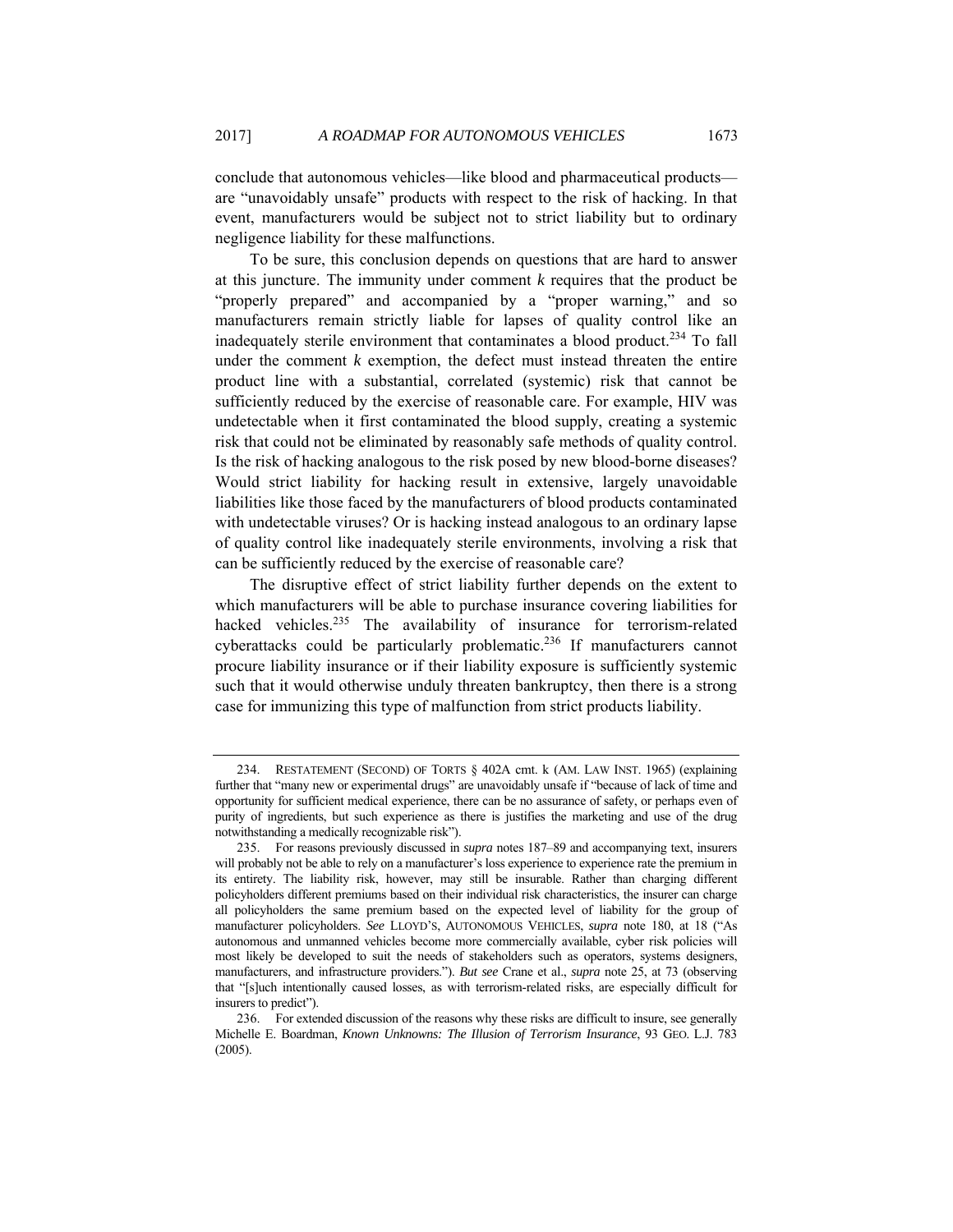Whether the market is vulnerable to this problem, and whether courts will respond by applying comment *k* to autonomous vehicles, is not presently clear for these and other reasons. Courts, for example, might distinguish blood and medical products from autonomous vehicles on the ground that individuals have no meaningful choice to use the former products, unlike the latter. Is comment *k* limited to life-saving products for which there is no real choice, or to life-saving products in general? As questions like this one show, cybersecurity is a potential source of systemic legal uncertainty for autonomous vehicles that is quite different from the more readily resolved questions concerning the manufacturer's liability for the crash of a fully functioning autonomous vehicle that has not been hacked.

## IV.

# REDUCING UNCERTAINTY BY COORDINATING STATE TORT LAW WITH FEDERAL SAFETY REGULATIONS

Aside from the issues of cybersecurity and the testing conditions required to sufficiently establish an autonomous vehicle's relative safety performance,<sup>237</sup> manufacturers will not be subject to highly uncertain forms of tort liability. This method of safety regulation, however, creates other uncertainties and the associated costs. In addition to being necessarily predictive, the foregoing liability conclusions are based on tort rules adopted by most states; some states may rely on rules that are modestly or even significantly different. How much variability can be expected? And even if courts around the country ultimately resolve the liability issues in the same manner, tort claims are usually costly to litigate and often proceed slowly through the civil justice system. The expense, time, and potential for disagreement among courts explain why an alternative regulatory approach holds so much appeal in this area.

Stepping into this void, state legislators have begun to address the regulation of autonomous vehicles.238 As of early 2016, fifteen states and the District of Columbia have "passed or introduced bills related to self-driving vehicles, with California, Michigan, and Nevada likely to set the standards to be adopted by the others."<sup>239</sup>

An approach based on state regulatory law, however, creates the same troubling problem as the approach based on state tort law:

<sup>237.</sup> *See supra* notes 156–61 and accompanying text (identifying various issues involving testing conditions that are not clearly resolved by established doctrines).

 <sup>238.</sup> The legislative activity is fully documented at *Automated Driving: Legislative and Regulatory Action*, CTR FOR INTERNET & SOC'Y, http://cyberlaw.stanford.edu/wiki/index.php/Automated\_Driving:\_Legislative\_and\_Regulatory\_Actio n [https://perma.cc/9JS8-DPEB] (last modified Apr. 27, 2017).

 <sup>239.</sup> ALBRIGHT ET AL., KPMG, *supra* note 6, at 3.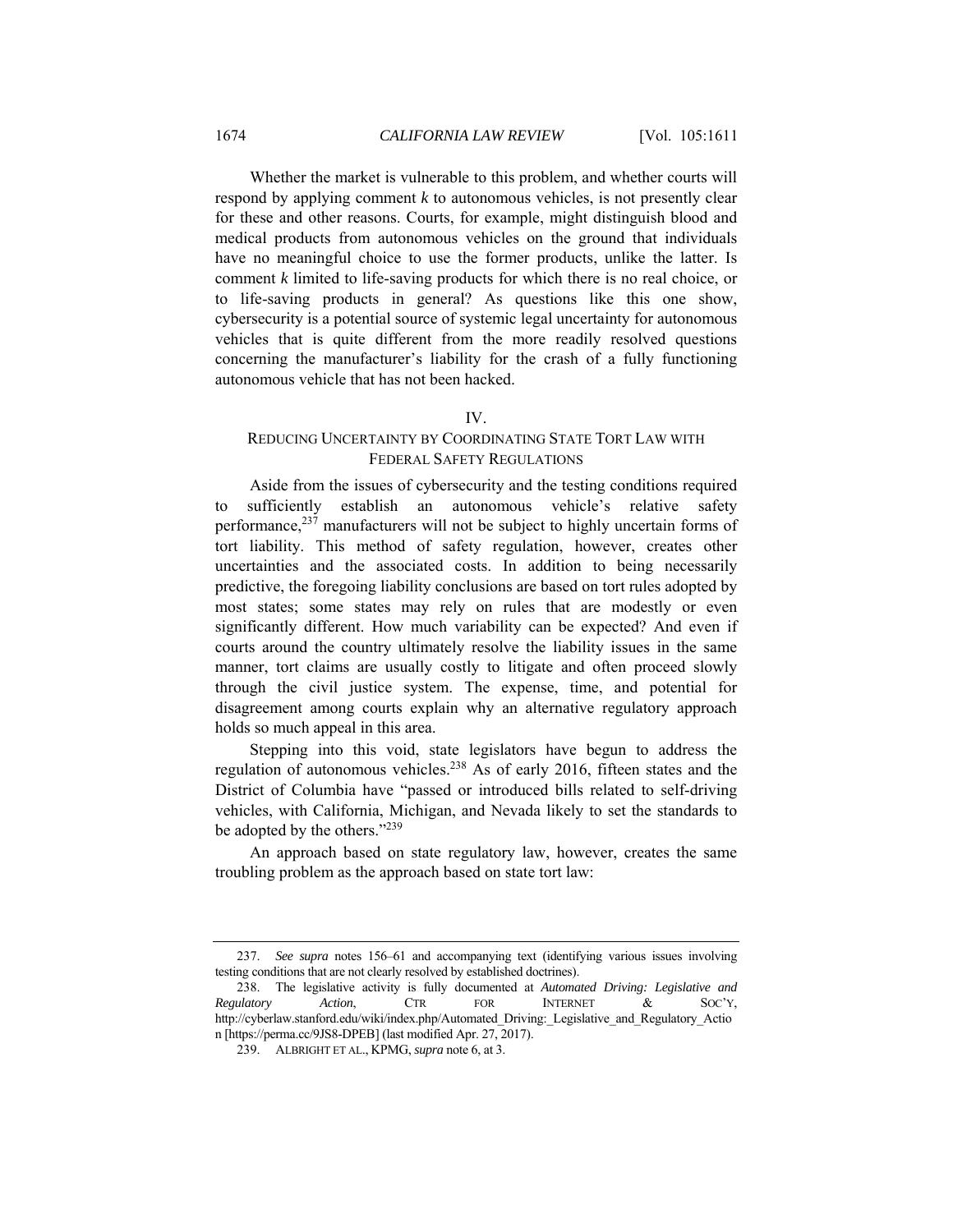Currently, the major difficulty is overcoming the regulatory fragmentation caused by 50 states with differing preferences on licensing, car standards, regulation, and privacy protection. Right now, car manufacturers and software developers face conflicting rules and regulations in various states. This complicates innovation because makers want to build cars and trucks for a national or international market. Greater clarity in regard to legal liability and data protection is also needed. Addressing these issues would help manufacturers implement new technologies and help to spur economic growth in transportation.240

The potential variability of state regulatory law would exacerbate the systemic uncertainty that state tort law already generates, strengthening the case for uniform federal regulation.

Keenly aware of these issues, NHTSA in early 2016 staked out a preliminary federal regulatory strategy for automated driving:

DOT and NHTSA policy is to facilitate and encourage wherever possible the development and deployment of technologies with the potential to save lives. To that end, NHTSA will use all available tools to determine the safety potential of new technologies; to eliminate obstacles that would prevent or delay technology innovations from realizing that safety potential; and to work with industry, governmental partners at all levels, and other stakeholders to develop or encourage new technologies and accelerate their adoption where appropriate.<sup>241</sup>

Though laudable, NHTSA's plan to facilitate the rapid and yet safe deployment of autonomous vehicles faces daunting problems. Like other government agencies, NHTSA has budgetary concerns. "Instead of increasing as time has progressed, the agency's funding has decreased at a time when automotive technology and the demands of investigating defects have increased."242 As the interim administrator of NHTSA observed in late 2014, the Federal Aviation Administration "has close to fifty thousand employees an order of magnitude more employees than we do. We have six hundred. . . . With more resources, we could save more lives. And each time the answer [to our request for more resources] from Congress has been no. Zero."<sup>243</sup>

www.nhtsa.gov/staticfiles/rulemaking/pdf/Autonomous-Vehicles-Policy-Update-2016.pdf [https://perma.cc/33PP-YTPE] [hereinafter NHTSA, 2016 PRELIMINARY REPORT].

 <sup>240.</sup> DARRELL M. WEST, BROOKINGS INST., SECURING THE FUTURE OF DRIVERLESS VEHICLES (2016), https://www.brookings.edu/research/securing-the-future-of-driverless-cars [https://perma.cc/M7WT-YH6E].

 <sup>241.</sup> NAT'L HIGHWAY TRAFFIC SAFETY ADMIN., "DOT/NHTSA POLICY STATEMENT CONCERNING AUTOMATED VEHICLES": 2016 UPDATE TO "PRELIMINARY STATEMENT OF POLICY CONCERNING AUTOMATED VEHICLES" 1 (2016),

 <sup>242.</sup> Joel Finch, *Toyota Sudden Acceleration: A Case Study of the National Highway Traffic Safety Administration: Recalls for Change*, 22 LOY.CONSUMER L.REV. 472, 492 (2010).

 <sup>243.</sup> Malcolm Gladwell, *The Engineer's Lament: Two Ways of Thinking About Automotive Safety*, NEW YORKER (May 4, 2015), http://www.newyorker.com/magazine/2015/05/04/theengineers-lament [https://perma.cc/YL99-452Z] (reporting on interview conducted in late 2014).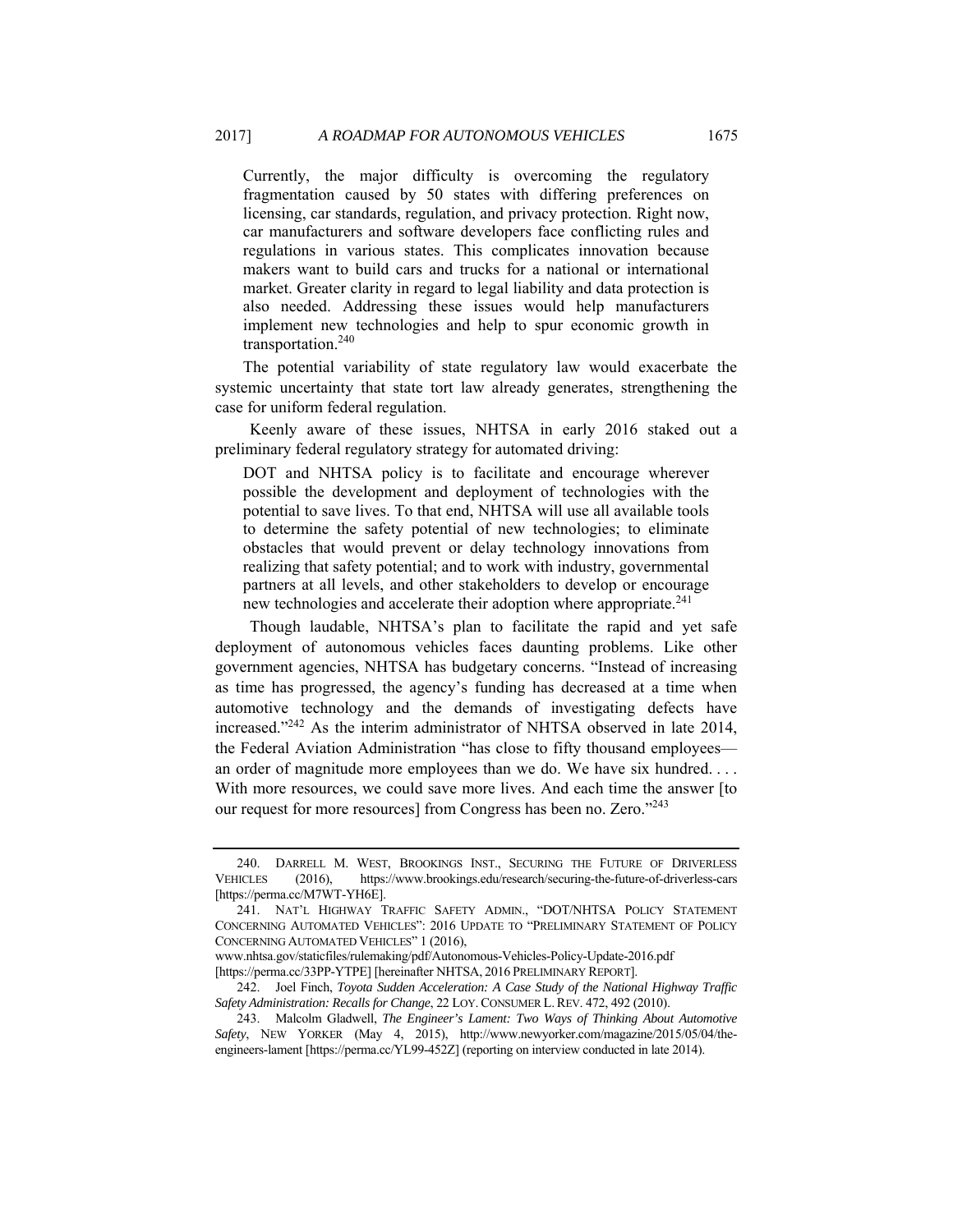Even if the political climate were favorable for substantially increasing NHTSA's budget, the regulatory problem would still be overwhelming. The market is already incorporating automated safety technologies into motor vehicles, and the trend presumably will only escalate.<sup>244</sup> According to the National Transportation Research Board, the large number of safety features in the wide variety of motor vehicles makes it infeasible for NHTSA to comprehensively regulate the entire product market.<sup>245</sup> The magnitude of the safety problem requires an approach based on both federal regulatory law and state tort law.

In September 2016, NHTSA addressed this issue while further clarifying its strategy for regulating highly automated vehicle (HAV) technologies.<sup>246</sup> NHTSA recognizes that "[r]ules and laws allocating tort liability could have a significant effect on both consumer acceptance of HAVs and their rate of deployment."247 In particular, "a patchwork of inconsistent laws and regulations among the 50 States and other U.S. jurisdiction . . . could delay the widespread deployment of these potentially lifesaving technologies."<sup>248</sup> Because "a manufacturer should be able to focus on developing a single HAV fleet rather than 50 different versions to meet individual state requirements,"<sup>249</sup> NHTSA "strongly encourages States to allow DOT alone to regulate the performance of HAV technology and vehicles."250 NHTSA, however, also "confirms that States retain their traditional responsibilities for vehicle licensing and registration, traffic laws and enforcement, and motor vehicle insurance and liability regimes."251

This proposed regulatory approach poses an obvious problem. Based on the compelling need for national uniformity, NHTSA "strongly encourages" the states to let it alone regulate the safe performance of HAV technologies, but

<sup>244.</sup> *See supra* Part I.A.

 <sup>245.</sup> NAT'L RESEARCH COUNCIL OF THE NAT'L ACADS., TRANSP. RESEARCH BD., SPECIAL REPORT 308: THE SAFETY PROMISE AND CHALLENGE OF AUTOMOTIVE ELECTRONICS: INSIGHTS FROM UNINTENDED ACCELERATION 182 (2012), http://onlinepubs.trb.org/onlinepubs/sr/sr308.pdf [https://perma.cc/C96V-A8EM] ("NHTSA cannot be expected to hire and maintain personnel having all of the specialized technical expertise and design knowledge relevant to the growing field of automotive electronics."); *see also id.* at 177 ("It is difficult to see how NHTSA could obtain the capacity for identifying suitable testing methods [for electronic control] in light of the wide variability in the way manufacturers design and engineer vehicle systems."); *cf.* NIDHI KALRA ET AL., RAND CORP., LIABILITY AND REGULATION OF AUTONOMOUS VEHICLE TECHNOLOGIES 38–39 (2009) [hereinafter RAND REPORT] (recounting the decades-long process for regulating airbags and observing that "experiences with air-bag regulation are particularly relevant to autonomous vehicle technologies and serve to illustrate many facets of regulation").

 <sup>246.</sup> HAV is defined in terms of all technologies within automation levels 3–5. NHTSA, 2016 AUTOMATED VEHICLES POLICY, *supra* note 4, at 10; *see also supra* notes 36–38 and accompanying text (describing the classification system adopted by NHTSA).

 <sup>247.</sup> NHTSA, 2016 AUTOMATED VEHICLES POLICY, *supra* note 4, at 46.

<sup>248.</sup> *Id.* at 37.

<sup>249.</sup> *Id.* at 7.

<sup>250.</sup> *Id.* at 37.

<sup>251.</sup> *Id.* at 7.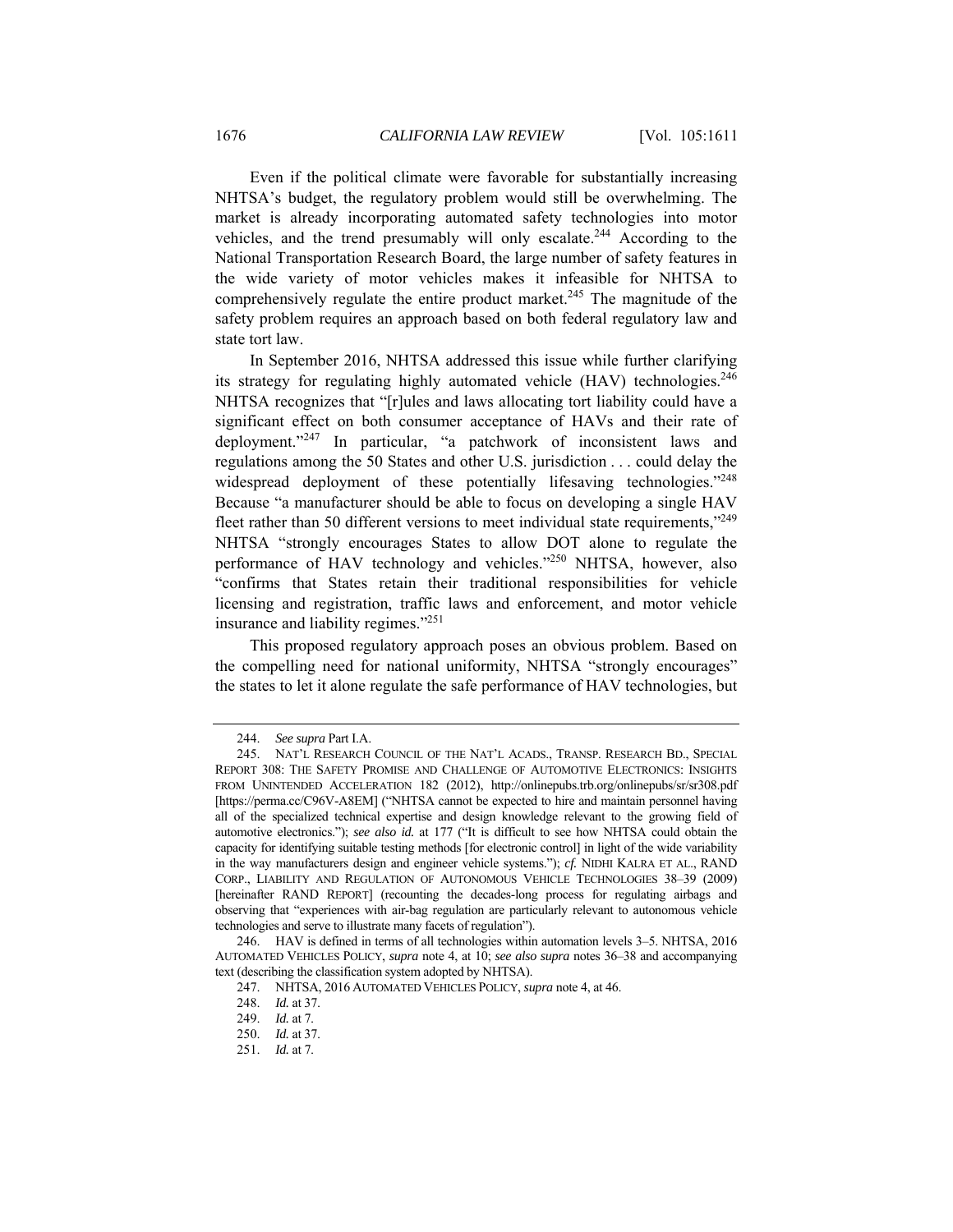NHTSA also contemplates that the states will "retain" their tort liability regimes. Products liability is a demanding form of safety regulation involving manufacturing, design, and warning defects, so how can the states retain this liability regime while also ceding sole regulatory authority to NHTSA? To attain uniformity across the country, state tort law must somehow be adequately coordinated with the federal regulatory regime.

Apparently recognizing as much, NHTSA suggests that "[i]t may be desirable to create a commission to study liability and insurance issues and make recommendations to the States."<sup>252</sup> This approach, however, will not be adequately reactive to the rapidly developing market. Proposals for liability reforms would require legislative approval in each state, a cumbersome process that would not provide manufacturers with sufficient guidance until such reforms have been uniformly adopted across the country. Years are likely to elapse. A different approach is necessary.

To achieve its objective of a nationally uniform regulatory regime that allows the states to "retain their traditional responsibilities" with respect to tort law, NHTSA could rely on the state rules of strict products liability to inform federal regulations. By basing federal regulations on safety measures that would satisfy the associated tort obligations of most states, NHTSA would adequately account for the important state interest in tort law. As explained more fully below, the federal regulations would attain the desired degree of regulatory uniformity for reasons that implicate both state tort law—the regulatory compliance defense—and federal constitutional law—the doctrine of implied statutory preemption. State tort law would supplement the federal regulations in important instances, yielding a comprehensive regulatory approach of the type envisioned by NHTSA.

As we have found, the existing regime poses no apparent obstacle to the ongoing development of driver-assistance systems (DAS), largely limiting the regulatory problem to the new safety issues posed by driverless vehicles.<sup>253</sup> The most important problem involves the possibility that the fully functioning operating system of an autonomous vehicle will cause the vehicle to crash. The manufacturer must first warn consumers about the conditions under which the vehicle can be safely deployed and design the operating system to correct for unsafe deployments.<sup>254</sup> To satisfy the remaining tort obligations and thereby avoid liability for such a crash, the manufacturer must subject the vehicle to adequate premarket testing and provide adequate warnings about the inherent risk that a properly deployed, fully functioning vehicle will cause a crash.<sup>255</sup> Each of these two tort obligations can form the basis of federal regulations. State tort law can then enforce the regulations and fill in gaps in the federal

<sup>252.</sup> *Id.* at 46.

<sup>253.</sup> *See supra* Part I.

<sup>254.</sup> *See supra* notes 60–62 and accompanying text.

<sup>255.</sup> *See supra* Part II.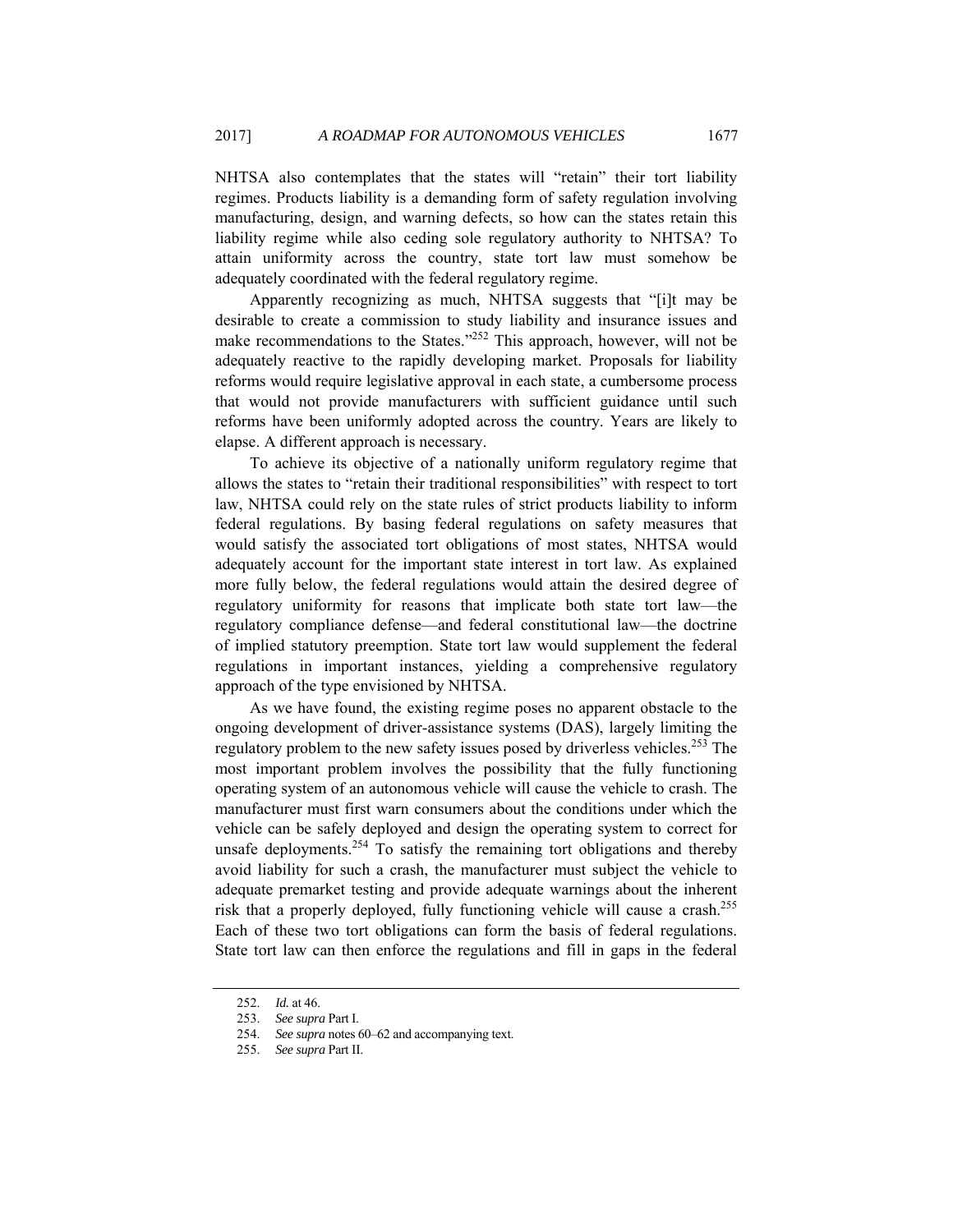scheme. The resultant regime is a composite of the state law of strict products liability and federal regulatory law, with automobile insurance providing a critical component of the information disclosure mandated by the federal regulations.

# *A. Federal Regulations Requiring Premarket Testing and Post-Sale Updates of the Operating System*

NHTSA regulations are embodied in safety standards that specify minimum performance requirements for motor vehicles.<sup>256</sup> These performance standards "shall be practicable, meet the need for motor vehicle safety, and be stated in objective terms."<sup>257</sup> "To avoid impeding ... innovation," NHTSA cannot prescribe "how manufacturers should meet the requirements through their product design, development, and production processes."<sup>258</sup> Manufacturers instead certify that their products satisfy the mandated performance standards.259

Pursuant to this statutory authority, NHTSA in 2016 announced that it will consider "potential ... regulatory action to design and implement new standards . . . to govern the initial testing and deployment of HAVs."260 The regulatory rationale is straightforward. "Essential to the safe deployment of such vehicles is a rigorous testing regime that provides sufficient data to determine safety performance and help policymakers at all levels make informed decisions about deployment."<sup>261</sup> In addition to uncovering programming errors that might cause the operating system to malfunction, extensive premarket testing will also generate the machine learning that improves the safety performance of the operating system.<sup>262</sup> These outcomes provide a rational basis for the regulatory conclusion that adequate premarket testing is required for ensuring that the vehicle can perform in a reasonably safe manner.

As compared to the tort system, NHTSA is better situated to determine the appropriate testing conditions for evaluating the safety performance of an autonomous vehicle. What are the necessary road conditions? How many miles

<sup>256.</sup> *See supra* note 31 and accompanying text (describing enabling legislation for NHTSA).

 <sup>257. 49</sup> U.S.C. § 30111(a) (2012).

 <sup>258.</sup> NAT'L RESEARCH COUNCIL OF THE NAT'L ACADS., TRANSP. RESEARCH BD., *supra* note 245, at 27.

 <sup>259.</sup> Wood et al., *supra* note 31, at 1435.

 <sup>260.</sup> NHTSA, 2016 AUTOMATED VEHICLES POLICY, *supra* note 4, at 36; *see also id.* at 70 ("Among the categories of new regulatory tools and authorities DOT might apply to regulate the safety of [highly automated vehicles] are pre-market safety assurance tools. Such tools could include premarket testing, data, and analyses reported by a vehicle manufacturer or other entity to DOT."). In contrast to the current regulatory approach that permits the manufacturer to self-certify about the vehicle's compliance with safety standards, NHTSA might instead require pre-market approval or a hybrid self-certification/approval approach. *Id.* at 72–76.

 <sup>261.</sup> NHTSA, 2016 PRELIMINARY REPORT, *supra* note 241, at 1.

<sup>262.</sup> *See supra* notes 121–31 and accompanying text.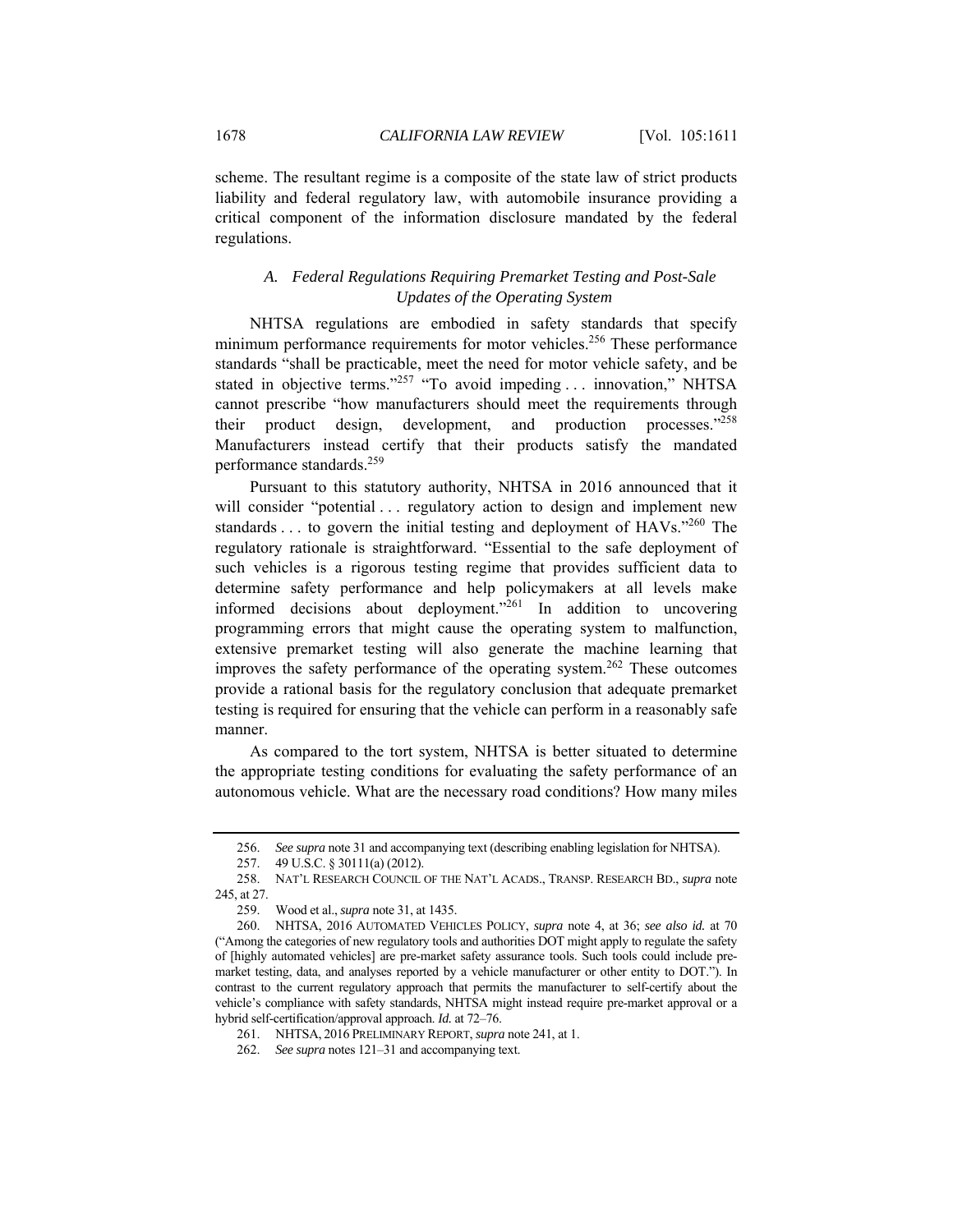should be driven on freeways and in urban conditions? How many total miles must be logged by an operating system to generate sufficiently reliable crash data? What other metrics are required for adequately measuring safe performance?263 The tort system would resolve these issues through the adversarial presentation of evidence addressing the particular claims before a court. NHTSA, by contrast, would use its specialized expertise to comprehensively address these matters through the administrative rule-making process, giving it a comparative institutional advantage for determining the appropriate testing criteria for evaluating the safety performance of an autonomous vehicle.

In one important respect, however, the associated tort standard should guide NHTSA. As previously discussed, an autonomous vehicle that at least halves the rate of crashes relative to a conventional vehicle would necessarily have a reasonably safe or non-defective operating system for tort purposes.<sup>264</sup> Others have proposed such a performance standard without otherwise explaining its rationale,  $265$  including the administrator of NHTSA in 2016: "We need to start with two times better [safety performance than conventional vehicles]. We need to set a higher bar if we expect safety to actually be a benefit here."266 The rationale for this performance standard can be derived from the associated tort obligation, which does not require more extensive testing under the risk-utility test. The further pursuit of safety would be selfdefeating at this point, creating disutility or safety costs (due to delayed deployment of the life-saving technology) greater than the associated risk reduction or safety benefits of more extensive testing (the improved safety performance caused by machine learning of the operating system). By requiring a fully functioning autonomous vehicle to be at least twice as safe as conventional vehicles, the federal standard would ensure that the operating system is reasonably safe for reasons the associated tort standard makes clear.

This premarket testing requirement is a minimum performance standard the operating system can still be improved—that would obviously comply with NHTSA's legislative mandate to "reduce traffic accidents and deaths and injuries resulting from traffic accidents."267 Because the performance standard

<sup>263.</sup> *Cf.* NHTSA, 2016 AUTOMATED VEHICLES POLICY, *supra* note 4, at 18 ("To develop new safety metrics, manufacturers and other entities should collect, store and analyze data regarding positive outcomes in addition to the type of reporting conditions listed above (event, incident, and crash data). Positive outcomes are events in which the HAV system correctly detects a safety-relevant situation, and successfully avoids an incident (e.g., 'near misses' and edge cases).").

<sup>264.</sup> *See supra* Part II.D.1.

<sup>265.</sup> *See* LIPSON & KURMAN, *supra* note 30, at 100–02 (proposing without defending "a bolder baseline: in order to be considered legal, driverless cars must be twice as safe as the average human driver").

 <sup>266.</sup> Keith Naughton, *Regulator Says Self-Driving Cars Must Be Twice as Safe*, BLOOMBERG (June 8, 2016), https://www.bloomberg.com/news/articles/2016-06-08/u-s-auto-regulator-says-selfdriving-cars-must-be-twice-as-safe [https://perma.cc/99J5-XJAX].

 <sup>267. 49</sup> U.S.C. § 30101 (2012).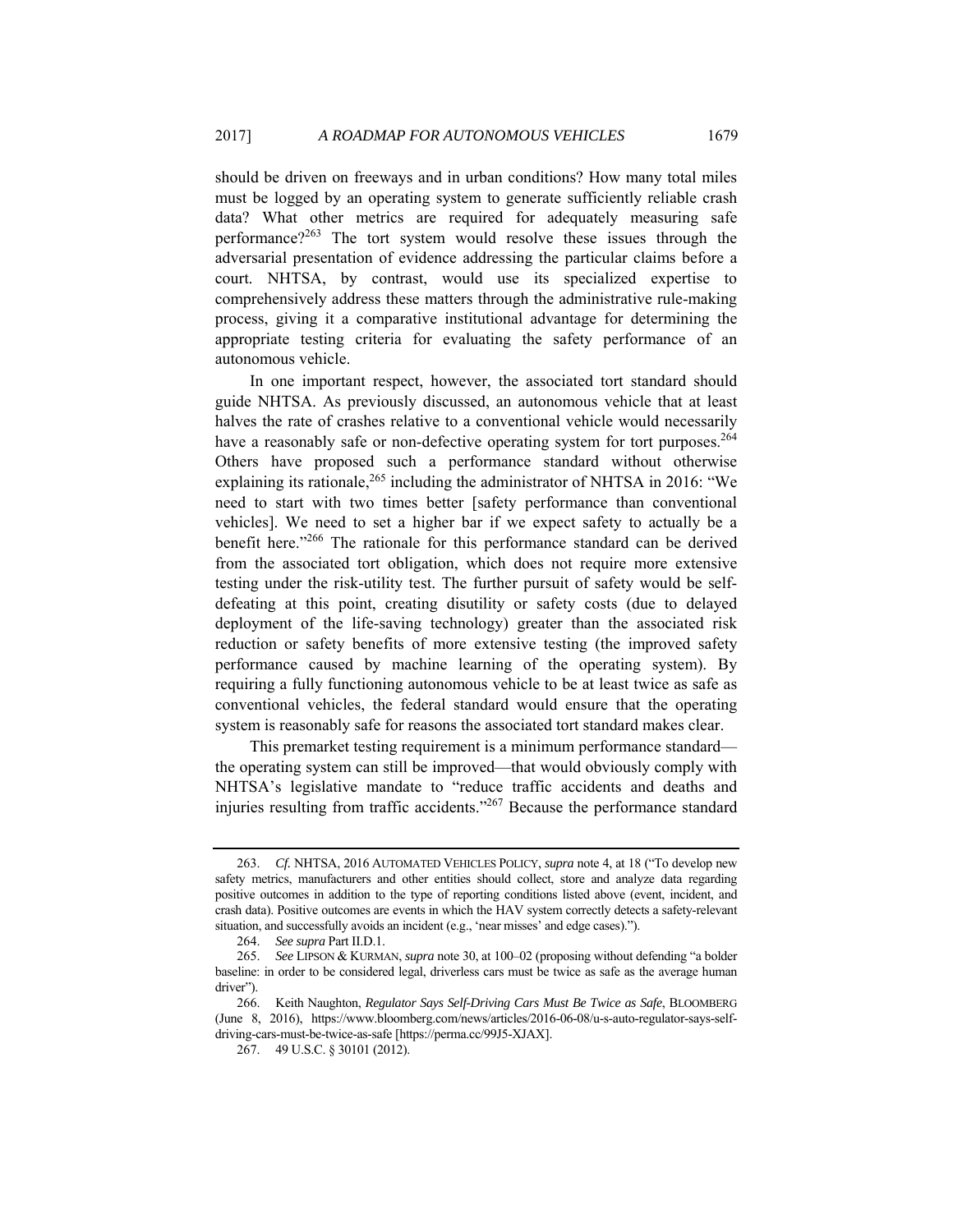satisfies a cost-benefit analysis of the safety problem (the risk-utility test), it would also comply with executive orders requiring federal agencies to justify proposed major regulations by showing that the costs of regulation are less than the benefits.<sup>268</sup>

A federal regulation of this type would also solve a difficult problem posed by the tort claim: What is the relevant baseline for evaluating the relative safety of an autonomous vehicle? To prove that the design of a product is defective, the tort plaintiff must identify a reasonable alternative design that is within the "state of the art"—a requirement that could permit the plaintiff to compare the autonomous vehicle's safety performance to other (reasonably designed) autonomous vehicles that have already been commercially distributed by other manufacturers.<sup>269</sup> This baseline is problematic, however, because it would provide a considerable competitive advantage for the "first movers" in the commercial distribution of autonomous vehicles. Due to machine learning, the collective driving experience of a fleet already on the road will significantly enhance the safety performance of each vehicle. Without such experience to draw upon in the design of its operating system, a new entrant would often face a substantial cost disadvantage (of more extensive testing) to match the performance of other commercially available vehicles. Requiring new entrants to equal or exceed the safety performance of autonomous vehicles already on the road, therefore, could easily undermine competition in the market by entrenching the first movers, thereby suppressing the technological innovations otherwise offered by new entrants. This dynamic presumably will change as the market matures, but those are not the market conditions regulators now face. To allow new entrants sufficient access to this newly developing market, the regulatory approach should evaluate the safety performance of an autonomous vehicle in relation to conventional vehicles. The foregoing analysis is based on this approach, which is clearly within NHTSA's statutory mandate to formulate its performance standards in a technologically neutral manner that does not impede innovation.<sup>270</sup>

NHTSA could then supplement the premarket-testing requirements with an additional post-sale obligation to update the operating system when required by concerns for safety or cybersecurity. Once a vehicle has been commercially

<sup>268.</sup> *See* Exec. Order 13,563, 76 Fed. Reg. 3821 (Jan. 18, 2011). The political history of these executive orders is recounted in RICHARD L. REVESZ & MICHAEL A. LIVERMORE, RETAKING RATIONALITY: HOW COST-BENEFIT ANALYSIS CAN BETTER PROTECT THE ENVIRONMENT AND OUR HEALTH 21–45 (2008). For extended argument that the tort entitlement provides a defensible basis for the cost-benefit analysis of federal health and safety regulations, see generally Mark A. Geistfeld, *The Tort Entitlement to Physical Security as the Distributive Basis for Environmental, Health, and Safety Regulations*, 15 THEORETICAL INQUIRIES L. 387 (2014).

<sup>269.</sup> *See* RESTATEMENT (THIRD) OF TORTS: PRODUCTS LIABILITY § 2 reps. n. cmt. d(IV)(B) (AM. LAW INST. 1998) ("The term 'state of the art' has been variously defined by a multitude of courts. For some it refers to industry custom or practice; for others it means the safest existing technology that has been adopted for use; for others it means cutting-edge technology.").

<sup>270.</sup> *See supra* notes 257–59 and accompanying text.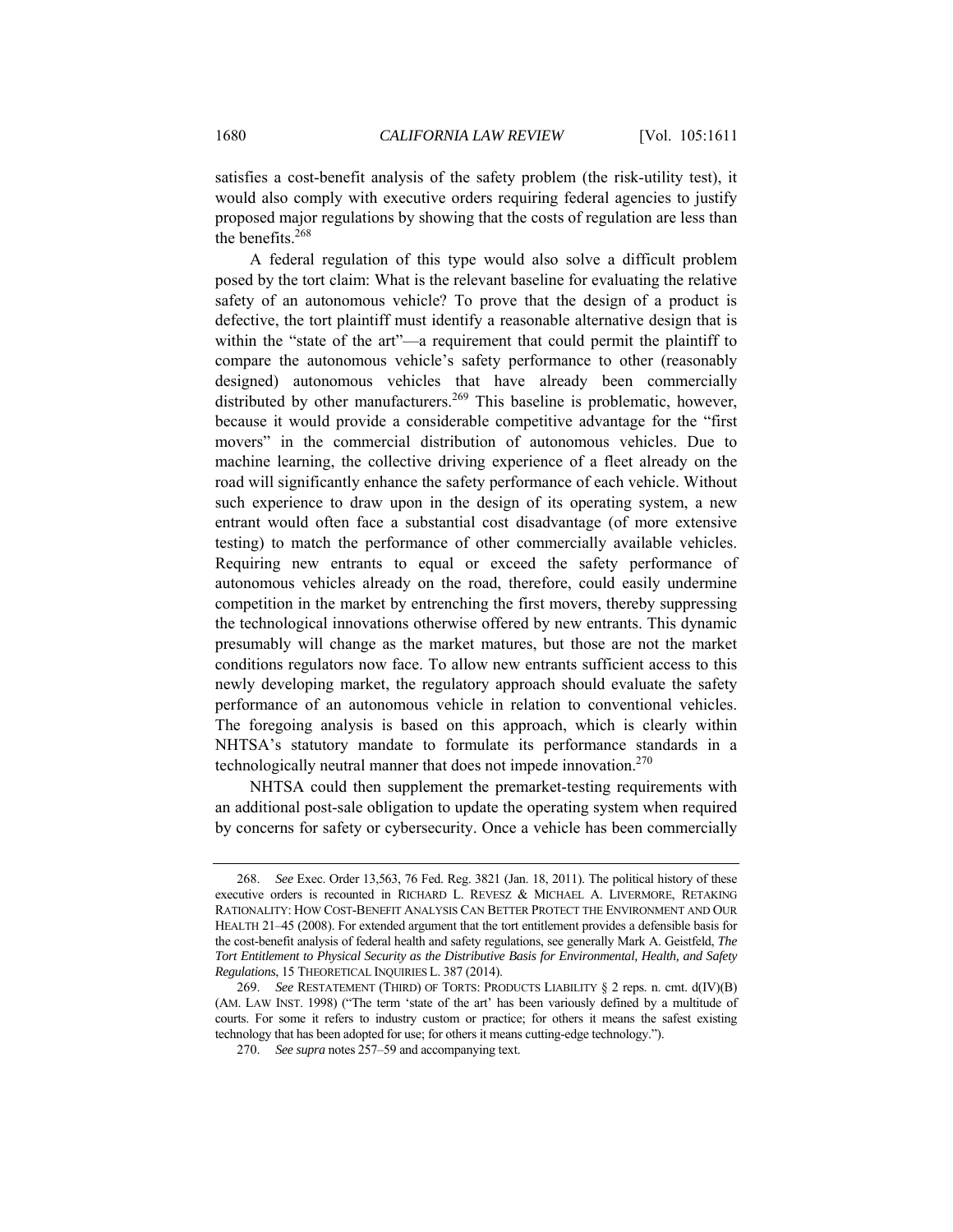distributed, the machine learning of the fleet will substantially improve the safety performance of the operating system. Mandated updates of this type—a post-sale obligation to alter the product design in order to improve safety performance—could be implemented "through over-the-air updates or other means."<sup>271</sup> NHTSA has statutory authority to regulate "any after-market" software updates to the autonomous driving system."<sup>272</sup> Indeed, regulations requiring post-sale updates to the operating system would complement existing regulations requiring product recalls of conventional vehicles with newly discovered safety defects.<sup>273</sup>

### *B. Federal Regulations Requiring Product Warnings*

NHTSA's proposed regulatory strategy includes product warnings or instructions that enable "the human driver or operator of the vehicle to easily understand the capabilities and limitations of each HAV system."<sup>274</sup> For example, the operator's manual or a disclosure system integrated into the vehicle's interface with the operator "should fully describe the capabilities and limitations of the HAV systems in each operational design domain, including operational speeds, geographical areas, weather conditions and other pertinent information.  $\ldots$ <sup>275</sup> The evident rationale for these disclosures is confirmed by tort law, which imposes the same warning obligations on manufacturers,  $276$ although NHTSA's regulatory approach would benefit in another important respect by drawing on tort doctrine.

To inform consumers about the driving capabilities and limitations of an autonomous vehicle, the product warning must include an adequate disclosure about the inherent risk that the fully functioning operating system will cause the vehicle to crash. As we have found, the manufacturer can satisfy this tort obligation by disclosing the annual, risk-adjusted premium for insuring the vehicle, with the cost of insuring the vehicle against collision damage separated from the cost of insuring bodily injury.277 Such a disclosure would also further NHTSA's policy objectives and could be a regulatory requirement.

 <sup>271.</sup> NHTSA, 2016 AUTOMATED VEHICLES POLICY, *supra* note 4, at 16 (envisioning these types of updates).

 <sup>272.</sup> Wood et al., *supra* note 31, at 1443.

 <sup>273.</sup> NHTSA possesses the authority to mandate a recall of motor vehicles that do not comply with federal regulations or are defective and unsafe. 49 U.S.C. § 30118(b) (2012). Instead of directly exercising this regulatory authority, NHTSA often relies on "voluntary" recalls that proceed without any agency involvement. KEVIN M. MCDONALD, SHIFTING OUT OF PARK: MOVING AUTO SAFETY FROM RECALLS TO REASON 72 (2006) ("Historically, nearly 80% of recalls are conducted without any NHTSA involvement. The remaining 20%, again conducted voluntarily, are what insiders euphemistically call 'NHTSA-influenced.'").

 <sup>274.</sup> NHTSA, 2016 AUTOMATED VEHICLES POLICY, *supra* note 4, at 27–28.

<sup>275.</sup> *Id.* at 25.

<sup>276.</sup> *See supra* Part I.B.

<sup>277.</sup> *See supra* Part II.D.2.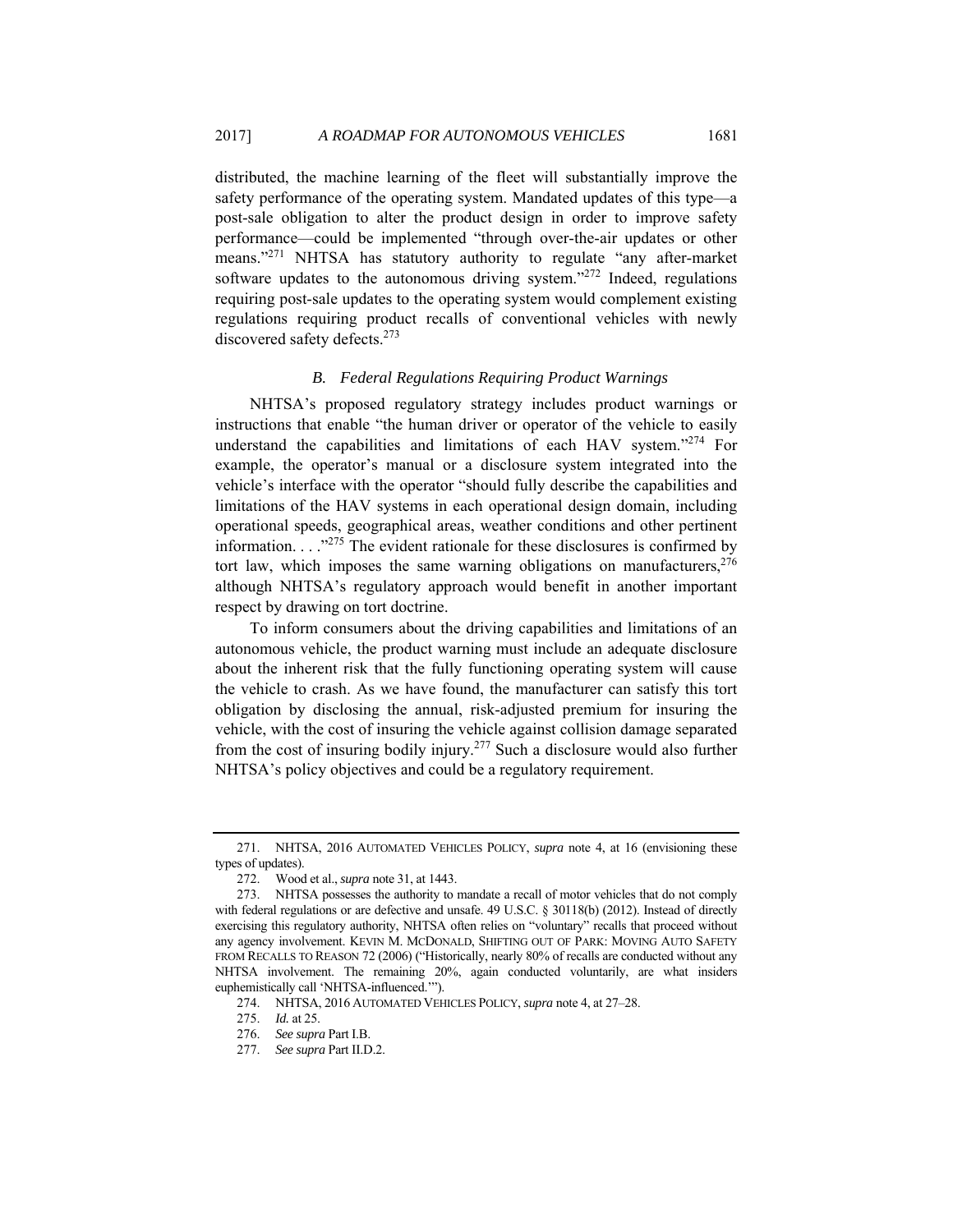The regulatory logic of this mandated disclosure parallels the rationale for federal regulations that require the manufacturers of certain electrical appliances, such as refrigerators, to disclose the annual energy costs of their products.278 Based on these mandated disclosures, a consumer considering two different refrigerators can easily compare both their purchase price and energy costs. A refrigerator selling for \$900 with annual energy costs of \$100, for example, will be significantly more costly over a five-year period than a comparable refrigerator selling for \$1,000 with annual energy costs of \$50. The consumer can easily determine that the brand with the lower retail price will be more expensive over time because of its higher energy costs, bolstering the incentive for manufacturers to make refrigerators more energy efficient.

A similar market dynamic would be produced by the mandated disclosure of an autonomous vehicle's annual, risk-adjusted insurance premium. All else being equal, the vehicle with the lowest risk-adjusted insurance premium would be safer than competitors. By comparing prices, consumers could easily compare the relative safety performance of different autonomous vehicles, thereby incentivizing manufacturers to improve upon the safety performance of their vehicles in order to lower the associated insurance costs.<sup>279</sup>

NHTSA has already adopted this type of regulatory strategy. Under the New Car Assessment Program (NCAP), NHTSA provides safety ratings (from one to five stars) for certain newly manufactured vehicles "based on their success in frontal and side crash tests and in rollover resistance tests."<sup>280</sup>

High NCAP scores are widely used by vehicle manufacturers in advertising to demonstrate to potential buyers the safety attributes of the vehicles they produce. Thus, through providing the public with objective information on the relative safety performance of new vehicles, NCAP has been successful in achieving its purpose of creating consumer awareness of those differences, thereby creating market forces that prompt vehicle manufacturers to make added safety improvements to their vehicles.<sup>281</sup>

A regulation requiring manufacturers to disclose the annual, risk-adjusted premium for insuring their autonomous vehicles would produce this same market dynamic by providing consumers with "objective information on the relative safety performance of new vehicles." Indeed, NHTSA already provides consumers with information about the relative cost of insuring different makes and models against collision damage to the vehicle.<sup>282</sup> By excluding data about

<sup>278.</sup> *See* 16 C.F.R. § 305 (2008).

<sup>279.</sup> *See supra* notes 168–71 and accompanying text.

 <sup>280.</sup> Wood et al., *supra* note 31, at 1437.

<sup>281.</sup> *Id.* at 1437–38.

 <sup>282.</sup> NAT'L HIGHWAY TRAFFIC SAFETY ADMIN., COMPARISON OF DIFFERENCES IN INSURANCE COSTS FOR PASSENGER CARS, STATION WAGONS, PASSENGER VANS, PICKUPS, AND UTILITY VEHICLES ON THE BASIS OF DAMAGE SUSCEPTIBILITY 1 (2014) (providing information on "vehicles' collision loss experience in relative terms, with 100 representing the average for all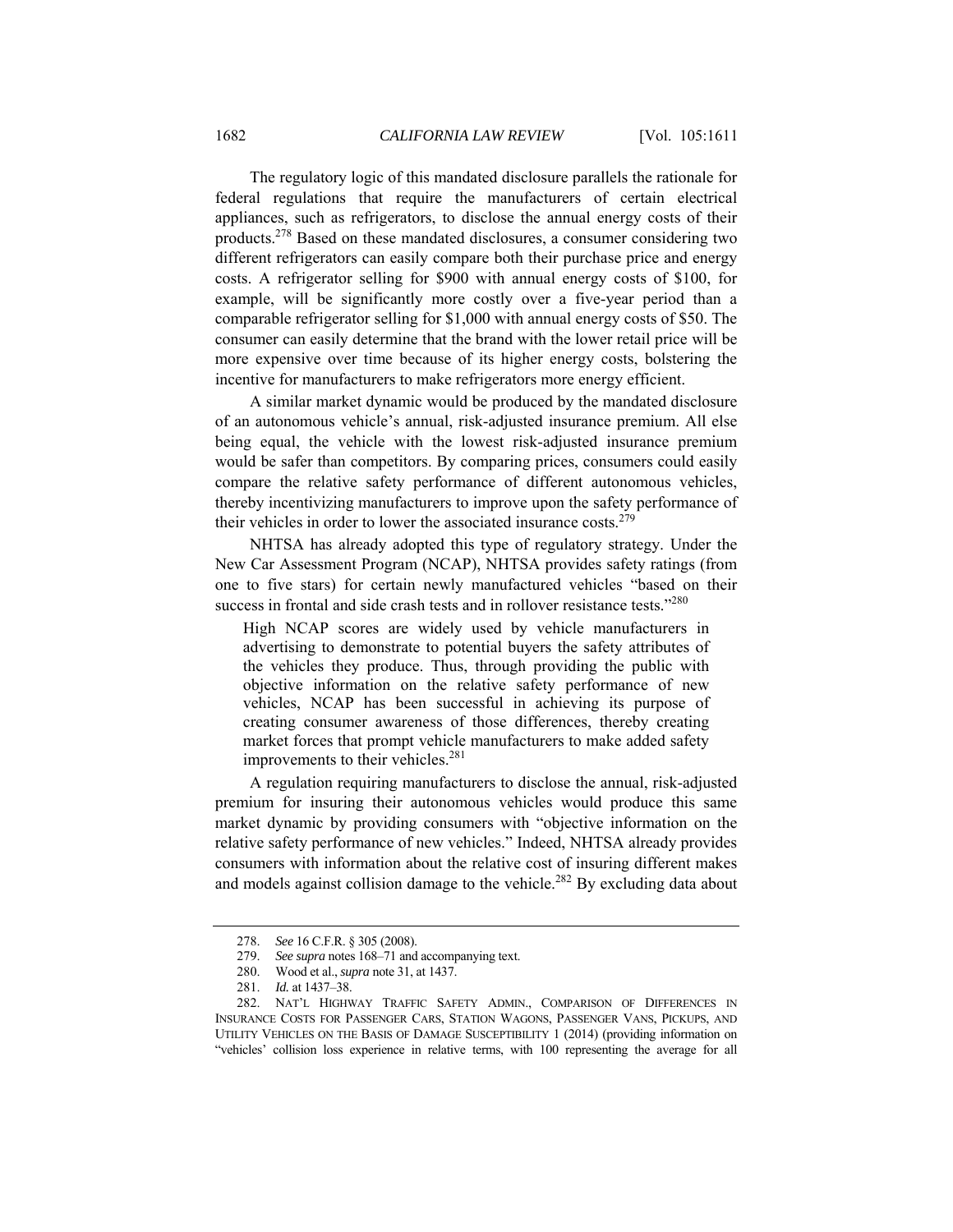personal injury, this information "does *not* indicate a vehicle's relative safety for occupants."<sup>283</sup> Under the proposed regulatory approach, manufacturers would supply that information by disclosing the vehicle's risk-adjusted premium covering bodily injury, thereby enabling consumers to directly compare the safety performance of one vehicle with another. Regulations could require manufacturers to supply this information through a new NCAP safetyrating category on the label that manufacturers must now affix to the side window of new automobiles.<sup>284</sup>

When coupled with premarket testing requirements showing that the autonomous vehicle performs at least twice as safely as conventional vehicles, a mandated disclosure of this type would further NHTSA's policy objectives of "ensur[ing that] these technologies are safely introduced (i.e., do not introduce significant new safety risks), provide safety benefits today, and achieve their full safety potential in the future."<sup>285</sup> The premarket testing requirements only help to ensure that the vehicle does not introduce significant new safety risks and provides safety benefits today; they do not otherwise incentivize manufacturers to improve upon this minimum performance standard once the vehicle has been introduced into the market. A regulation requiring disclosure of the annual, risk-adjusted insurance premium would give manufacturers a sufficient incentive to further improve the vehicle's safety performance in order to reduce the premium and enhance the vehicle's competitiveness within the market.

This approach depends on manufacturers sharing performance data with the insurance industry, which is another pillar of NHTSA's proposed regulatory framework: "The data generated from [premarket testing] activities should be shared in a way that allows government, industry, and the public to increase their learning and understanding as technology evolves but protects legitimate privacy and competitive interests."286 By sharing the relevant crash data about the safety performance of an autonomous vehicle, the manufacturer will enable the insurance industry to set risk-adjusted premiums for the vehicle. The mandated disclosure of those premiums will then help the public to better understand how the HAV technology translates into safe driving behavior. Data

283. *Id.*

286. *Id.* at 6.

passenger vehicles"), https://www.nhtsa.gov/sites/nhtsa.dot.gov/files/2014-comparison-insurancecosts-812039.pdf [https://perma.cc/R6NY-SGXB].

 <sup>284.</sup> NHTSA is authorized to adopt new NCAP "safety rating categories." 15 U.S.C. § 1232(g)(2) (2012).

 <sup>285.</sup> NHTSA, 2016 AUTOMATED VEHICLES POLICY, *supra* note 4, at 6; *see also id.* at 18 ("HAVs have great potential to use data sharing to enhance and extend safety benefits. Thus, each entity should develop a plan for sharing its event reconstruction and other relevant data with other entities. Such shared data would help to accelerate knowledge and understanding of HAV performance, and could be used to enhance the safety of HAV systems and to establish consumer confidence in HAV technologies.").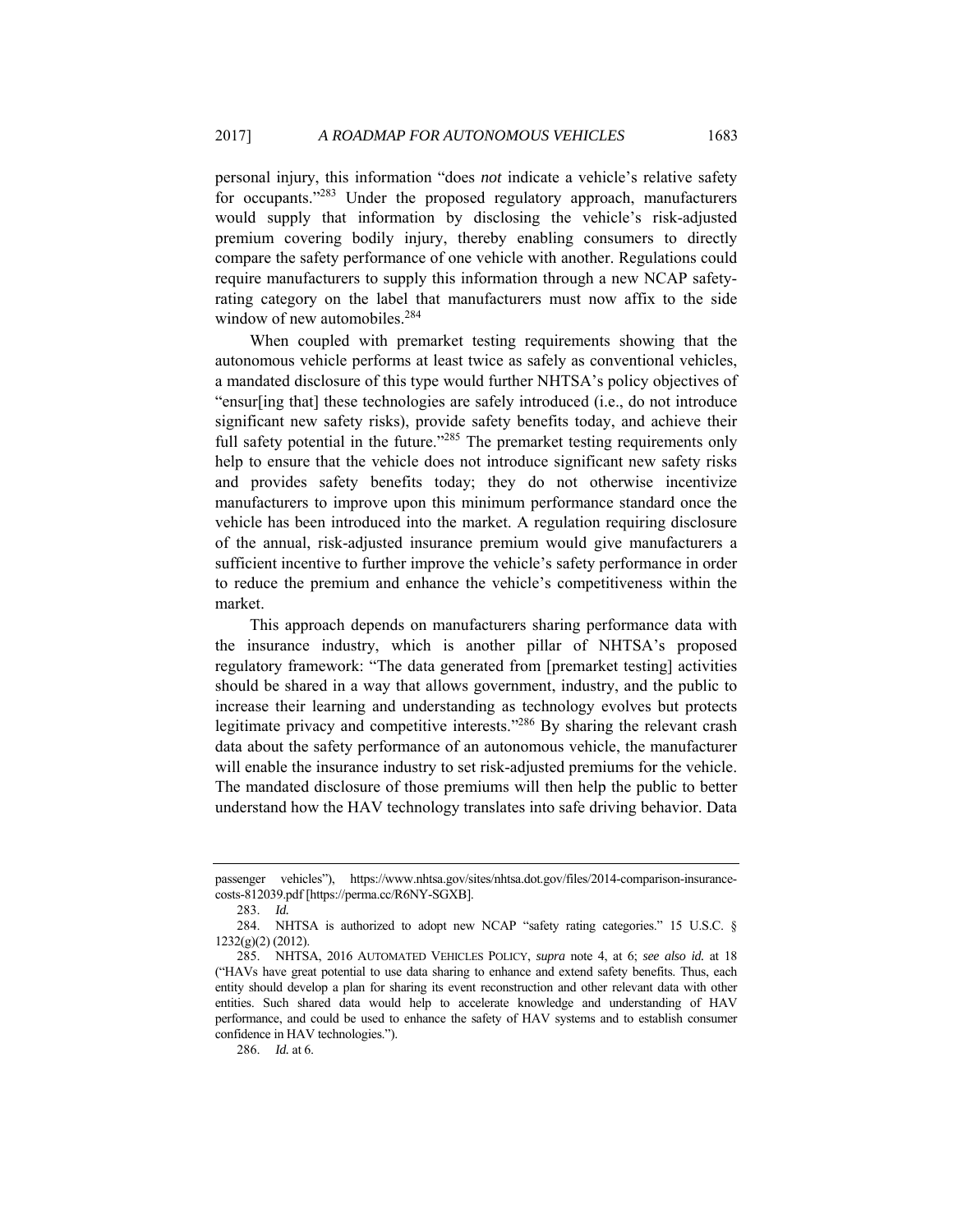sharing will make the insurance industry an integral component of the federal regulatory regime.

## *C. Coordination of Federal and State Law*

Concerned about the problem of uncertain and variable requirements of tort law, many have proposed to preempt these state requirements with federal law so that manufacturers will be uniformly regulated in the national market. "A patchwork of state laws governing the operation of self-driving cars threatens to stall their development, supporters told lawmakers as U.S. senators began consideration of a national standard for robotic vehicles" in March 2016.<sup>287</sup> Four industry insiders and an academic provided this testimony to a Senate committee; all urged Congress to enact laws that would uniformly regulate the safety of driverless vehicles.<sup>288</sup> Similarly, in a study sponsored by the California Department of Transportation, the RAND Corporation concluded that state tort liability "may lead to inefficient delays in the adoption of these technologies," justifying a policy recommendation for the federal preemption of state law: "While federal preemption has important disadvantages, it might speed the development and utilization of this technology and should be considered, if accompanied by a comprehensive federal regulatory regime*.*"<sup>289</sup>

As we have found, NHTSA could regulate premarket testing and product warnings in a manner that would satisfy the tort obligations governing the manufacturer's liability for the crash of a fully functioning autonomous vehicle. This liability question is the most important source of legal uncertainty manufacturers now face. By largely dissipating this uncertainty and its associated costs, these regulations would facilitate the safe deployment of autonomous vehicles in a manner that adequately coordinates federal regulatory law and state tort law.

## *1. Overlap of Federal Regulatory Law and State Tort Law*

For reasons of institutional comity, even if a court is not statutorily obligated to do so, it will defer to a legislative policy decision that is relevant to

 <sup>287.</sup> Jeff Plungis & Keith Naughton, *Driverless Car Supporters Urge National Laws to Override State, Local*, INS. J. (Mar. 16, 2016), http://www.insurancejournal.com/news/national/2016/03/16/402012.htm [https://perma.cc/LW8W-6LP7].

<sup>288.</sup> *Hands Off: The Future of Self-Driving Cars: Hearing Before the S. Comm. On Commerce, Sci., & Transp.*, 114th Cong. (2016) (testimony of Dr. Chris Urmson, Director of Self-Driving Cars, Google X; Mr. Mike Ableson, Vice President, Strategy and Global Portfolio Planning, General Motors Co.; Mr. Glen DeVos, Vice President, Global Engineering and Services, Electronics and Safety, Delphi Automotive; Mr. Joseph Okpaku, Vice President of Government Relations, Lyft; and Dr. Mary (Missy) Louise Cummings, Director, Humans and Autonomy Lab and Duke Robotics, Duke University).

 <sup>289.</sup> RAND REPORT,*supra* note 245, at 34, 37.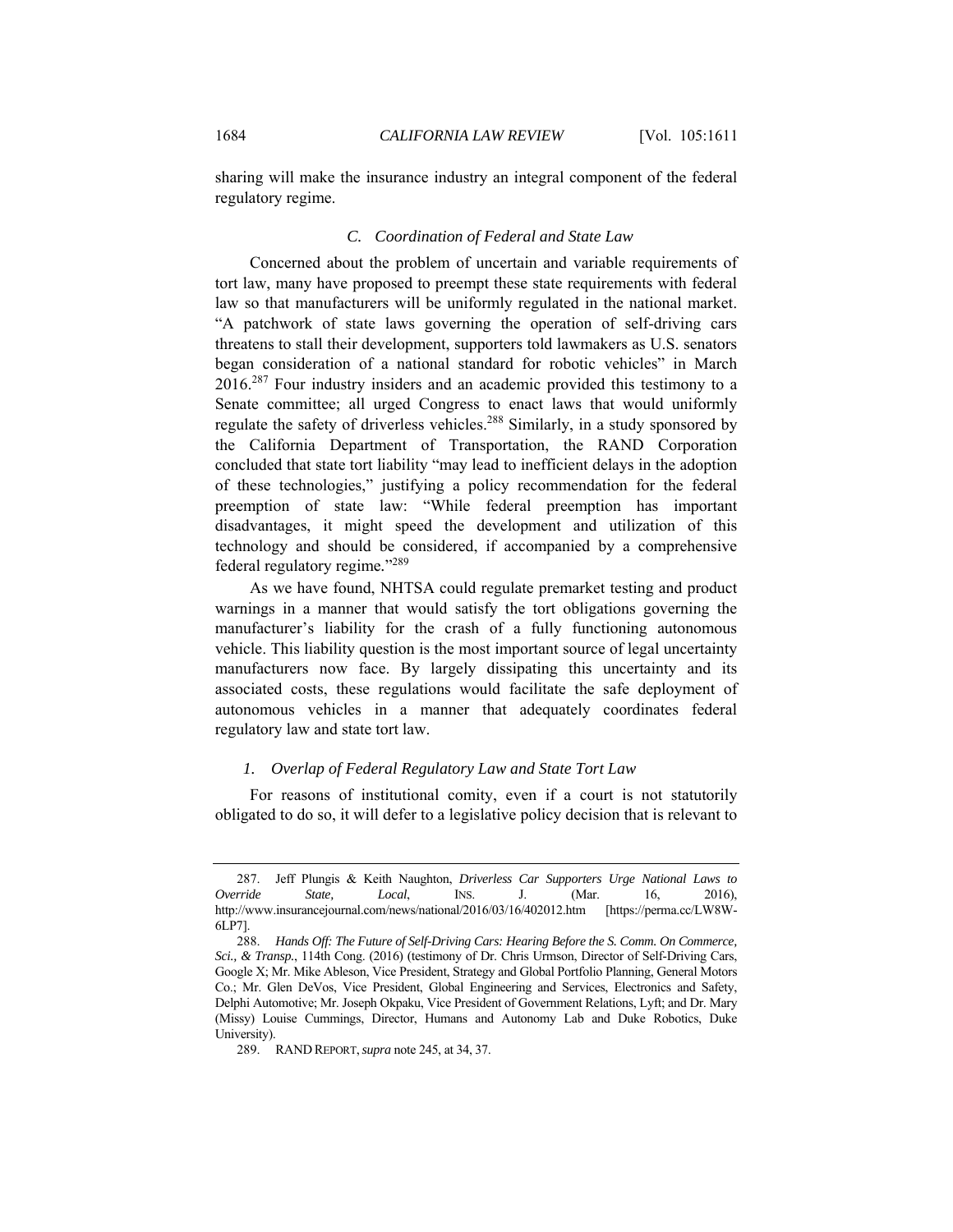the resolution of any issue posed by a tort claim*.* <sup>290</sup> For example, if a motorist violates a traffic statute by speeding, courts will deem the violation to be negligence per se, even though the statute does not mandate this outcome.<sup>291</sup> Courts instead defer to the legislative policy decision about the reasonably safe speed for driving in this context. When rigorously applied across the full range of policy decisions implicated by a tort claim, this principle of common law deference largely coordinates state tort law with regulatory law.

As a matter of common law deference, courts consider whether a manufacturer's compliance with a federal safety regulation constitutes a complete defense to a tort claim. Unless the regulation is based on legislative policy decisions that fully resolve the tort claim, courts that fully defer to these policies must still make an independent tort judgment. That judgment could require the defendant manufacturer to take precautions beyond those required by the regulation. The failure to take any of those additional precautions would subject the manufacturer to liability, even though it complied with the regulation. The extent to which the regulatory policy decisions resolve the issues posed by the tort claim, therefore, determines whether regulatory compliance is a complete defense.<sup>292</sup>

Due to "the traditional view that the standards set by most product safety statutes or regulations generally are only minimum standards,"293 regulatory compliance is usually not a complete defense. A safety regulation is a minimum standard for tort purposes when it does not account for all risks encompassed by the common law tort duty. By considering risks that the regulators did not account for, the court must make an independent tort judgment about whether the defendant was obligated to take care in excess of regulatory requirements. In such a case, the defendant's regulatory compliance is not a complete defense.<sup>294</sup>

But if a statute or regulation is based on safety decisions that fully resolve a tort claim, then regulatory compliance is a complete defense. By deferring to the legislative policy decisions embodied in such a regulation, the court can fully determine the defendant's tort obligations. No independent tort judgment

<sup>290.</sup> *See* Geistfeld, *Age of Statutes*, *supra* note 55, at 963–67 (discussing the principle of common law deference that supplies the basis for various tort doctrines).

<sup>291.</sup> *See* RESTATEMENT (THIRD) OF TORTS: LIABILITY FOR PHYSICAL AND EMOTIONAL HARM § 14 (AM. LAW INST. 2010) ("An actor is negligent if, without excuse, the actor violates a statute that is designed to protect against the type of accident the actor's conduct causes, and if the accident victim is within the class of persons the statute is designed to protect.").

<sup>292.</sup> *See* Geistfeld, *Age of Statutes*, *supra* note 55, at 991–1001.

 <sup>293.</sup> RESTATEMENT (THIRD) OF TORTS: PRODUCTS LIABILITY § 4 cmt. e (AM. LAW INST. 1998).

<sup>294.</sup> *See* Geistfeld, *Age of Statutes*, *supra* note 55, at 993–96; *see also* RESTATEMENT (THIRD) OF TORTS: PRODUCTS LIABILITY § 4 cmt. e (AM. LAW INST. 1998) ("Thus, most product safety statutes or regulations establish a floor of safety below which product sellers fall only at their peril, but they leave open the question of whether a higher standard of product safety should be applied.").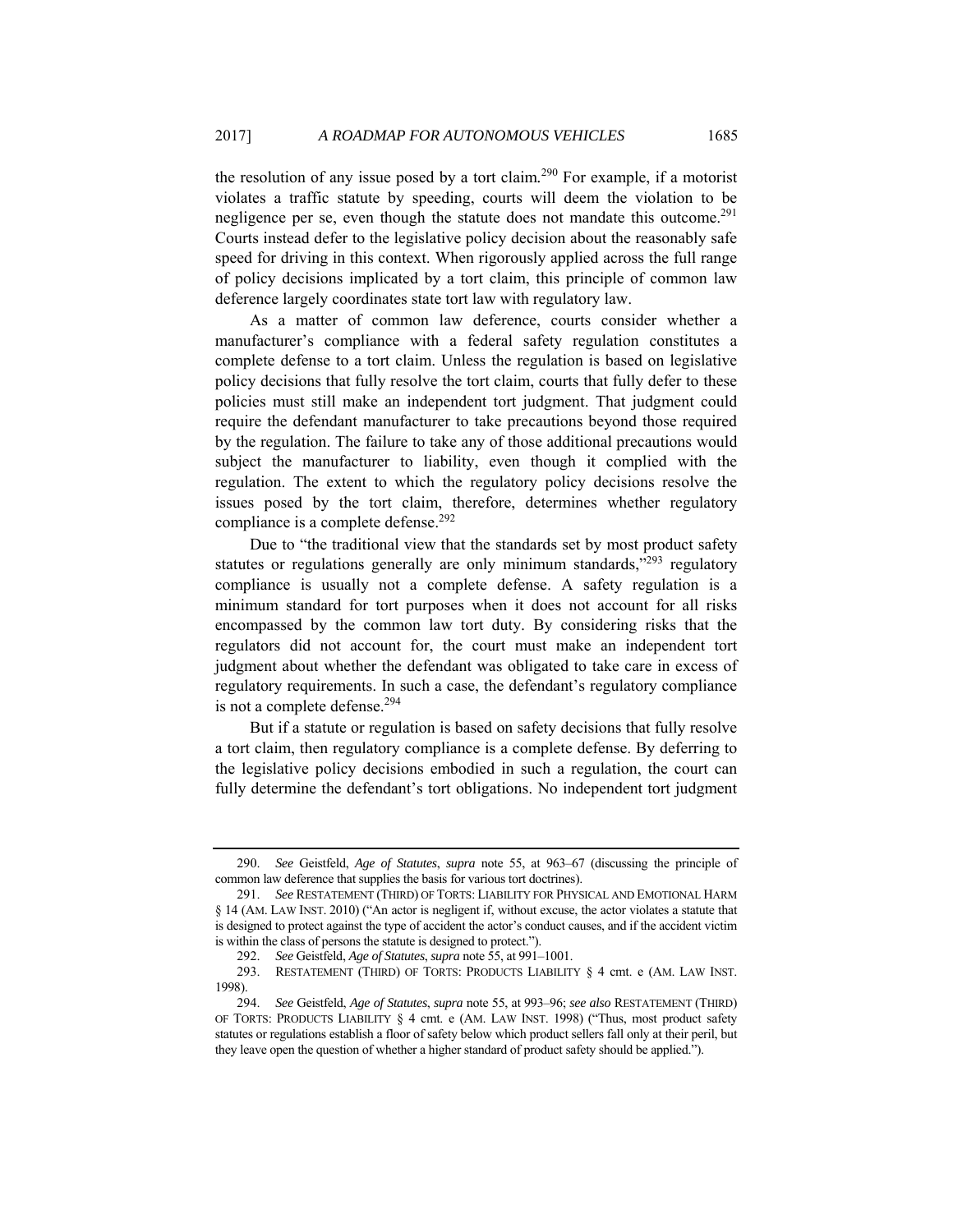is necessary. A defendant that complied with the regulation also necessarily satisfied the corresponding tort duty.<sup>295</sup>

The same conclusion would apply to a federal regulation that requires premarket testing showing that an autonomous vehicle at least halves the incidence of crashes relative to a conventional vehicle. The regulatory requirement would be a minimum standard in the sense that manufacturers could make their vehicles even safer. For tort purposes, however, the regulation would not be a minimum standard. The manufacturer would necessarily satisfy its tort obligation if the premarket testing showed that the vehicle at least halves the incidence of crashes relative to a conventional vehicle.<sup>296</sup> The manufacturer's compliance with such a regulation would be a complete defense to the associated tort claim.<sup>297</sup>

The same conclusion also applies to a federal regulation requiring the manufacturer to disclose the annual, risk-adjusted premium for insuring the autonomous vehicle. The regulation establishes a minimum standard only in the sense that the manufacturer could provide even more safety-related information. For tort purposes, however, compliance would also fully satisfy the manufacturer's associated tort obligation to warn about the inherent risk that the fully functioning operating system will cause the vehicle to crash.<sup>298</sup> Once again, regulatory compliance would be a complete defense to such a tort claim.

To be sure, not all states would necessarily apply the regulatory compliance defense in this manner.<sup>299</sup> Moreover, some states may formulate their liability rules differently from the majority, and so federal regulations based on the majority rule would not necessarily satisfy the associated tort obligations in those states. For either reason, some states could decide that a manufacturer's compliance with the foregoing regulations is not a complete defense. In that event, the federal constitutional doctrine of statutory preemption would instead coordinate these federal regulations with state tort law.

<sup>295.</sup> *See* Geistfeld, *Age of Statutes*, *supra* note 55, at 996–1001.

<sup>296.</sup> *See supra* Part II.B.2 (explaining why allegations of defective design for autonomous vehicles reduce to questions about the adequacy of premarket testing).

 <sup>297.</sup> Because the result follows as a matter of deference, a court is not statutorily obligated to make regulatory compliance a complete defense. *See* RESTATEMENT (THIRD) OF TORTS: PRODUCTS LIABILITY § 4 cmt. e (AM. LAW INST. 1998) ("Such a conclusion *may* be appropriate when the safety statute or regulation was promulgated recently, thus supplying currency to the standard therein established; when the specific standard addresses the very issue of product design or warning presented in the case before the court; and when the court is confident that the deliberative process by which the safety standard was established was full, fair, and thorough and reflected substantial expertise.") (emphasis added).

<sup>298.</sup> *See supra* Part II.D.2.

<sup>299.</sup> *Cf.* Malcolm v. Evenflo Co., Inc., 217 P.3d 514, 522 (Mont. 2009) (rejecting the *Restatement (Third)* rule for the regulatory compliance defense because it "conflicts with the core principles of Montana's strict products liability law").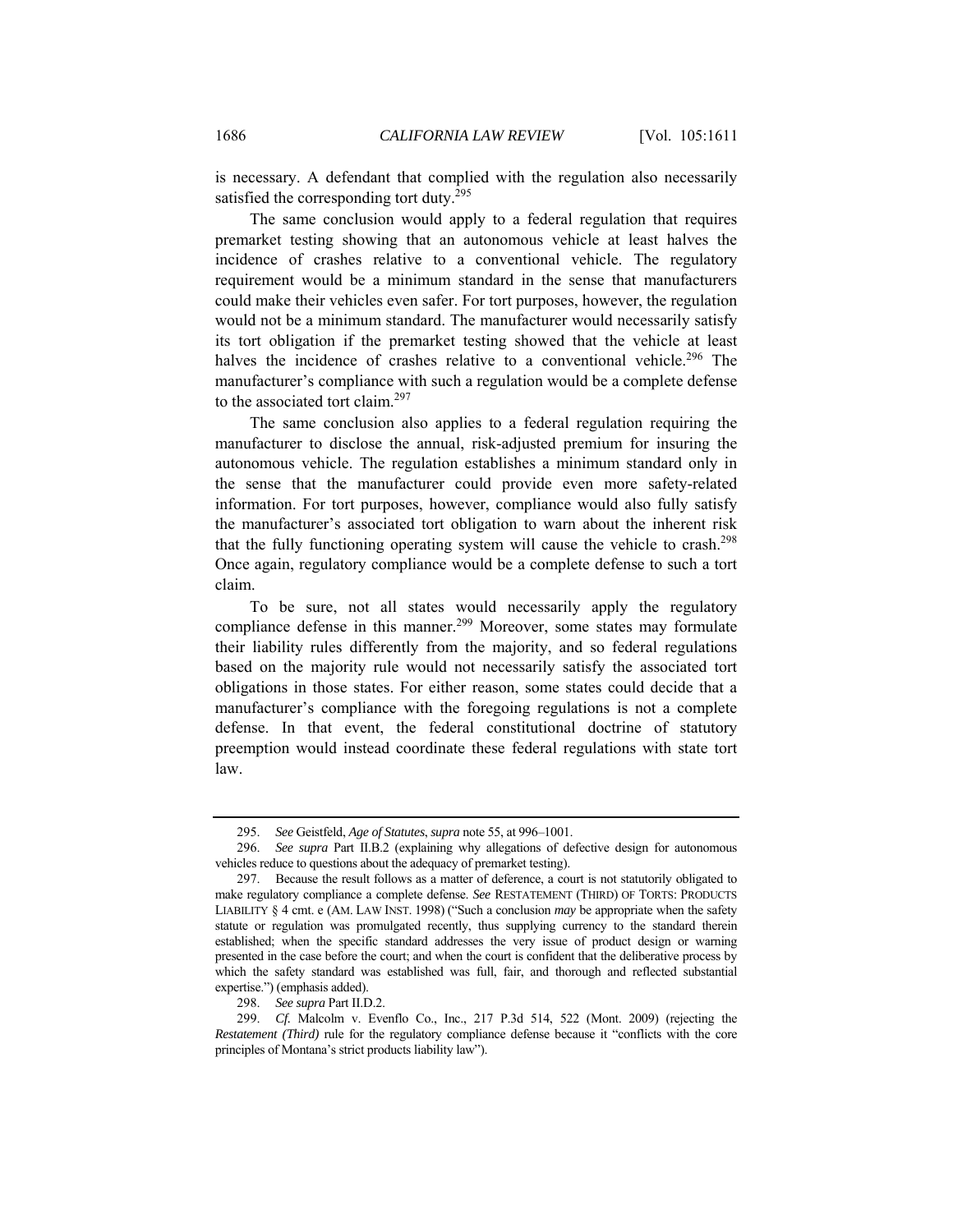Statutory preemption is based on the constitutional supremacy of federal law over state law.<sup>300</sup> A federal regulation can preempt or displace state law either through the express statutory language that authorizes the regulatory scheme or by implication. Because the enabling legislation for NHTSA does not permit the express preemption of state common law,  $301$  any regulations NHTSA adopts can preempt state tort law only by implication.<sup>302</sup> Preemption by implication occurs when compliance with the state-imposed tort duty "may produce a result inconsistent with the objective of the federal statute."<sup>303</sup>

Under this analysis, "[t]he identification of the relevant 'federal purpose' necessitates an answer to the 'minimum standard' versus 'optimal balance' question."304 When federal regulators have the purpose of establishing this type of minimum safety standard, they recognize that states could impose more demanding tort requirements. National uniformity is not a regulatory objective. A state court, therefore, can enforce its more demanding tort requirements without frustrating the federal regulatory purpose, eliminating any role for implied preemption. By contrast, when regulators adopt an optimal safety standard, they have made an all-things-considered safety decision that accounts for all of the regulatory costs and benefits, including those of national uniformity. "If the federal standard sets the optimal balance, then state laws that diverge from it—either to relax or tighten regulations—are in 'conflict' with the 'federal purpose' and therefore preempt[ed]."305

In this respect, the proposed federal regulations governing premarket testing and disclosure of the autonomous vehicle's risk-adjusted insurance premium are optimal rather than minimum standards. According to NHTSA, its policy objective is to exclusively regulate the safe performance of autonomous vehicles in order to attain a nationally uniform body of regulation that will facilitate the reasonably safe deployment of this life-saving technology.306 NHTSA also has the policy objective of retaining the traditional role of state tort law. Both policy objectives are furthered by the proposed regulations, which is why the regulations embody optimal standards for purposes of implied preemption.

The proposed regulations derive from the common law tort duty as formulated by most states, making regulatory compliance a complete defense

 <sup>300.</sup> U.S. CONST. art. VI, cl. 2. "The Supreme Court has repeatedly identified the Supremacy Clause as the source of its authority to declare state law displaced (preempted)." Thomas W. Merrill, *Preemption and Institutional Choice*, 102 NW. U. L. REV. 727, 733 (2008).

 <sup>301.</sup> Geier v. Am. Honda Motor Co., Inc., 529 U.S. 861, 868 (2000).

<sup>302.</sup> *Id.* at 869–74.

 <sup>303.</sup> Rice v. Santa Fe Elevator Corp., 331 U.S. 218, 230 (1947) (citation omitted) (discussing other instances of preemption as well, none of which matter for present purposes).

 <sup>304. 2</sup> AM. LAW INST., REPORTERS' STUDY: ENTERPRISE RESPONSIBILITY FOR PERSONAL INJURY 108 (1991).

<sup>305.</sup> *Id.* 

<sup>306.</sup> *See supra* notes 247–51 and accompanying text.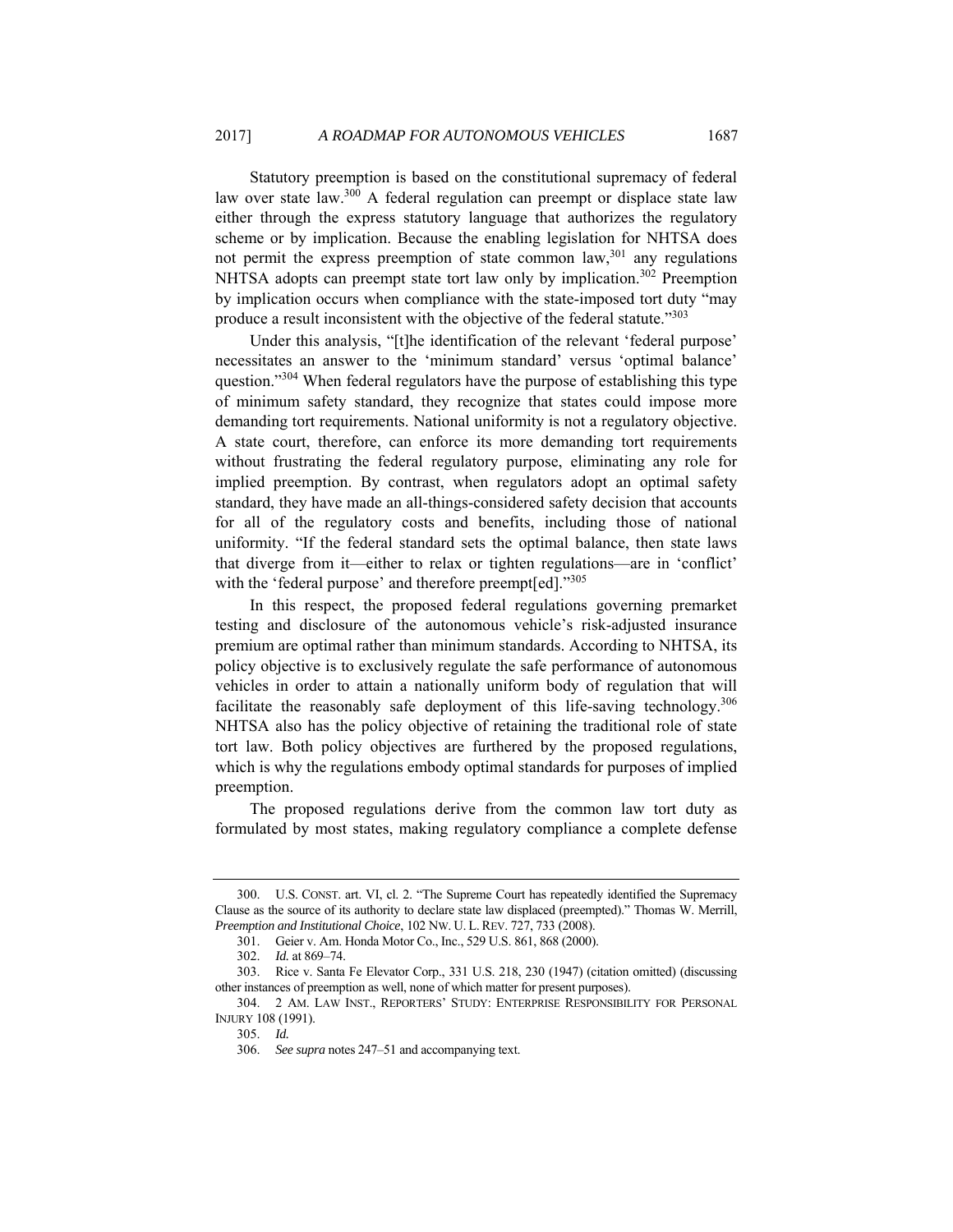to the associated tort claims. In these states, there is no conflict between the federal interest in the uniform regulation of national markets and the traditional state interest in tort law. Permitting a few states to impose more demanding safety requirements on manufacturers would not only frustrate the regulatory objective of uniformity, it would also elevate the interests of these states over the substantially larger number that favor uniformity, thereby frustrating the regulatory purpose of optimally solving the federalism problem. For these and other reasons, the two federal regulations would impliedly preempt any state tort claims that seek to impose more demanding premarket testing or warning requirements on the manufacturers of autonomous vehicles.<sup>307</sup>

The same reasoning applies to other regulations with these same attributes. For example, NHTSA has adopted regulations concerning airbags and other passive restraint systems (such as automatic seat belts) that impliedly preempt any state-imposed tort requirements that are inconsistent or otherwise incompatible with the federal regulatory purpose.<sup>308</sup> So, too, new federal safety regulations that NHTSA adopts for automated driving technologies will preempt inconsistent or incompatible tort claims, further ensuring the coordination of federal regulatory law and state tort law when they have overlapping safety requirements.

## *2. Federal Regulatory Law and State Tort Law as Supplements*

NHTSA will not be able to comprehensively regulate all safety aspects of automated driving technologies.<sup>309</sup> NHTSA has limited resources that it should expend on technologies with the greatest safety potential, much like it has done for the regulation of seat belts, airbags, antilock brakes, and rear-view cameras.310 The resultant gaps in the federal regulatory regime will be filled by

 <sup>307.</sup> The U.S. Supreme Court in a series of recent decisions has effectively conducted the implied preemption inquiry in tort cases by asking whether the regulation entails a safety decision (defined in cost-benefit or risk-utility terms) that is inconsistent with the one required by the tort claim. *See* Geistfeld, *Age of Statutes*, *supra* note 55, at 1004–17. Consider in this regard the preemptive effect of the federal regulation requiring premarket testing. The associated tort claim alleges that the vehicle is defective because a reasonable design of the operating system embodies more extensive testing (or machine learning) that would have prevented the vehicle from crashing in the case at hand. To recover, the plaintiff must prove that the cost of more extensive testing is *less* than the associated safety benefit, thereby rendering the existing design defective. *See supra* Part II.B.2 (explaining why allegations of defective design for autonomous vehicles reduce to questions about the adequacy of premarket testing). The federal regulation fully resolves the identical safety decision in a contrary manner. The premarket testing requirement is based on the policy conclusion that the safety cost of more extensive testing (due to delayed deployment of the life-saving technology) is *greater* than the safety benefits of more extensive testing. The regulation embodies the policy decision that further pursuit of safety via more extensive testing would be self-defeating. Permitting the plaintiff to recover for this claim, therefore, would be inconsistent with regulatory policy decision and is preempted for this reason alone.

 <sup>308.</sup> Geier v. Am. Honda Motor Co., Inc., 529 U.S. 861, 874–75 (2000).

<sup>309.</sup> *See supra* notes 241–51 and accompanying text.

<sup>310.</sup> *See* NAT'L HIGHWAY TRAFFIC SAFETY ADMIN., DOT-HS-812-069, LIVES SAVED BY VEHICLE SAFETY TECHNOLOGIES AND ASSOCIATED FEDERAL MOTOR VEHICLE SAFETY STANDARDS, 1960 TO 2012 (2015) (evaluating the effectiveness of safety technologies addressed by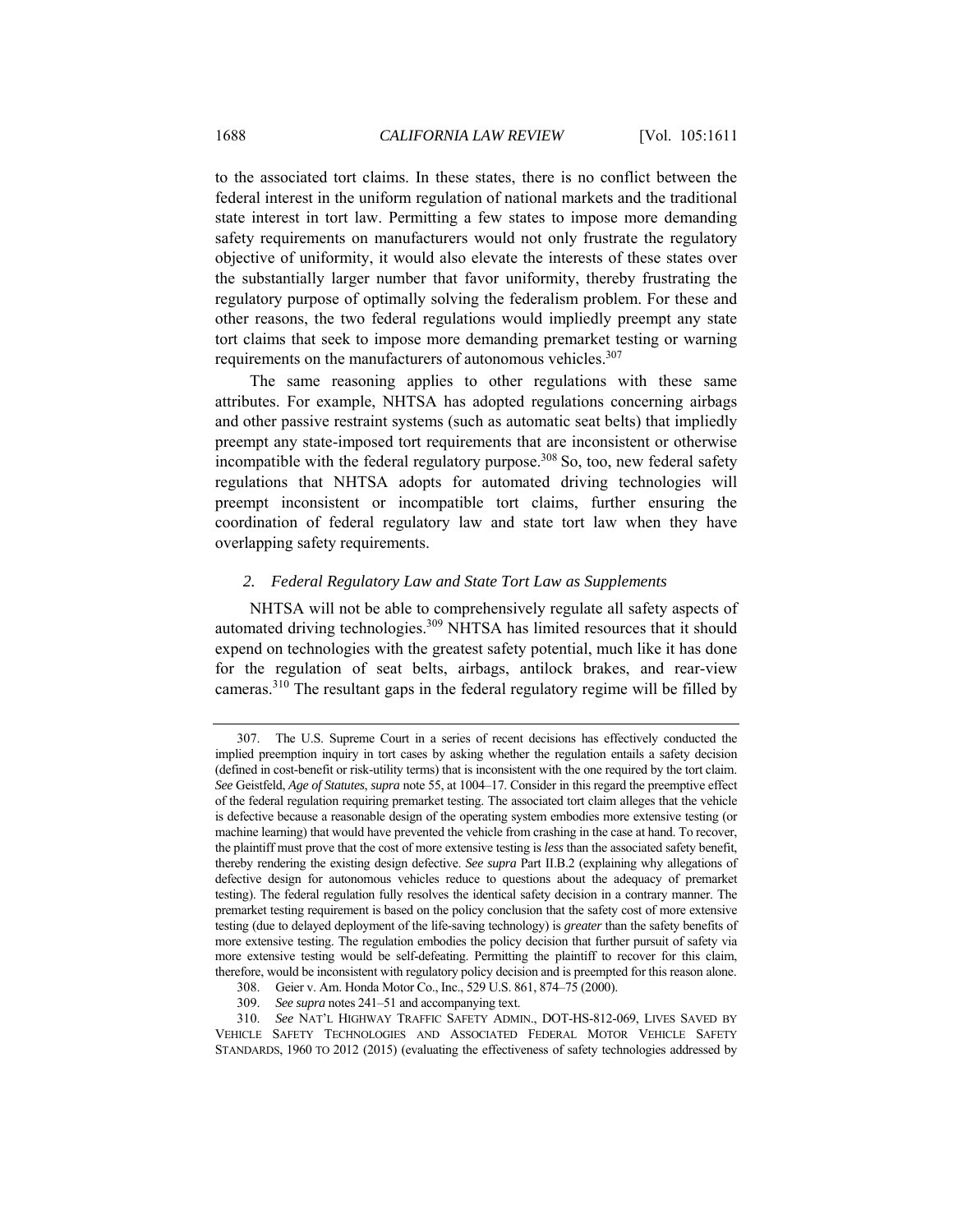state tort law, which imposes various obligations on manufacturers to supply reasonably safe or non-defective products. In a world of scarce regulatory resources, state tort law is a necessary supplement to federal regulation. Together they yield a regime that comprehensively regulates the safe performance of automated driving technologies.

State tort law would further supplement the federal regulatory regime by providing a robust enforcement mechanism. A good example involves the exploding airbags manufactured by Takata, which have recently led to a flurry of litigation and regulatory action.<sup>311</sup> Pursuant to federal regulation, every passenger vehicle manufactured since September 1, 1997, must be equipped with airbags that satisfy minimum performance standards.<sup>312</sup> In the Takata cases, the tort claims seek to hold the manufacturer responsible for its airbags that exploded (malfunctioned) and physically harmed consumers.<sup>313</sup> By enforcing the mandated performance standard for airbags, tort law (the doctrine of negligence per se) gives all manufacturers a strong financial incentive to fully comply with the federal regulation.<sup>314</sup>

Tort law could also incentivize manufacturers to follow regulatory proposals regarding the safety performance of autonomous vehicles. For example, to reduce the risk of crash from malfunctions of the operating system, NHTSA proposes that manufacturers adopt a "fall back minimal risk condition" for the vehicle that "should encompass designing the intended functions such that the vehicle will be placed in a safe state even when there are electrical, electronic, or mechanical malfunctions or software errors."315 If a malfunctioning vehicle is not placed in a safe state and crashes as a result, the malfunction would subject the manufacturer to strict tort liability, giving all manufacturers a financial incentive to adopt an effective "fall back minimal risk condition" as NHTSA urges.<sup>316</sup>

Federal Motor Vehicle Safety Standards), https://crashstats.nhtsa.dot.gov/Api/Public/ViewPublication/812069 [https://perma.cc/HG3X-XG5E].

<sup>311.</sup> *See* Danielle Ivory & Hiroko Tabuchi, *Takata Says No to Fund for Victims of Defective Airbag*, N.Y. TIMES (July 9, 2015), https://www.nytimes.com/2015/07/10/business/takata-says-no-tofund-for-victims.html? [https://perma.cc/GK22-D77E].

 <sup>312.</sup> Occupant Crash Protection, 58 Fed. Reg. 46,551, 46,563 (Sept. 2, 1993) (codified at 49 C.F.R. §§ 571, 585 (2017)).

<sup>313.</sup> *See* Jonathan Soble, *Takata Expects Return to Profit Despite Facing Airbag Lawsuits*, N.Y. TIMES. (May 8, 2015), https://www.nytimes.com/2015/05/09/business/international/takata-saysairbag-defect-fallout-behind-it.html [https://perma.cc/XRU8-V6LM].

 <sup>314.</sup> RESTATEMENT (THIRD) OF TORTS: PRODUCTS LIABILITY § 4(a) (AM. LAW INST. 1998) ("[A] product's noncompliance with an applicable product safety statute or administrative regulation renders the product defective with respect to the risks sought to be reduced by the statute or regulation."); *id.* § 4 reps. n. cmt. d (observing that this rule "finds its origin in a common-law rule holding that the unexcused omission of a statutory safety requirement is negligence per se").

 <sup>315.</sup> NHTSA, 2016 AUTOMATED VEHICLES POLICY, *supra* note 4, at 14, 20.

<sup>316.</sup> *See supra* Part II.A (explaining why malfunctions attributable to computer bugs are subject to strict products liability); *see also supra* Part III.A (explaining why malfunctions attributable to thirdparty hacking are subject to strict products liability).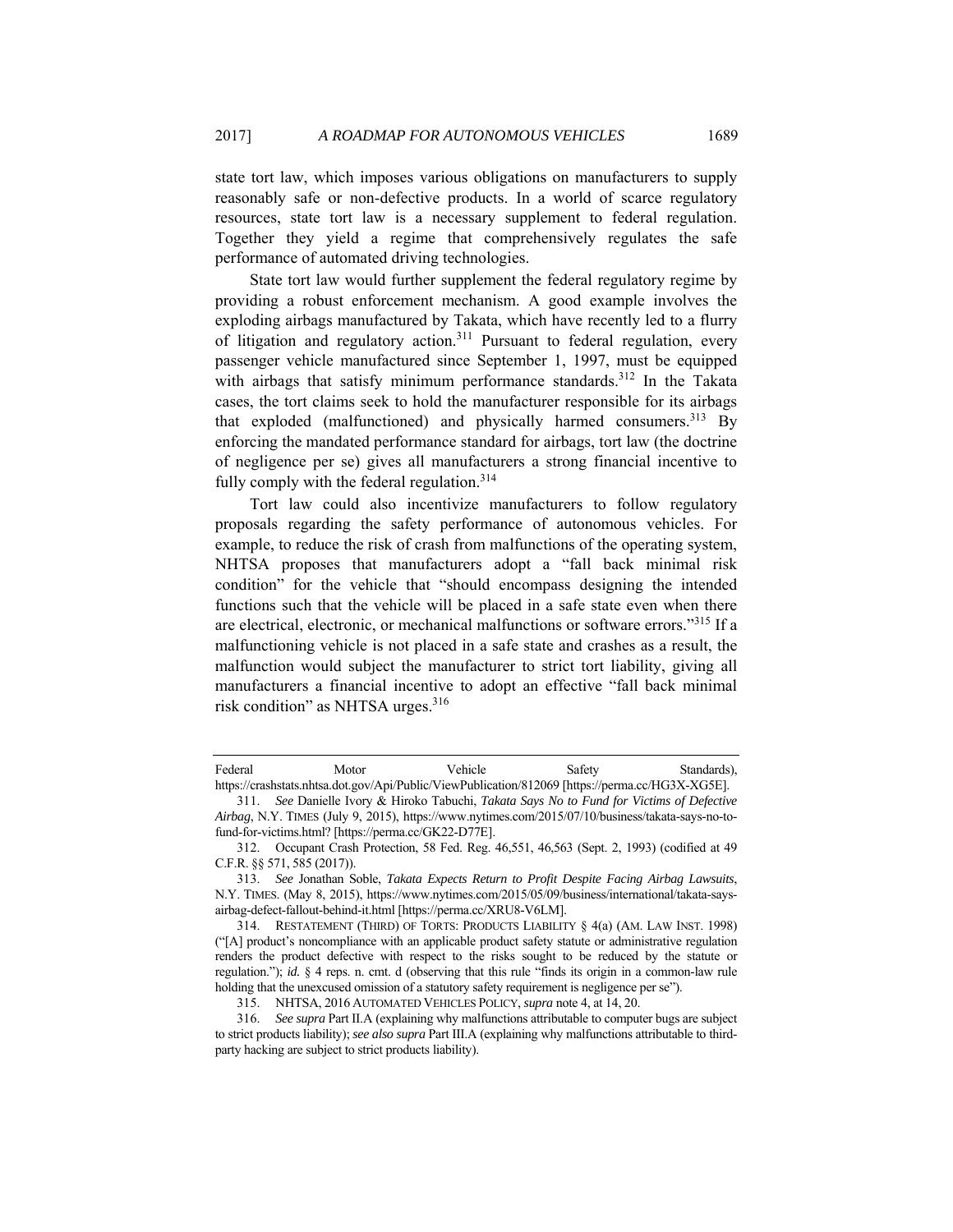A similar incentive would be created by the rule of strict manufacturer liability for malfunctions caused by unauthorized third-party hacking.<sup>317</sup> Under the regulatory approach proposed by NHTSA, "[m]anufacturers and other entities should follow a robust product development process based on a systems-engineering approach to minimize risks to safety, including those due to cybersecurity threats and vulnerabilities."318 This regulatory objective could be attained without NHTSA adopting regulations that specify detailed performance standards, as some have suggested.<sup>319</sup> Instead, the prospect of incurring strict tort liability for product malfunctions will give each manufacturer a financial incentive to figure out the most cost-effective way for minimizing these risks of malfunction, obviating the need for detailed regulations.

Federal law, in turn, can supplement state tort law by helping to clarify issues otherwise posed by a tort claim. A good example involves the manufacturer's tort obligation to design the vehicle so that it equally treats the interests of consumers (the owner and users of the autonomous vehicle) and bystanders (those in other vehicles and so on).<sup>320</sup> According to NHTSA, "[a]lgorithms for resolving these conflict situations should be developed transparently using input from Federal and State regulators, drivers, passengers and vulnerable road users, and taking into account the consequences of an [autonomous vehicle's] actions on others."<sup>321</sup> A federal regulation requiring such transparency would considerably simplify a tort inquiry asking whether the design of an autonomous vehicle unreasonably risks danger to bystanders.

Under this approach, the manufacturers of autonomous vehicles would be subject to uniform regulation across the national market with respect to the most important aspects of safe product performance. The sole regulatory authority on these matters would reside with NHTSA, but the federal regime would nevertheless retain state tort law by deriving the mandated performance standards from the associated tort obligations and otherwise relying on tort law as a necessary supplement. Federal and state law can work together to comprehensively regulate automated driving technologies.

To be sure, NHTSA might ultimately leave these important regulatory issues for the states to determine. In its recently released 2017 policy statement that outlines a "path forward for the safe deployment of automated vehicles," NHTSA "offers a nonregulatory approach to automated vehicle technology

<sup>317.</sup> *See supra* Part III.A (explaining why the operation of the vehicle by an unauthorized thirdparty hacker would be a product malfunction subject to strict liability).

 <sup>318.</sup> NHTSA, 2016 AUTOMATED VEHICLES POLICY, *supra* note 4, at 21.

<sup>319.</sup> *See* LIPSON & KURMAN, *supra* note 30, at 105 ("Driverless cars will need a redundant real-time operating system that contains built-in independent, self-testing systems that are required by law."); *id.* ("Similar to those airplanes, the car's wiring and on-board computers should be physically walled off, safe from the tinkering hands of innocent passengers or malevolent hijackers.").

<sup>320.</sup> *See supra* Part II.C.

 <sup>321.</sup> NHTSA, 2016 AUTOMATED VEHICLES POLICY, *supra* note 4, at 26–27.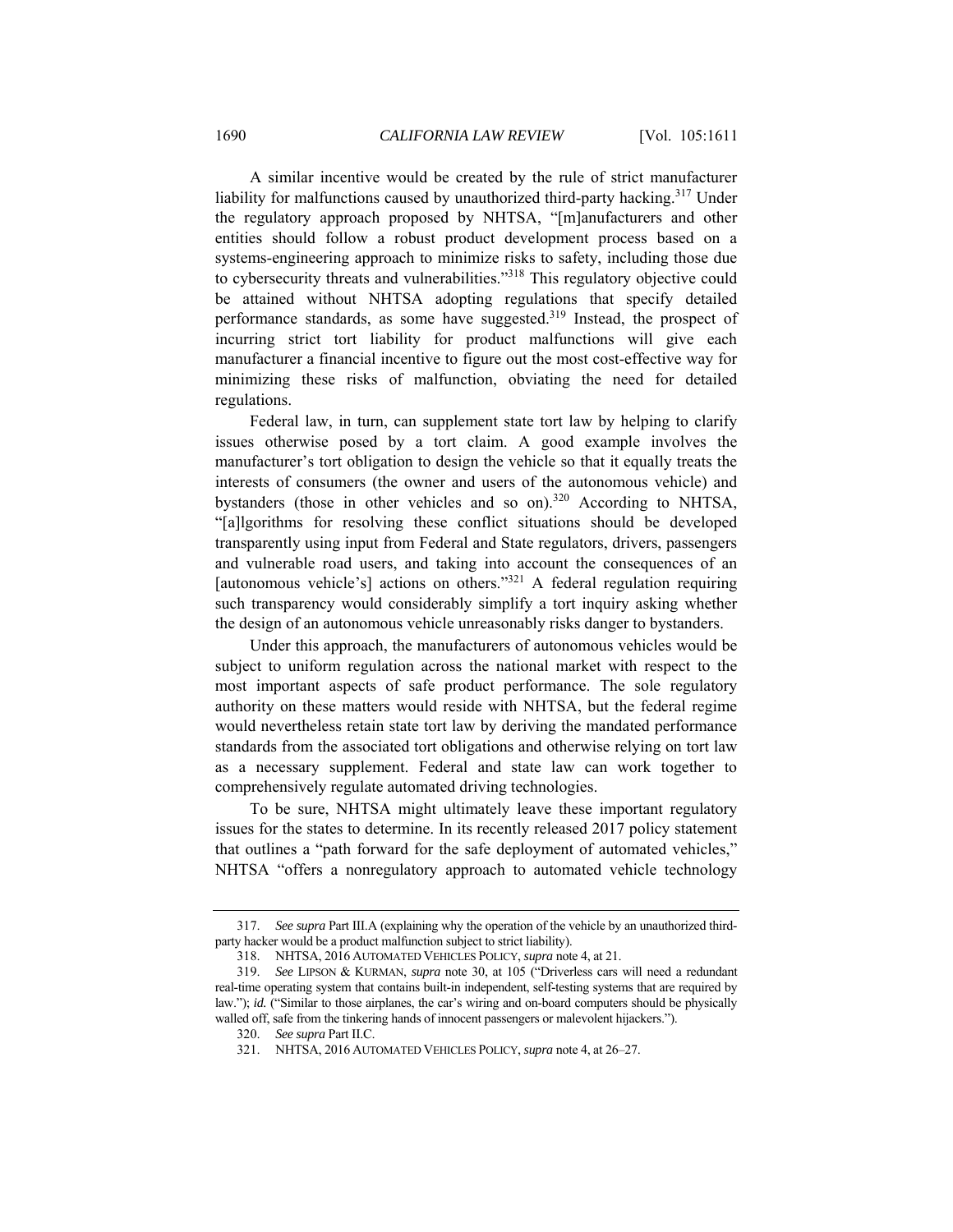safety" based on voluntary industry guidelines and recommended best practices for state legislatures.<sup>322</sup> NHTSA continues to envision that the states will retain their traditional responsibilities to "regulat[e] motor vehicle insurance and liability."323 Absent the requisite federal regulations, however, manufacturers will soon face the considerable uncertainties that inhere in the state tort regimes of products liability. A combination of federal and state law is the best method for enabling manufacturers to confidently assess their potential liabilities for autonomous vehicles.

## **CONCLUSION**

In addition to its other impacts, the emerging technology of autonomous vehicles will disrupt the practice of tort law. The majority of tort cases in the state courts now involve automobile accidents allegedly caused by a driver's negligence.324 By eliminating the human driver, autonomous vehicles will eliminate these tort claims. The manufacturer will instead be responsible for the driving performance of the autonomous vehicle, potentially making it liable for a crash. Autonomous vehicles will alter the mix and number of tort cases, causing a massive shift from ordinary negligence claims to those based on products liability.

This dynamic will inevitably put pressure on the doctrines of products liability. Disagreement about the potential scope of manufacturer liability for the crash of an autonomous vehicle is compounded by the potential for variations among the different state tort systems across the country. Unable to assess their potential liabilities and other tort obligations within the national market, manufacturers face an overly uncertain legal environment, which generates costs that could impede the emergence of this life-saving technology.

In an effort to address this problem, NHTSA has announced a strategy of promulgating nationally uniform safety regulations that function alongside of the state tort and insurance systems.<sup>325</sup> The strategy is not yet fully specified because it is still in development, but it already presents an obvious set of problems. What is the role of state tort law? What ensures that it will be

 <sup>322.</sup> NAT'L HIGHWAY TRAFFIC SAFETY ADMIN., AUTOMATED DRIVING SYSTEMS 2.0: A VISION FOR SAFETY, at  $i$ –ii (2017), https://www.nhtsa.gov/sites/nhtsa.dot.gov/files/documents/13069a-ads2.0\_090617\_v9a\_tag.pdf [https://perma.cc/5BC5-SDS6].

<sup>323.</sup> *Id.* at 20.

 <sup>324.</sup> According to court data collected from seventeen states, auto tort cases in 2015 ranged from a low of 32 percent of all tort cases (Missouri) to 75 percent (Texas), with auto tort cases exceeding 50 percent of all tort cases in the majority of these states. *See* 2015 Statewide Auto Tort Cases per 100,000 Population, NAT'L CTR. FOR STATE COURTS, COURT STATISTICS PROJECT, http://www.courtstatistics.org/Civil.aspx (follow "Launch DataViewer" hyperlink; then select "Statewide Auto Tort Rates (Chart)"). "Auto tort cases arise from auto accidents and typically allege personal injury, property damage, or wrongful death resulting from negligent operation of a motor vehicle." *Id.* 

<sup>325.</sup> *See supra* notes 246–51 and accompanying text.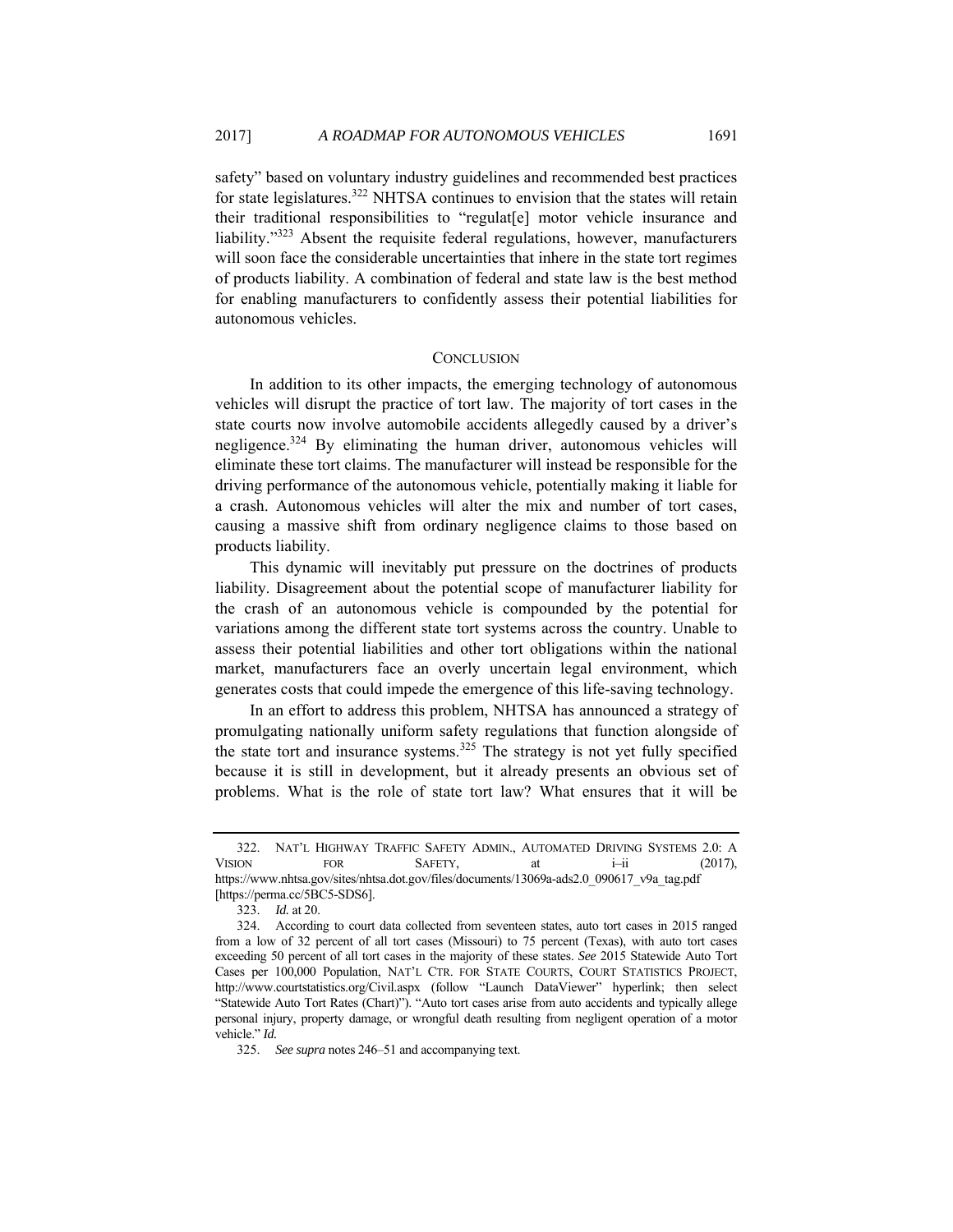adequately coordinated with federal regulatory law? What is the role of insurance? Rather than clearly resolving matters, NHTSA's proposed regulatory approach at this point seems only to deepen the uncertainty.

These problems, perhaps ironically, can be largely solved by the technology itself for reasons that become apparent once we consider why the technology can cause an autonomous vehicle to crash.

As with conventional vehicles, hardware malfunctions can cause an autonomous vehicle to crash. As with conventional vehicles, these defects will subject the manufacturers of autonomous vehicles to strict liability, giving them a financial incentive to adopt reasonably safe methods of quality control. All crashes caused by defective hardware in the vehicle clearly fit within the existing liability regime.<sup>326</sup>

The remaining cases involve crashes caused by the software components of the operating system. Just as hardware malfunctions, an autonomous vehicle's software can malfunction. Programming errors or bugs can cause the operating system to freeze, which in turn can cause the vehicle to crash. As with hardware malfunctions, these defects will subject the manufacturers of autonomous vehicles to strict liability, giving them a financial incentive to subject the vehicle's programming to reasonably safe methods of quality control.327

The most pressing problem—and potential source of substantial legal uncertainty—involves manufacturer liability for the crash of a fully functioning autonomous vehicle. When the fully functioning operating system causes a crash, the vehicle was engaged in systemized driving performance that can be evaluated with aggregate driving data for the fleet. Under widely adopted rules of products liability, the programming or design of the fully functioning operating system would necessarily satisfy the tort obligation if the data show that the autonomous vehicle performs at least twice as safely as conventional vehicles, eliminating defective design as a potential source of manufacturer liability in these cases.<sup>328</sup>

To avoid liability for crashes proximately caused by a fully functioning autonomous vehicle, the manufacturer must also adequately warn consumers about this inherent product risk. Once again, the crash involves systemized driving performance, and so aggregate driving data provide a determinate method for the manufacturer to satisfy the tort obligation. These data will enable insurers to establish the premium for insuring the vehicle based on the underlying systemic risk of crash. By disclosing this risk-adjusted premium to consumers, the manufacturer would satisfy its obligation to warn about the

<sup>326.</sup> *See supra* notes 70–71 and accompanying text.

<sup>327.</sup> *See supra* Parts II.A, III.A.

<sup>328.</sup> *See supra* Part II.D.1.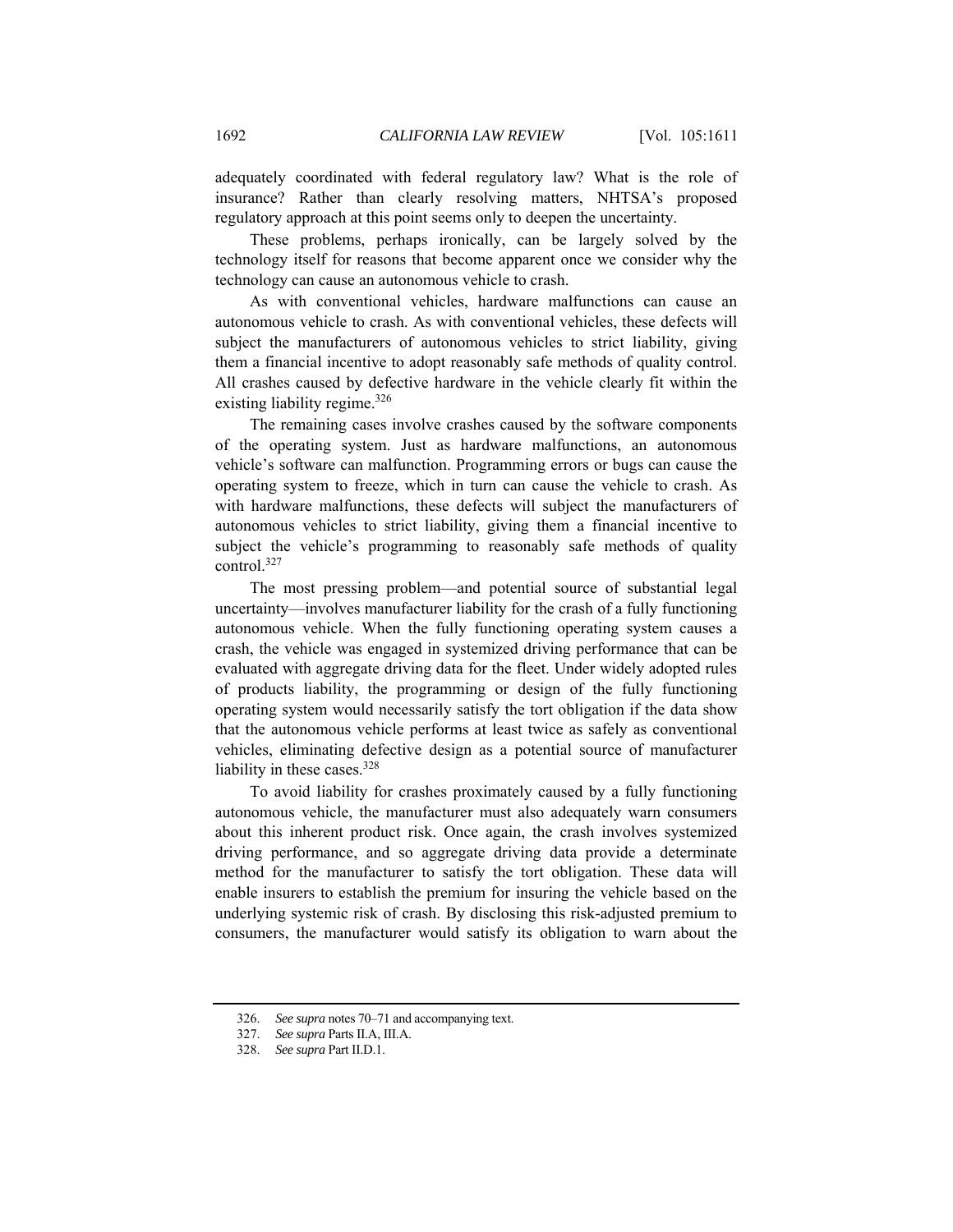inherent risk of crash, eliminating this final source of manufacturer liability for crashes caused by a fully functioning autonomous vehicle.<sup>329</sup>

These liabilities are based on tort rules that have been widely adopted across the country. States that do not follow the majority approach might reach different conclusions. To ensure that manufacturers face uniform obligations across the national market, NHTSA could adopt two regulations that clearly fit within its proposed regulatory approach, with each one respectively derived from the manufacturer's associated tort obligations to adequately test the vehicle and warn about the inherent risk of crash.

By complying with both of these federal regulations, the manufacturer would avoid tort liability for the crash of a fully functioning autonomous vehicle in most states under the regulatory compliance defense, and in the remaining states under the doctrine of implied preemption.<sup>330</sup> The regulations would attain national uniformity while retaining tort law in the vast majority of states, an optimal solution to the federalism problem.

Although the manufacturer would not be liable in these cases, those who are injured by the crash—the occupants of the vehicle, its owner, and third parties—might still be able to recover from others involved in the crash. The legal regime is not a system of no-fault liability that eliminates tort liability for motor vehicle crashes.

For example, an inattentive human driver or an oncoming defective autonomous vehicle could have caused the crash, in which cases the injured parties could seek recovery from the negligent driver or the responsible manufacturer. Insurance can also cover these injuries and associated liabilities, with the states retaining their traditional role of establishing the required amounts of minimum insurance coverage for vehicle owners and commercial operators.

For the foreseeable future, autonomous vehicles will share the road with human drivers. After autonomous vehicles are first commercially distributed, there will be a transitional period when human drivers sometimes have difficulty anticipating the driving behavior of autonomous vehicles, resulting in crashes.331 A regulatory-compliant, fully functioning autonomous vehicle foreseeably creates the risk of these crashes. Consequently, the autonomous vehicle would be a proximate cause of such a crash. This inherent risk of crash, however, factors into the relative safety performance of the autonomous vehicle and is accordingly addressed by the proposed regulatory requirements of adequate premarket testing and disclosure of the risk-adjusted premium for insuring against the inherent risk of crash. If the vehicle has otherwise been designed in a manner that equally accounts for the interests of other motorists

<sup>329.</sup> *See id.*

<sup>330.</sup> *See supra* Part IV.C.1.

<sup>331.</sup> *See generally* Surden & Williams, *supra* note 28 (discussing problem of humans predicting the behavior of autonomous vehicles).